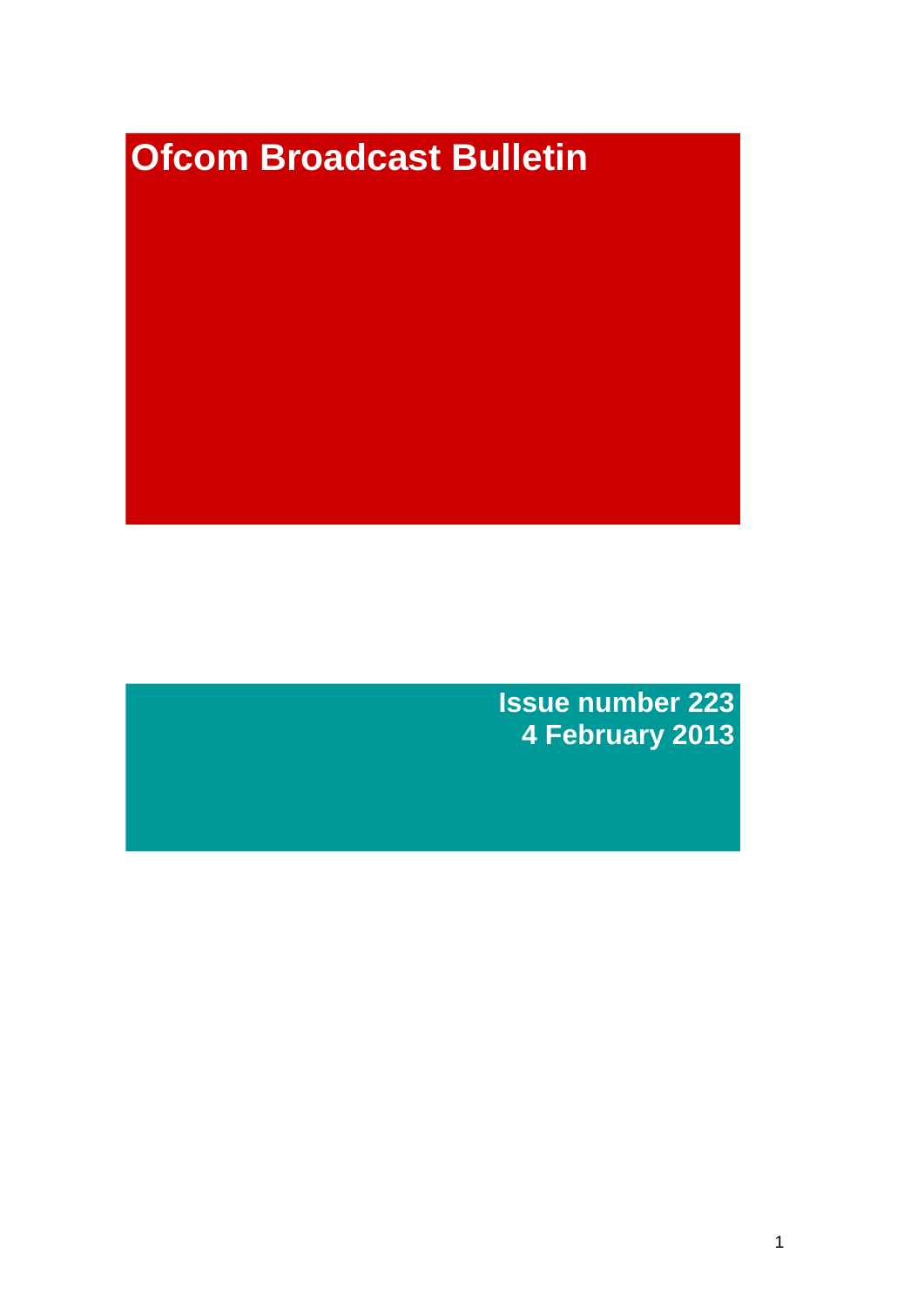# **Contents**

| Introduction                                                                                                                                                                                                                                              | $\overline{4}$ |
|-----------------------------------------------------------------------------------------------------------------------------------------------------------------------------------------------------------------------------------------------------------|----------------|
| <b>Note to Broadcasters</b>                                                                                                                                                                                                                               | 5              |
| <b>Sponsorship Credit Findings</b>                                                                                                                                                                                                                        |                |
| <b>Introduction to Sponsorship Credit Findings</b>                                                                                                                                                                                                        | $\overline{7}$ |
| <u>In Breach</u>                                                                                                                                                                                                                                          |                |
| Sponsorship of Half Built House by Rated People.com<br>Channel 5, 10 July 2012 to 31 July 2012, various dates and times<br>Sponsorship of 5* Access and Inside Hollywood by<br>MakeaMatch.co.uk                                                           |                |
| 5 USA and 5*, 4 July 2012 to 2 October 2012, various dates and times                                                                                                                                                                                      | 10             |
| Sponsorship of Classic Car Rescue by Adrian Flux Insurance<br>Channel 5, 24 September 2012 to 29 October 2012, various dates and<br>times                                                                                                                 | 14             |
| Sponsorship of Sky News Weather Reports by Qatar Airways<br>Sky News, August 2011 to date, various dates and times                                                                                                                                        | 18             |
| Sponsorship of Let Us Talk About Hinduism by Charantia<br><b>Karela Capsules</b><br>MATV, 19 August 2012                                                                                                                                                  | 24             |
| Sponsorship of Indian Idol and Saas Bina Sasural by Lycamobile<br>Sponsorship of Indian Idol by Al Murad Tiles, Remit2India, The City<br><b>Pavilion, and Saavn Music</b>                                                                                 | 27             |
| Sony TV Asia, 25 June 2012 to 24 July 2012, various dates and times                                                                                                                                                                                       |                |
| Sponsorship of Fresh Hits by Payment Protection Refunds<br>Brit Asia TV, 25 June 2012 and 24 July 2012, various dates and times                                                                                                                           | 32             |
| Sponsorship of Badi Picture by Himalaya Carpets<br>Star Gold UK, 25 June 2012 to 24 July 2012, various dates and times<br>Sponsorship of Satyamev Jayate by Claim Today Solicitors<br>Star Plus UK, 25 June 2012 to 24 July 2012, various dates and times | 34             |
| <b>Sponsorship of Penalty by SilverKart</b><br>Viasat 6 Hungary, 25 June 2012 to 24 July 2012, various dates and<br><b>Times</b>                                                                                                                          | 37             |
| <b>Other Standards Cases</b>                                                                                                                                                                                                                              |                |

## In Breach

**Provision of recordings** *DM Digital, October 2012* 40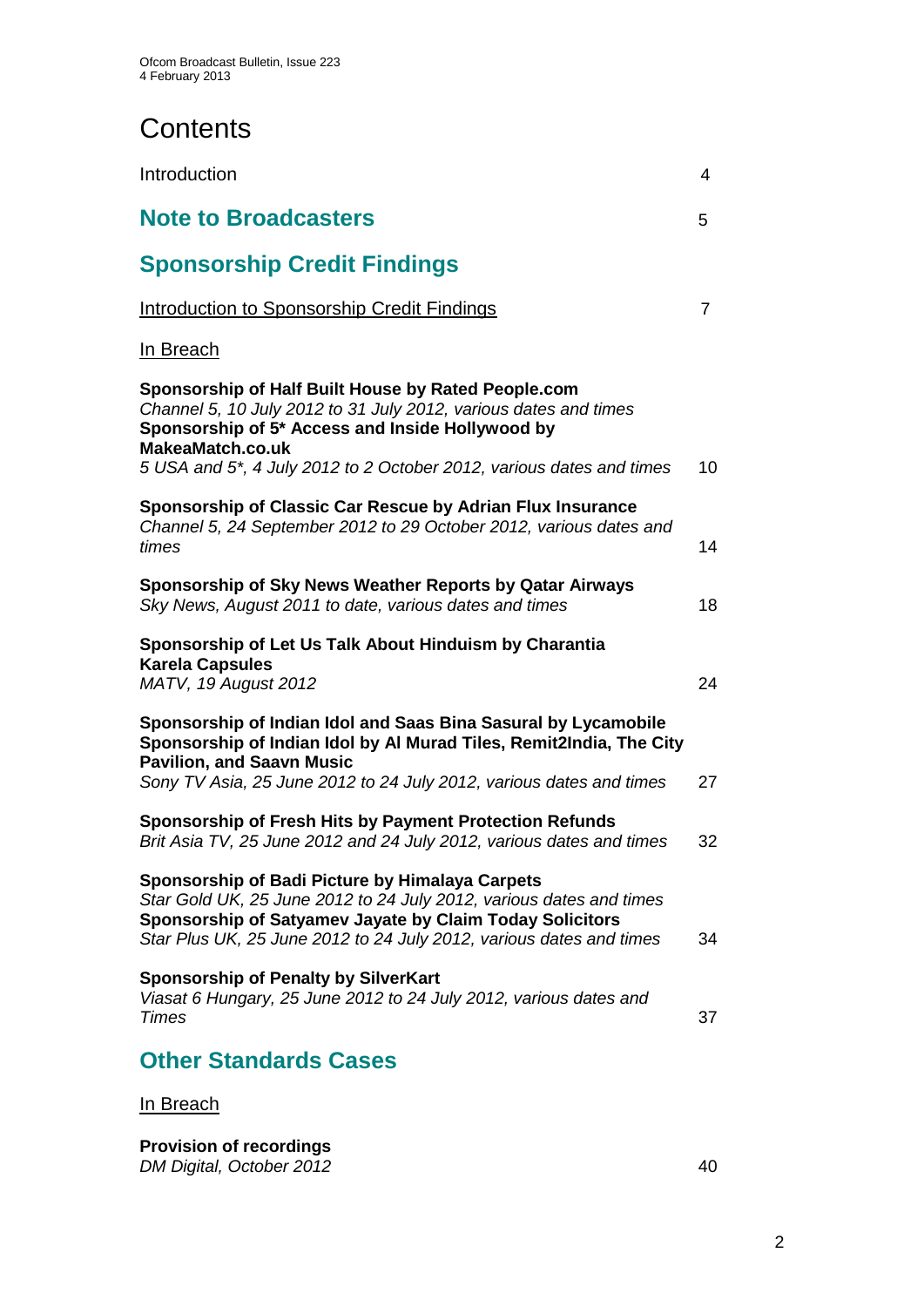## **The Valleys (Trailer)**

*MTV Base, 14 September 2012, 10:10 (and also on other MTV channels at various times pre-watershed, between 28 August 2012 and 9 October 2012)* 43 **Fresh Hits** *Brit Asia TV, 6 October 2012, 18:30* 48 **Senna** *Sky Sports F1, 25 November 2012, 12:30* 51 **Elite Nights** *Studio 66 TV 2 (938), 15 July 2012, 03:00 to 03:55* 53 **Studio 66 Nights** *Studio 66 TV 1 (912), 13 September 2012, 21:15 to 21:40* 60 **Lorraine** *ITV1, 8 November 2012, 08:30* 67

# **Advertising Scheduling Cases**

## In Breach

| <b>Breach findings table</b>                                           |    |
|------------------------------------------------------------------------|----|
| Code on the Scheduling of Television Advertising compliance<br>Reports | 72 |

## **Canfyddiadau Amserlennu Hysbysebion**

## Torri Rheol

| Tabl canfyddiadau torri rheol<br>Adroddiadau cydymffurfio'r Cod ar Amserlennu Hysbysebion Teledu | 73 |
|--------------------------------------------------------------------------------------------------|----|
| <b>Other Programmes Not in Breach</b>                                                            | 74 |
| <b>Complaints Assessed, Not Investigated</b>                                                     | 75 |
| <b>Investigations List</b>                                                                       | 84 |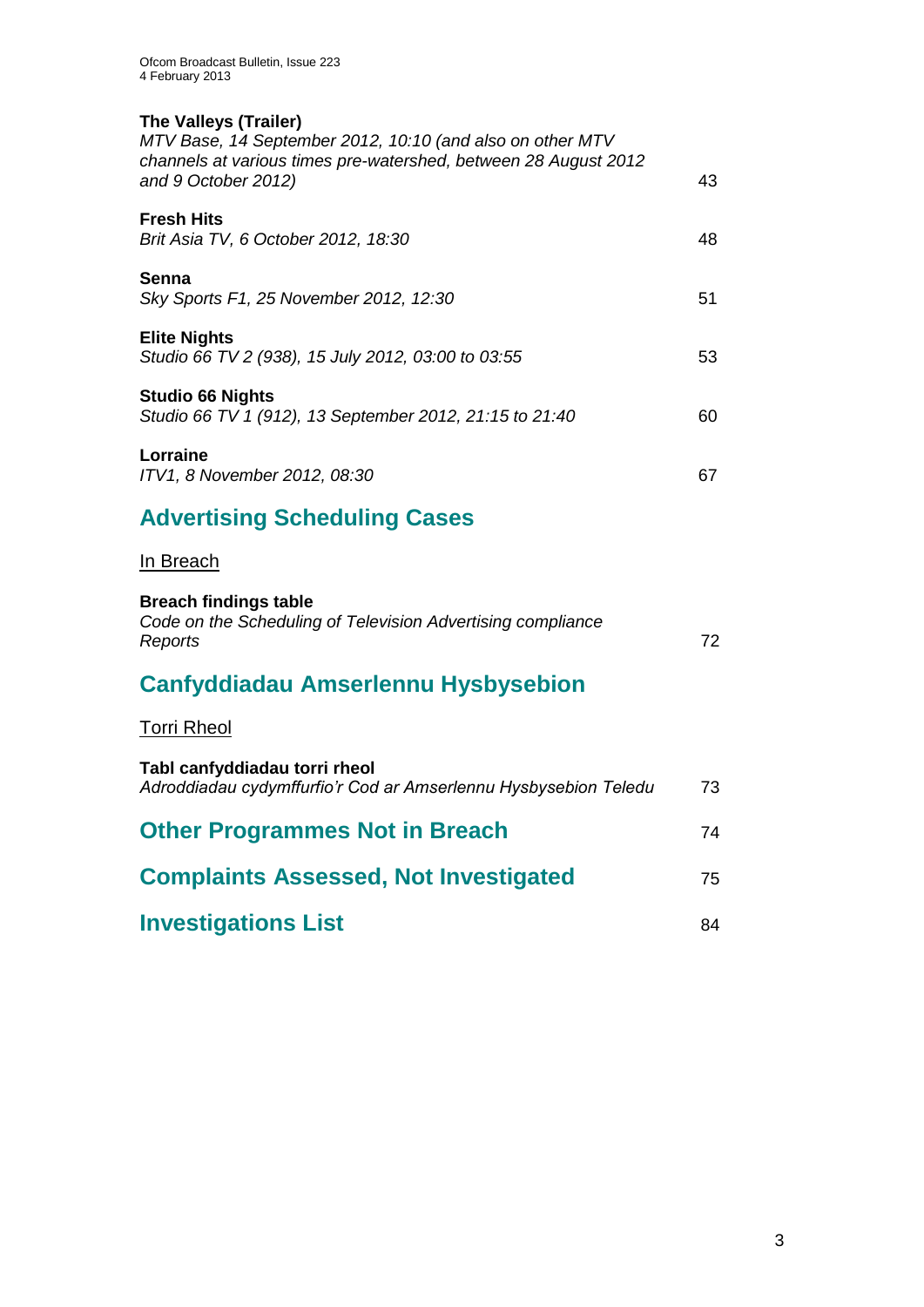# Introduction

Under the Communications Act 2003, Ofcom has a duty to set standards for broadcast content as appear to it best calculated to secure the standards objectives<sup>1</sup>, Ofcom must include these standards in a code or codes. These are listed below.

The Broadcast Bulletin reports on the outcome of investigations into alleged breaches of those Ofcom codes, as well as licence conditions with which broadcasters regulated by Ofcom are required to comply. These include:

- a) Ofcom's Broadcasting Code ("the Code"), which, can be found at: [http://stakeholders.ofcom.org.uk/broadcasting/broadcast-codes/broadcast-code/.](http://stakeholders.ofcom.org.uk/broadcasting/broadcast-codes/broadcast-code/)
- b) the Code on the Scheduling of Television Advertising ("COSTA") which contains rules on how much advertising and teleshopping may be scheduled in programmes, how many breaks are allowed and when they may be taken. COSTA can be found at:

[http://stakeholders.ofcom.org.uk/broadcasting/broadcast-codes/advert-code/.](http://stakeholders.ofcom.org.uk/broadcasting/broadcast-codes/advert-code/)

- c) certain sections of the BCAP Code: the UK Code of Broadcast Advertising, which relate to those areas of the BCAP Code for which Ofcom retains regulatory responsibility. These include:
	- the prohibition on 'political' advertising;
	- sponsorship and product placement on television (see Rules 9.13, 9.16 and 9.17 of the Code) and all commercial communications in radio programming (see Rules 10.6 to 10.8 of the Code);
	- 'participation TV' advertising. This includes long-form advertising predicated on premium rate telephone services – most notably chat (including 'adult' chat), 'psychic' readings and dedicated quiz TV (Call TV quiz services). Ofcom is also responsible for regulating gambling, dating and 'message board' material where these are broadcast as advertising<sup>2</sup>.

The BCAP Code is at: <http://www.bcap.org.uk/Advertising-Codes/Broadcast-HTML.aspx>

d) other licence conditions which broadcasters must comply with, such as requirements to pay fees and submit information which enables Ofcom to carry out its statutory duties. Further information on television and radio licences can be found at:<http://licensing.ofcom.org.uk/tv-broadcast-licences/> and [http://licensing.ofcom.org.uk/radio-broadcast-licensing/.](http://licensing.ofcom.org.uk/radio-broadcast-licensing/)

Other codes and requirements may also apply to broadcasters, depending on their circumstances. These include the Code on Television Access Services (which sets out how much subtitling, signing and audio description relevant licensees must provide), the Code on Electronic Programme Guides, the Code on Listed Events, and the Cross Promotion Code. Links to all these codes can be found at: <http://stakeholders.ofcom.org.uk/broadcasting/broadcast-codes/>

It is Ofcom's policy to describe fully the content in television and radio programmes that is subject to broadcast investigations. Some of the language and descriptions used in Ofcom's Broadcast Bulletin may therefore cause offence.

<sup>1</sup>  $1$  The relevant legislation is set out in detail in Annex 1 of the Code.

 $2$  BCAP and ASA continue to regulate conventional teleshopping content and spot advertising for these types of services where it is permitted. Ofcom remains responsible for statutory sanctions in all advertising cases.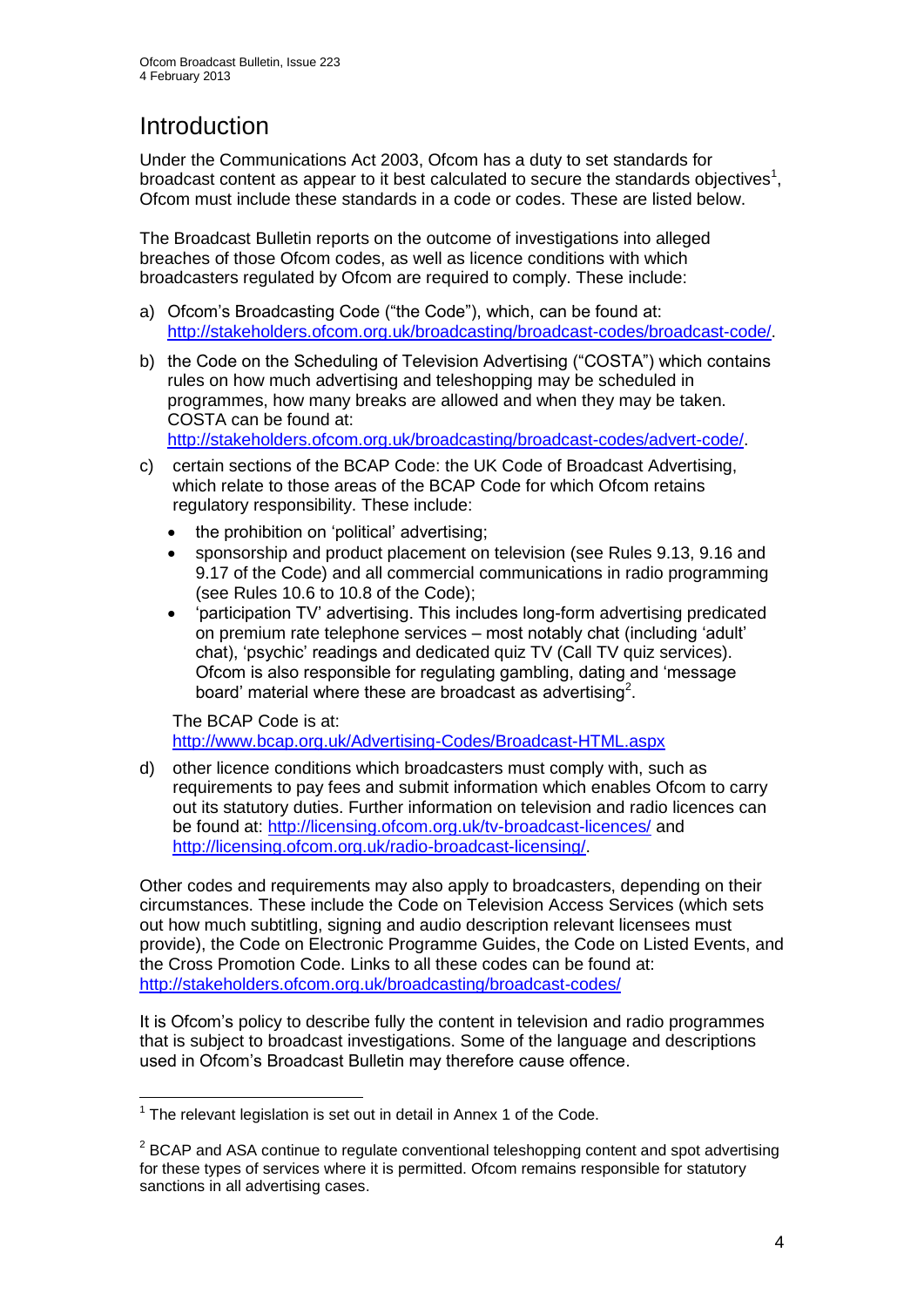# **Note to Broadcasters**

## **Adult chat and daytime chat services**

Ofcom guidance<sup>1</sup> clearly sets out what Ofcom considers to be acceptable to broadcast on daytime and adult chat services, both pre- and post-watershed. Ofcom has also made clear to licensees in numerous published decisions what sort of material is unsuitable in daytime or adult chat advertising content broadcast without mandatory restricted access.

Recent assessments and investigations by Ofcom into complaints about daytime and adult chat services have highlighted three areas which cause concern. Ofcom has therefore decided to amend the existing guidance to daytime and adult chat broadcasters to take account of these issues. **The revised guidance is effective immediately:** [http://stakeholders.ofcom.org.uk/binaries/broadcast/guidance/bcap](http://stakeholders.ofcom.org.uk/binaries/broadcast/guidance/bcap-guidance.pdf)[guidance.pdf](http://stakeholders.ofcom.org.uk/binaries/broadcast/guidance/bcap-guidance.pdf)**.**

Ofcom requires daytime and adult chat broadcasters to take careful note of the following three points in particular, which are reflected in the amended guidance:

## Presenters' clothing on daytime chat services

During daytime chat content, all dress and behaviour should be non-sexual in tone and apparent intent. Therefore presenters should wear clothing that **adequately covers their bodies** (in particular their breasts, genital areas and buttocks). Presenters should not wear revealing underwear, swimwear, gym wear or **fetish clothing (for example nurse, secretary or police officer outfits)**;

## **Transition**

The watershed is at 9pm and adult chat advertising is acceptable between 9pm and 5.30am only. Adult chat broadcasters should ensure that the transition to more adult material at 9pm, and **from adult chat to daytime chat at 05:30am**, is not unduly abrupt; and

## R18 and equivalent products

Under BCAP Code Rule 30.3, advertisements for R18 and equivalent products (such as websites, video content or images that contain R18 material or its equivalent) are allowed on services with **mandatory restricted access only**. Ofcom has published on pages 53-59 and 60-66 of this Bulletin findings which illustrate how we apply BCAP Code Rule 30.3 and our interpretation of this rule regarding the advertising of websites and products that fall within the recognised character of pornography.

<sup>1</sup>  $<sup>1</sup>$  Ofcom guidance on the advertising of telecommunications-based sexual entertainment</sup> services and PRS daytime chat services, published 27 July 2011: [http://stakeholders.ofcom.org.uk/binaries/broadcast/guidance/bcap-guidance.pdf.](http://stakeholders.ofcom.org.uk/binaries/broadcast/guidance/bcap-guidance.pdf)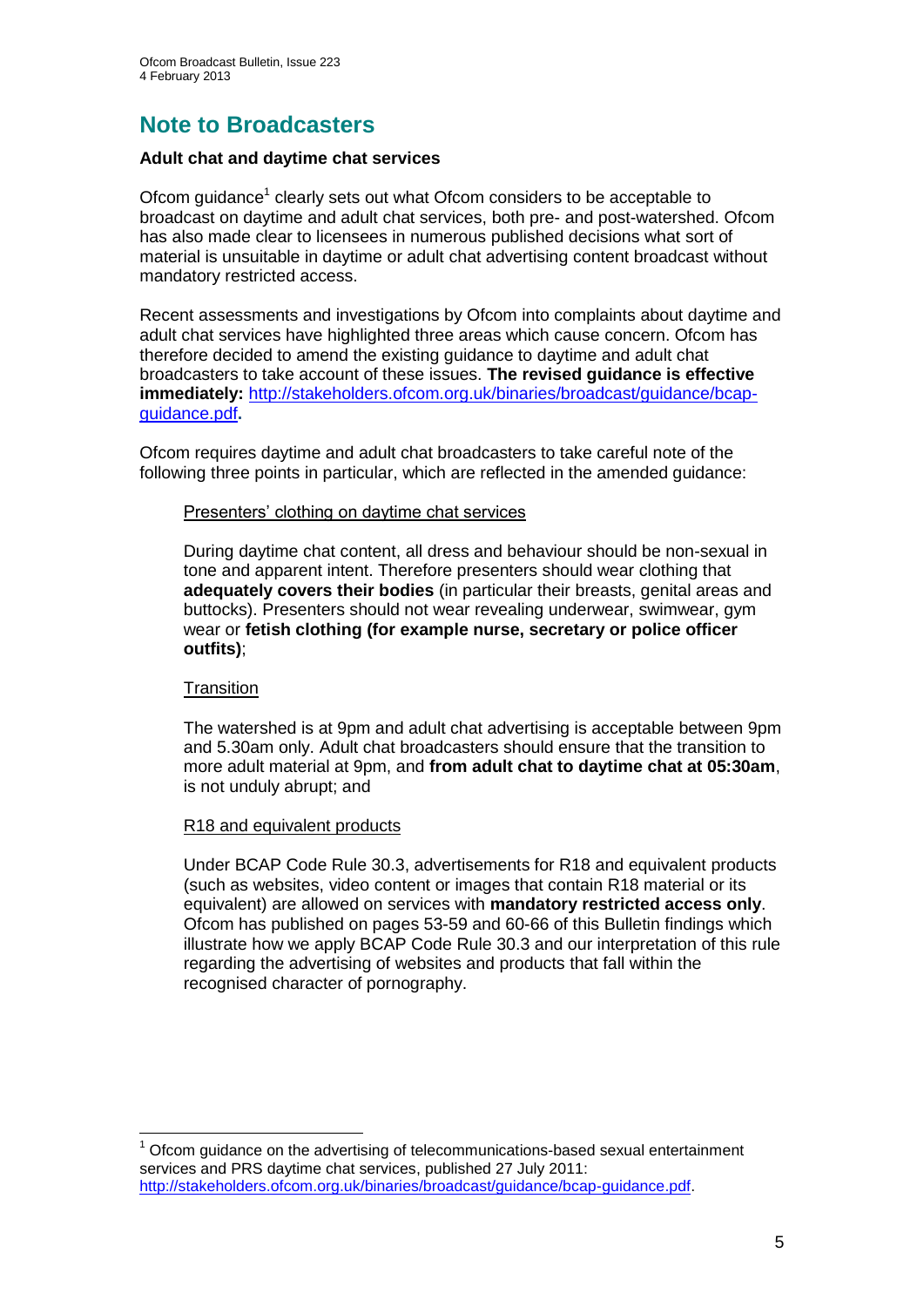Ofcom also formally notifies daytime and adult chat broadcasters that as a result our continuing concerns about the compliance of material broadcast on these services with BCAP Code requirements, we are commencing **a targeted monitoring exercise of all services broadcasting daytime and adult chat content.**

**Broadcasters are put on notice that any serious or repeated failings in this area are likely to result in Ofcom taking further regulatory action, for example, the consideration of the imposition of statutory sanctions.**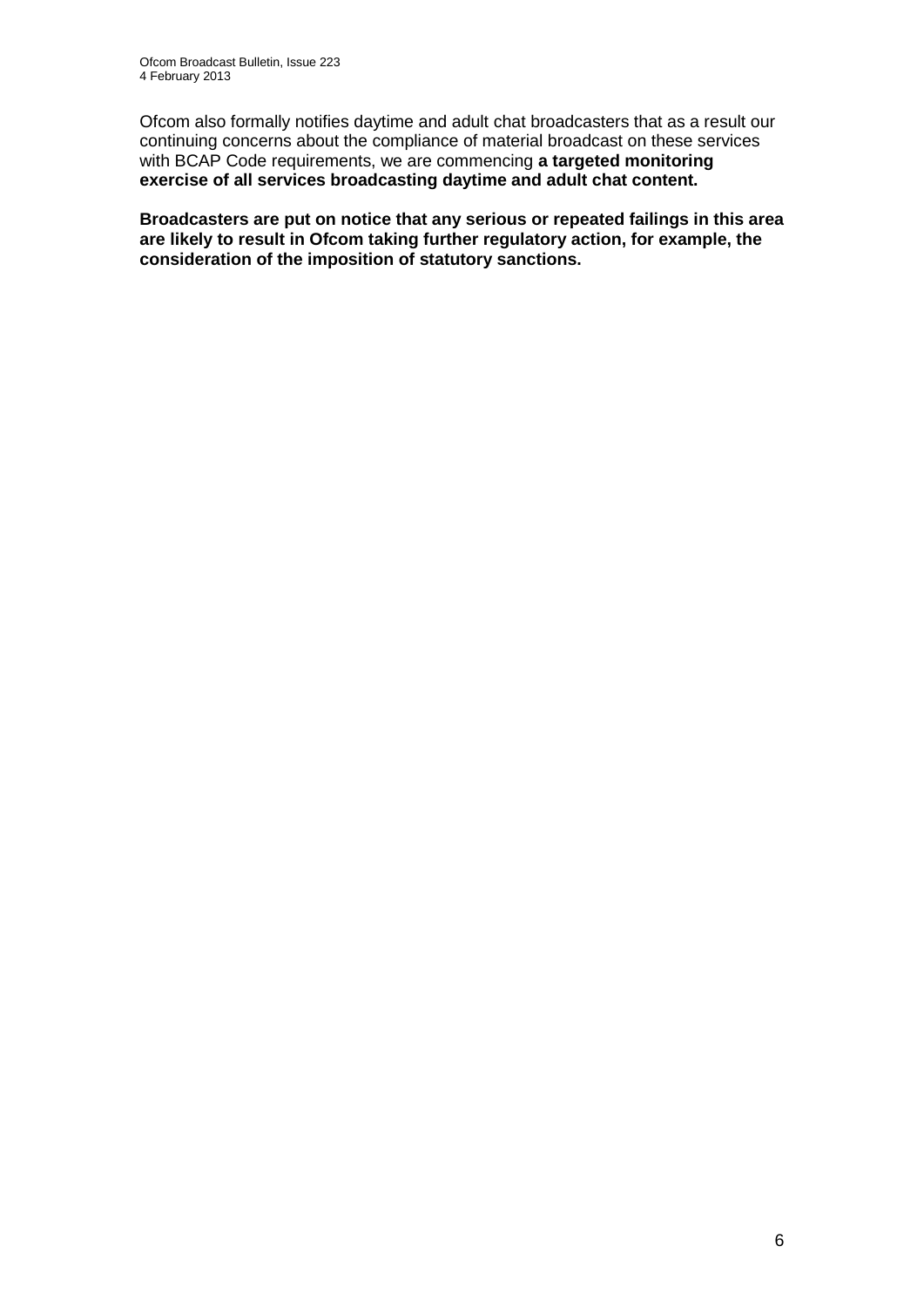# **Sponsorship Credit Findings**

## **Introduction to Sponsorship Credit findings**

Sponsored programming (which may include a programme, channel, programme segment or block of programmes) is programming that has had some or all of its costs met by a sponsor with a view to promoting the sponsor's products, services, trade marks and/or other activities. This offers sponsors an opportunity to be associated with the content they are sponsoring. For reasons of transparency, broadcasters are required to inform the audience when such arrangements are in place. This is achieved through the use of sponsorship credits.

European legislation, the Audio Visual Media Services Directive ("the AVMS Directive"), limits the amount of advertising a television broadcaster can transmit (Article 23). As sponsorship credits are treated as part of the sponsored content rather than advertising, they do not count towards the amount of airtime a broadcaster is allowed to use for advertising. To prevent credits effectively becoming advertisements, and therefore increasing the amount of advertising transmitted, broadcasters are required to ensure that sponsorship credits do not contain advertising messages.

In addition to the rules on advertising minutage, Article 10(1)(b) of the AVMS Directive states that sponsorship must not "directly encourage the purchase or rental of goods or services, in particular by making special promotional references to those goods or services". Guidance issued by the European Commission states that there should be "no explicit reference to the products or services of the sponsor during the [sponsored] programme, except where the reference serves the *sole purpose* of identifying the sponsor or making explicit the link between the programme and the sponsor" (emphasis added).

The requirements of the AVMS Directive are reflected in Rule 9.22 of the Code<sup>1</sup>, which states:

"Sponsorship credits must be distinct from advertising. In particular:

- a) Sponsorship credits broadcast **around sponsored programmes** must not contain advertising messages or calls to action. Credits must not encourage the purchase or rental of the products or services of the sponsor or a third party. The focus of the credit must be the sponsorship arrangement itself. Such credits may include explicit reference to the sponsor's products, services or trade marks for the sole purpose of helping identify the sponsor and/or the sponsorship arrangement.
- b) Sponsorship credits broadcast **during programmes** must not be unduly prominent. Such credits must consist of a brief, neutral visual or verbal statement identifying the sponsorship arrangement. This can be accompanied by only a graphic of the name, logo, or any other distinctive symbol of the sponsor. The content of the graphic must be static and must contain no advertising messages, calls to action or any other information about the sponsor, its products, services or trade marks."

1

 $1$  This rule applies to sponsorship credits on television only.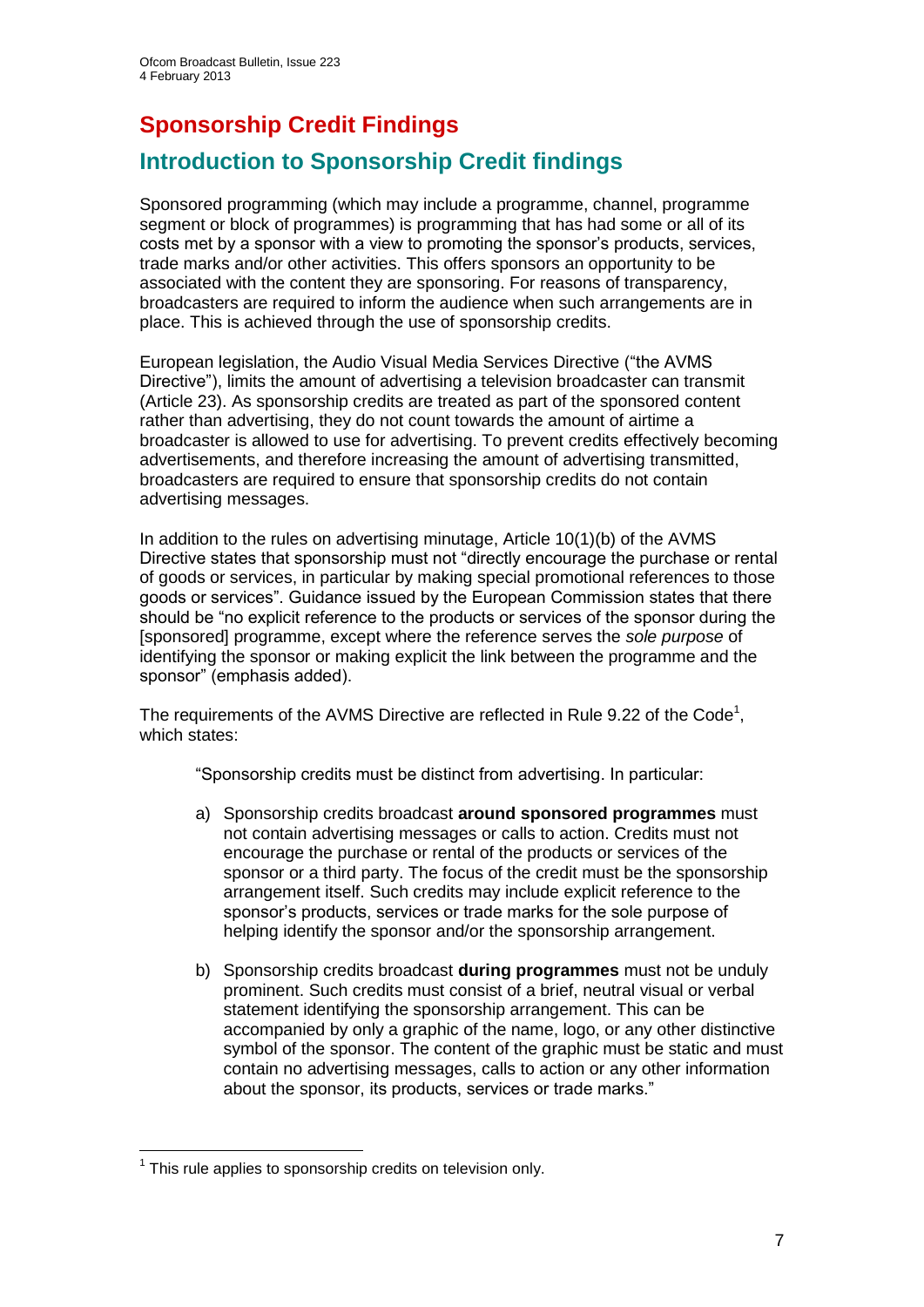In particular, Rule 9.22(a) permits references to the products and services of a sponsor in credits broadcast around programming on the basis that such references can help identify the sponsor or help associate the sponsor with the sponsored content. We believe Rule 9.22(a) affords broadcasters the freedom permissible under the European legislation to identify sponsorship in a way that both informs the audience of the sponsorship arrangements and benefits the sponsor.

Ofcom recognises that when judging whether the various components of a sponsorship credit amount to the credit being sufficiently distinct from advertising, fine editorial judgements are often required. Ofcom has provided detailed guidance for broadcasters on this issue and how to ensure compliance with all the sponsorship rules in Section Nine of the Code. The guidance is available here: [http://stakeholders.ofcom.org.uk/binaries/broadcast/guidance/831193/section9.pdf.](http://stakeholders.ofcom.org.uk/binaries/broadcast/guidance/831193/section9.pdf)

## **Background to Ofcom's monitoring of sponsorship credits**

In 2008 and 2009 Ofcom undertook sponsorship credit monitoring exercises following an apparent increase in the information about sponsors' products and services included in some credits. Credits found to have breached the Code, and further guidance about the factors Ofcom takes into account when considering sponsorship credits' compliance with the Code, were published in Broadcast Bulletins  $130<sup>2</sup>$  and 146<sup>3</sup>. In Broadcast Bulletin 146, Ofcom stated that it would continue to conduct monitoring exercises on sponsorship credits on an ad hoc basis.

Ofcom considers such exercises to be one of a number of means of fulfilling its statutory duty, under the Communications Act 2003, to set standards for broadcast content to secure the relevant standards objective in this area, namely that the international obligations of the United Kingdom with respect to advertising included in television services are complied with.

Broadcasters should note the European Commission has taken a very active interest in this issue and is known to be monitoring the compliance of sponsorship credits in some Member States (as well as other commercial matters that fall within its remit). It should be noted that, in particular, the European Commission is concerned about maintaining the distinction between sponsorship and advertising.

Ofcom recently undertook a further monitoring exercise of sponsorship campaigns.

As part of its monitoring exercise Ofcom reviewed over 100 sponsorship campaigns across a wide range of broadcasters licensed by Ofcom, including non-English speaking channels and channels which broadcast outside the UK.

As well as monitoring compliance with Rule 9.22, Ofcom also considered whether the sponsorship campaigns reviewed were compliant with other Code rules governing sponsorship credits, and in particular Rule 9.19 which states:

"Sponsorship must be clearly identified by means of sponsorship credits. These must make clear:

<sup>1</sup>  $2$  Broadcast Bulletin 130, 23 March 2009, [http://stakeholders.ofcom.org.uk/enforcement/broadcast-bulletins/obb130/.](http://stakeholders.ofcom.org.uk/enforcement/broadcast-bulletins/obb130/)

<sup>3</sup> Broadcast Bulletin 146, 23 November 2009, [http://stakeholders.ofcom.org.uk/enforcement/broadcast-bulletins/obb146/.](http://stakeholders.ofcom.org.uk/enforcement/broadcast-bulletins/obb146/)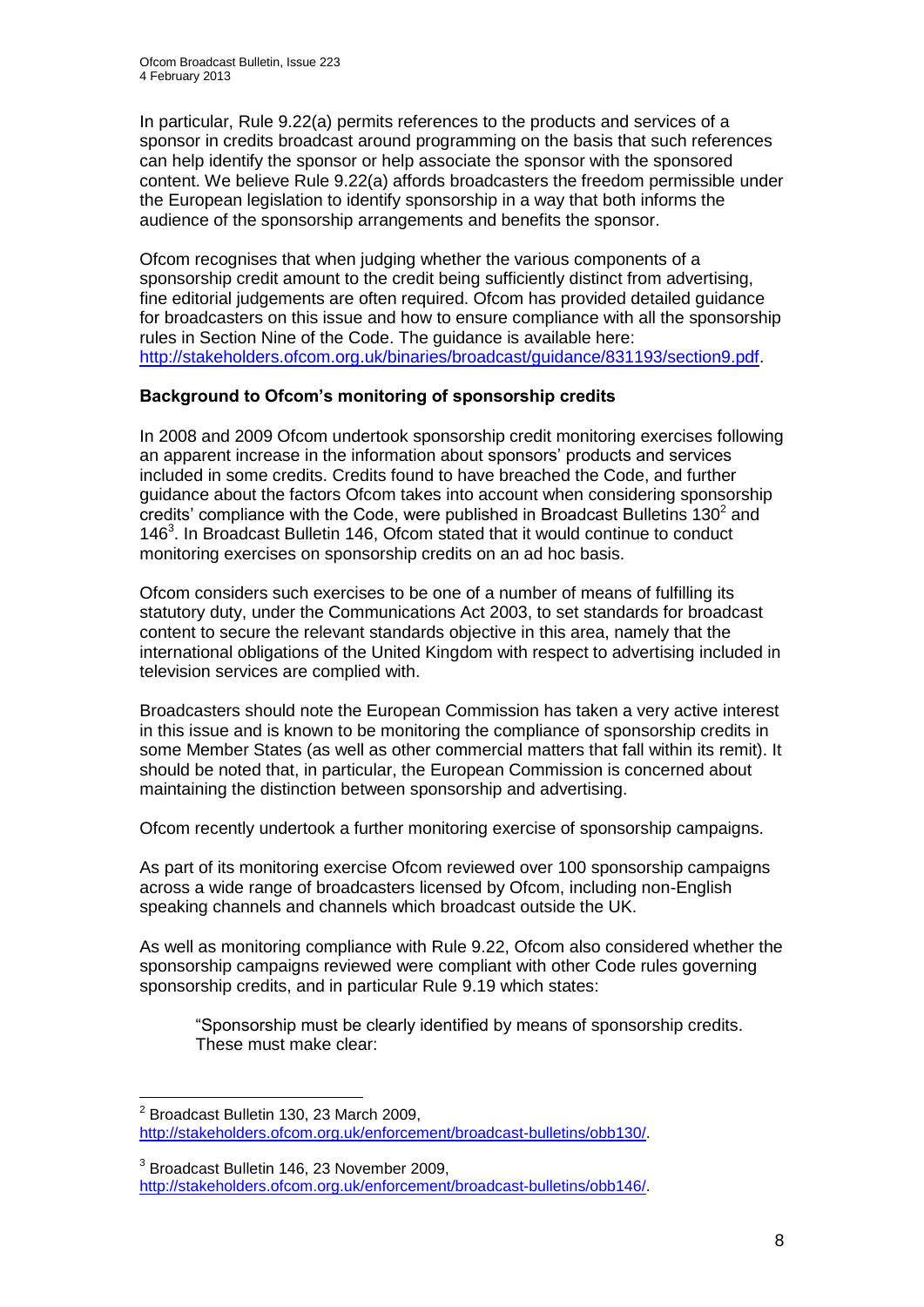- a) the identity of the sponsor by reference to its name or trade mark; and
- b) the association between the sponsor and the sponsored content."

Rule 9.19 reflects the requirements of the AVMS Directive which requires sponsored programmes to be "clearly identified as such by the name, logo and/or any other symbol of the sponsor such as a reference to its product(s) or services(s) or a distinctive sign thereof in an appropriate way for programmes at the beginning, during and/or end of the programmes". Ofcom has set out in its guidance for broadcasters<sup>4</sup> that viewers should be told when a programme is sponsored and who the sponsor is. In addition the guidance states that the sponsor's association with the sponsored content must be made clear to the audience in all sponsorship credits.

We were reassured that the vast majority of credits viewed did not breach the Code rules governing sponsorship credits. However, some credits were found in breach of Rules 9.19(b) and 9.22(a) and the findings are included in this issue of the Broadcast Bulletin.

## **Next steps**

Ofcom will continue to monitor sponsorship credits on an ad hoc basis. In view of the published findings and the detailed guidance provided in respect of the rules in this area, broadcasters should note that sponsorship credits found to be in breach of the Code may also be considered for further regulatory action.

 4 See: [http://stakeholders.ofcom.org.uk/binaries/broadcast/guidance/831193/section9.pdf.](http://stakeholders.ofcom.org.uk/binaries/broadcast/guidance/831193/section9.pdf)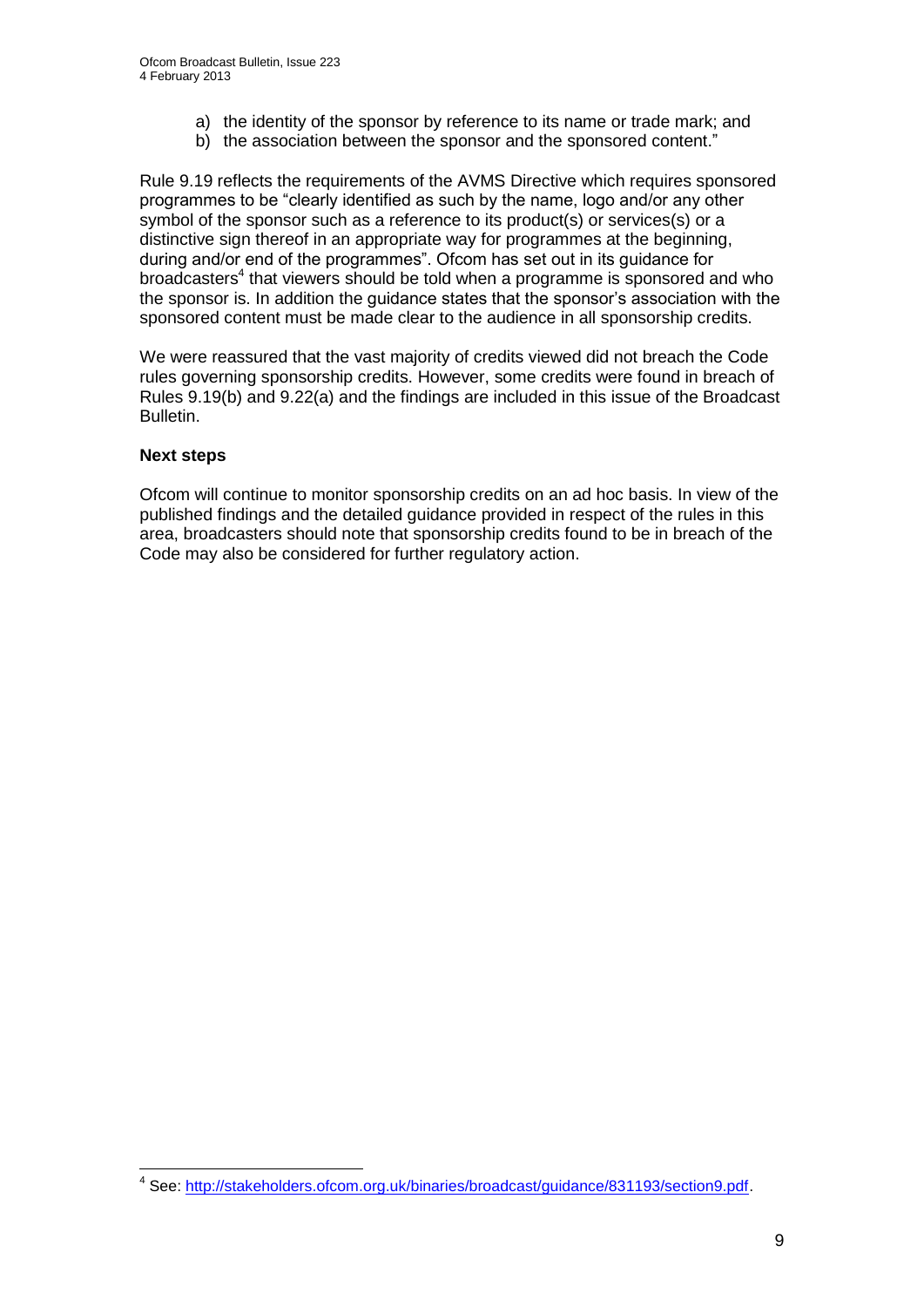## **In Breach**

## **Sponsorship of Half Built House by Rated People.com** *Channel 5, 10 July 2012 to 31 July 2012, various dates and times* **Sponsorship of 5\* Access and Inside Hollywood by MakeaMatch.co.uk**

*5 USA and 5\*, 4 July 2012 to 2 October 2012, various dates and times*

## **Introduction**

Channel 5 Broadcasting Limited ("Channel 5" or "the Licensee") broadcast a sponsorship campaign for Rated People.com around *Half Built House* on Channel 5 between 10 July and 31 July 2012.

It also broadcast a sponsorship campaign for MakeaMatch.co.uk around the showbiz gossip programmes *5\* Access* on its channel 5\*, and *Inside Hollywood* on the channel 5 USA, between 4 July and 2 October 2012.

## Rated People.com

RatedPeople.com is an internet-based service that enables homeowners to post jobs and find tradesmen who have been rated for quality, value and reliability by other homeowners on its website. We noted that the sponsorship credit for Ratedpeople.com included the voiceover:

*"The next time you're looking for a tradesman make sure they're rated; Ratedpeople.com sponsors of Half Built House."*

The on-screen visuals included a white wall being painted by a workman, followed by two workmen hanging a green "Rated" sign in the shape of a speech bubble against the painted white background. The green "Rated" sign was part of the sponsor's logo and in the following shot it became part of the text *"sponsored by: Rated People.com"*.

#### MakeaMatch.co.uk

MakeaMatch.co.uk is an internet dating website. We noted that the sponsorship credits for MakeaMatch.co.uk included the following voiceovers:

*"MakeaMatch sponsors 5\* Access; find love today."*

*"MakeaMatch sponsors Inside Hollywood; find love today."*

The sponsorship credits were brief and on the left of the screen displayed a Polaroid photograph of a man and woman close to kissing with the caption *"found him!*" on the bottom of the photograph. The right of the screen displayed the text *"MakeaMatch.co.uk sponsors 5\* Access"* or *"MakeaMatch.co.uk sponsors Inside Hollywood".*

Ofcom considered that these sponsorship credits raised issues warranting investigation under Rule 9.22(a) of the Code, which states that:

"Sponsorship credits must be distinct from advertising. In particular: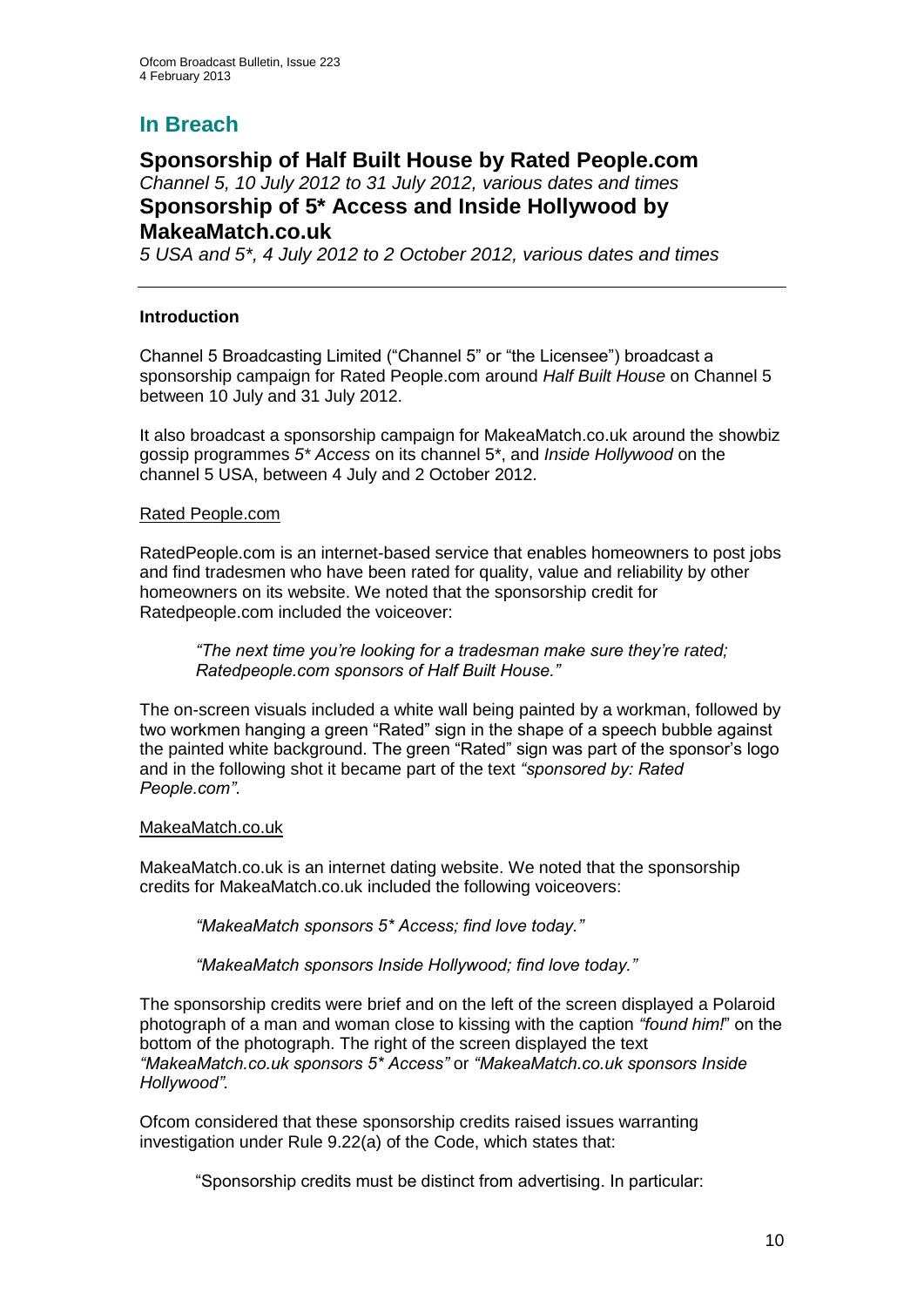a) Sponsorship credits broadcast **around sponsored programmes** must not contain advertising messages or calls to action. Credits must not encourage the purchase or rental of the products or services of the sponsor or a third party. The focus of the credit must be the sponsorship arrangement itself. Such credits may include explicit reference to the sponsor's products, services or trade marks for the sole purpose of helping identify the sponsor and/or the sponsorship arrangement."

Ofcom therefore requested Channel 5's formal comments on how these sponsorship credits complied with this rule.

## **Response**

## Rated People.com

Channel 5 stated that it had broadcast the sponsorship credit around a series of *Half Built House,* and: "The purpose of the sponsorship credit was to deliver a creative message that identified the sponsor and create[d] a thematic link with the programme."

Channel 5 said that even though the sponsor was a leading online trade recommendation service, it was "building brand awareness...and...as the name alone would not identify the sponsor...it was important to include a brief description of the service". Further, it stated that the phrase *"The next time you're looking for a tradesman, make sure they're rated"* provided a clear link to the programme which "was about property owners who start to renovate their home but became unstuck and did not know how to finish the work".

The Licensee said it had taken care not to include promotional messages, claims about the sponsor's services, or calls to action, and had included minimal contact details on-screen. It considered that the focus of the credit was the sponsorship arrangement itself, and therefore that it was not in breach of the Code.

#### MakeaMatch.co.uk

Channel 5 said that the sponsor was relatively new to the dating website market and "wished to build brand awareness" and that because "the name MakeaMatch would not necessarily convey what the service was, we considered that it was acceptable to include a brief description of the sponsor's service...achieved both through the visual of the Polaroid photograph of a couple and by the use of the words: *"find love today"*."

Channel 5 said that it had taken care not to include "promotional elements" and that "the information was intended to be a brief statement which was purely descriptive of the nature of the sponsor's service". The Licensee considered as the credit did not include claims about the service or calls to action, and included minimal contact details provided on-screen, the sponsorship credit complied with the Code.

Channel 5 also submitted that, in its view, "the brief description of the service *"find love today"* at the end of the credit" did not overshadow the "primary focus of the credit which was the sponsorship message". It therefore considered that the credit complied with the Code.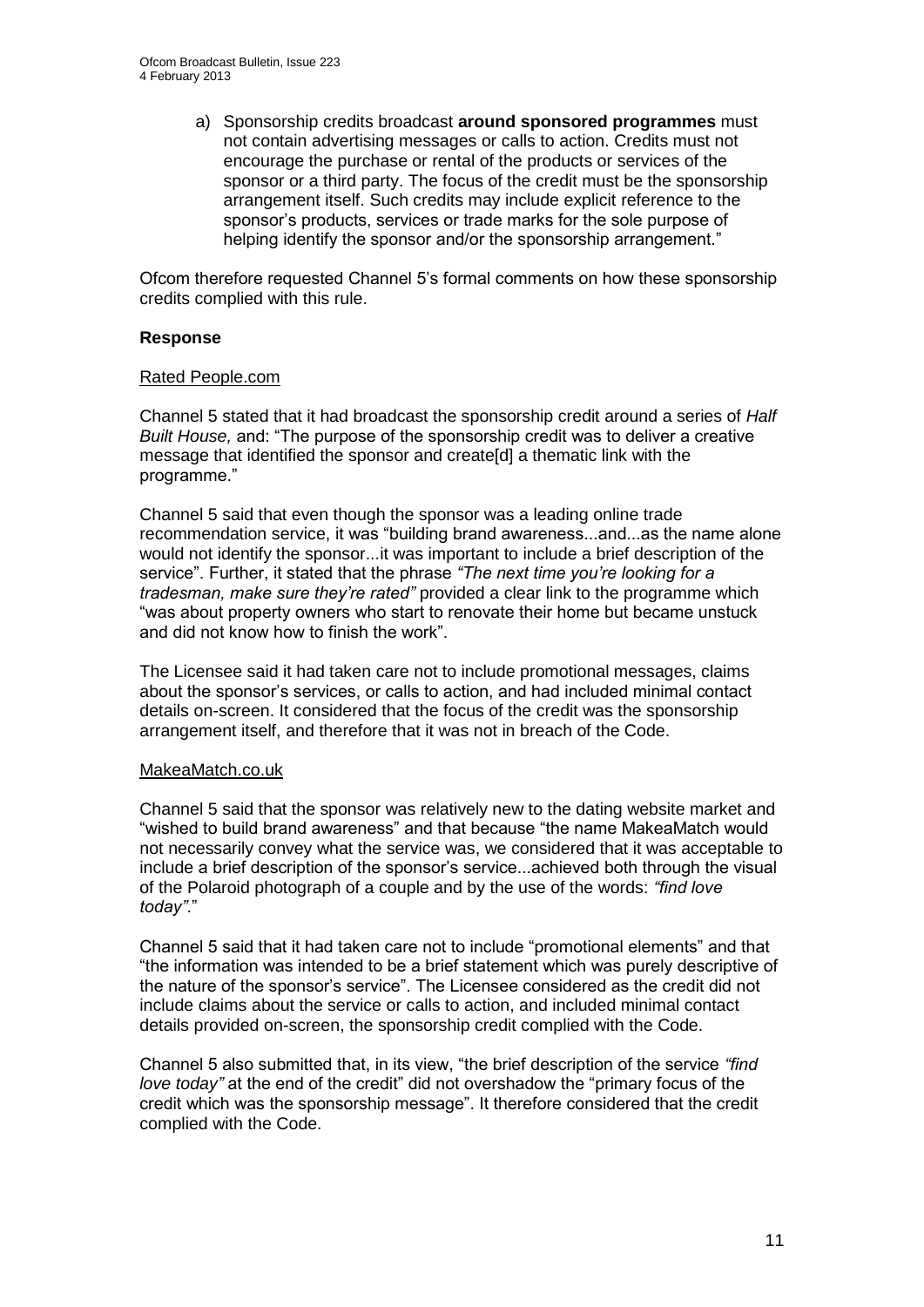## **Decision**

Under the Communications Act 2003, Ofcom has a statutory duty to set standards for broadcast content as appear to it best calculated to secure specific standards objectives, one of which is "that the international obligations of the United Kingdom with respect to advertising included in television and radio services are complied with".

The EU Audiovisual Media Services Directive ("the AVMS Directive") requires sponsored programmes to be "clearly identified as such by the name, logo and/or any other symbol of the sponsor such as a reference to its product(s) or services(s) or a distinctive sign thereof in an appropriate way for programmes at the beginning, during and/or end of the programmes". Such identification is usually achieved by way of sponsorship credits broadcast around sponsored programmes.

The AVMS Directive also limits the amount of advertising a broadcaster can transmit and requires that advertising is kept distinct from other parts of the programme service. Sponsorship credits are treated as part of the sponsored content and do not count towards the amount of airtime a broadcaster is allowed to use for advertising. To prevent credits effectively becoming advertisements, and therefore increasing the amount of advertising transmitted, broadcasters are required to ensure that sponsorship credits do not contain advertising messages.

Rule 9.22(a) of the Code therefore requires that sponsorship credits broadcast around sponsored programmes must not contain advertising messages or calls to action, or encourage the purchase or rental of the products or services of the sponsor or a third party. The focus of the credit must be the sponsorship arrangement itself and references to the sponsor's products, services or trade marks should be for the sole purpose of helping identify the sponsor and/or the sponsorship arrangement.

## RatedPeople.com

1

We acknowledged that in the RatedPeople.com credit the sponsorship arrangement was identified by a reference in the voiceover *"Ratedpeople.com sponsors of Half Built House"* and the on-screen text *"sponsored by"*. However, Ofcom considered that the phrase "*The next time you're looking for a tradesman make sure they're rated*" raised a number of issues under Rule 9.22(a).

We took into account that Channel 5 submitted that the sponsor wanted to build brand awareness and considered that it was appropriate to include a brief description of the sponsor's service within the sponsorship credit. We also noted that Channel 5 had said that this phrase was used in the voiceover to link the sponsor thematically to the sponsored programme, the subject of which was homeowners who had struck difficulties in their own home improvement works. We acknowledged that there was a thematic link between the sponsor's service and the sponsored programme.

Whilst it is acceptable to include a brief description of a sponsor's products or services in a sponsorship credit, Rule  $9.22(a)$  and Ofcom's accompanying guidance<sup>1</sup> make it clear that such references must be for the "sole purpose of identifying the sponsor and/or the sponsorship arrangement".

<sup>1</sup> See:<http://stakeholders.ofcom.org.uk/binaries/broadcast/guidance/831193/section9.pdf>.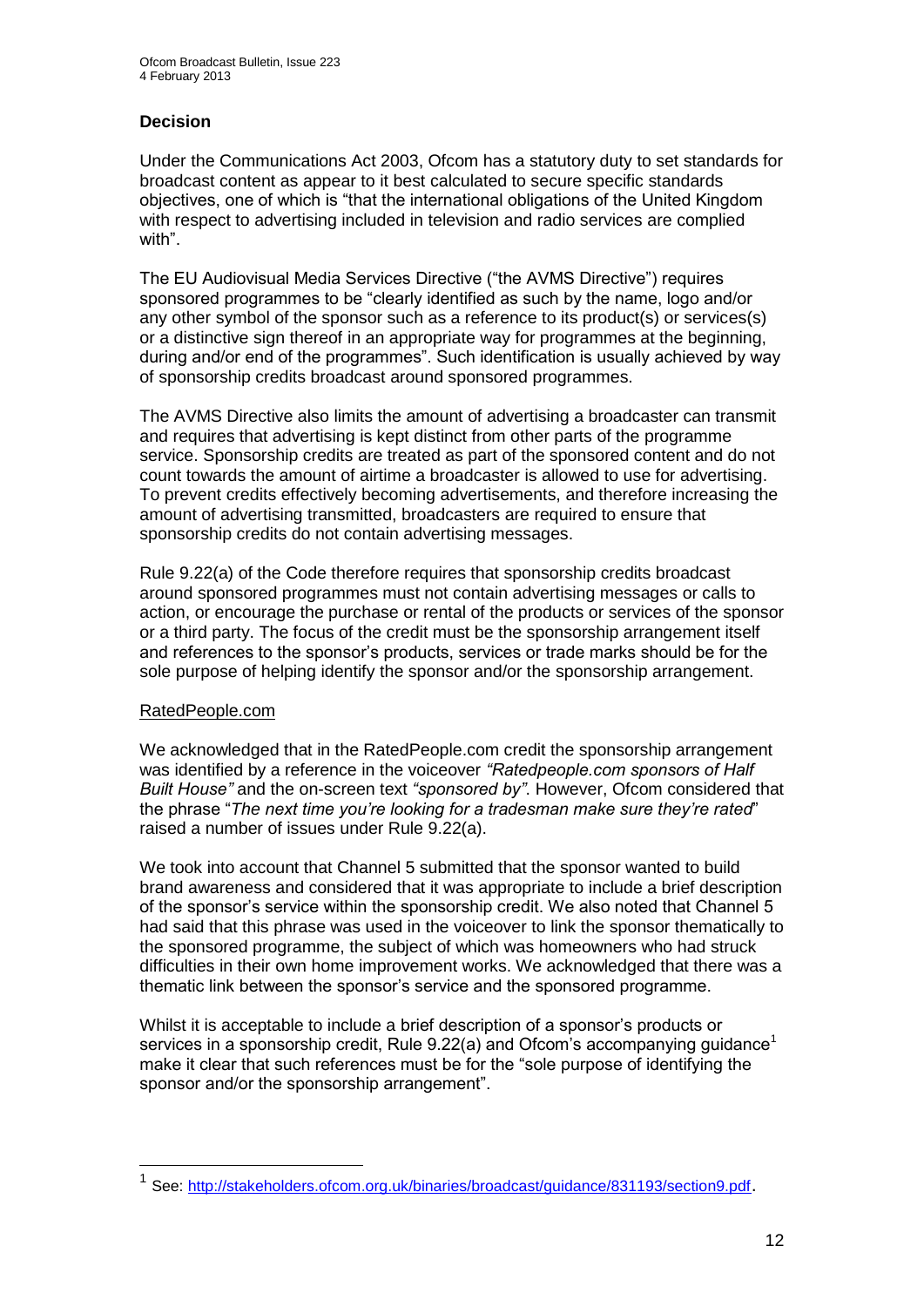In this case, Ofcom considered that the phrases *"next time you're looking"* and *"make sure they're rated"* went beyond what would be required to identify the sponsor and its service, and also exceeded the type of language that would be required to create a thematic link. Instead, Ofcom considered that these phrases actively encouraged viewers to use the sponsor's service.

We noted that Channel 5 had also submitted that another reason why it considered that the focus of the credit was the sponsorship arrangement was because minimal contact details of the sponsor were displayed visually. Ofcom noted that the credit included a green "Rated" sign being hung on a white background by two workmen, which then became the centre of the next screen with the words *"sponsored by"* appearing in smaller font and much less prominently than *"Rated People.com"*.

Ofcom also noted that the voiceover included a clear reference to the sponsorship arrangement but Ofcom considered that the other elements of the voiceover, namely the phrase *"The next time you're looking for a tradesman make sure they're rated"*, taken in combination with the visuals, had the effect of shifting the focus of the credit away from the sponsorship arrangement itself and onto the sponsor's service.

Ofcom therefore considered that the sponsorship credit was in breach of Rule 9.22(a).

## MakeaMatch.com

Ofcom acknowledged that the sponsorship credit identified the sponsorship arrangement in the voiceovers *"MakeaMatch sponsors 5\* Access"* and *"MakeaMatch sponsors Inside Hollywood"* and the on-screen text *"MakeaMatch.co.uk sponsors 5\* Access"* and *"MakeaMatch.co.uk sponsors Inside Hollywood".* 

However, Ofcom was concerned that the phrase *"find love today"* in the voiceover raised issues under Rule 9.22(a).

We noted that Channel 5 was of the view that the sponsor's name "MakeaMatch" would not have been sufficient for the audience to identify the service provided by the sponsor, and that therefore it was justified to include the tagline *"find love today"* to help identify the nature of the sponsor's business.

Ofcom did not agree. Ofcom considered that the phrase *"find love today"* went beyond a description of the sponsor's business as an online dating service, and took the form of a claim about the outcome viewers could expect to achieve if they used the service.

Ofcom therefore found the credit in breach of Rule 9.22(a).

## **Breaches of Rule 9.22(a)**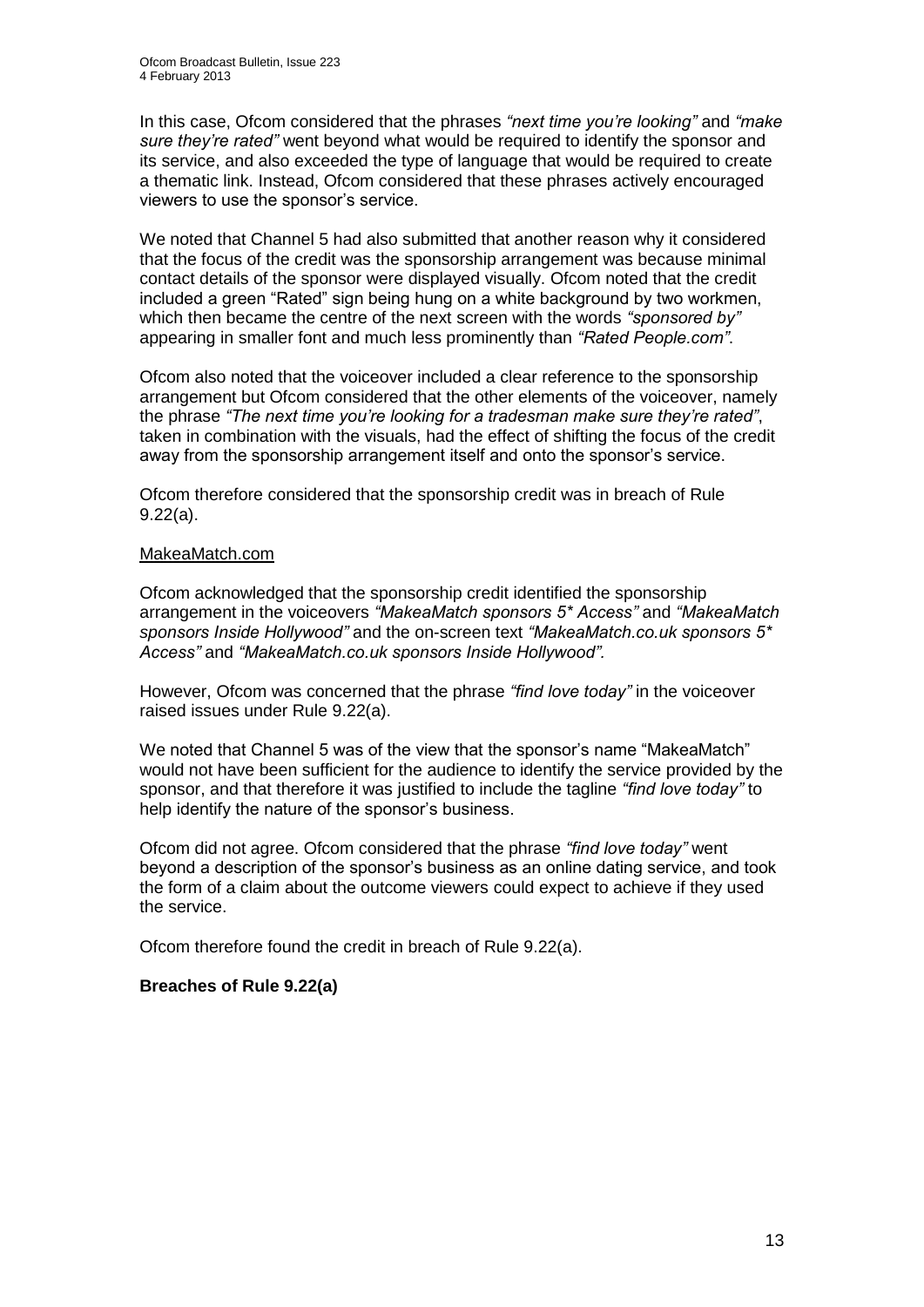# **In Breach**

**Sponsorship of Classic Car Rescue by Adrian Flux Insurance** *Channel 5, 24 September 2012 to 29 October 2012, various dates and times*

## **Introduction**

Channel 5 Broadcasting Limited ("Channel 5" or "the Licensee") broadcast a series called *Classic Car Rescue* on Channel 5 from 24 September to 29 October 2012, which was about a group of engineers who restore classic cars previously earmarked for salvage. The programme was sponsored by Adrian Flux Insurance, a general insurance broker that sells insurance policies and other financial products and services.

Ofcom noted that the opening Adrian Flux Insurance sponsorship credit included the following voiceover:

*"From super mini to super car – Adrian Flux Insurance – building a policy around you; sponsors of Classic Car Rescue."*

Animated line drawings were shown of various vehicles including cars, a motorcycle and a tank, being completed by the addition of lights, windows, and wheels. This was followed by a static screen with the Adrian Flux logo displayed in the centre and the sponsor's website address underneath: *"www.adrianflux.co.uk"*.

Ofcom also noted that the Adrian Flux sponsorship credit which appeared either side of the programmes' advertising breaks ("the advertising break credit") included the following voiceover:

*"Building policies around our customers – Adrian Flux Insurance."*

An animated line drawing was shown of a car being built around a driver and passenger, followed by a static screen with the Adrian Flux logo displayed in the centre and the sponsor's website address underneath: *"www.adrianflux.co.uk"*. There was no information about the association between the sponsor and the sponsored content.

Ofcom considered that both credits raised issues warranting investigation under Rule 9.22(a) of the Code, which states that:

"Sponsorship credits must be distinct from advertising. In particular:

a) Sponsorship credits broadcast **around sponsored programmes** must not contain advertising messages or calls to action. Credits must not encourage the purchase or rental of the products of services of the sponsor or a thirds party. The focus of the credit must be the sponsorship arrangement itself. Such credits may include explicit reference to the sponsor's products, services or trade marks for the sole purpose of helping to identify the sponsor and/or the sponsorship arrangement."

In addition, Ofcom considered that the advertising break credit raised issues warranting investigation under Rule 9.19 of the Code, which states that: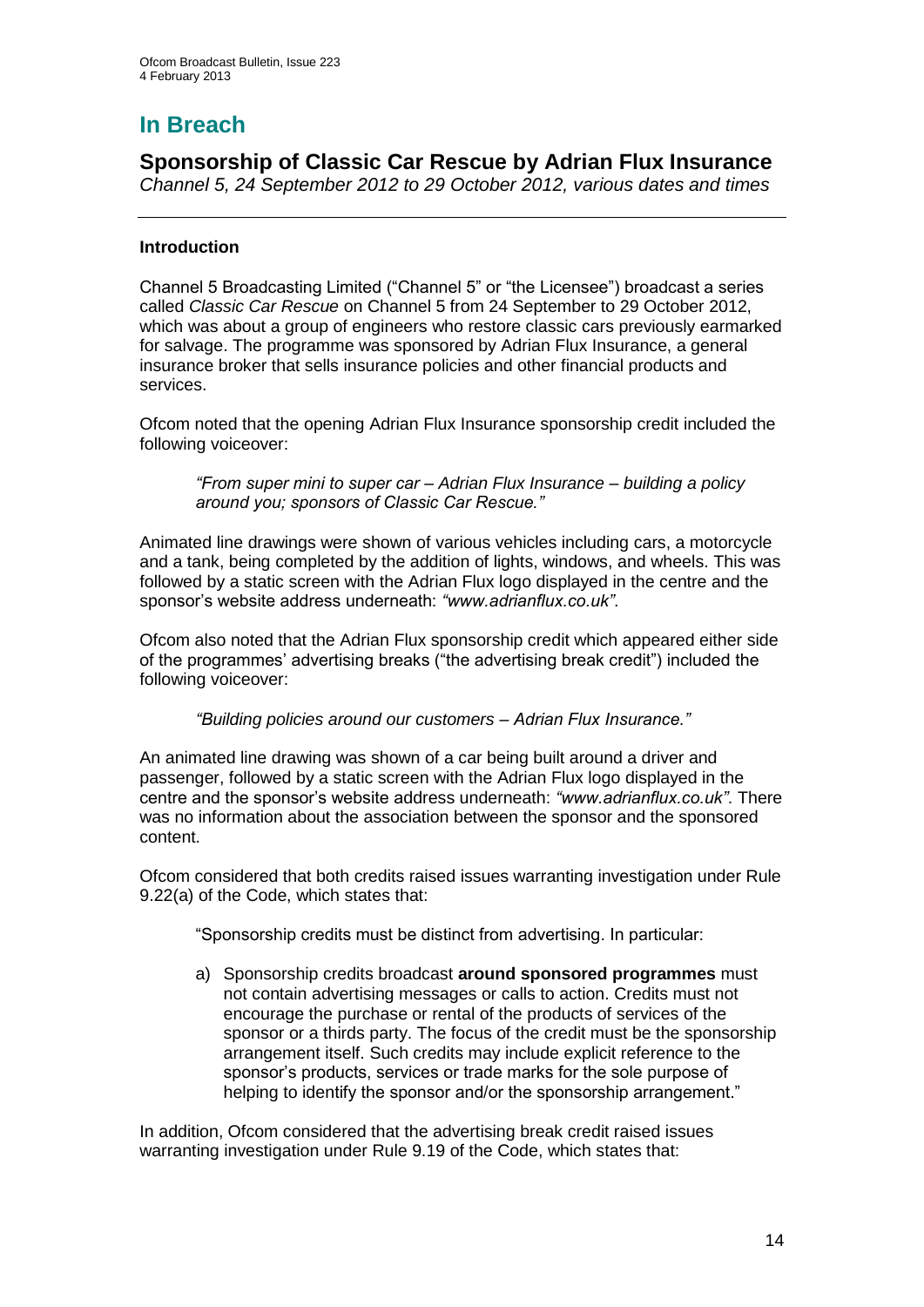"Sponsorship must be clearly identified by means of sponsorship credits. These must make clear:

- a) the identity of the sponsor by reference to its name or trade mark; and
- b) the association between the sponsor and the sponsored content."

Ofcom therefore asked Channel 5 for its formal comments on how both sponsorship credits complied with Rule 9.22(a), and how the advertising break credit complied with Rule 9.19.

## **Response**

Channel 5 said that the sponsor wanted to build brand awareness with car owners and "considered that as the [Adrian Flux Insurance] name alone would not identify the sponsor to most viewers, it was important to include a brief description of the specific service of car insurance as the sponsorship brand for the programme". In addition, Channel 5 submitted that "a cartoonesque approach to showing cars in kit form coming together" was a strong thematic link to the programme being sponsored.

Channel 5 considered that the phrase in the opening credit *"from super mini to super car"* was "designed to be a catchphrase making clear the nature of the business". It submitted that: "The creative message was to identify car insurance as the sponsor and to thematically link the concept of building together old car parts with building policies which is the nature of the company and the insurance business in general."

Channel 5 submitted that it had understood that a brief description of the sponsor's service is acceptable "provided special promotional references are not made". It said that it had taken care to ensure that the words used to identify the sponsor had not been promotional and believed that the information provided in the advertising break credit was a "purely descriptive brief statement". The Licensee submitted that the phrase *"building policies around our customers"* was a play on words "in line with the visual sketch drawings and the nature of insurance companies in that all insurance policies are tailored". Channel 5 noted that the opening and advertising break credits did not contain claims about the sponsor's service or calls to action, contained minimal contact details and did not refer to price. Channel 5 was therefore of the view that both credits were compliant with Rule 9.22(a).

In addition, Channel 5 submitted that it was aware that each credit must comply with Rule 9.19 and that it "regret[ted] the omission on this occasion" with reference to the advertising break credit. It explained that due to employee illness and absence "the credit went to air without sign off at the senior level required". It also submitted that as soon as Ofcom had requested comments in relation to these sponsorship credits it had "arranged for the credit to be edited so that...it carried the message "Sponsors of Classic Car Rescue"".

The Licensee also submitted that it had reviewed and revised its procedures to ensure that employees are aware of the procedures covering sponsorship credits, and is planning refresher workshops so employees are familiar with internal procedures and guidance.

## **Decision**

Under the Communications Act 2003, Ofcom has a statutory duty to set standards for broadcast content as appear to it best calculated to secure specific standards objectives, one of which is "that the international obligations of the United Kingdom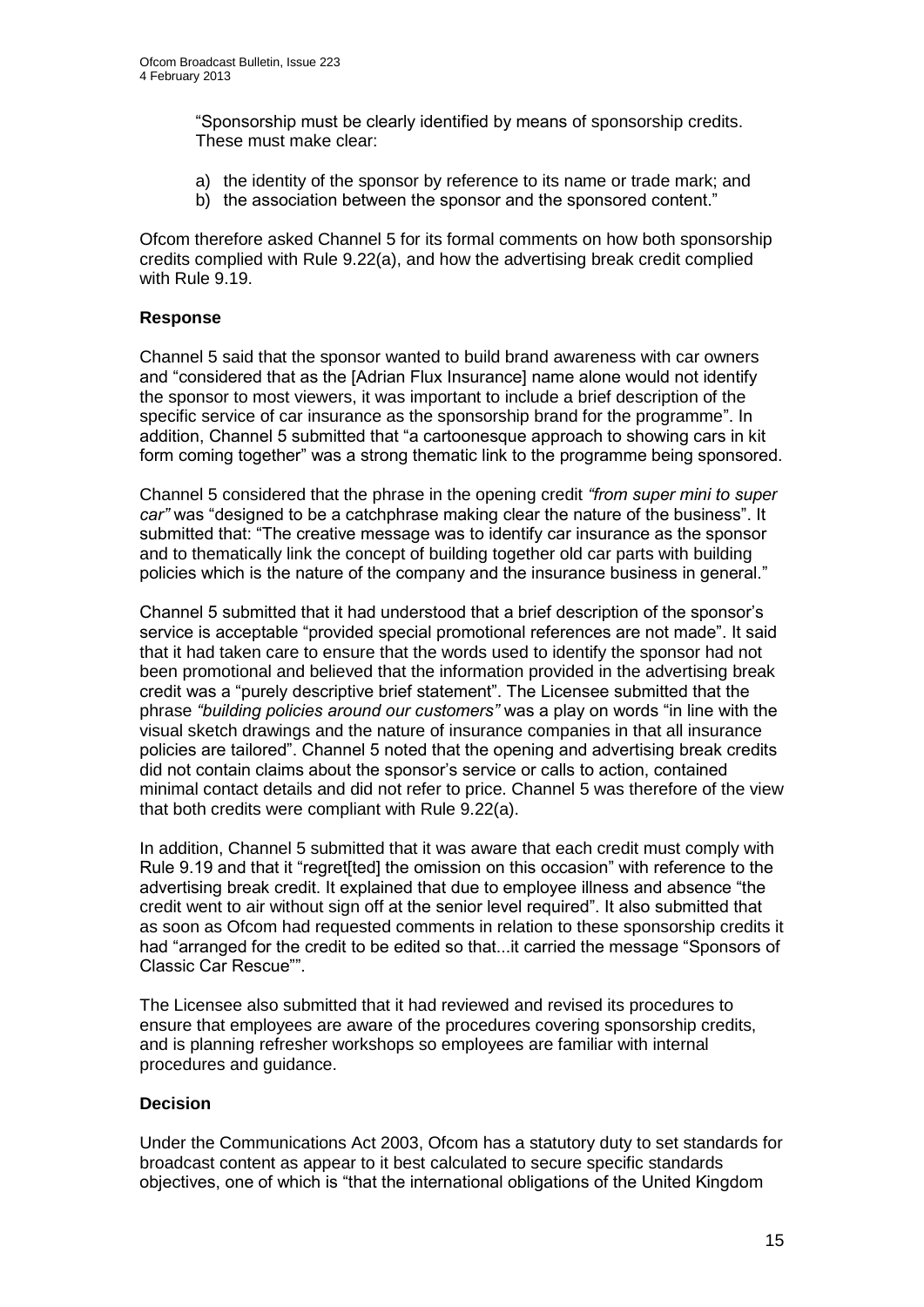with respect to advertising included in television and radio services are complied with".

The EU Audiovisual Media Services Directive ("the AVMS Directive") requires sponsored programmes to be "clearly identified as such by the name, logo and/or any other symbol of the sponsor such as a reference to its product(s) or services(s) or a distinctive sign thereof in an appropriate way for programmes at the beginning, during and/or end of the programmes". Such identification is usually achieved by way of sponsorship credits broadcast around sponsored programmes.

The AVMS Directive also limits the amount of advertising a broadcaster can transmit and requires that advertising is kept distinct from other parts of the programme service. Sponsorship credits are treated as part of the sponsored content and do not count towards the amount of airtime a broadcaster is allowed to use for advertising. To prevent credits effectively becoming advertisements, and therefore increasing the amount of advertising transmitted, broadcasters are required to ensure that sponsorship credits do not contain advertising messages.

Rule 9.22(a) of the Code therefore requires that sponsorship credits broadcast around sponsored programmes must not contain advertising messages or calls to action, or encourage the purchase or rental of the products or services of the sponsor or a third party. The focus of the credit must be the sponsorship arrangement itself and references to the sponsor's products, services or trade marks should be for the sole purpose of helping identify the sponsor and/or the sponsorship arrangement.

In this case, we noted that the opening Adrian Flux Insurance credit voiceover included the phrases *"from super mini to super car"* and *"building a policy around you"*. Further, the advertising break credit included the voiceover *"building policies around our customers"*. We noted that Channel 5 had submitted these lines were used to create a thematic link with the programme, and were designed to provide the viewer with an understanding of the nature of the sponsor's business, which it considered was not necessarily conveyed by inclusion of the sponsor's name.

As made clear in Rule 9.22(a), sponsorship credits "may include explicit reference to the sponsor's products, services or trade marks for the sole purpose of helping to identify the sponsor and/or the sponsorship arrangement". However, Ofcom considered that the phrases *"from super mini to super car"*, *"building a policy around you"*, and *"building policies around our customers"* referred to particular features of the sponsor's services, i.e. the scope of the insurance policies that may be available, and that the insurance policies of the sponsor were tailored to individual car owners' needs. In Ofcom's view the phrases used in the credits went well beyond a brief description of the generic business of car insurance that would be required to identify the fact that the sponsor provided car insurance – a widely and well understood service. Likewise, we considered that when taken together they exceeded the type of language that would be required to create a thematic link between the sponsor and the sponsored content. Rather, we considered that these phrases highlighted to viewers particular features of the sponsor's service that would be available to viewers using that service, and therefore amounted to an advertising message. Ofcom therefore considered that both the opening sponsorship credit and the advertising break credit were in breach of Rule 9.22(a).

In addition, Rule 9.19 of the Code requires that sponsorship must be clearly identified by means of sponsorship credits, and that the sponsorship credits must make clear the identity of the sponsor and the association between the sponsor and the sponsored content.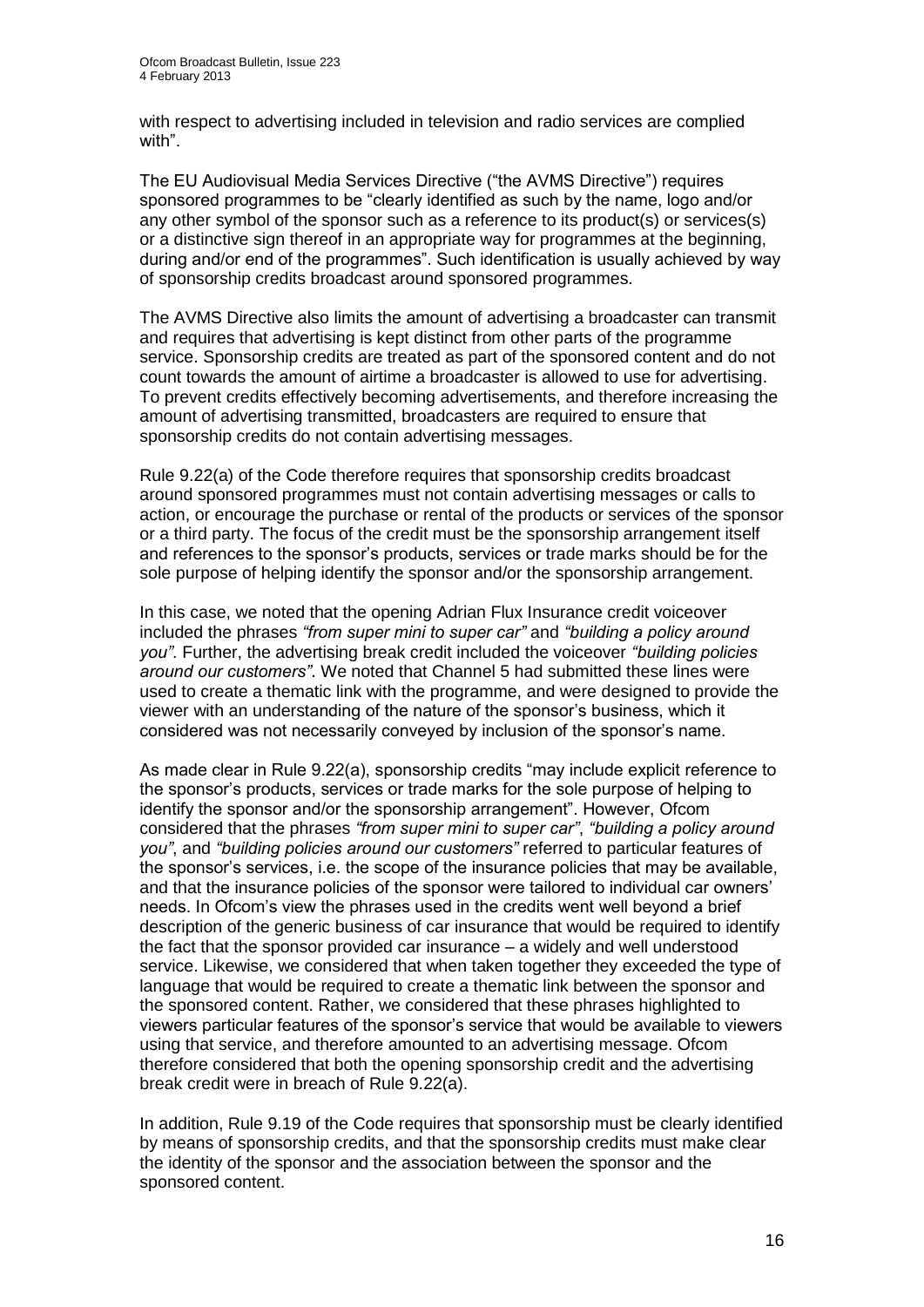Ofcom noted that the advertising break credit did not make any reference to the sponsorship arrangement. Ofcom noted that, following notification from Ofcom that the advertising break credit did not refer to the sponsorship arrangement, Channel 5 acknowledged that this was an "omission" which had occurred as a result of the credit not being properly signed off by senior staff. We also noted that Channel 5 had confirmed that it had since amended the credit to comply with Rule 9.19. However, the credit investigated by Ofcom did not make clear the association between the sponsor and the sponsored content, in breach of Rule 9.19(b).

## **Conclusion**

Ofcom noted that it has previously recorded breaches of the Code in relation to sponsorship credits that were broadcast on Channel 5. Channel 5 was found in beach of Rule 9.19, which was recorded in Broadcast Bulletin 198<sup>1</sup>, and which involved the broadcast of a credit that did not refer to the sponsorship arrangement.

Ofcom was therefore particularly concerned in this case that the advertising break credit did not refer to the sponsorship arrangement.

## **Breaches of Rules 9.19(b) and 9.22(a)**

<sup>1</sup> 1 Broadcast Bulletin 198, 23 January 2012, [http://stakeholders.ofcom.org.uk/enforcement/broadcast-bulletins/obb198/.](http://stakeholders.ofcom.org.uk/enforcement/broadcast-bulletins/obb198/)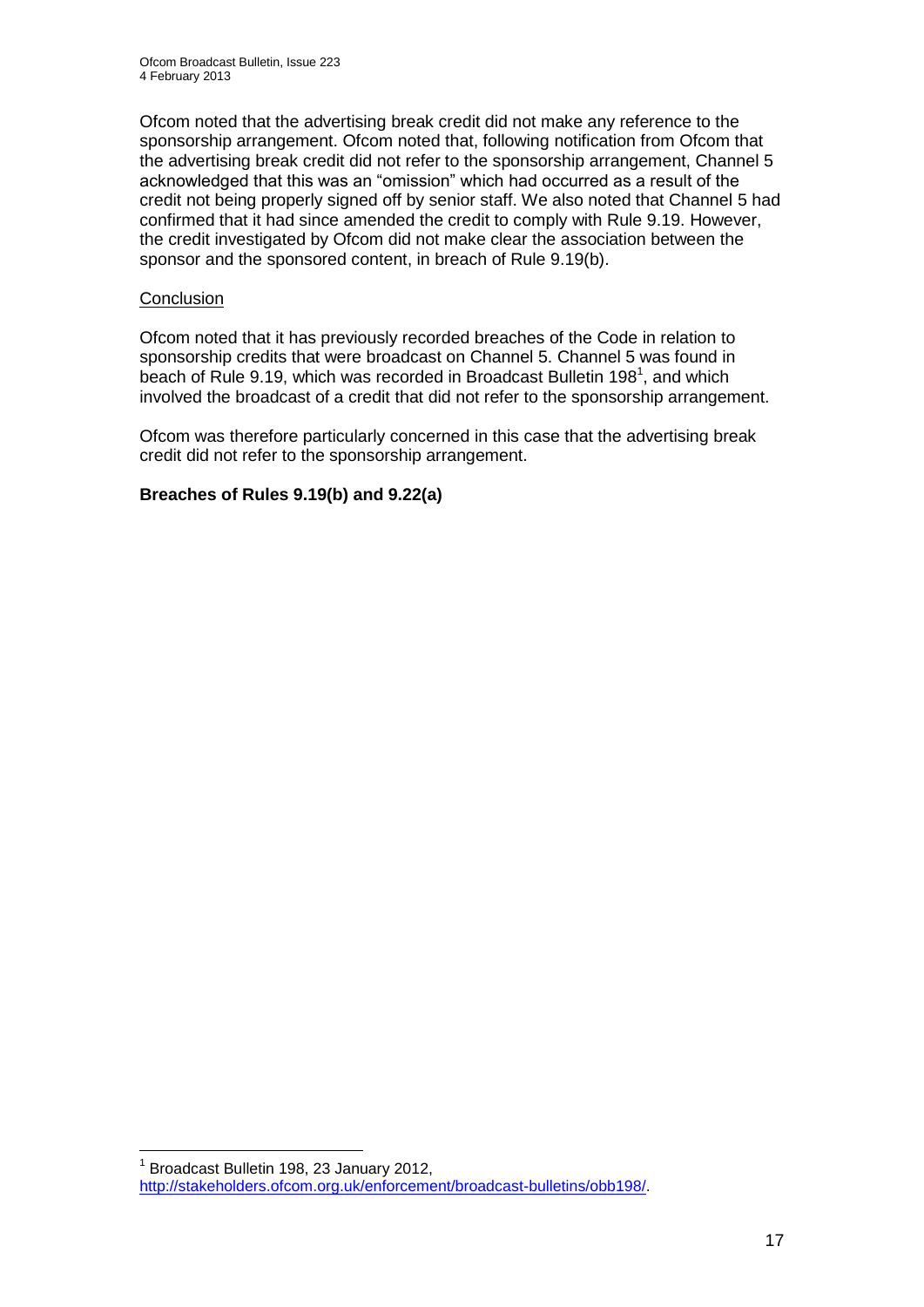# **In Breach**

**Sponsorship of Sky News Weather Reports by Qatar Airways**

*Sky News, August 2011 to date, various dates and times*

## **Introduction**

Sky Broadcasting Limited ("Sky" or "the Licensee") broadcasts weather reports on the Sky News channel at regular intervals throughout the day. The Sky News weather reports have been sponsored by Qatar Airways since 2005. The credits have followed the same format since then although the creative content has varied. The sponsorship credits in their current format began in August 2011 and are due to run until 2013.

The Sky News weather report is broadcast for approximately 60 seconds and includes a ten second opening sponsorship credit and a five second closing sponsorship credit. Several variations of the opening credits are broadcast in rotation and there are two versions of the closing credits that are broadcast alternately.

Ofcom considered six different versions of the opening credits in the current campaign which included the following voiceovers and visuals:

## Credit 1

*"As the dry condition extends over Amritsar we'll find a blend of flavours to tempt your palate."*

The graphics showed an armful of multicoloured bangles gradually coming into focus which then faded into a plate of coloured sliced fruit. After the voiceover, the Qatar Airways logo appeared at the top of the centre of the screen for less than two seconds.

## Credit 2

*"As the rain pours over Johannesburg we'll keep your spirits up."*

The graphics showed the faces of two children laughing and playing in the rain, as the camera zoomed out a man is seen watching the children on an in-flight screen and wearing Qatar Airways headphones. After the voiceover, the Qatar Airways logo appeared at the top of the left hand side of the screen for less than two seconds.

## Credit 3

*"Over the north of Beijing as the visibility drops you'll still see things with perfect clarity."*

The graphics showed a bright sun in a hazy city skyline which changed into an airline cabin reading light and a man was shown reading. After the voiceover, the Qatar Airways logo appeared on the top right of the screen for less than two seconds.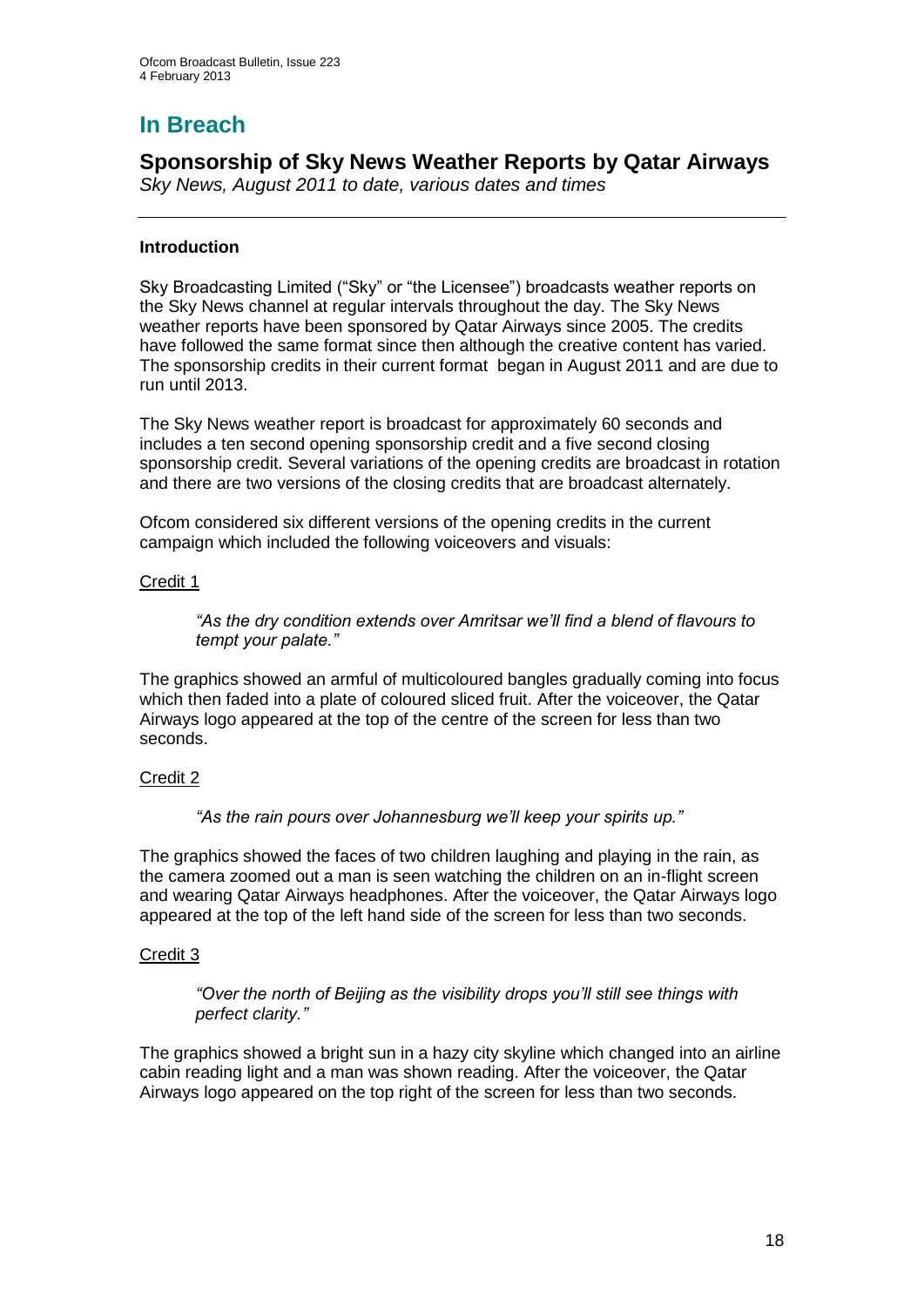## Credit 4

*"As the hot spell extends across the Gulf we'll still make sure you feel refreshed."*

The graphics showed an out of focus image of the sun which gradually focussed into a scoop of yellow ice cream in a bowl with fruit. After the voiceover, the Qatar Airways logo appeared on the top right of the screen for less than two seconds.

## Credit 5

*"As the fog hangs wearily over London we can offer something to cheer you up*."

The graphics showed fog over a city skyline which gradually changed into steam coming from a hot drink, being drunk by a woman. After the voiceover, the Qatar Airways logo appeared on the upper left half of the screen for less than two seconds.

## Credit 6

*"As a slight chill spreads across Melbourne we'll find a way to perk you up."*

The graphics showed moisture on black fruit or pebbles which faded into an image of caviar and sour cream on a small pancake. After the voiceover, the Qatar Airways logo appeared on the top right of the screen for less than two seconds.

Ofcom noted that there was no information about the association between the sponsor and the sponsored content in the above credits.

The closing credits included the voiceover:

#### *"Weather updates sponsored by Qatar Airways*."

One version of the closing credit showed the head and shoulders of a Qatar Airways hostess, the other closing credit focussed on the face of the same hostess. Both credits included the Qatar Airways logo and the Qatar Airways website address was also displayed in smaller text in the bottom half of the screen.

Ofcom considered that the opening credits raised issues warranting investigation under Rule 9.19 of the Code which states that:

"Sponsorship must be clearly identified by means of sponsorship credits. These must make clear:

- a) the identity of the sponsor by reference to its name or trade mark; and
- b) the association between the sponsor and the sponsored content".

Ofcom therefore asked Sky for its formal comments on how the opening sponsorship credits complied with Rule 9.19(b).

#### **Response**

Initially Sky provided a brief response submitting that the credits were compliant with Rule 9.19(b) as well as with Rule 9.20 of the Code, which requires that sponsorship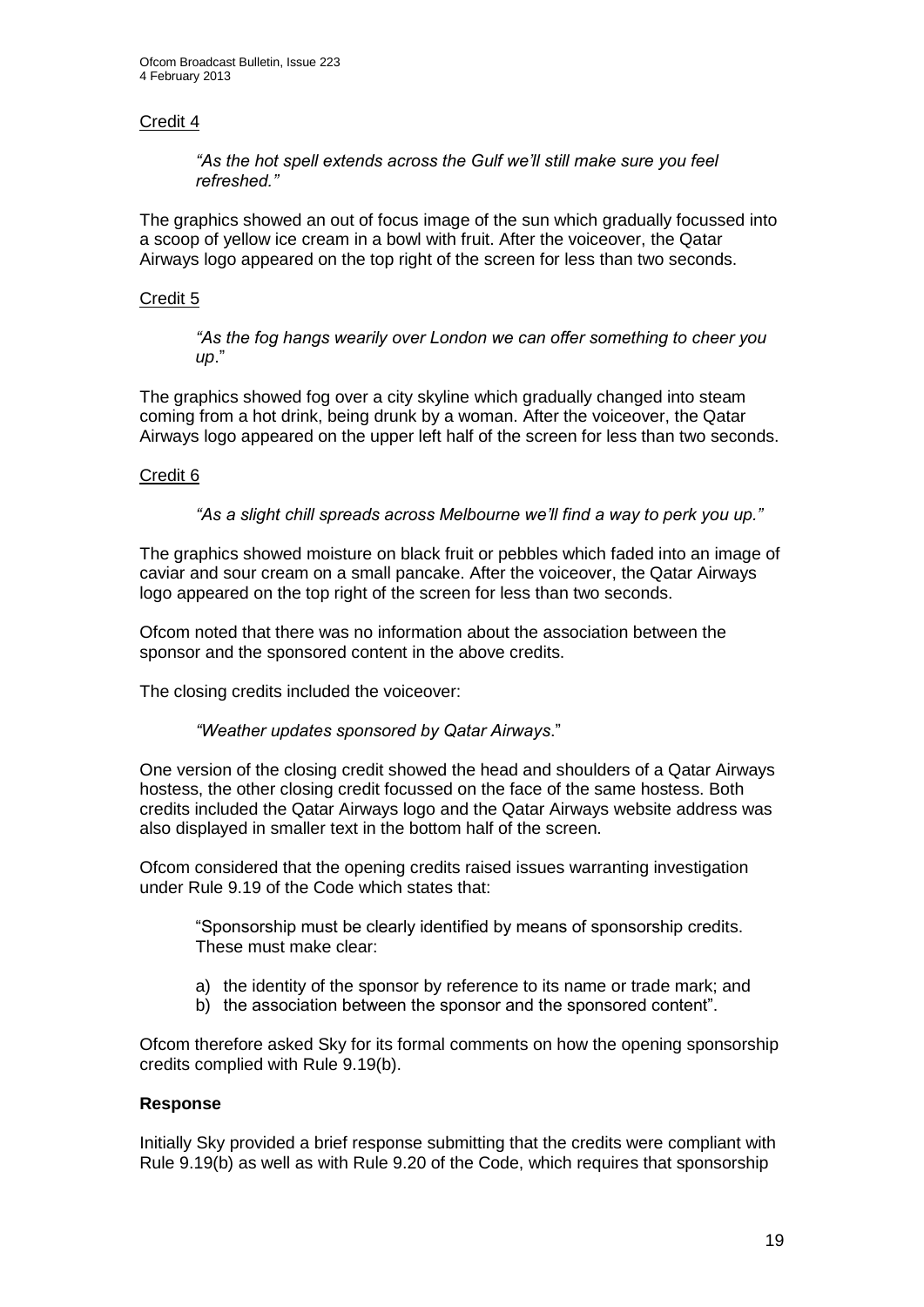credits must be broadcast at the beginning and/or during and/or the end of the programme.

Sky stated that: "[T]he opening credits are themed to create a link between the sponsor and the one minute "Weather Report". The closing credits are there to identify Qatar Airways via voiceover as the sponsor." Further, Sky suggested as the weather report was so short it made "sense to only identify the sponsor of the programme in the end credit, as is allowed in Rule 9.20".

Subsequently, Sky said it was of the view that the Qatar Airways credits complied with the Code rules that were in place prior to February 2011, and referred to Article 10(c) of the EU Audiovisual Media Services Directive ("the AVMS Directive") which sets out that viewers should be clearly informed of the existence of a sponsorship agreement, and sponsored programmes should be identified by the name, logo and/or any other symbol of the sponsor.

Sky also stated that: "[T]he current rules are ambiguous." It asserted that in a short programme such as the Sky News weather reports the identity of the sponsor is clear and "although there is no verbal or written reference to the arrangement in the opening credit, the end credit clearly identifies the sponsor". Sky considered that "the creative content makes the sponsorship arrangement completely transparent as the end credit follows so quickly". Sky argued that because Rule 9.20 sets out that the credits do not have to be broadcast at both the beginning and the end of the programme and because the association between the sponsor and the sponsored content is clear, it had met the requirements of Rule 9.19(b) and "the spirit of" Ofcom's guidance.

Sky considered because of the length of time the Qatar Airways sponsorship credits have been running; the brevity of the weather report resulting in most viewers seeing both the opening and closing credits; and the frequency of the credits being shown, it could not "see what the harm and/or confusion is of such a sponsorship creative". Further Sky argued that there should be some flexibility in the interpretation of the relevant rules, and that the rule and guidance "should allow for creative solutions which meet the requirements of the market place and the key principles and rules as outlined in Section 9 [of the Code]".

In Sky's view: "Rule 9.19 does not explicitly state that ALL sponsorship credits must include wording along the lines of "xxx sponsors yyy". Rather, it is the Guidance that relays this information." Sky argued that it cannot be in breach of the Guidance, only the Code. With regards to Rule 19.9 Sky stated: "We have (as we did before February 2011) interpreted this as meaning that the overall sponsorship *campaign* needs to make this association clear, not individual sponsorship *credits*."

In a further submission Sky noted that Ofcom has previously considered the Qatar Airways sponsorship credits and said it had been of the view that Ofcom had given them a "clean bill of health". Sky explained that this was because Ofcom had included entries relating to Sky Weather reports under the cases "Assessed/Not Investigated" published in previous issues of the Broadcasting Bulletin. Sky considered that it was "justified in relying on Ofcom's assessment and "approval" of the credits in their present form" and therefore that Sky believed that it was not "fair, reasonable or proportionate to find them in breach now".

Finally, Sky reiterated that because of the brevity of the weather report, no viewer would be in any doubt or confusion as to the purpose of the ten second opening credit, given the thematic link between the sponsor and the sponsored content. In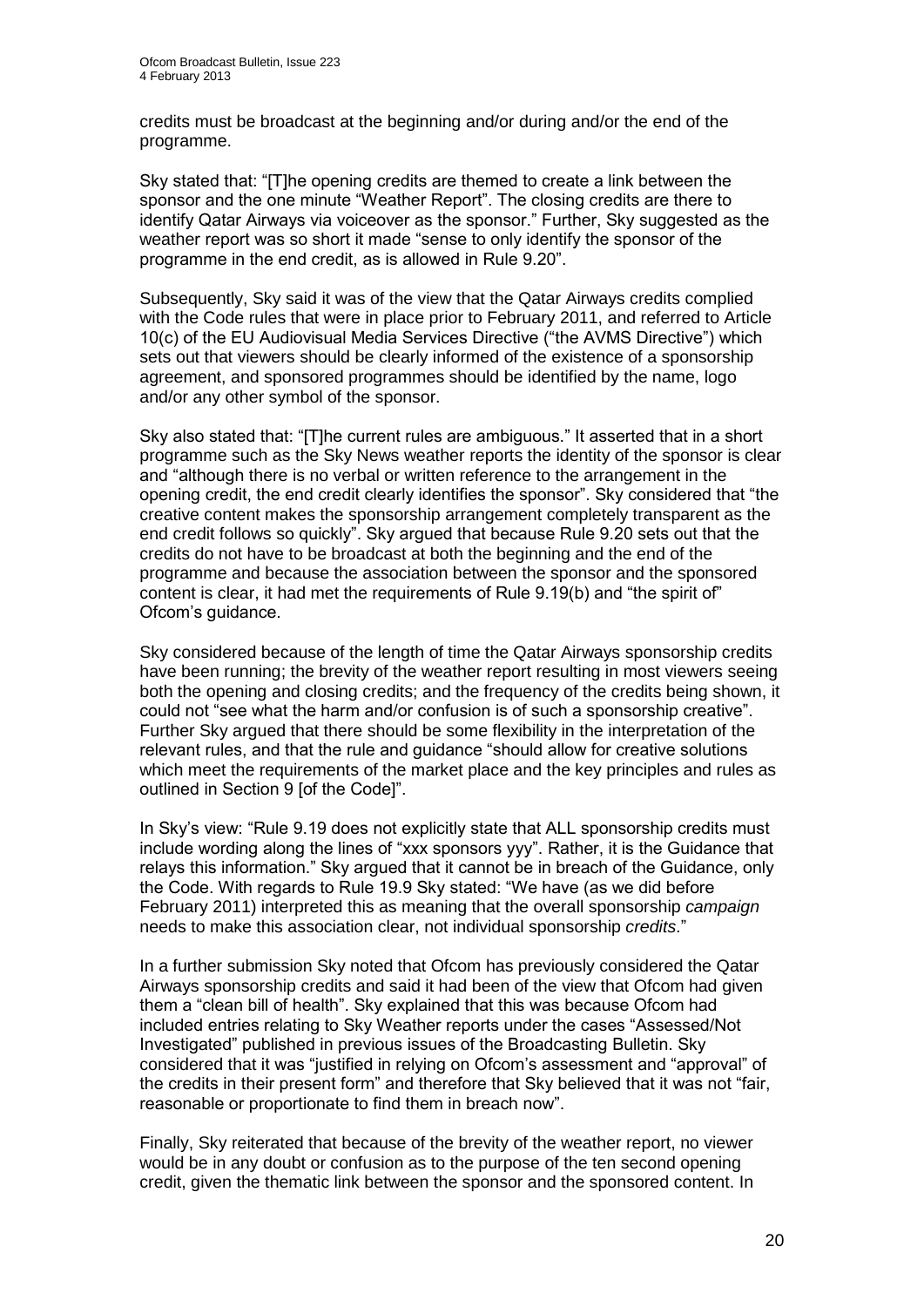addition Sky argued that there would be no viewer confusion "because, when the sponsorship credit airs, the Sky News 'ticker-tape' remains at the bottom of the screen and the Sky News bug...also remains on screen". Sky also noted that there is a Qatar Airways logo on screen in the opening credit to identify the sponsor. In addition it argued that Ofcom has provided no evidence of viewer confusion or harm.

## **Decision**

Under the Communications Act 2003, Ofcom has a statutory duty to set standards for broadcast content as appear to it best calculated to secure specific standards objectives, one of which is "that the international obligations of the United Kingdom with respect to advertising included in television and radio services are complied with".

The AVMS Directive requires sponsored programmes to be "clearly identified as such by the name, logo and/or any other symbol of the sponsor such as a reference to its product(s) or services(s) or a distinctive sign thereof in an appropriate way for programmes at the beginning, during and/or end of the programmes". Such identification is usually achieved by way of sponsorship credits broadcast around sponsored programmes.

The requirements of the AVMS Directive to identify sponsorship arrangements are reflected in Rule 9.19 of the Code which states that sponsorship must be clearly identified by means of sponsorship credits, and that the sponsorship credits must make clear the identity of the sponsor and the association between the sponsor and the sponsored content.

In February 2011 revisions to the Code came into effect, having been subject to a full consultation conducted by Ofcom. The *Statement on the Broadcasting Code Review: Commercial References in Television Programming* ("the Code Review Statement") sets out the reasoning for changes to Section Nine of the Code, including Rule 9.19, following consideration of the consultation responses $^1$ .

Ofcom accepts that Rule 9.19 represented a change from the previous requirements in this area under the Code. Prior to 28 February 2011, there was not a requirement in the Code for each sponsorship credit to include an association message, and therefore the opening credits in this case would not have raised issues under the Code.

However, in the context of the introduction of new rules for product placement which enable the inclusion of more commercial references in television programming, the Code Review Statement made very clear that the purpose of Rule 9.19 "is to ensure that viewers can readily recognise sponsorship arrangements and not confuse credits with other forms of commercial messages"<sup>2</sup>.

In paragraph 5.38 of the Code Review Statement (published on 20 December 2010), Ofcom expressed the view that the vast majority of current credits were already compliant with the new Rule 9.19 and its introduction in the revised Code would therefore have minimal impact on licensees. However to reflect the fact that

1

<sup>&</sup>lt;sup>1</sup> Statement on the Broadcasting Code Review: Commercial References in Television *Programming*,

[http://stakeholders.ofcom.org.uk/binaries/consultations/724242/statement/statement.pdf.](http://stakeholders.ofcom.org.uk/binaries/consultations/724242/statement/statement.pdf)

<sup>&</sup>lt;sup>2</sup> Paragraph 5.35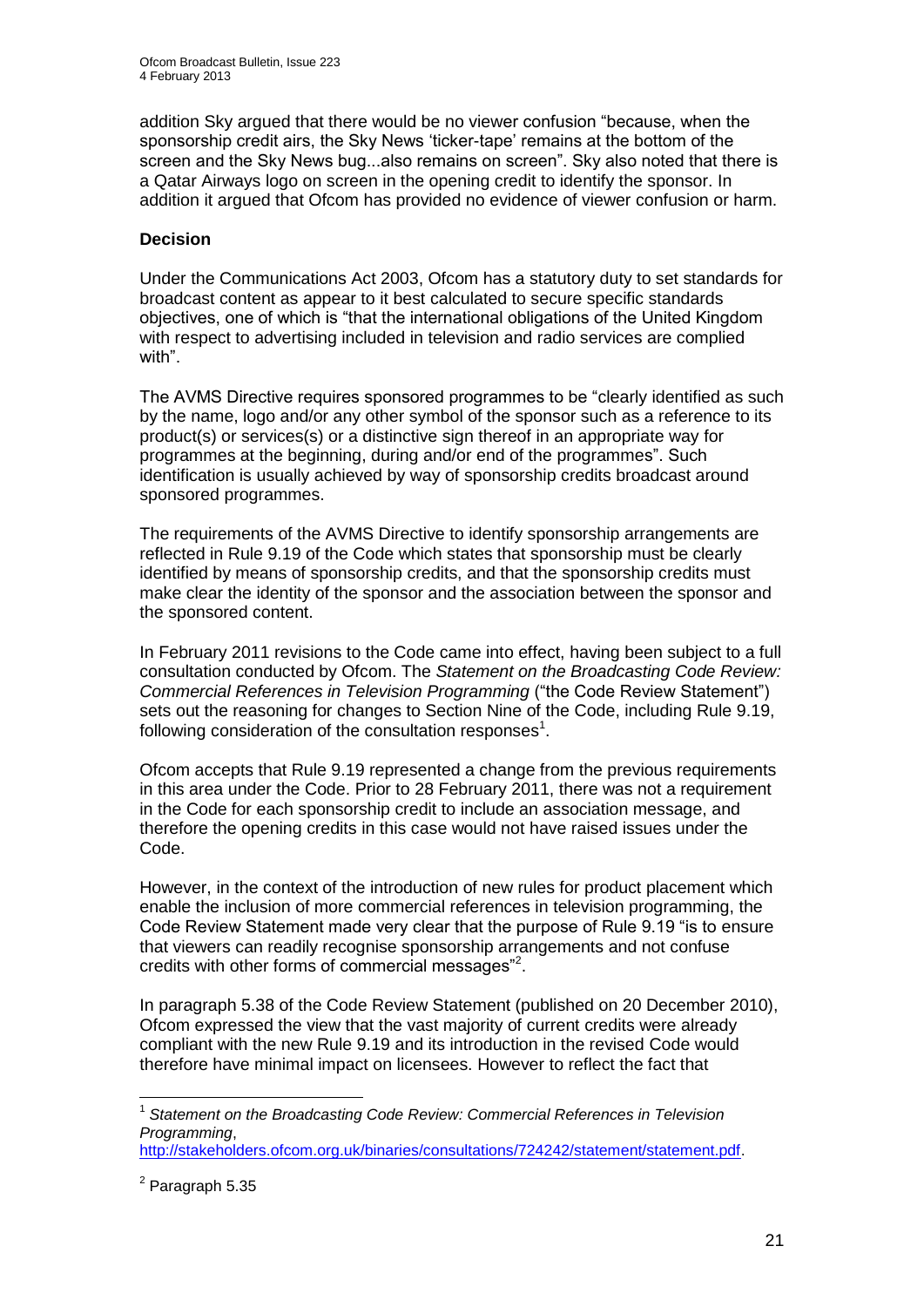amendments to credits would be required in some cases, Ofcom noted that an implementation period before the revised Code came into force on 28 February 2011 would "provide an opportunity for broadcasters to amend any credits to ensure compliance with this rule".

In Ofcom's view, Sky's assumption that the association was clear to the viewer because of the brevity, frequency, and viewers' familiarity with the weather reports, was not sufficient to preclude it from complying with the requirements of Rule 9.19. Further we did not accept that the presence of the Sky News ticker-tape and logo on–screen throughout the credit was sufficient to help viewers identify that Qatar Airways was sponsoring the weather reports.

We noted that Sky suggested that Ofcom had previously given the Qatar Airways sponsorship credits a "clean bill of health" because they had appeared in the "Assessed/ Not Investigated" section of previous issues of the Broadcast Bulletin. Sky therefore considered it had been justified in continuing to broadcast the credits in their current form. Broadcasters should note that, as stated in the Broadcast Bulletin, the "Assessed/Not Investigated" section is a list of complaints that, after careful assessment, Ofcom has decided not pursue because they did not raise issues warranting investigation. Programmes that feature in this list do so only in relation to the specific issues raised by the complainants/s in question. In this case, the complaints about Qatar Airways sponsorship credits reported by Ofcom as "Assessed/Not Investigated" related to different issues than those under consideration in this case. Broadcasters should not therefore take any entry in this list to mean that Ofcom has in any way "approved" content as a whole.

Sky also suggested that because Rule 9.20 of the Code states sponsorship credits "must be broadcast at the beginning and/or during and/or end of the programme" it was not required to broadcast an opening sponsorship credit that identified the sponsor or sponsorship arrangement. However, this is not the purpose of Rule 9.20 which provides broadcasters and sponsors with the flexibility to decide where sponsorship credits are placed in sponsored programming. The guidance to the Code makes it clear that "no rule should be read in isolation but within the context of the whole Code<sup>33</sup>. Rule 9.20 must be read in conjunction with the preceding rule, Rule 9.19, which requires that sponsorship credits must make clear the identity of the sponsor and the association between the sponsor and sponsored content.

Ofcom does not consider Rules 9.19 and 9.20 to be ambiguous. Ofcom's guidance sets out clearly what is expected from broadcasters in relation to these rules. The guidance which accompanies Rules 9.19 states:

"Viewers should be told when a programme is sponsored and who the sponsor is. The sponsor's association with the sponsored content must be clear to the audience in all sponsorship credits [emphasis added]. Broadcasters are free to use various and different creative messages to identify sponsorship, for example: "sponsored by..."; "in association with..."; "brought to you by...". However, care should be taken to avoid ambiguous statements that may lead to viewer confusion over the nature and purpose of the announcement."

<sup>1</sup>  $3$  Para 1.4, Introduction, Guidance on Section Nine of the Broadcasting Coded (2011) Commercial references in television programming, Page 3, [http://stakeholders.ofcom.org.uk/binaries/broadcast/guidance/831193/section9.pdf.](http://stakeholders.ofcom.org.uk/binaries/broadcast/guidance/831193/section9.pdf)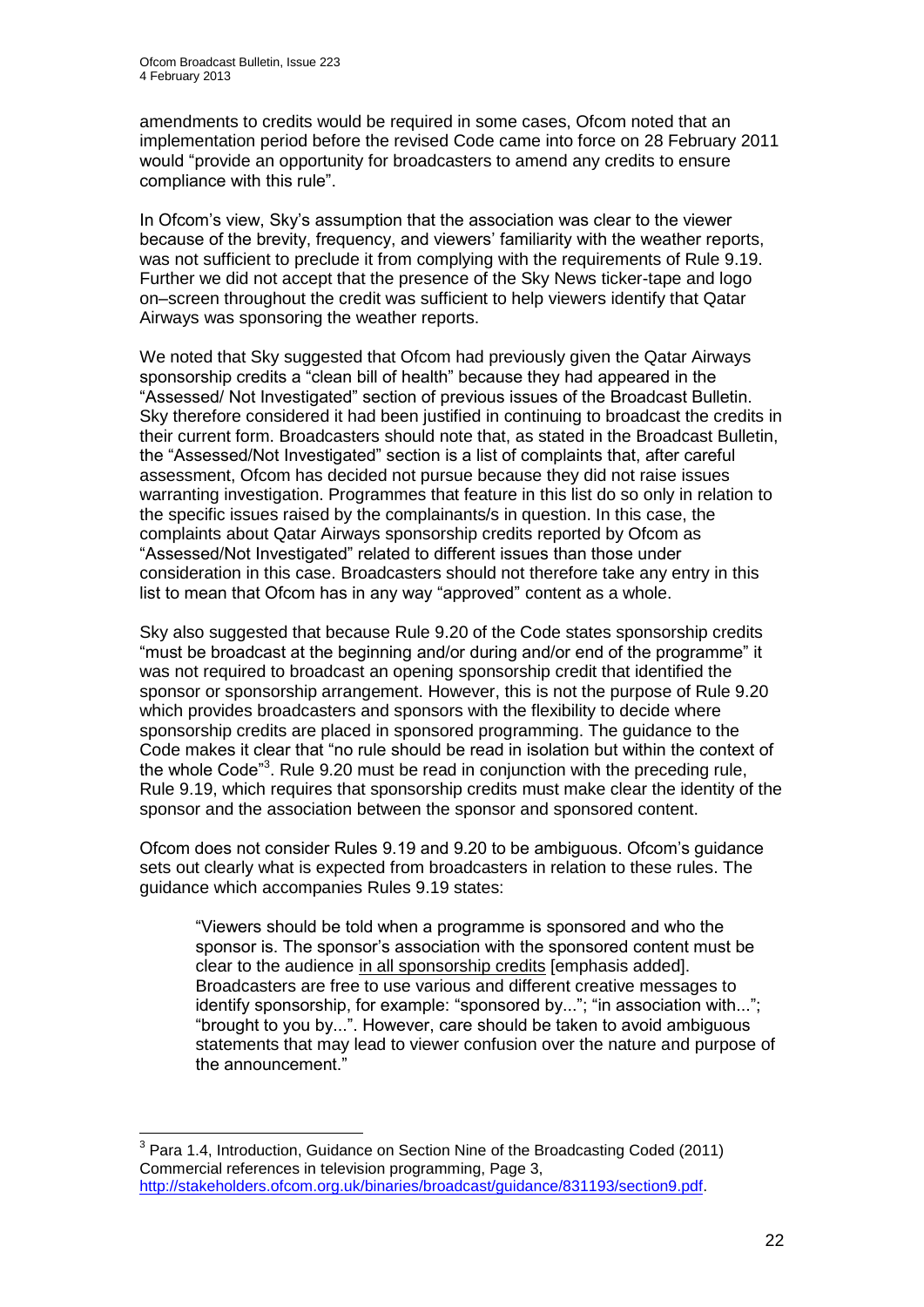In Ofcom's view, because information to identify the sponsorship arrangement was not included in the ten second opening credits, the distinction between advertising and sponsorship was not sufficiently distinct in the Qatar Airways credits. The opening credits included the Qatar Airways logo and created thematic links between weather conditions at various locations served by Qatar Airways and services on board Qatar Airways flights, but it did not clarify the sponsorship association to the viewer. In Ofcom's view the ten second opening credits had the appearance of advertisements, and therefore had the potential to confuse viewers because they did not identify the sponsorship arrangement.

We noted that Sky sought to argue that Ofcom had not provided any evidence of viewer confusion or harm. However, a breach of Rule 9.19 does not rely on such evidence. The rule is a clear requirement that sponsorship credits must identify the sponsor and its association with the sponsored content. This requirement is derived directly from the AVMS Directive. As noted in the Introduction to these sponsorship credit Findings, the European Commission has expressed a particular interest in compliance with the Directive's requirements around sponsorship credits and regularly monitors Member States' enforcement of them.

In this case the association between the sponsor and the sponsored content was not made clear in the opening Qatar Airways credits, in breach of Rule 9.19(b).

## **Breaches of Rule 9.19(b)**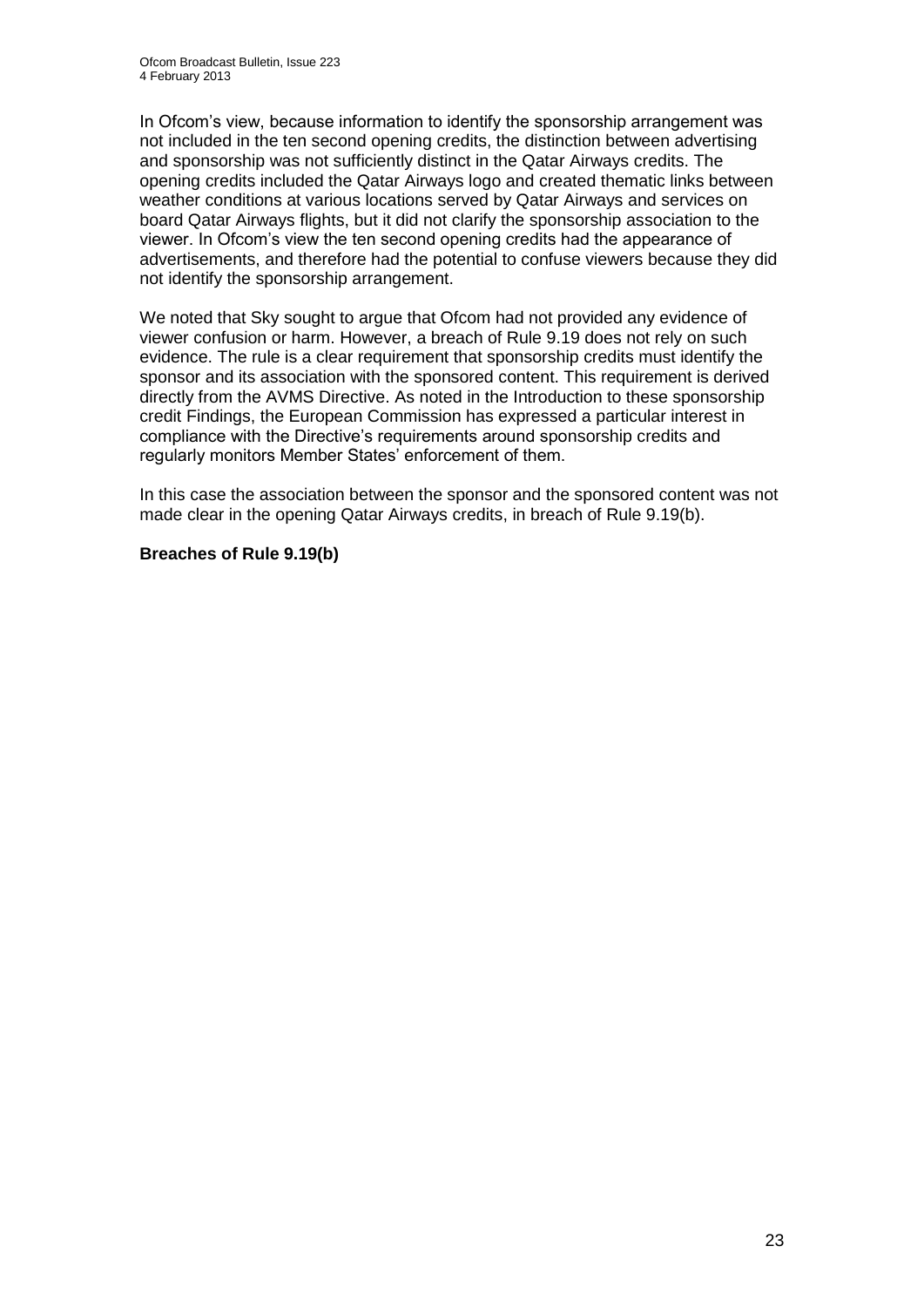# **In Breach**

## **Sponsorship of Let Us Talk About Hinduism by Charantia Karela Capsules**

*MATV, 19 August 2012* 

## **Introduction**

MATV is a news and family entertainment television channel aimed at the Asian community in the UK. The Licensee for MATV is Middlesex Broadcasting Corporation Limited ("MATV" or "the Licensee").

The programme *Let Us Talk About Hinduism* was sponsored by Charantia Karela Capsules, which is a food supplement supplied by Multilinks Healthcare Products. The product contains a powdered fruit called Momordica Charantia, commonly known as balsam pear, bitter melon, bitter gourd, ampalaya or karela.

We noted that the sponsorship credit for Charantia Karela Capsules included the voiceover:

"*This programme is sponsored by Multilinks Healthcare products*."

The sponsorship credit included pictures of the karela fruit and images of the product packaging and capsules, with on-screen captions *"Made in UK*" and *"No side effects*". The product packaging showed the text: *"Charantia Karela Capsules"* and *"Helps to Maintain A Healthy Lifestyle"*.

The credit then displayed the Multilinks Healthcare Products trade mark, the product packaging, and a picture of a family with the on-screen text: *"Multilinks Healthcare Products"*; *"Charantia Karela Capsules Help To Maintain A Healthy Lifestyle"*; *"www.multilinks.co.uk"*; *"sales@multilinks.co.uk"*; and the telephone number.

Ofcom considered that the sponsorship credit raised issues warranting investigation under Rule 9.22(a) of the Code, which states that:

"Sponsorship credits must be distinct from advertising. In particular:

a) Sponsorship credits broadcast **around sponsored programmes** must not contain advertising messages or calls to action. Credits must not encourage the purchase or rental of the products of services of the sponsor or a thirds party. The focus of the credit must be the sponsorship arrangement itself. Such credits may include explicit reference to the sponsor's products, services or trade marks for the sole purpose of helping to identify the sponsor and/or the sponsorship arrangement."

Ofcom therefore wrote to the Licensee asking for formal comments on how the sponsorship credit complied with Rule 9.22(a) of the Code.

## **Response**

The Licensee confirmed that the sponsorship credit is no longer broadcast on MATV. However, it said that in its view the credit had not been in breach of the Code.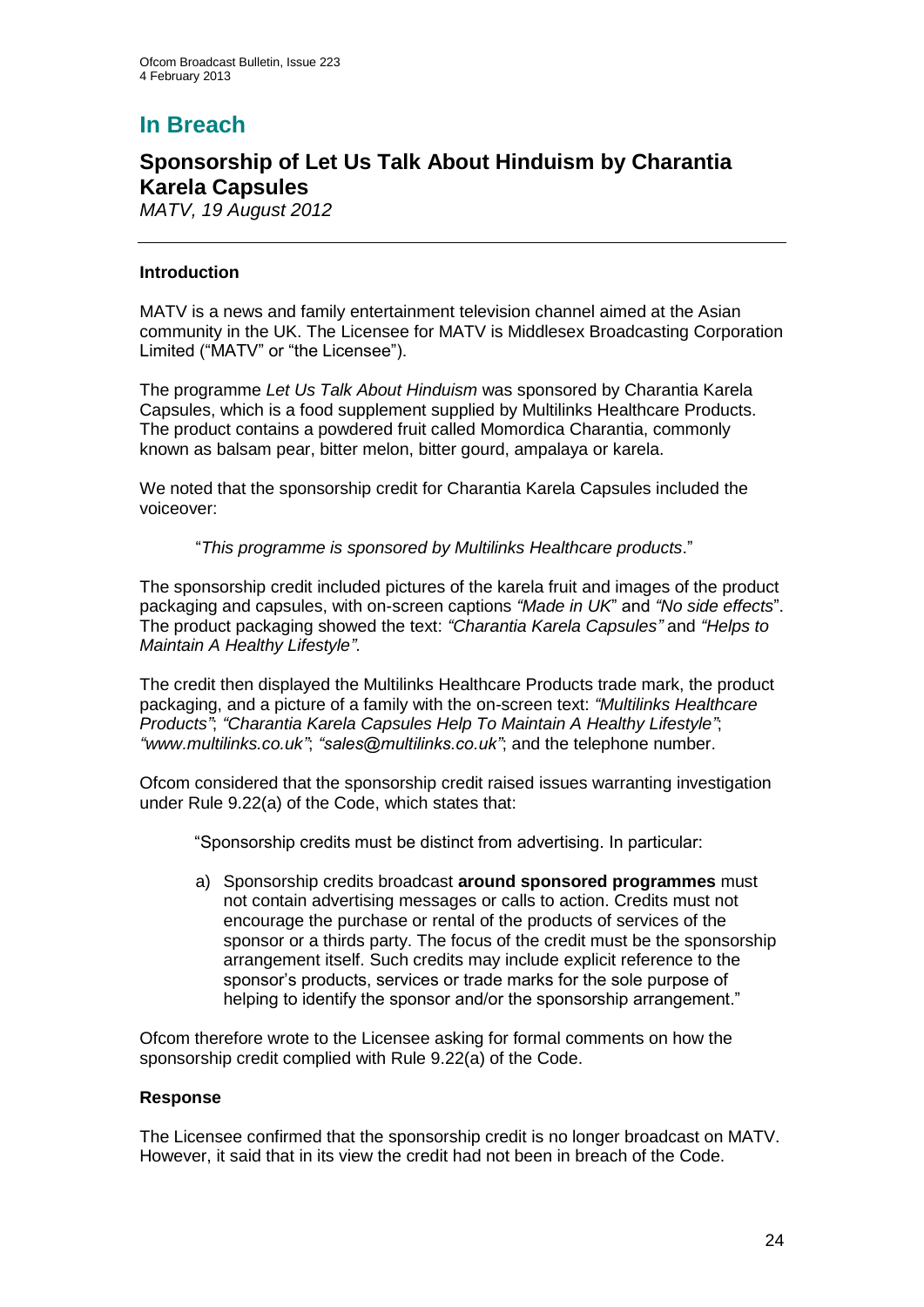MATV submitted that the phrase *"Healthy life style"* was a general term that did not give medical advice, and that it was included in the credit to suggest that consumption of the product "helps to lead a healthy lifestyle" and was "just like a slogan & not there to attract any sales".

MATV also suggested that the website address was provided so that potential customers could obtain background information about a product that is not well known in the UK. The Licensee also noted that the sponsorship credit did not include sales information such as pricing or details of sales outlets.

## **Decision**

Under the Communications Act 2003, Ofcom has a statutory duty to set standards for broadcast content as appear to it best calculated to secure specific standards objectives, one of which is "that the international obligations of the United Kingdom with respect to advertising included in television and radio services are complied with".

The EU Audiovisual Media Services Directive ("the AVMS Directive") requires sponsored programmes to be "clearly identified as such by the name, logo and/or any other symbol of the sponsor such as a reference to its product(s) or services(s) or a distinctive sign thereof in an appropriate way for programmes at the beginning, during and/or end of the programmes". Such identification is usually achieved by way of sponsorship credits broadcast around sponsored programmes.

The AVMS Directive also limits the amount of advertising a broadcaster can transmit and requires that advertising is kept distinct from other parts of the programme service. Sponsorship credits are treated as part of the sponsored content and do not count towards the amount of airtime a broadcaster is allowed to use for advertising. To prevent credits effectively becoming advertisements, and therefore increasing the amount of advertising transmitted, broadcasters are required to ensure that sponsorship credits do not contain advertising messages.

Rule 9.22(a) of the Code therefore requires that sponsorship credits broadcast around sponsored programmes must not contain advertising messages or calls to action, or encourage the purchase or rental of the products or services of the sponsor or a third party. The focus of the credit must be the sponsorship arrangement itself and references to the sponsor's products, services or trade marks should be for the sole purpose of helping identify the sponsor and/or the sponsorship arrangement.

Ofcom acknowledged that the sponsorship credit identified the sponsorship arrangement with Charantia Karela Capsules by using the voiceover *"This programme is sponsored by Multilinks Healthcare products"*. However, Ofcom considered that the on-screen text *"Helps to Maintain A Healthy Lifestyle"*, *"Charantia Karela Capsules Help To Maintain A Healthy Lifestyle"*, and *"No side effects"* raised a number of issues under Rule 9.22(a).

Ofcom considered that these phrases amounted to health claims by the sponsor about the benefits of using its product, and were therefore advertising messages which are prohibited in sponsorship credits.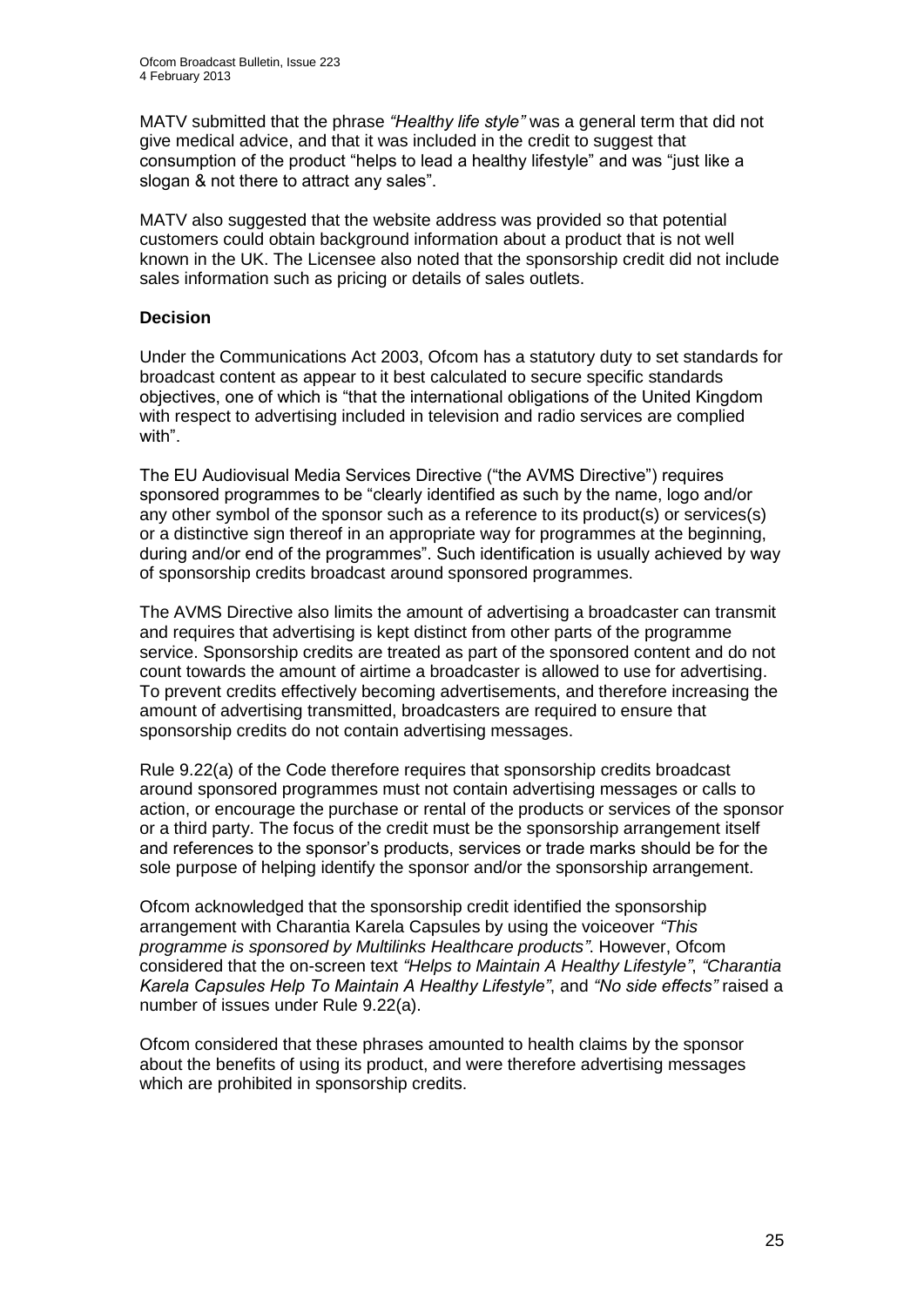Ofcom's guidance<sup>1</sup> accompanying Rule 9.22(a) makes clear that claims about a sponsor's products are likely to be considered as advertising messages and therefore should not be included in sponsorship credits. The guidance states that examples of claims include "claims about ...health benefits".

Ofcom was also concerned that the credit included the sponsor's email address for sales in the on-screen text, in addition to other contact information. Ofcom's guidance makes clear that no more than basic contact information for the sponsor can be provided in sponsorship credits. Ofcom considered that the inclusion of an email address specifically for sales of the sponsor's product was not acceptable.

Ofcom considered that the inclusion of the claims detailed above, and the inclusion of sales details, resulted in the sponsorship credit breaching Rule 9.22(a).

## **Breach of Rule 9.22(a)**

1

<sup>1</sup> See: [http://stakeholders.ofcom.org.uk/binaries/broadcast/guidance/831193/section9.pdf.](http://stakeholders.ofcom.org.uk/binaries/broadcast/guidance/831193/section9.pdf)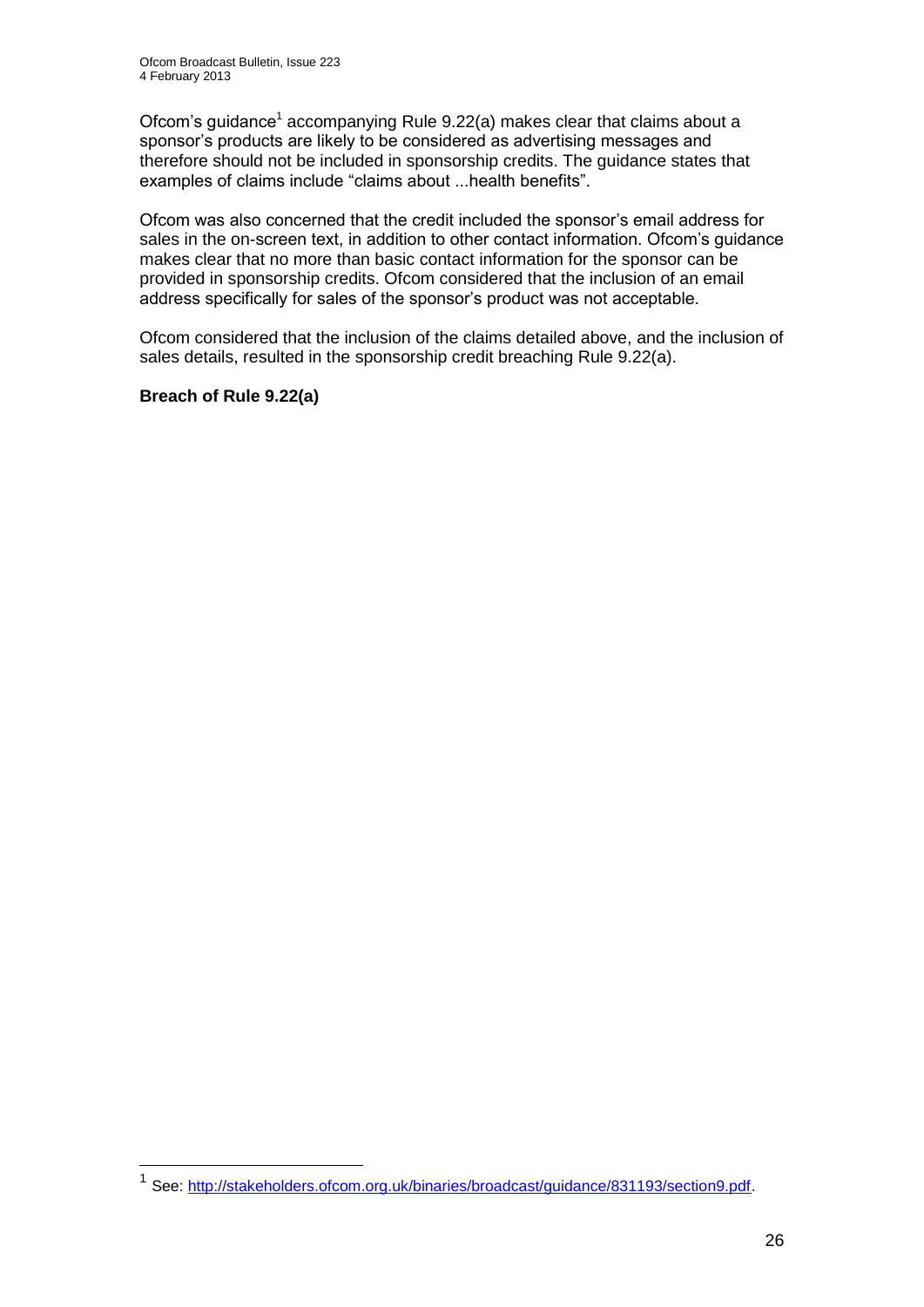# **In Breach**

## **Sponsorship of Indian Idol and Saas Bina Sasural by Lycamobile Sponsorship of Indian Idol by Al Murad Tiles, Remit2India, The City Pavilion, and Saavn Music**

*Sony TV Asia, 25 June 2012 to 24 July 2012, various dates and times*

## **Introduction**

Sony Entertainment Television ("SET" or "the Licensee") broadcast a number of sponsorship campaigns on its channel, Sony TV Asia, between 25 June and 24 July 2012. These sponsorship campaigns included Lycamobile, Al Murad Tiles, Remit2India, The City Pavilion and Saavn Music.

## Lycamobile

Lycamobile is a mobile phone virtual network that sells international pay-as-you-go SIM cards to consumers wanting to make international telephone calls. Ofcom noted that the brief sponsorship credits for Lycamobile included the voiceovers:

*"Saas Bina Sasural presented by Lycamobile; call the world for less."*

*"Indian Idol presented by Lycamobile; call the world for less."*

The on-screen visual for both credits was the Lycamobile brand name and tagline *"Call the world for less"*.

## Al Murad Tiles

Al Murad Tiles is an independent ceramic tile and stone importer and retailer. It has stores and franchises throughout the UK and a large distribution warehouse. We noted that the sponsorship credit for Al Murad Tiles included the voiceover:

*"In association with Al Murad; inspired tiling ideas for your home."*

The sponsorship credit briefly showed footage of the front of a warehouse which displayed the text *"Distribution warehouse and showroom"* and *"10 Million Tiles in Stock"* on its shop front. The second screen displayed the Al Murad Tiles logo and included the text *"Showrooms at Charlton-Chingford-Croydon-Ilford-Slough-Walthamstow-Luton"* and "*Showrooms Across London; WWW.AL-MURAD.CO.UK"*.

#### Remit2India

Remit2India is a service that transfers money to India. We noted that the sponsorship credit for Remit2India included the voiceover:

*"Remit2India.com; the safer way to transfer money."*

A woman sitting by a desk talking was shown, followed by a static screen with the Remit2India logo and text centre screen *"For more information log on to www.remit2india.com"*.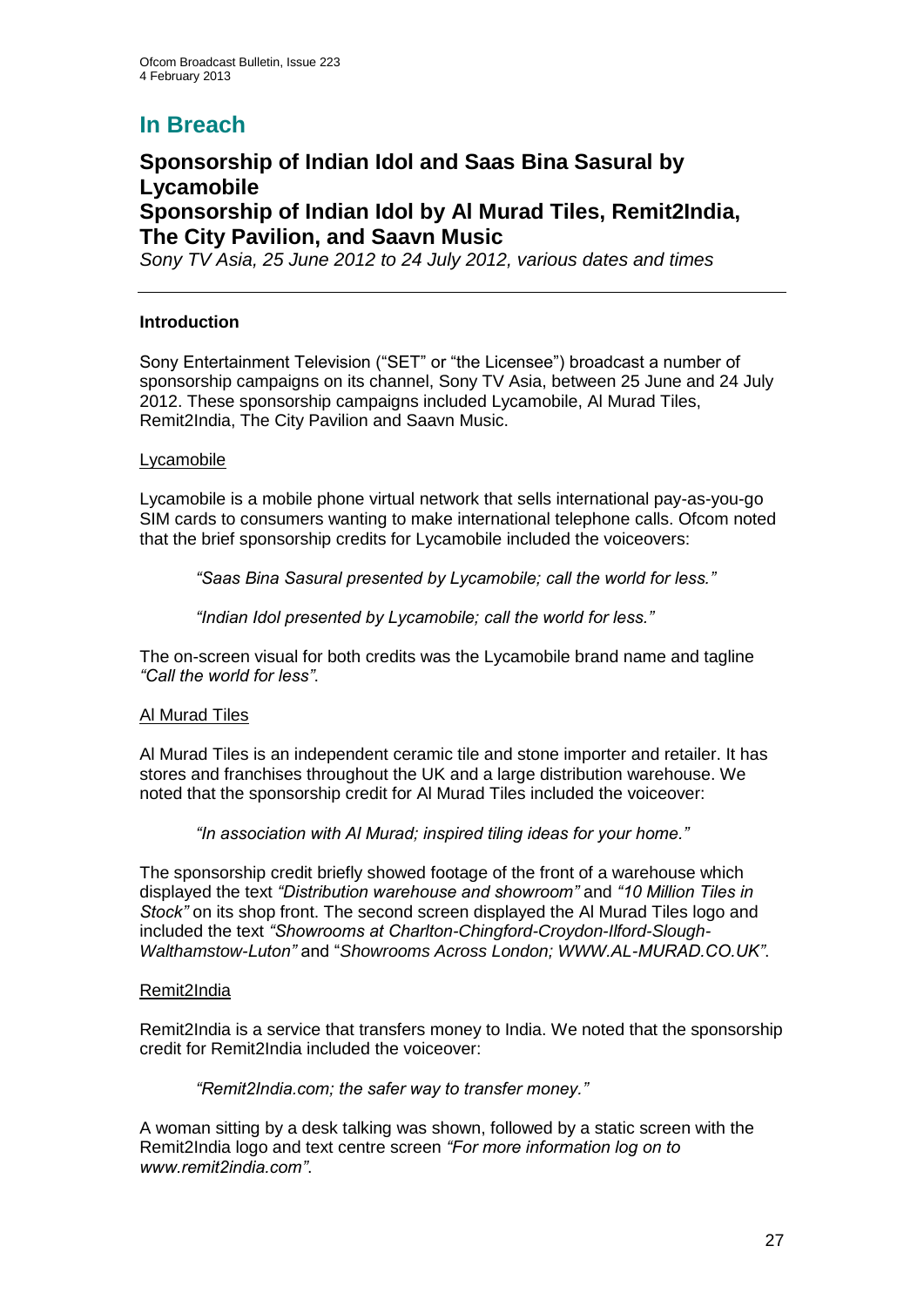## The City Pavilion

The City Pavilion is a restaurant offering banqueting services. Ofcom noted that The City Pavilion sponsorship credit included the following voiceover:

*"The City Pavilion; the ultimate banqueting experience."*

The City Pavilion name was displayed in the centre of the screen with the website address www.thecitypavillion.co.uk. In addition five stars and six logos representing the facilities available at The City Pavilion were displayed on the bottom of the screen.

## Saavn Music

Saavn Music is a smartphone application provided by Saavn LLC, a digital distributor of Indian music. Ofcom noted that the Saavn Music sponsorship credit included the following voiceover:

## *"Saavn Music for iPhone and android."*

Two mobile devices were shown on-screen. The Saavn logo was prominent on the device displayed to the forefront of the screen, and on-screen text included *"Saavn Music; Free on iPhone and Android"*.

Ofcom considered that all of the above sponsorship credits raised issues warranting investigation under Rule 9.22(a) of the Code, which states that:

"Sponsorship credits must be distinct from advertising. In particular:

a) Sponsorship credits broadcast **around sponsored programmes** must not contain advertising messages or calls to action. Credits must not encourage the purchase or rental of the products of services of the sponsor or a thirds party. The focus of the credit must be the sponsorship arrangement itself. Such credits may include explicit reference to the sponsor's products, services or trade marks for the sole purpose of helping to identify the sponsor and/or the sponsorship arrangement."

Ofcom therefore requested formal comments from the Licensee on how the above sponsorship credits complied with this rule.

## **Response**

SET stated that it had not realised that a "company's trade mark taglines or catch phrases could not be part of the sponsorship tags". It had considered taglines were "a part of the company's trade description – and thus an entitlement of sponsorship". Further, it explained that it had understood that "[a]s long as there was no call to action – i.e. a phone number" the sponsorship credits would be acceptable.

The Licensee also stated in its response: "We will make sure that the tags that are produced from this day forward will not hold any "claims"". It said that it appreciated Ofcom's assistance in clarifying the rules and confirmed that it has changed all the sponsorship credits.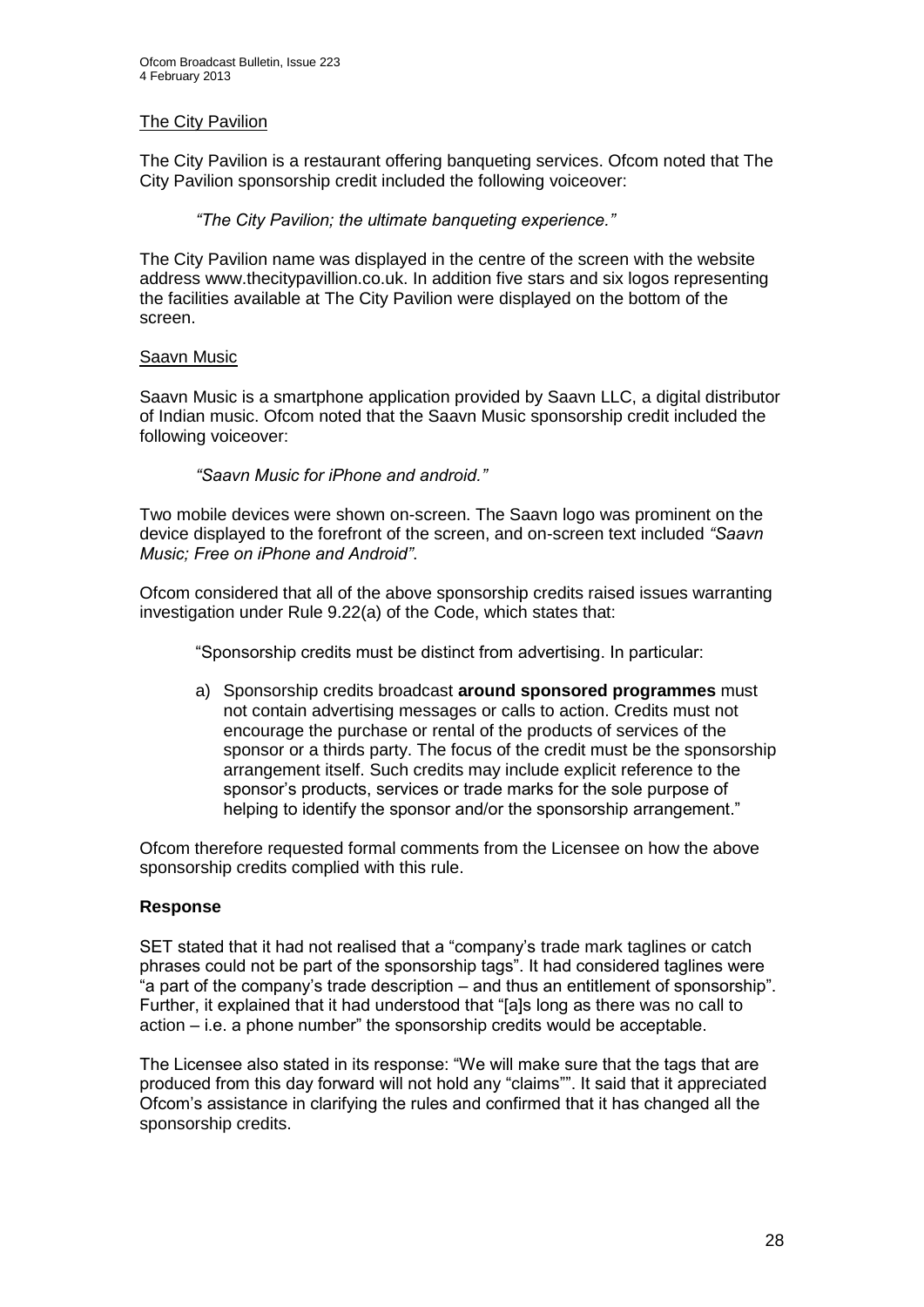## **Decision**

Under the Communications Act 2003, Ofcom has a statutory duty to set standards for broadcast content as appear to it best calculated to secure specific standards objectives, one of which is "that the international obligations of the United Kingdom with respect to advertising included in television and radio services are complied with".

The EU Audiovisual Media Services Directive ("the AVMS Directive") requires sponsored programmes to be "clearly identified as such by the name, logo and/or any other symbol of the sponsor such as a reference to its product(s) or services(s) or a distinctive sign thereof in an appropriate way for programmes at the beginning, during and/or end of the programmes". Such identification is usually achieved by way of sponsorship credits broadcast around sponsored programmes.

The AVMS Directive also limits the amount of advertising a broadcaster can transmit and requires that advertising is kept distinct from other parts of the programme service. Sponsorship credits are treated as part of the sponsored content and do not count towards the amount of airtime a broadcaster is allowed to use for advertising. To prevent credits effectively becoming advertisements, and therefore increasing the amount of advertising transmitted, broadcasters are required to ensure that sponsorship credits do not contain advertising messages.

Rule 9.22(a) of the Code therefore requires that sponsorship credits broadcast around sponsored programmes must not contain advertising messages or calls to action, or encourage the purchase or rental of the products or services of the sponsor or a third party. The focus of the credit must be the sponsorship arrangement itself and references to the sponsor's products, services or trade marks should be for the sole purpose of helping identify the sponsor and/or the sponsorship arrangement.

## Lycamobile

1

Ofcom acknowledged that the sponsorship credit identified the sponsorship arrangement with Lycamobile by opening with the voiceover *"Indian Idol presented by Lycamobile"*. However, Ofcom considered that the sponsor's tagline *"call the world for less"* was an advertising message because it is a claim by the sponsor that its communication services are less expensive than those of other international call providers.

Ofcom has provided guidance about the use of sponsor's slogans and straplines in sponsorship credits. Ofcom's guidance<sup>1</sup> accompanying Rule 9.22(a) states that: "[I]t is possible for some sponsors' slogans and straplines to be used within a credit, for the purpose of helping to identify the sponsor and/or the sponsorship arrangement, provided they do not encourage the purchase or rental of the sponsor's products/services (e.g. by featuring claims)."

In this case, Ofcom therefore considered that the inclusion of the sponsor's tagline in the voiceover and on-screen text resulted in the sponsorship credit being in breach of Rule 9.22(a).

<sup>1</sup> See: [http://stakeholders.ofcom.org.uk/binaries/broadcast/guidance/831193/section9.pdf.](http://stakeholders.ofcom.org.uk/binaries/broadcast/guidance/831193/section9.pdf)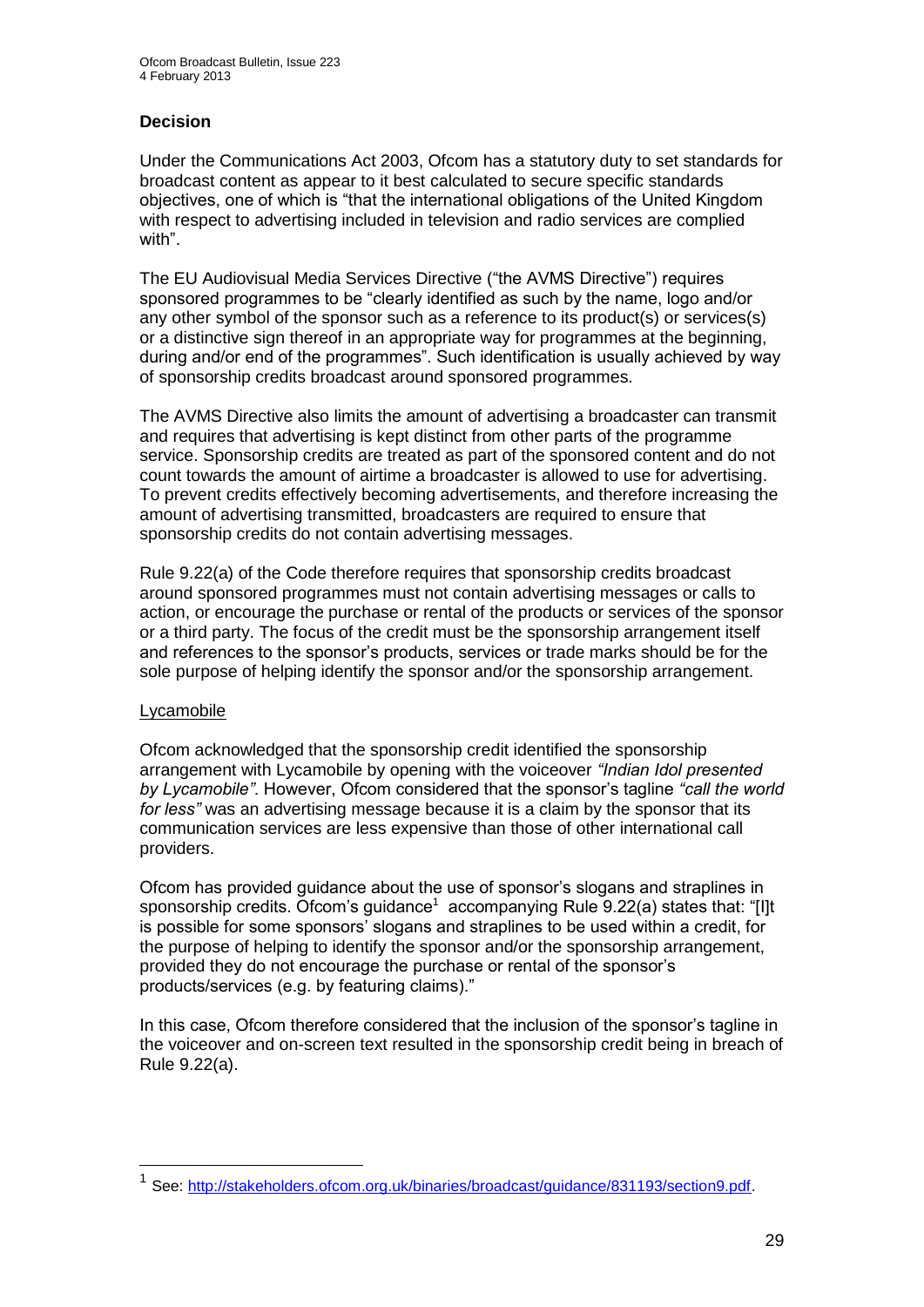## Al Murad Tiles

Ofcom noted that the sponsorship arrangement was identified by means of the voiceover *"Indian Idol presented by Lycamobile and Al Murad Tiles"*. However, Ofcom considered that the on-screen visuals which showed footage of the outside of the sponsor's warehouse and displayed the text *"10 Million Tiles in Stock"* was an advertising message because it promoted the size of the sponsor's range of products. In addition the on-screen text *"Showrooms at Charlton-Chingford-Croydon-Ilford-Slough-Walthamstow-Luton"* and *"Showrooms Across London; WWW.AL-MURAD.CO.UK"* provided details about the availability of the sponsor's products that went beyond a description of the sponsor's products for the purpose of identifying the sponsor or sponsorship arrangement.

Ofcom's guidance accompanying Rule 9.22(a) sets out that claims about a sponsor's products or services are likely to be considered as advertising messages and therefore should not be included in sponsorship credits. This includes: "[T]he use of promotional language and/or superlatives to describe the sponsor and/or its products or services (e.g. referring to: the breadth of range of products a sponsor provides or how easy a sponsor's product is to use)."

In this case, Ofcom therefore considered that the information provided in the onscreen visuals, namely the claim about the number of tiles in stock, and details about the various locations where the sponsor's products could be purchased, resulted in the sponsorship credit breaching Rule 9.22(a).

## Remit2India

Ofcom acknowledged that the sponsorship arrangement was identified via the message *"In association with.....Remit2India"*. However, in our view, the phrase *"the safer way to transfer money"* is a claim about the benefits of the sponsor's service and therefore an advertising message, which is prohibited under Rule 9.22(a). In addition the on-screen text *"For more information log on to www.remit2india.com"* is a call to action to contact the sponsor. While it may be acceptable to include a sponsor's details to help the viewer identify the sponsor, inviting viewers to contact the sponsor in this way is not permitted under Rule 9.22(a).

Ofcom's guidance accompanying Rule 9.22(a) states that: "[C]redits that contain direct invitations to the audience to contact the sponsor are likely to breach the code. However basic contact details (e.g. websites or telephone numbers) may be given in credits, but these should not be accompanied by language that is likely to be viewed as an invitation to the audience to contact the sponsor."

In this case, Ofcom therefore considered that the Remit2India credit was in breach of Rule 9.22(a) because the voiceover included a claim, and the on-screen text included a call to action.

## The City Pavilion

The City Pavilion sponsorship credit included the phrase *"the ultimate banqueting experience"*. In Ofcom's view this is a claim about the sponsor's banqueting services, in breach of Rule 9.22(a). A sponsorship credit can include a description of a sponsor's services for the purpose of identifying it or the sponsorship arrangement but using a phrase that makes a claim about the quality of that service is not acceptable.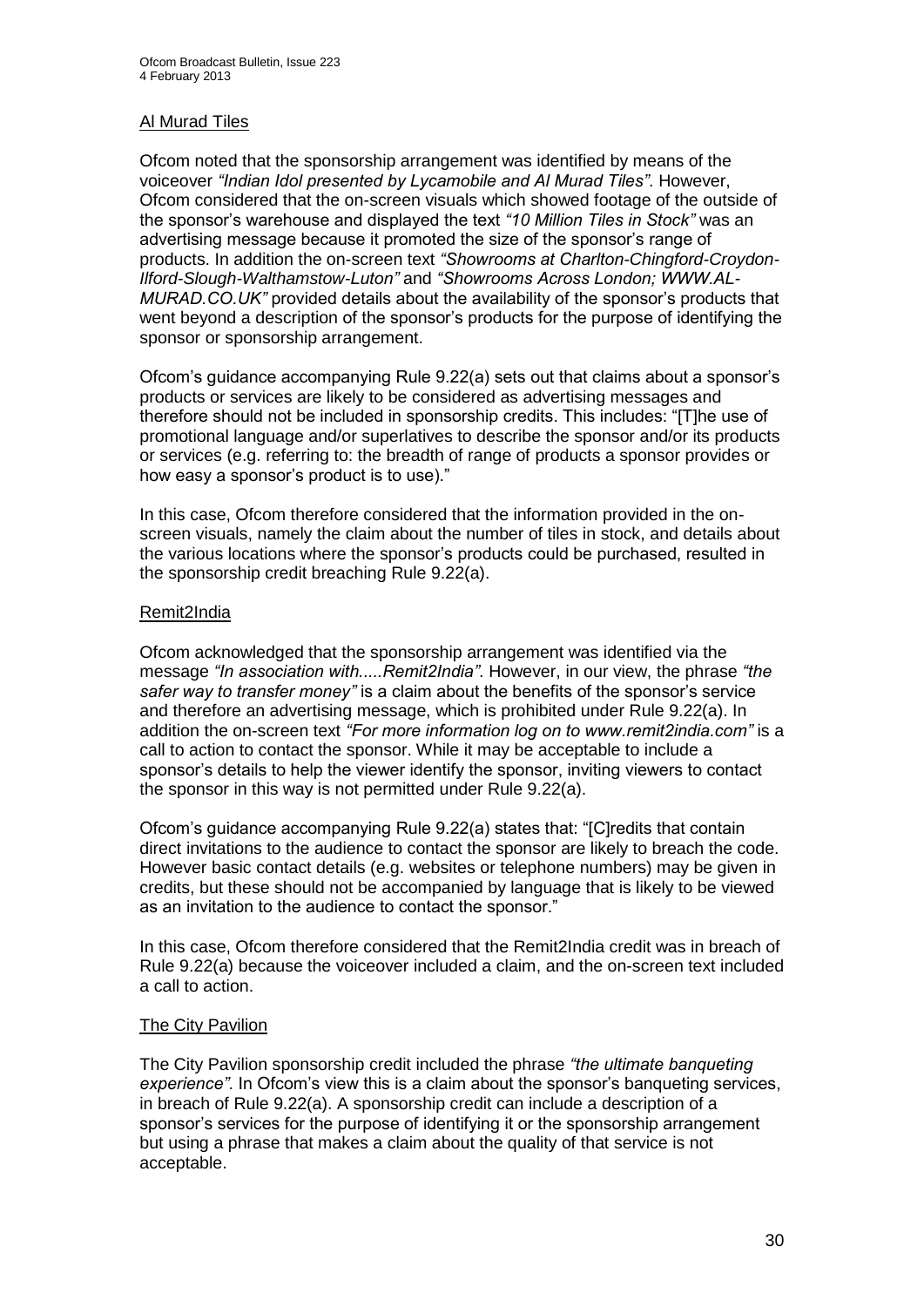Ofcom's guidance accompanying Rule 9.22(a) sets out that claims about a sponsor's products or services are likely to be considered as advertising messages and therefore should not be included in sponsorship credits. This includes "the use of promotional language and/or superlatives to describe the sponsor and/or its products or services".

In this case, Ofcom therefore considered The City Pavilion sponsorship credit to have breached Rule 9.22(a).

## Saavn Music

Ofcom noted that the Saavn Music sponsorship credit included the voiceover *"Saavn Music for iPhone and android"* and included the text *"Saavn Music; Free on iPhone and Android"*. Ofcom considered that by including the text *"free on Iphone and android"* the sponsorship credit included a promotional offer and therefore an advertising message, in breach of Rule 9.22(a).

## **Conclusion**

Ofcom was particularly concerned in this case that the Licensee had admitted that it had not fully understood the requirements of the Code in this area. Ofcom's detailed guidance to Rule 9.22(a) makes very clear the scope and application of the rule in all the areas covered by this Finding. Ofcom therefore welcomes the Licensee's confirmation that it is reviewing its existing credits and will apply improved compliance for future credits. Nevertheless, we are putting SET on notice that we will continue to monitor the compliance of its sponsorship credits with Rule 9.22(a).

#### **Breaches of Rule 9.22(a)**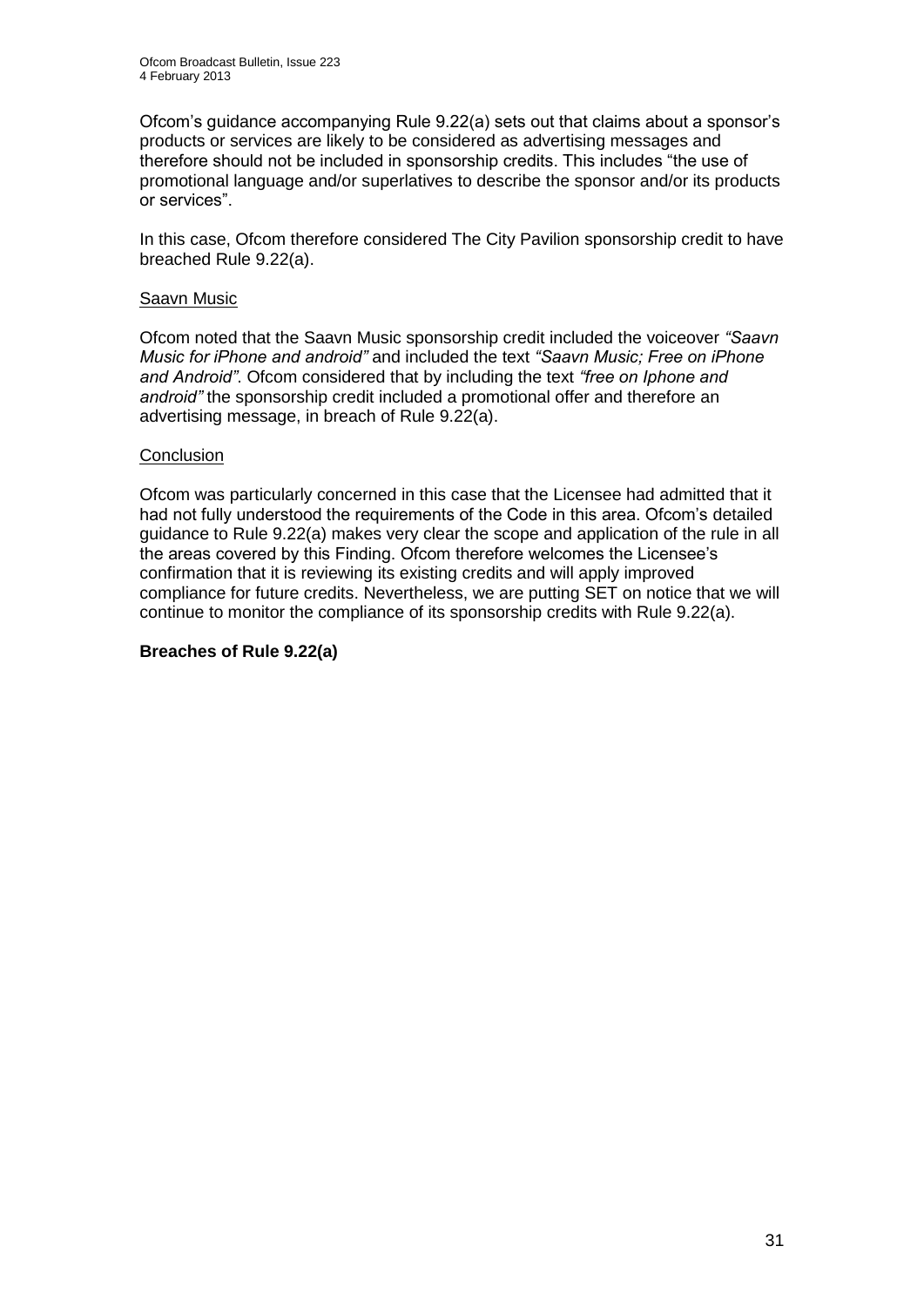# **In Breach**

## **Sponsorship of Fresh Hits by Payment Protection Refunds**

*Brit Asia TV, 25 June 2012 and 24 July 2012, various dates and times*

## **Introduction**

Brit Asia TV is a music channel aimed at young British Asians. At the time of broadcast the licence for Brit Asia TV was held by Mr D S Bal ("the Licensee").<sup>1</sup>

Between 25 June and 24 July 2012 the programme *Fresh Hits* was sponsored by Payment Protection Refunds which is a business that provides a service for mis-sold payment protection policies taken out with mortgages, credit cards and store cards.

We noted that the sponsorship credit for Payment Protection Refunds included the voiceover:

*"Payment Protection Insurance Refunds; get in touch now on* [telephone number]*."*

A static screen displayed the text *"Sponsored by"* followed by the Payment Protection Refunds logo, the sponsor's telephone number and the sponsor's website address *"www.paymentprotectionrefunds.co.uk"*. Each digit of the on-screen telephone number was highlighted at the same time it was spoken in the voiceover.

Ofcom considered that the sponsorship credit raised issues warranting investigation under Rule 9.22(a) of the Code, which states that:

"Sponsorship credits must be distinct from advertising. In particular:

a) Sponsorship credits broadcast **around sponsored programmes** must not contain advertising messages or calls to action. Credits must not encourage the purchase or rental of the products of services of the sponsor or a thirds party. The focus of the credit must be the sponsorship arrangement itself. Such credits may include explicit reference to the sponsor's products, services or trade marks for the sole purpose of helping to identify the sponsor and/or the sponsorship arrangement."

Ofcom therefore wrote to the Licensee asking for formal comments on how the sponsorship credit complied with Rule 9.22(a) of the Code.

## **Response**

No comments were received.

## **Decision**

1

Under the Communications Act 2003, Ofcom has a statutory duty to set standards for broadcast content as appear to it best calculated to secure specific standards objectives, one of which is "that the international obligations of the United Kingdom

 $1$  On 30 January 2013 the licence for Brit Asia TV transferred from Mr D S Bal to Brit Asia TV Limited.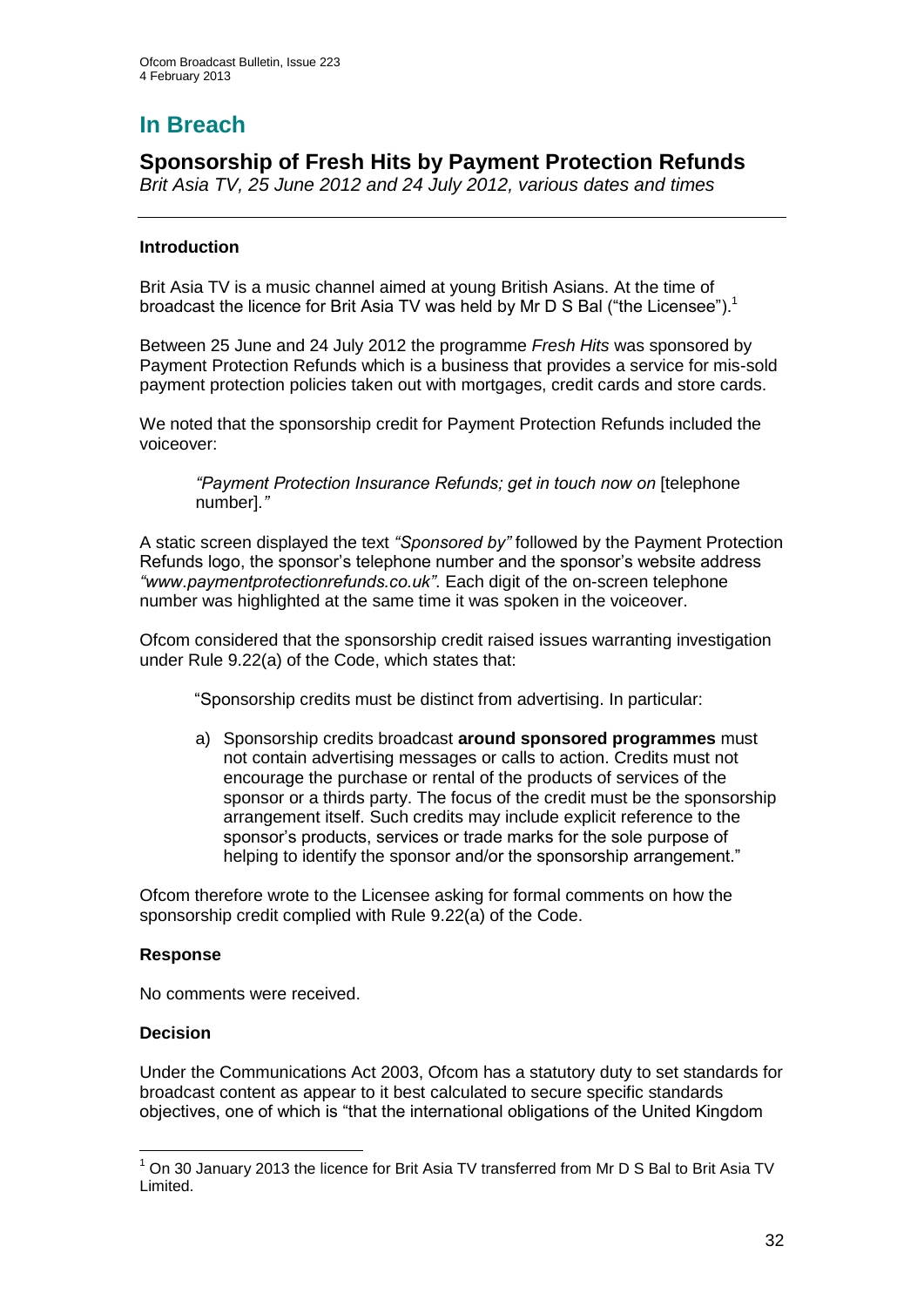with respect to advertising included in television and radio services are complied with".

The EU Audiovisual Media Services Directive ("the AVMS Directive") requires sponsored programmes to be "clearly identified as such by the name, logo and/or any other symbol of the sponsor such as a reference to its product(s) or services(s) or a distinctive sign thereof in an appropriate way for programmes at the beginning, during and/or end of the programmes". Such identification is usually achieved by way of sponsorship credits broadcast around sponsored programmes.

The AVMS Directive also limits the amount of advertising a broadcaster can transmit and requires that advertising is kept distinct from other parts of the programme service. Sponsorship credits are treated as part of the sponsored content and do not count towards the amount of airtime a broadcaster is allowed to use for advertising. To prevent credits effectively becoming advertisements, and therefore increasing the amount of advertising transmitted, broadcasters are required to ensure that sponsorship credits do not contain advertising messages.

Rule 9.22(a) of the Code therefore requires that sponsorship credits broadcast around sponsored programmes must not contain advertising messages or calls to action, or encourage the purchase or rental of the products or services of the sponsor or a third party. The focus of the credit must be the sponsorship arrangement itself and references to the sponsor's products, services or trade marks should be for the sole purpose of helping identify the sponsor and/or the sponsorship arrangement.

Ofcom has published detailed guidance $2$  to assist broadcasters in their compliance with Section Nine of the Code. The guidance accompanying Rule 9.22(a) explicitly states that: "[C]redits that contain direct invitations to the audience to contact the sponsor are likely to breach the Code. However basic contact details (e.g. websites or telephone numbers) may be given in credits, but these should not be accompanied by language that is likely to be viewed as an invitation to the audience to contact the sponsor."

In this case, we noted that the Payment Protection Refunds credit included the voiceover *"get in touch now on* [telephone number]*".* Ofcom considered this to be a clear call to action, in breach of Rule 9.22(a).

## **Breach of Rule 9.22(a)**

 2 See: [http://stakeholders.ofcom.org.uk/binaries/broadcast/guidance/831193/section9.pdf.](http://stakeholders.ofcom.org.uk/binaries/broadcast/guidance/831193/section9.pdf)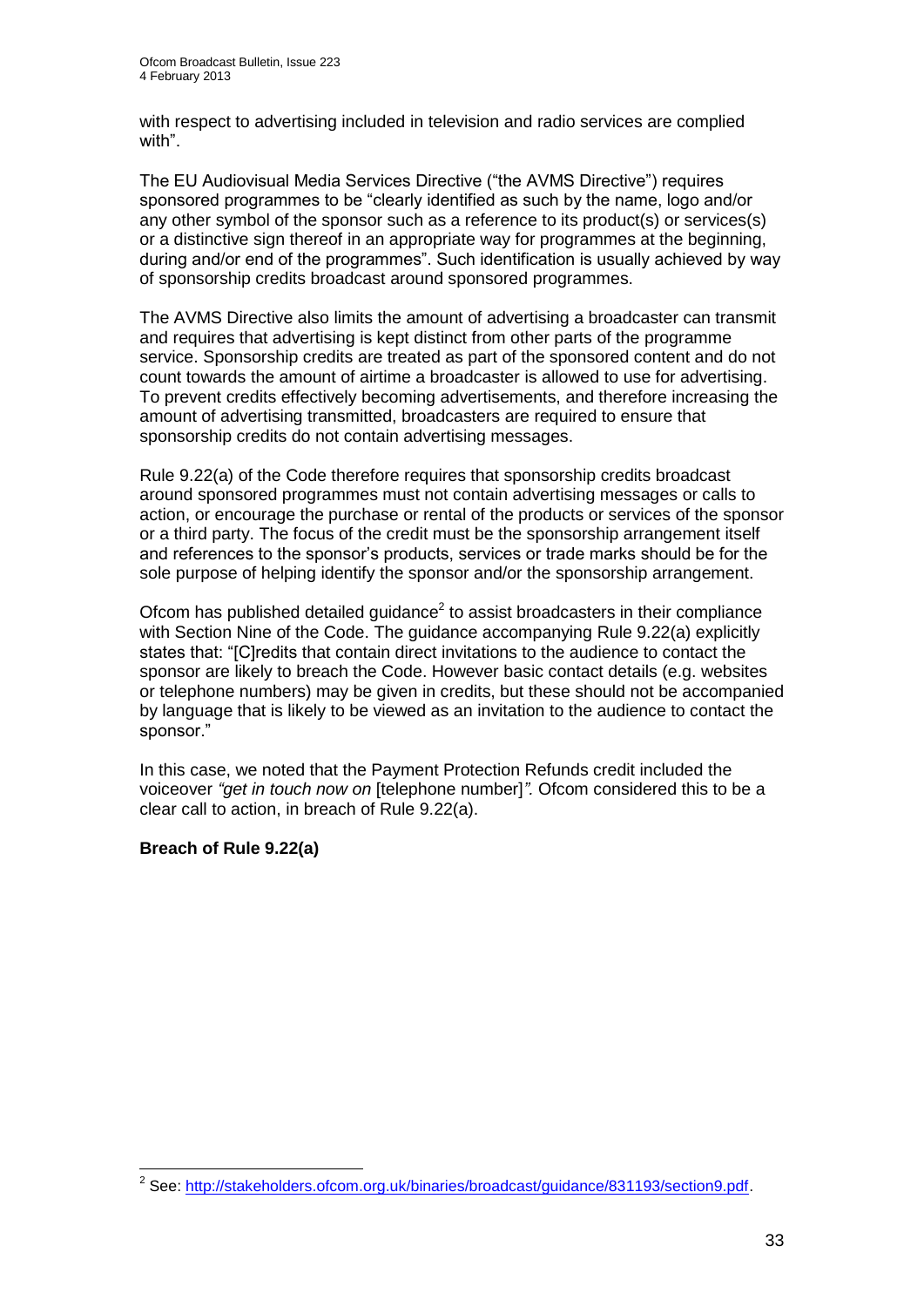# **In Breach**

## **Sponsorship of Badi Picture by Himalaya Carpets** *Star Gold UK, 25 June 2012 to 24 July 2012, various dates and times* **Sponsorship of Satyamev Jayate by Claim Today Solicitors** *Star Plus UK, 25 June 2012 to 24 July 2012, various dates and times*

## **Introduction**

Star India PVT Ltd ("Star TV" or "the Licensee") broadcast a number of sponsorship campaigns on its channels, Star Gold UK and Star Plus UK, between 25 June and 24 July 2012. These sponsorship campaigns included Himalaya Carpets on Star Gold UK and Claim Today Solicitors on Star Plus UK.

## Himalaya Carpets

Himalaya Carpets is a London-based family-run independent carpet retailer. Ofcom noted that the brief sponsorship credit for Himalaya Carpets included the voiceover:

*"Badi Picture sponsored by: Himalaya Carpets; tradition of quality carpets."*

Himalaya Carpets' brand name, telephone number and website address were shown on-screen.

## Claim Today Solicitors

Claim Today Solicitors is a part of DBS Law Ltd which deals in accident compensation claims on behalf of individuals who have suffered injuries. We noted that the sponsorship credit for Claim Today Solicitors included the voiceover:

## *"Powered by Claim Today Solicitors; don't delay claim today."*

The sponsorship credit showed a screen split between the Claim Today Solicitors' animated clock 'winking' and giving a 'thumbs up' and the text: *"CTS Claim Today Solicitors"* and *"Don't delay claim today"*.

Ofcom considered that the above sponsorship credits raised issues warranting investigation under Rule 9.22(a) of the Code, which states that:

"Sponsorship credits must be distinct from advertising. In particular:

a) Sponsorship credits broadcast **around sponsored programmes** must not contain advertising messages or calls to action. Credits must not encourage the purchase or rental of the products of services of the sponsor or a thirds party. The focus of the credit must be the sponsorship arrangement itself. Such credits may include explicit reference to the sponsor's products, services or trade marks for the sole purpose of helping to identify the sponsor and/or the sponsorship arrangement."

Ofcom therefore requested formal comments from the Licensee on how the above sponsorship credits complied with this rule.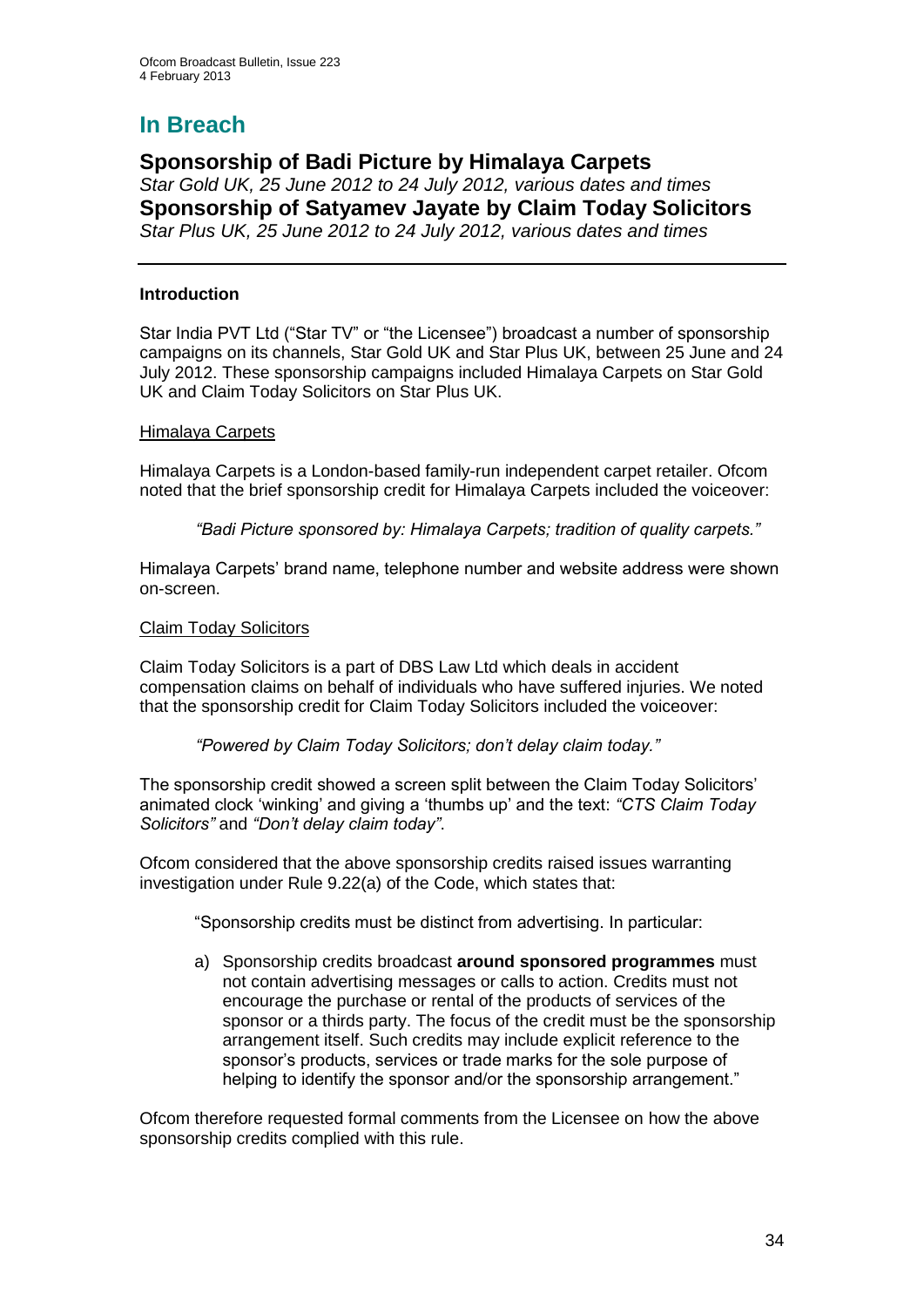## **Response**

Star TV submitted that the credits were in breach of Rule 9.22 and should not have been broadcast. The Licensee stated that it takes its responsibility to comply with the Code extremely seriously and that it was "surprised to see these credits broadcast". It said that it had robust compliance procedures in place for its UK channels.

Star TV explained that the two sponsorship credits "slipped through" due to a junior inexperienced member of staff failing to follow the proper process for clearing sponsorship credits before broadcast, despite being briefed on the relevant guidelines and process.

The Licensee stated that it had removed the credits as soon as it was made aware of the issue by Ofcom. It apologised for the broadcast of the credits and also stated that it "will continue to closely monitor its internal processes to ensure compliance to the Ofcom Broadcasting Code".

## **Decision**

Under the Communications Act 2003, Ofcom has a statutory duty to set standards for broadcast content as appear to it best calculated to secure specific standards objectives, one of which is "that the international obligations of the United Kingdom with respect to advertising included in television and radio services are complied with".

The EU Audiovisual Media Services Directive ("the AVMS Directive") requires sponsored programmes to be "clearly identified as such by the name, logo and/or any other symbol of the sponsor such as a reference to its product(s) or services(s) or a distinctive sign thereof in an appropriate way for programmes at the beginning, during and/or end of the programmes". Such identification is usually achieved by way of sponsorship credits broadcast around sponsored programmes.

The AVMS Directive also limits the amount of advertising a broadcaster can transmit and requires that advertising is kept distinct from other parts of the programme service. Sponsorship credits are treated as part of the sponsored content and do not count towards the amount of airtime a broadcaster is allowed to use for advertising. To prevent credits effectively becoming advertisements, and therefore increasing the amount of advertising transmitted, broadcasters are required to ensure that sponsorship credits do not contain advertising messages.

Rule 9.22(a) of the Code therefore requires that sponsorship credits broadcast around sponsored programmes must not contain advertising messages or calls to action, or encourage the purchase or rental of the products or services of the sponsor or a third party. The focus of the credit must be the sponsorship arrangement itself and references to the sponsor's products, services or trade marks should be for the sole purpose of helping identify the sponsor and/or the sponsorship arrangement.

## Himalaya Carpets

Ofcom acknowledged that the sponsorship credit identified the sponsorship arrangement with Himalaya Carpets by using the voiceover *"Badi Picture sponsored by*: *Himalaya Carpets"*. However, Ofcom considered that the sponsor's tagline *"tradition of quality carpets"* was an advertising message and a claim regarding the quality of the sponsor's products which is not permitted under Rule 9.22(a).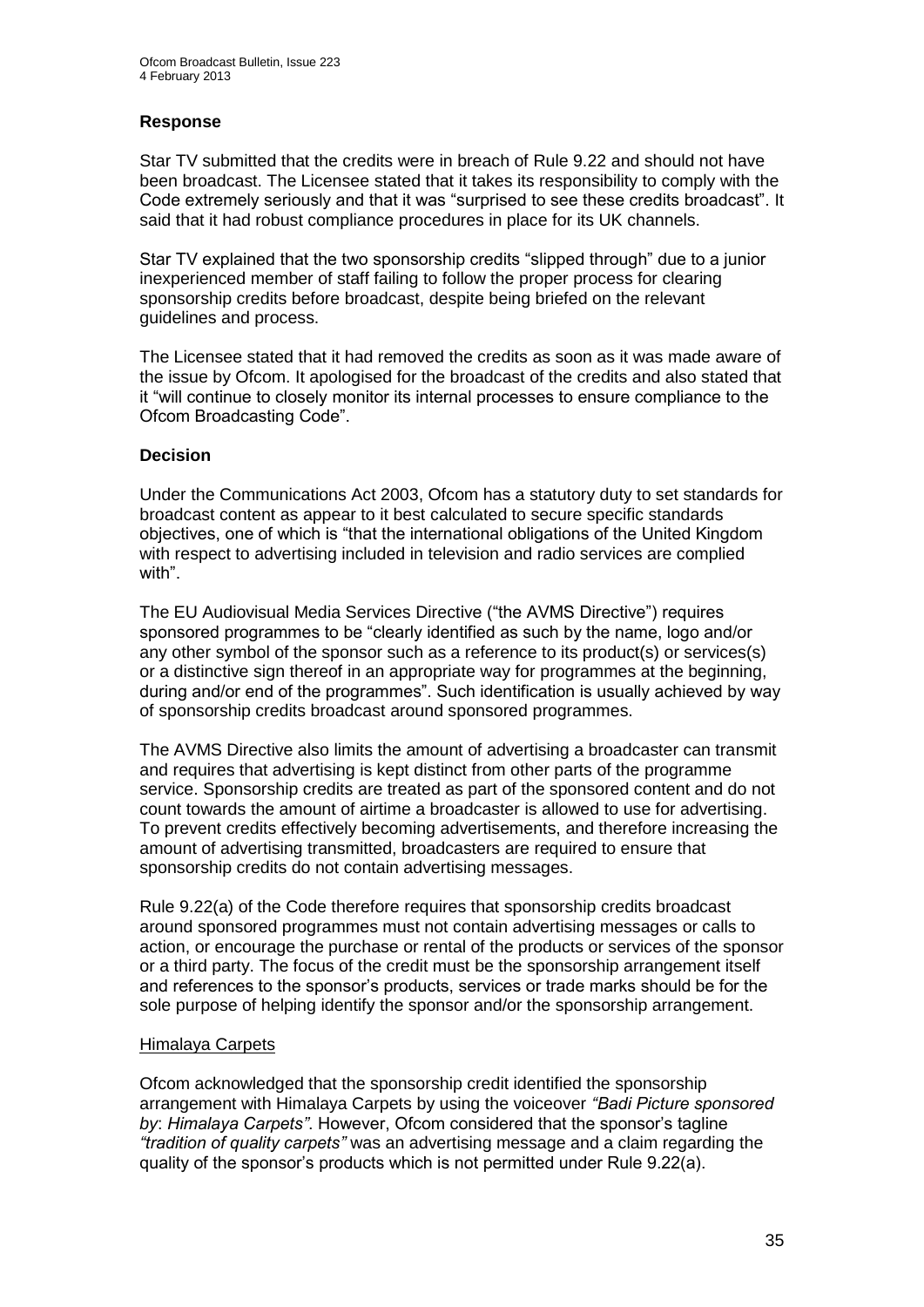Ofcom's guidance<sup>1</sup> accompanying Rule 9.22(a) sets out that claims about a sponsor's products or services are likely to be considered as advertising messages and therefore should not be included in sponsorship credits.

In this case, Ofcom therefore considered that the inclusion of the claim in the voiceover resulted in the sponsorship credit breaching Rule 9.22(a).

## Claim Today Solicitors

Ofcom noted that the sponsorship arrangement was identified by means of the voiceover *"Powered by Claim Today Solicitors"*. However, Ofcom considered the phrase *"don't delay claim today"* used in the voiceover and in the on-screen text was a call to action to use the sponsor's services. While it may be acceptable to include a sponsor's tagline in some circumstances to help the viewer identify the sponsor, making a call to action in this way is not permitted under Rule 9.22(a).

Ofcom's guidance accompanying Rule 9.22(a) states that: "[C]redits that contain direct invitations to the audience to contact the sponsor are likely to breach the Code. However basic contact details (e.g. websites or telephone numbers) may be given in credits, but these should not be accompanied by language that is likely to be viewed as an invitation to the audience to contact the sponsor."

In this case, Ofcom therefore considered that the Claim Today Solicitors credit was in breach of Rule 9.22(a) because the voiceover and the on-screen text included a call to action.

## **Conclusion**

Ofcom was concerned in this case that even though the Licensee appeared to understand the requirements of the Code in this area, and stated it had robust compliance processes in place, the credits had nevertheless been broadcast in error. We noted that Ofcom has previously recorded breaches of the Code in relation to several sponsorship credits that were broadcast between November and December 2009 on Star Plus UK. These were recorded in Broadcast Bulletin 151<sup>2</sup> as breaches of Rule  $9.13<sup>3</sup>$  and included cases which involved similarly promotional messages and calls to action within sponsorship credits.

Ofcom was therefore particularly concerned that in these cases the credits included promotional messages and calls to action. We are therefore putting Star TV on notice that we will continue to monitor the compliance of its sponsorship credits with Rule 9.22(a), and should further breaches occur, Ofcom may proceed to considering further regulatory action.

## **Breaches of Rule 9.22(a)**

1

<sup>1</sup> See:<http://stakeholders.ofcom.org.uk/binaries/broadcast/guidance/831193/section9.pdf>.

 $2$  Brodcoast Bulletin 151, 8 February 2010, [http://stakeholders.ofcom.org.uk/enforcement/broadcast-bulletins/obb151/.](http://stakeholders.ofcom.org.uk/enforcement/broadcast-bulletins/obb151/)

 $3$  Rule 9.13 was the equivalent rule in the version of the Code that was in force at the time of these 2009 broadcasts.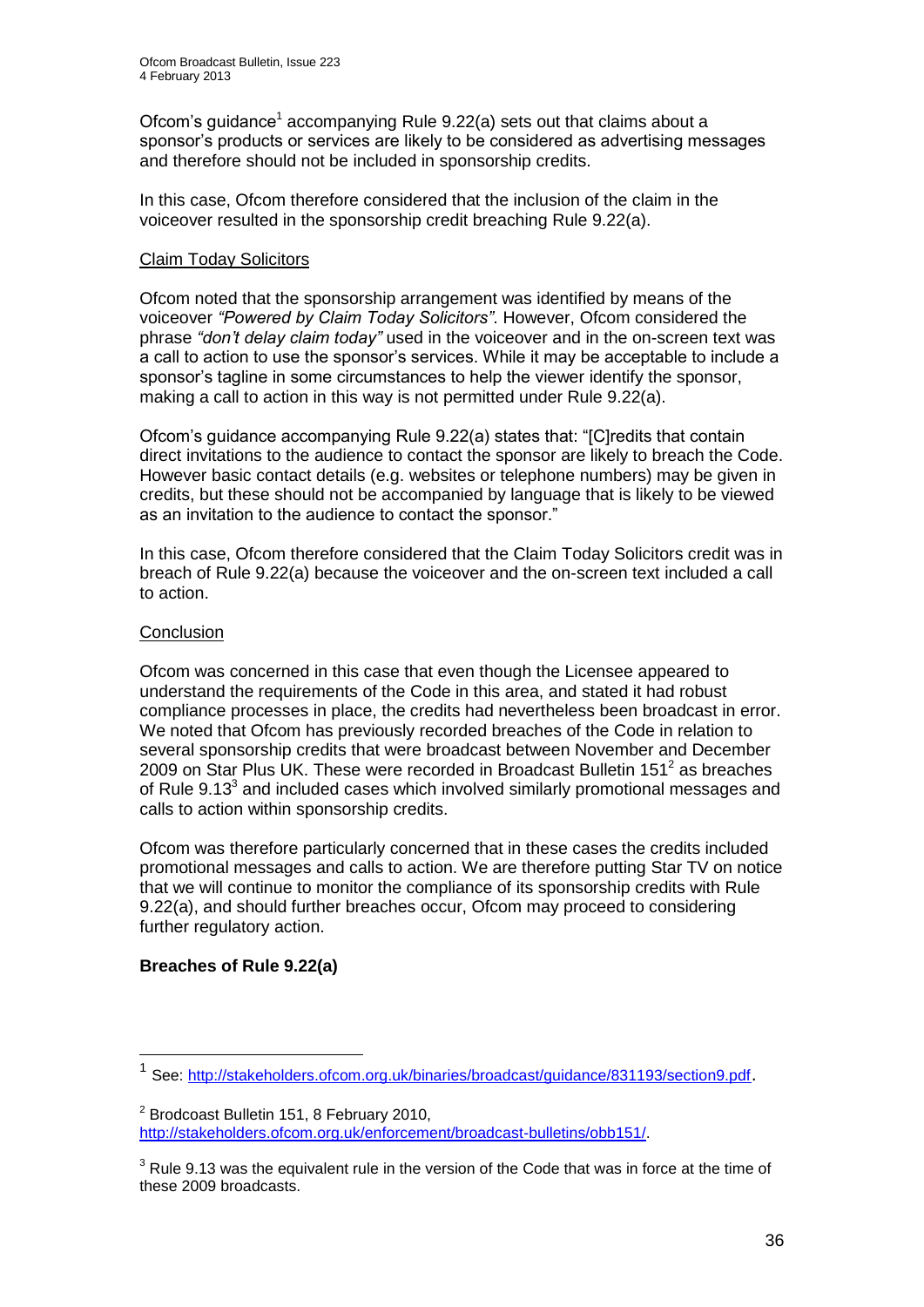# **In Breach**

## **Sponsorship of Penalty by SilverKart**

*Viasat 6 Hungary, 25 June 2012 to 24 July 2012, various dates and times*

## **Introduction**

Viasat Broadcasting UK Limited ("Viasat" or "the Licensee") broadcast a number of sponsorship campaigns on its channels between 25 June and 24 July 2012. These sponsorship campaigns included SilverKart's sponsorship of *Penalty* on Viasat 6 Hungary.

SilverKart is a go-karting centre based in Budapest. Ofcom noted that the sponsorship credit for SilverKart included the voiceover:

*"The supporter of the programme is SilverKart Budapest – Hungary's highest quality Go-Kart and Event Centre."*

The credit showed the outside of a building superimposed with an outline drawing of an arch and a racer in a go-kart displaying "1". The on-screen text was: *"BUDAPEST"* and *"SILVERKART"*.

Ofcom considered that the above sponsorship credit raised issues warranting investigation under Rule 9.22(a) of the Code, which states that:

"Sponsorship credits must be distinct from advertising. In particular:

a) Sponsorship credits broadcast **around sponsored programmes** must not contain advertising messages or calls to action. Credits must not encourage the purchase or rental of the products of services of the sponsor or a thirds party. The focus of the credit must be the sponsorship arrangement itself. Such credits may include explicit reference to the sponsor's products, services or trade marks for the sole purpose of helping to identify the sponsor and/or the sponsorship arrangement."

Ofcom therefore requested formal comments from the Licensee on how the above sponsorship credits complied with this rule.

## **Response**

Viasat acknowledged that "an error" had occurred and explained that the phrase *"Hungary's highest quality"* was the standard message used on SilverKart's website and associated marketing. The Licensee noted that the credit was brief, made the association between the sponsor and the sponsored programme clear, and did not contain any other messages or images that could be considered promotional.

Viasat submitted that the sponsor's marketing phrase had been included in the credit because "a new junior member of Viasat Hungary's sales staff had not followed the usual workflow for sponsorship credit approval". It stated that the credit was approved for transmission in error and had not been subject to the usual compliance procedures.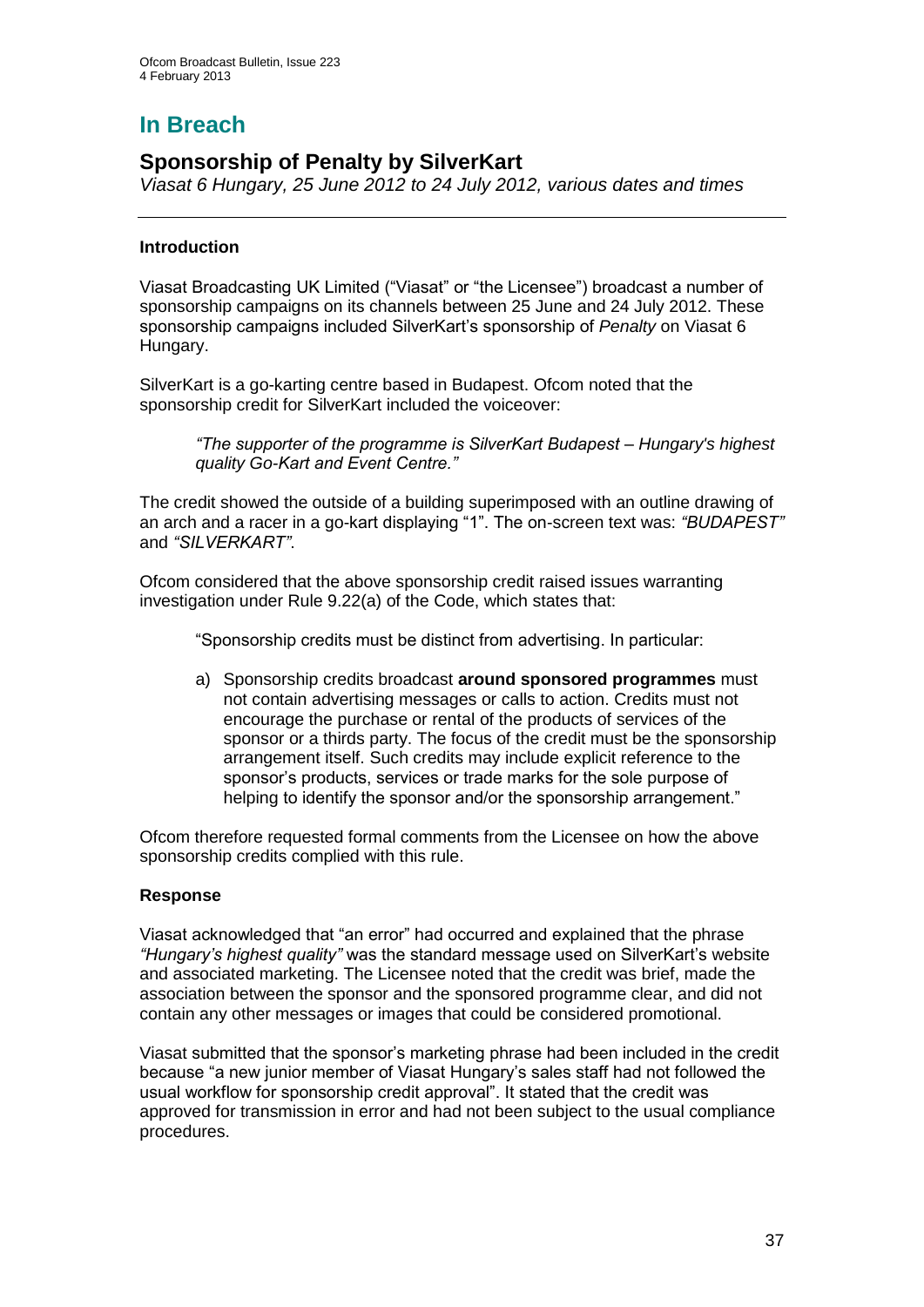The Licensee said that as a result of this error it had immediately implemented new training to supplement the bi-annual training it undertakes to ensure compliance with the Code. In addition it stated that "all workflows in relation to sponsorships have been reviewed and amended to eliminate the possibility of a reoccurrence of this error".

## **Decision**

Under the Communications Act 2003, Ofcom has a statutory duty to set standards for broadcast content as appear to it best calculated to secure specific standards objectives, one of which is "that the international obligations of the United Kingdom with respect to advertising included in television and radio services are complied with".

The EU Audiovisual Media Services Directive ("the AVMS Directive") requires sponsored programmes to be "clearly identified as such by the name, logo and/or any other symbol of the sponsor such as a reference to its product(s) or services(s) or a distinctive sign thereof in an appropriate way for programmes at the beginning, during and/or end of the programmes". Such identification is usually achieved by way of sponsorship credits broadcast around sponsored programmes.

The AVMS Directive also limits the amount of advertising a broadcaster can transmit and requires that advertising is kept distinct from other parts of the programme service. Sponsorship credits are treated as part of the sponsored content and do not count towards the amount of airtime a broadcaster is allowed to use for advertising. To prevent credits effectively becoming advertisements, and therefore increasing the amount of advertising transmitted, broadcasters are required to ensure that sponsorship credits do not contain advertising messages.

Rule 9.22(a) of the Code therefore requires that sponsorship credits broadcast around sponsored programmes must not contain advertising messages or calls to action, or encourage the purchase or rental of the products or services of the sponsor or a third party. The focus of the credit must be the sponsorship arrangement itself and references to the sponsor's products, services or trade marks should be for the sole purpose of helping identify the sponsor and/or the sponsorship arrangement.

Ofcom acknowledged that the sponsorship credit was brief and identified the sponsorship arrangement with SilverKart by using the voiceover *"The supporter of the programme is SilverKart Budapest"*. However, Ofcom considered that the voiceover *"Hungary's highest quality Go-Kart and Event Centre"* was a claim about the quality of the sponsor's service, which is not permitted under Rule 9.22(a).

Ofcom's guidance<sup>1</sup> accompanying Rule 9.22(a) sets out that claims about a sponsor's products or services are likely to be considered as advertising messages and therefore should not be included in sponsorship credits. This includes "the use of promotional language and/or superlatives to describe the sponsor and/or its products or services".

In this case, Ofcom therefore considered that the inclusion of the claim in the voiceover resulted in the sponsorship credit breaching Rule 9.22(a).

<sup>1</sup> <sup>1</sup> See: [http://stakeholders.ofcom.org.uk/binaries/broadcast/guidance/831193/section9.pdf.](http://stakeholders.ofcom.org.uk/binaries/broadcast/guidance/831193/section9.pdf)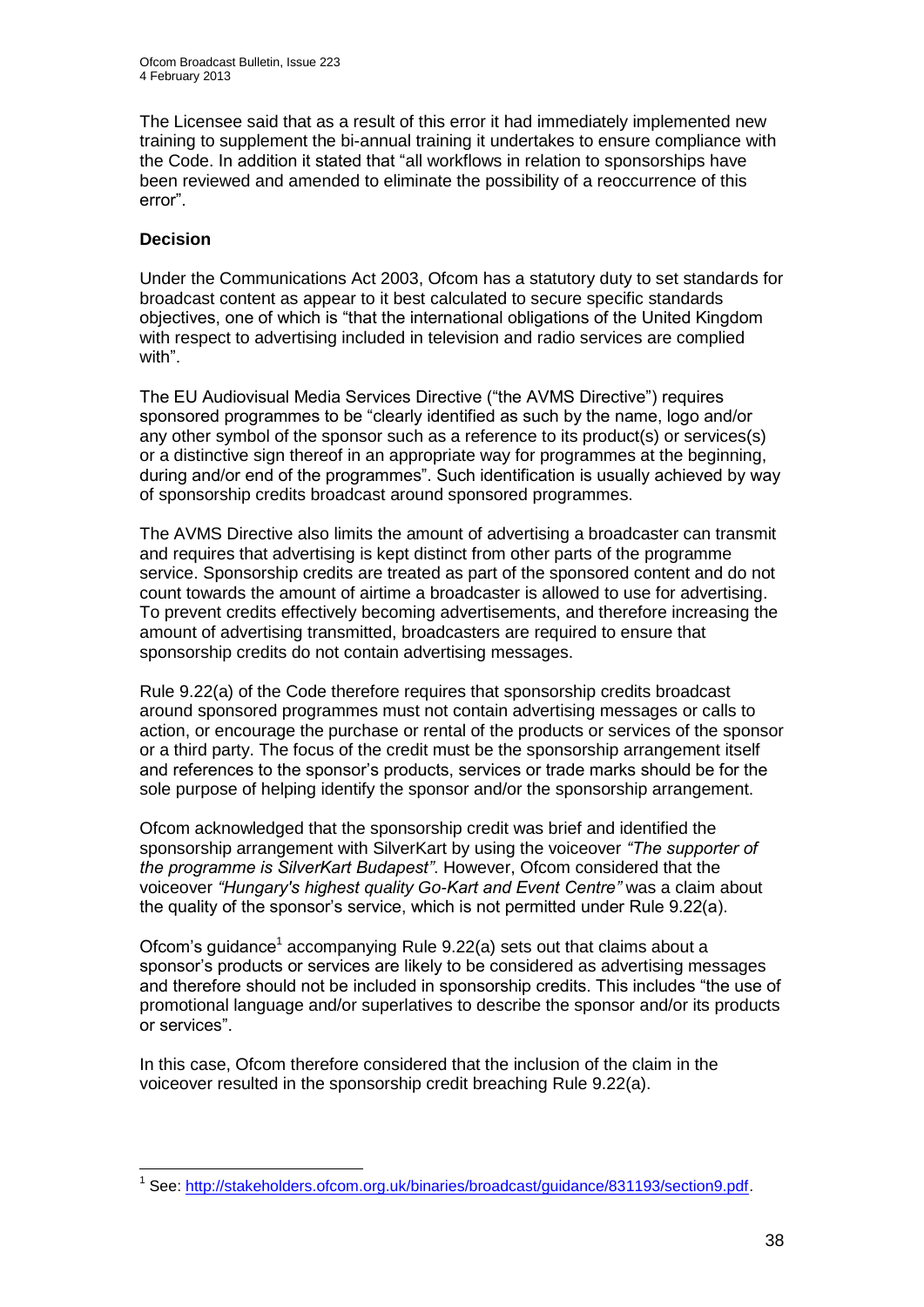#### **Conclusion**

Ofcom noted that it has previously recorded five breaches of the Code in relation to several sponsorship credits that were broadcast between January and August 2009 on TV3 (Sweden), another channel owned and operated by Viasat. These were recorded in Broadcast Bulletin  $146^2$  as breaches of Rule  $9.13^3$  and included cases which involved the inclusion of similarly promotional messages in sponsorship credits. Following these cases Ofcom met with Viasat in July 2010 to discuss its compliance with Rule 9.13.

Ofcom was therefore particularly concerned that in this case the credit included a clearly promotional message. We are therefore putting Viasat on notice that we will continue to monitor the compliance of its sponsorship credits with Rule 9.22(a), and should further breaches occur, Ofcom may proceed to considering further regulatory action.

## **Breach of Rule 9.22(a)**

 2 Broadcast Bulletin 146, 23 November 2009, [http://stakeholders.ofcom.org.uk/enforcement/broadcast-bulletins/obb146/.](http://stakeholders.ofcom.org.uk/enforcement/broadcast-bulletins/obb146/)

 $3$  Rule 9.13 was the equivalent rule in the version of the Code that was in force at the time of these 2009 broadcasts.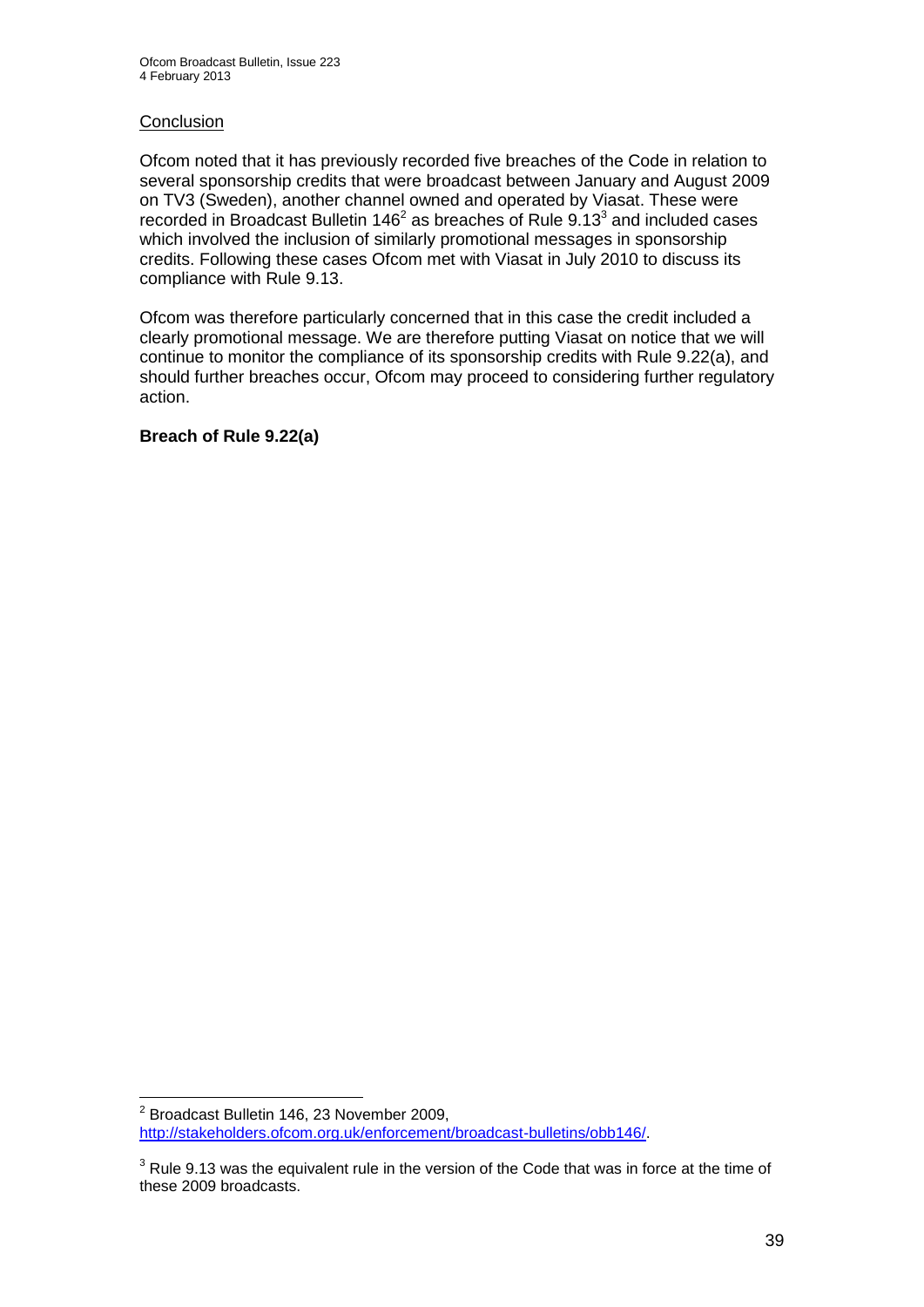## **Other Standards Cases**

## **In Breach**

## **Provision of recordings**

*DM Digital, October 2012*

#### **Introduction**

DM Digital is a television channel primarily aimed at an Asian audience in the UK, which features broadcasts in a number of languages including English, Punjabi, Urdu, Sindhi, Kashmiri and Hindi. The service is also received in the Middle East and parts of Asia. The licence for this channel is held by DM Digital Television Limited ("DM Digital" or "the Licensee").

A complainant alleged that DM Digital advised him that it would broadcast a charity appeal for his charity in return for a "donation" to the channel of £5,000.

Charity appeals are allowed in programming only if they are broadcast free of charge. If a broadcaster charges a charity for broadcasting an appeal then it is advertising and must be included in the broadcaster's calculation of its advertising minutage.

Ofcom noted that DM Digital's website stated that DM Digital provides special advertising packages for fundraising and charity appeals. Ofcom asked DM Digital for further information.

DM Digital stated that it does not ask charities to donate money to the channel in return for free airtime for charity appeals. With regard to its special advertising packages for fundraising and charity appeals, DM Digital explained that for a three hour broadcast its rates are £2,500 for a daytime slot and £3,000 for a peak evening slot. It explained that the difference in cost was because charities will receive greater exposure in peak time slots. The charge covers production costs, as well as the use of a call centre facility and staff costs.

Rule 4 of Code on the Scheduling of Television Advertising ("COSTA") states that: "[T]ime devoted to television advertising and teleshopping spots on any channel in any one clock hour must not exceed 12 minutes."

To determine whether DM Digital had been exceeding its advertising allowance by broadcasting charity appeals which were paid-for advertisements, Ofcom asked DM Digital to provide recordings of the most recent charity appeal broadcast on DM Digital in both a daytime slot and in an evening slot in its schedule.

Ofcom twice requested the two recordings from the Licensee. The Licensee did not acknowledge either of the requests, nor did it provide the two requested recordings.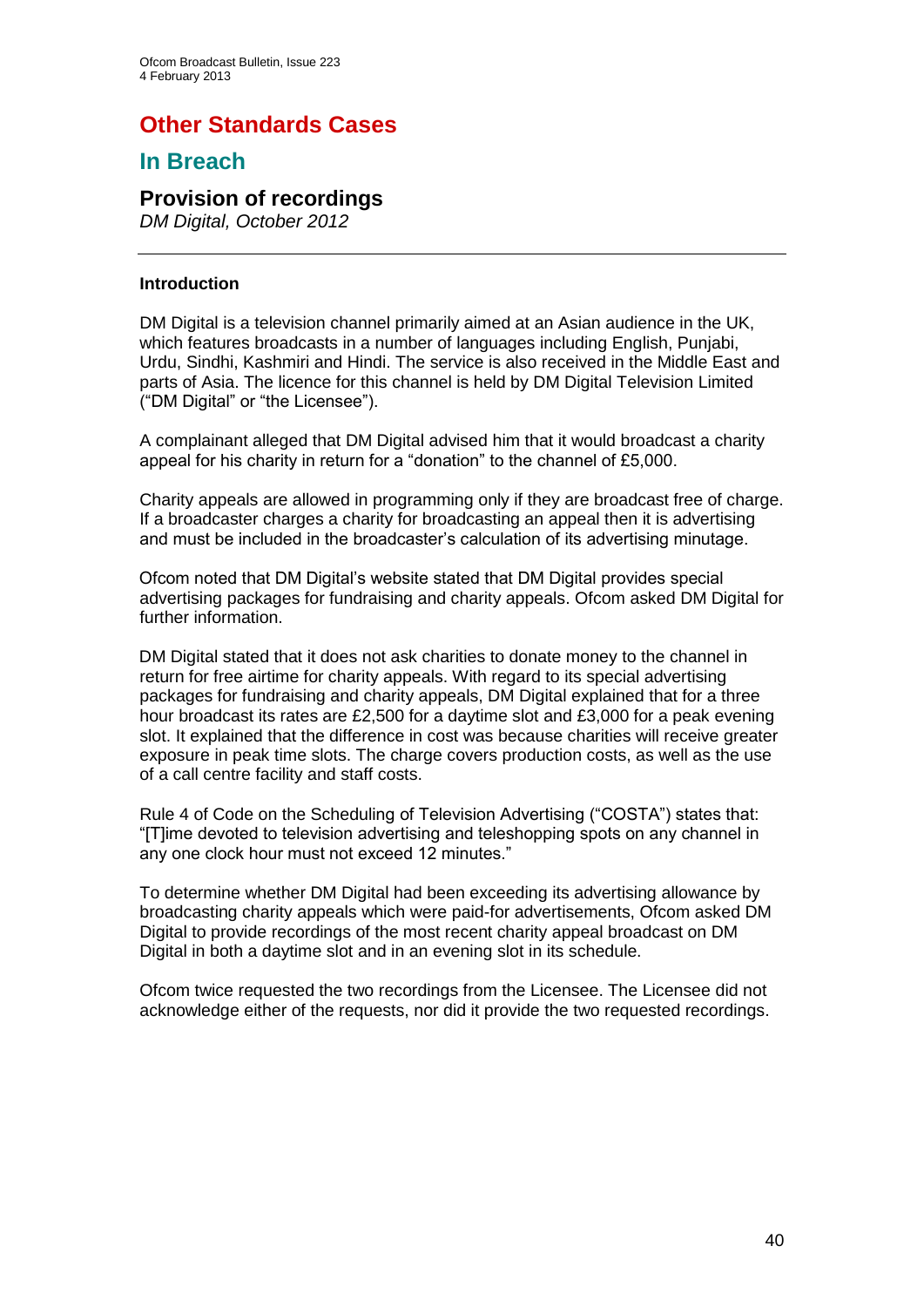Ofcom considered the case raised issues warranting investigation under Condition 11(2)(b) of DM Digital's Television Licensable Content Service (TLCS) licence, which states that:

- "11 (2) In particular the Licensee shall:
- ... (b) At the request of Ofcom forthwith produce to Ofcom any…recording for examination or reproduction."

Ofcom therefore asked DM Digital for its comments under this Licence Condition.

## **Response**

The Licensee explained that upon receiving Ofcom's Preliminary View on the matter it had sent the requested recording to Ofcom. Ofcom did not receive the recording. When the Licensee received Ofcom's draft Decision on the case it sent a duplicate recording which was received by Ofcom. This recording contained one charity appeal but the date and time of the appeal was not provided.

## **Decision**

Under the Communications Act 2003, Ofcom has a duty to ensure that in each broadcaster's licence there are conditions requiring that the licensee: retains recordings of each programme broadcast in a specified form and for a specific after broadcast; and complies with any request by Ofcom to produce such recordings.

Under Licence Condition 11(2)(b) licensees are required to provide recordings. Failure by a licensee to provide the correct recordings when requested by Ofcom is a significant breach of Licence Condition 11(2)(b).

Breaches of Licence Condition 11(2)(b) are potentially serious because they impede Ofcom's ability to assess whether a particular broadcast raises potential issues under the relevant codes. This can therefore affect Ofcom's ability to carry out its statutory duties in regulating broadcast content.

In this case DM Digital failed to provide the two recordings which Ofcom required upon request.

When the Licensee eventually provided a recording to Ofcom, it contained one undated charity appeal. It had failed to provide this recording "forthwith" within the deadlines which Ofcom set, in breach of Condition 11(2)(b) of its TLCS licence.

Further, Ofcom had requested two recordings: one of the most recent charity appeal broadcast in a daytime slot, and one of the most recent charity appeal broadcast in an evening slot in its schedule. As the Licensee had only provided one recording, it was therefore in breach of Condition 11(2)(b) of its TLCS licence for failing to provide a recording of a broadcast requested by Ofcom.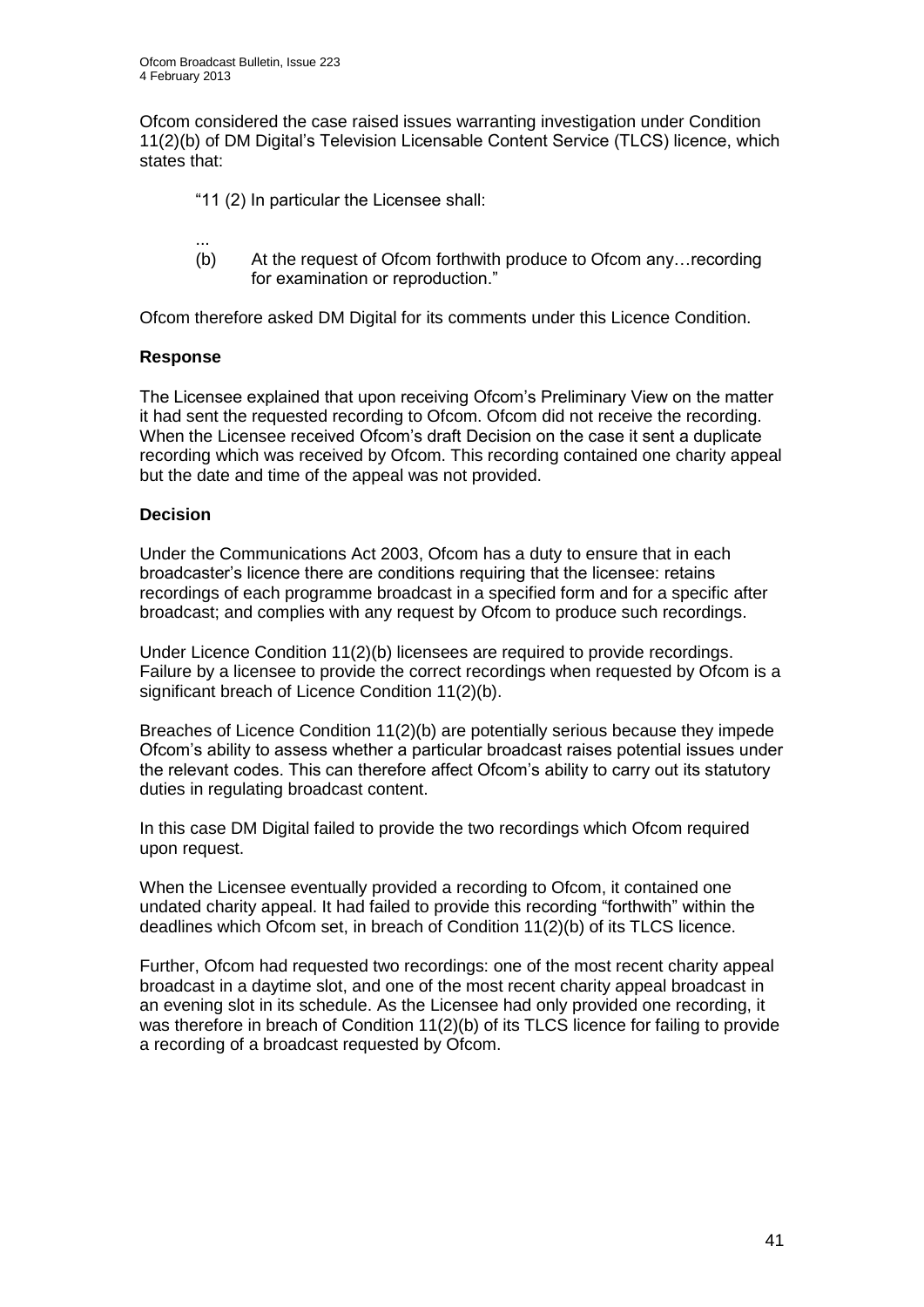Ofcom has recorded two previous breaches of Licence Condition 11(2)(b) against DM Digital for its failure to provide recordings to Ofcom and a further breach of the same Licence Condition for its delay in providing recordings to Ofcom<sup>1</sup>.

In the case of the breach recorded against DM Digital on 10 May 2010, Ofcom stated in its finding that it had carefully considered whether to recommend that particular case for consideration of the imposition of a statutory sanction. On balance, however, it decided not to do so in that instance. However, Ofcom put DM Digital on notice that it must take all necessary and appropriate measures to ensure it complies with Condition 11 of its licence in the future and that further breaches of this nature Ofcom may be considered for further regulatory action.

**In view of DM Digital's repeated breaches of TLCS Licence Condition 11(2)(b), DM Digital is put on notice that the breaches of Licence Condition 11(2)(b) recorded in this Finding are being considered by Ofcom for the imposition of a statutory sanction.**

**Breach of TLCS Licence Condition 11(2)(b)**

 $\frac{1}{1}$ 

*Baba Ji Online*, DM Digital, 13 May 2009, 11:00. See Broadcast Bulletin 147, 7 December 2009 [\(http://stakeholders.ofcom.org.uk/binaries/enforcement/broadcast](http://stakeholders.ofcom.org.uk/binaries/enforcement/broadcast-bulletins/obb147/Issue147.pdf)[bulletins/obb147/Issue147.pdf\)](http://stakeholders.ofcom.org.uk/binaries/enforcement/broadcast-bulletins/obb147/Issue147.pdf).

*Chal Sitaroon Ki*, DM Digital, 18 February 2010, 13:00. See Broadcast Bulletin 157, 10 May 2010 [\(http://stakeholders.ofcom.org.uk/binaries/enforcement/broadcast](http://stakeholders.ofcom.org.uk/binaries/enforcement/broadcast-bulletins/obb157/Issue157.pdf)[bulletins/obb157/Issue157.pdf\)](http://stakeholders.ofcom.org.uk/binaries/enforcement/broadcast-bulletins/obb157/Issue157.pdf).

Islamabad Grill sponsorship of *Zaika he Zaika*, DM Digital, Broadcast Bulletin 169, 8 November 2010 [\(http://stakeholders.ofcom.org.uk/binaries/enforcement/broadcast](http://stakeholders.ofcom.org.uk/binaries/enforcement/broadcast-bulletins/obb169/issue169.pdf)[bulletins/obb169/issue169.pdf\)](http://stakeholders.ofcom.org.uk/binaries/enforcement/broadcast-bulletins/obb169/issue169.pdf).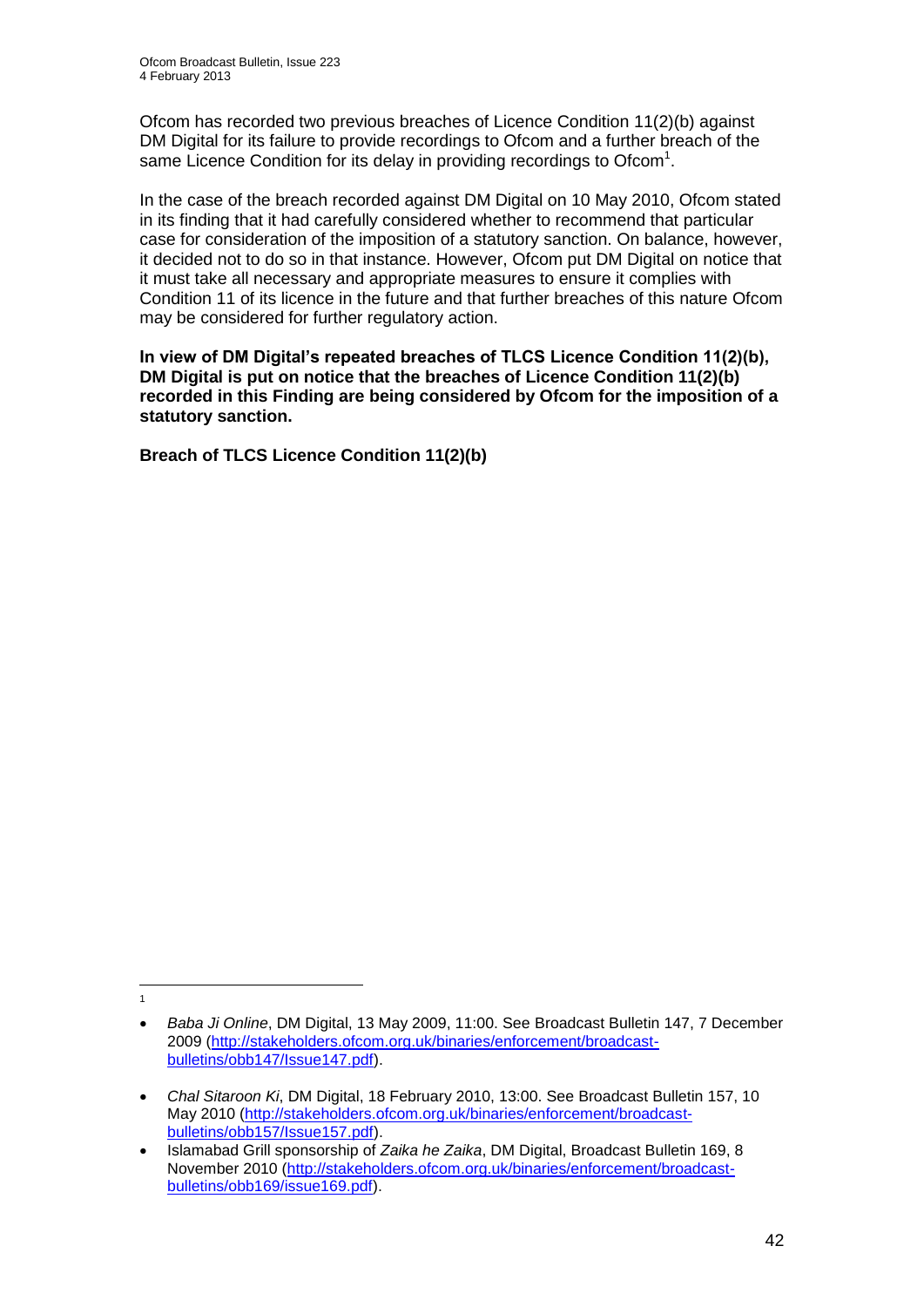# **In Breach**

## **The Valleys (Trailer)**

*MTV Base, 14 September 2012, 10:10 (and also on other MTV channels at various times pre-watershed, between 28 August 2012 and 9 October 2012)*

## **Introduction**

*The Valleys,* a reality series which started on MTV in September 2012, featured a group of nine young people from the valleys in south Wales brought together in a house in Cardiff hoping to achieve their ambitions. The pre-watershed trailer for this new series was shown across MTV channels. It explained the format of the series and introduced the characters of the nine young people featured.

A complainant alerted Ofcom to the trailer when shown on the morning of 14 September 2012 because of concerns regarding the sexual tone of its content. The complainant considered it to be unsuitable for broadcast during the day when children were available to view.

On reviewing the trailer, Ofcom noted that it was about 30 seconds long. It included images edited together in quick succession of a house party where the nine young people from the valleys were partying energetically with one another.

The voiceover at the end of the trailer said: *"Can these nine party animals make it in Cardiff or will they just end up back in the valleys? Brand new reality starts Tuesday 25th September only on MTV."*

Ofcom noted that the brief images in the trailer included those of:

- a woman, shot from the back, appearing to kiss a man's nipple as he pulls his shirt up;
- a man lifting his t-shirt and flexing his chest muscles and a close-up shot of a woman, wearing a low-cut dress revealing her cleavage, flexing her breasts;
- a man and a woman kissing one another as she strokes her hand down his side and then a shot of the two of them walking towards a room or corridor;
- two women play-fighting in a bathroom with foam; and
- two women kissing as they are filmed on a mobile phone.

Ofcom considered the material raised issues warranting investigation under Rule 1.3 of the Code, which states:

"Children must...be protected by appropriate scheduling from material that is unsuitable for them."

We therefore sought comments from MTV Networks Europe ("MTV" or "the Licensee") as to how the material complied with this rule.

## **Response**

MTV stated that it considered the trailer suitable for broadcast pre-watershed. The Licensee said that the trailer was viewed by the compliance team on several occasions and discussed extensively. The aim was to ensure the trailer struck the balance between the necessary protection of under-eighteens, the provisions of the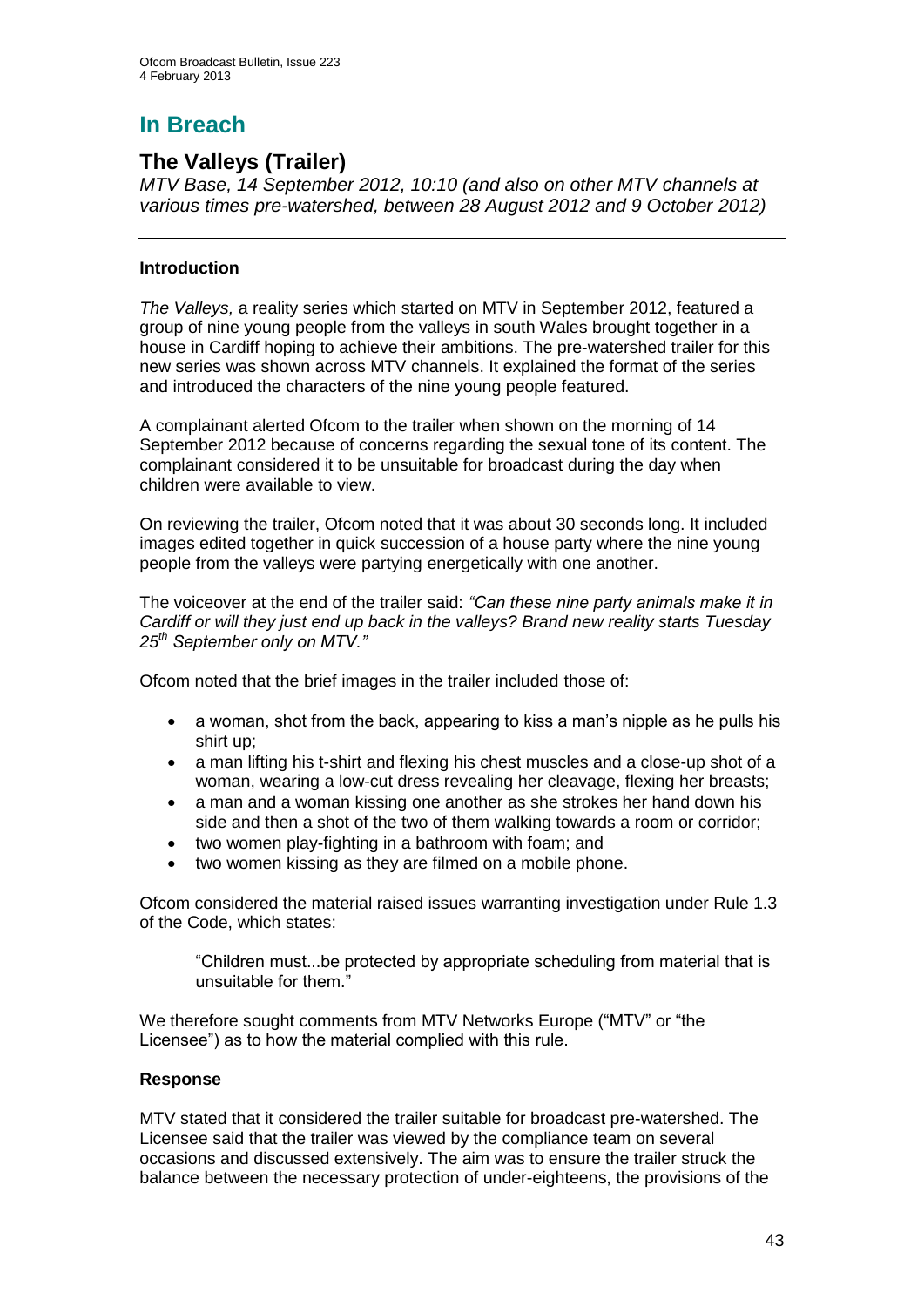Code and conveying the nature of the series to the audience. None of the scenes or individual shots featured in the trailer came from any episode of the series. It was shot purely for promotional purposes with the specific intention of making a trailer suitable for broadcast pre-watershed.

The Licensee stressed that it was "mindful that trailers come into the audience's home unbidden and that their short duration affords little opportunity to create context". In this case, the Licensee did not consider that there were any scenes in the trailer that needed specific contextualisation because the scenes in question were nothing more than "harmless fun". The scenes were "not obscene or explicitly sexual in any way" and they were "very brief and limited by the very nature of the trailer".

With regard to the specific scenes referred to by Ofcom (see bullet points above in the Introduction), the Licensee stated that it was not clear that a woman was kissing a man's nipple and in any event there was no "untoward sexual significance to the scene that would prevent it from a pre-watershed transmission". MTV said that the scenes featuring kissing between a man and woman and two women kissing were also suitable for pre-watershed viewing. Finally, the woman flexing her "chest muscles" was done "in a jovial exchange" with the man who flexed his muscles before her and was "devoid of sexuality".

MTV confirmed to Ofcom that the trailer was also shown across all MTV channels at various times pre-watershed between 28 August and 9 October 2012.

Following notification of Ofcom's Preliminary View in this case that Rule 1.3 was breached, MTV made further representations: (i) regarding Ofcom's Preliminary View; and (ii) in response to a recent decision of the Advertising Standards Authority ("ASA"), with regard to an advertisement for the series shown on other television services.

In response to Ofcom's consideration of the overall suitability of the images in the trailer to be broadcast pre-watershed, MTV questioned whether all of the images (as summarised in the Introduction above) were sexual. MTV stated that "to categorise the shots in the trailer as "adult" and creating "an unmistakeable sexual tone" was excessive". In conclusion the Licensee stated that of the fives images highlighted by Ofcom only two of the images featuring kissing had any sexual element to them, and in their view two shots were not enough "to create a strong sexual impression that requires post-watershed scheduling". In conclusion, MTV argued that the overarching impression was of the cast "having a good time at a party" and there was "nothing untoward in adults having mild and inexplicit contact". In terms of protecting children, the broadcaster added that they found "it hard to see what harm playfulness of this nature could do".

MTV said the ASA decision (published on 9 January 2013, shortly after MTV had been notified of Ofcom's Preliminary View<sup>1</sup>) concerned an advertisement which "contained slightly stronger imagery than the trailer". This ASA adjudication, according to MTV, "decided that it [the advertisement] should have been given a 7.30pm restriction", i.e. so that it could be broadcast on television services after

1

<sup>&</sup>lt;sup>1</sup> See: [http://www.asa.org.uk/Rulings/Adjudications/2013/1/MTV-Networks-](http://www.asa.org.uk/Rulings/Adjudications/2013/1/MTV-Networks-Europe/SHP_ADJ_209291.aspx)[Europe/SHP\\_ADJ\\_209291.aspx.](http://www.asa.org.uk/Rulings/Adjudications/2013/1/MTV-Networks-Europe/SHP_ADJ_209291.aspx)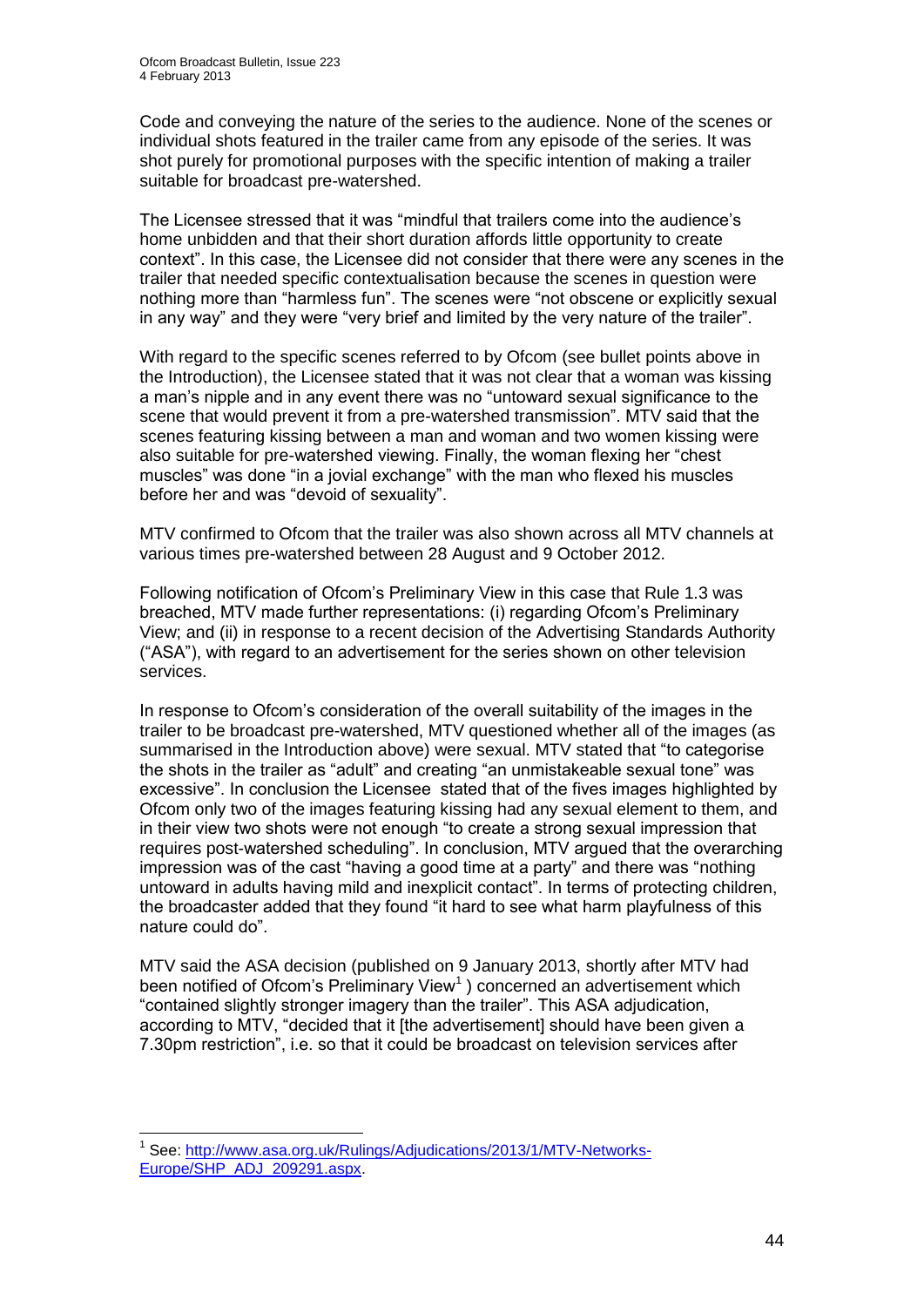19:30 in compliance with the BCAP Code. MTV therefore expressed surprise that, based on MTV's interpretation of the Preliminary View, Ofcom considered that this "trailer should only be broadcast after the [21:00] watershed". MTV said it was "left slightly confused by these two regulatory outcomes".

## **Decision**

1

Under the Communications Act 2003, Ofcom has a statutory duty to set standards for broadcast content as appear to it best calculated to secure the standards objectives, one of which is that "persons under the age of eighteen are protected". This objective is reflected in Section One of the Code.

Rule 1.3 requires that children must be protected by appropriate scheduling from material that is unsuitable for them. Appropriate scheduling is judged by a number of factors including: the nature of the content; the likely number and age range of the audience; the start and finish time of the programme; and likely audience expectations.

Ofcom has issued guidance in relation to Rule 1.3 which includes advice on the scheduling of trailers<sup>2</sup>. In this guidance we emphasised the importance of ensuring that "trailers for post-watershed content scheduled pre-watershed include only content that is appropriate for a pre-watershed audience". This is particularly important because viewers come across trailers unawares and broadcasters are unable to provide any context or warning to viewers in advance about the material they are about to see.

Ofcom first assessed whether this trailer contained material unsuitable for children.

Ofcom considered that the brief images in the trailer (as set out in the Introduction), when assessed individually and in isolation, were not necessarily inappropriate for broadcast before the watershed. In principle, for example, a scene featuring kissing between people, of either or of the same gender, does not necessarily raise issues under the Code when broadcast pre-watershed.

Ofcom noted that several of the edited images in the trailer showed physical interactions between the young people featured in *The Valleys*. It was this interaction which, in Ofcom's opinion, created an implicit but unmistakeable sexualised tone with the purpose of reflecting the adult editorial nature of the post-watershed series. For example, Ofcom noted: the two women kissing; the man and woman kissing while the woman strokes the man's torso in a suggestive manner; the woman appearing to kiss a man's nipple; and the woman flexing her breasts in a low-cut dress in response to a man flexing his chest muscles. There was no nudity but Ofcom noted that there were images of a man's naked torso, a woman's cleavage, and women wearing skimpy party dresses. In Ofcom's view, the cumulative effect of the scenes in this trailer, when viewed together, resulted in a clear adult tone which was in general unsuitable for a pre-watershed audience, and which meant that the trailer required very careful scheduling if it was to comply with the Code.

Ofcom has noted MTV's arguments regarding the Preliminary View that individually the images highlighted did not amount to a strong sexual impression. Ofcom

<sup>&</sup>lt;sup>2</sup> See: [http://stakeholders.ofcom.org.uk/binaries/broadcast/guidance/831193/watershed-on](http://stakeholders.ofcom.org.uk/binaries/broadcast/guidance/831193/watershed-on-tv.pdf)[tv.pdf.](http://stakeholders.ofcom.org.uk/binaries/broadcast/guidance/831193/watershed-on-tv.pdf)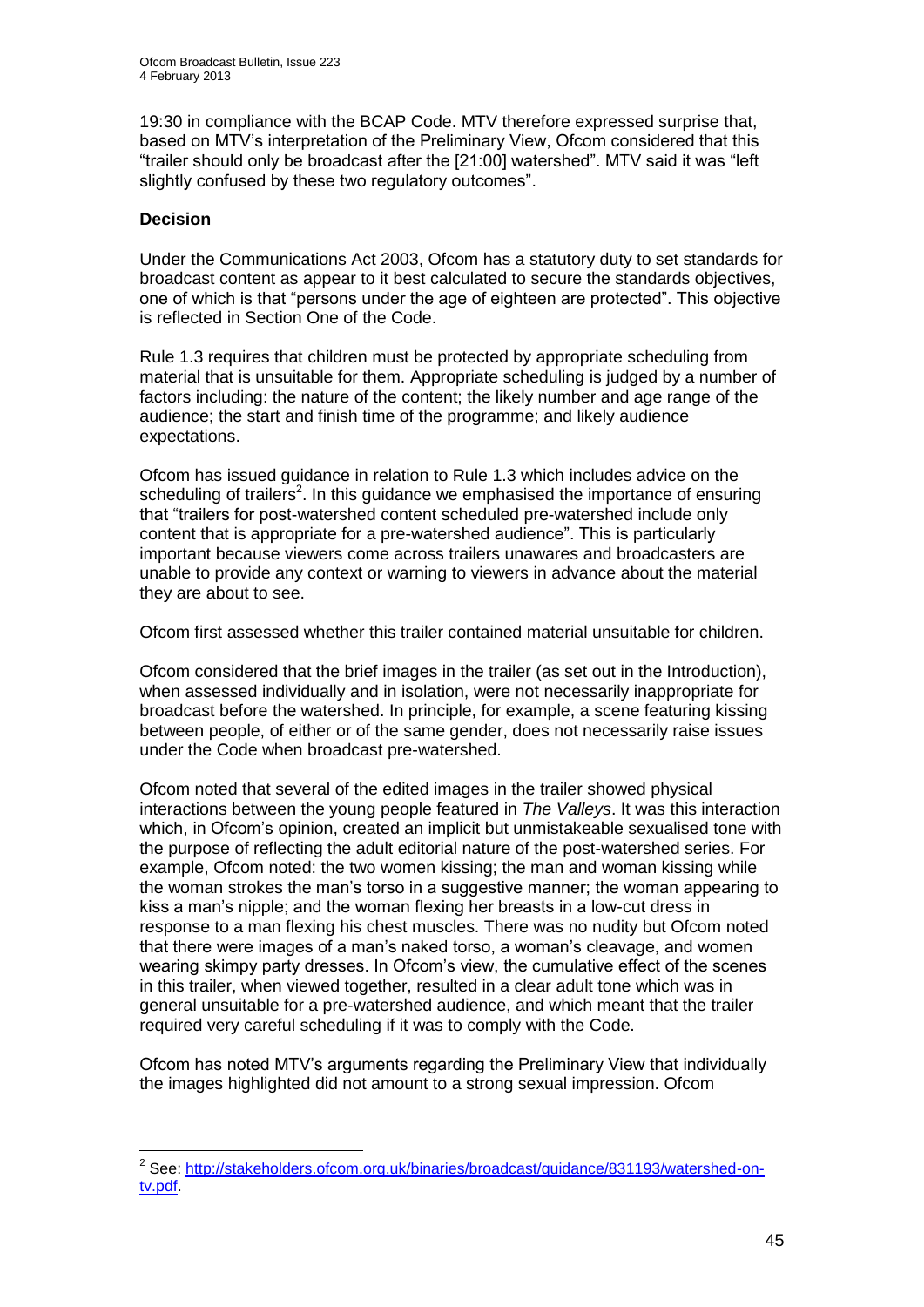acknowledges that when the shots were viewed and assessed individually and in isolation they were not necessarily unsuitable for children. However, when viewed one after the other, as edited together in the trailer, the cumulative impact of these images where there was touching and physical interaction was undoubtedly sexualised and unsuitable for children.

Ofcom then went on to consider whether this material was appropriately scheduled.

This trailer was broadcast up to 28 times in total, at various times throughout each day, with no scheduling restrictions, between 28 August and 9 October 2012. Ofcom therefore noted that this content, which contained an adult sexualised tone throughout, was available to view by children, particularly in the daytime at weekends and during the extended summer holidays, when some may have been unaccompanied.

This trailer was broadcast pre-watershed but created to promote a post-watershed programme aimed at an adult audience and containing adult themes. We also noted that as this was a programme trailer it was not signposted in advance to viewers. As a result they would have come across it unawares, and there was no specific editorial justification or context to provide sufficient justification for the images used (for example as might occur within a drama or documentary).

Ofcom noted the ASA adjudication referred to by MTV about a broadcast advertisement for *The Valleys* shown on various television services. It is not Ofcom's role, but that of the ASA, to assess broadcast advertisements against the BCAP Code and Ofcom did not seek to compare the trailer against the broadcast advertisement. We therefore cannot comment on whether or not as MTV contends the advertisement "contained slightly stronger imagery than the trailer". Ofcom notes however that in its adjudication the ASA stated that: "We considered that the overall tone of the ad was sexual. We therefore considered that the ad was not suitable for broadcast when younger children might be watching. We concluded that the ad was not suitable for broadcast before 7.30pm."

Ofcom does not consider there is any conflict between its decision in this case and the ASA's adjudication. The two regulators have applied different regulatory codes to different pieces of broadcast content. Nonetheless, it can be seen from the decisions that both regulators consider that the tone of the content was sexual and was not suitable for children.

Ofcom noted that this trailer was broadcast across a number of MTV services at various times throughout the day and during the summer holidays. Ofcom did not consider it proportionate or necessary in this case to assess each broadcast of the trailer individually. Having considered the points raised by MTV, however, Ofcom's view is that the trailer was inappropriately scheduled when it was broadcast at times when it was likely that children, and especially younger ones, would be watching (some of them unaccompanied) – during the daytime in particular. When broadcast at these times the trailer breached Rule 1.3.

Broadcasts of the trailer however may have been appropriately scheduled when shown later in the evening relatively closer to the 21:00 watershed when children were less likely to view.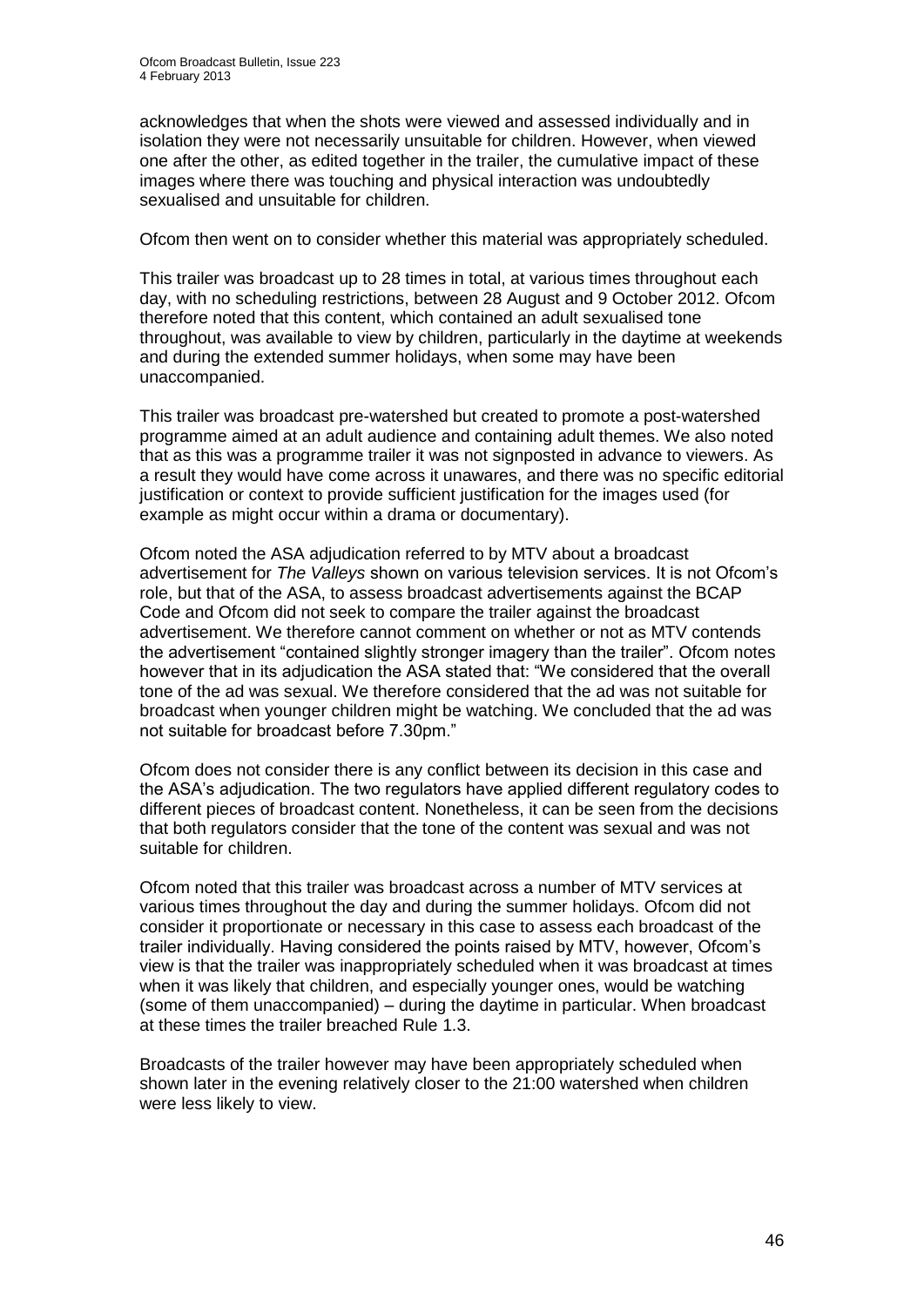Ofcom expects broadcasters to ensure that the content featured in a pre-watershed trailer is suitable for children to view, or if its suitability is at all in doubt that it must be appropriately scheduled to reflect the content of that trailer. Broadcasters are advised to consider carefully whether the cumulative effect of content within a pre-watershed trailer conveys a sexualised and/or adult tone unsuitable for broadcast at that time.

Ofcom concluded that this trailer was not appropriately scheduled so as to protect children and therefore it breached Rule 1.3.

## **Breach of Rule 1.3**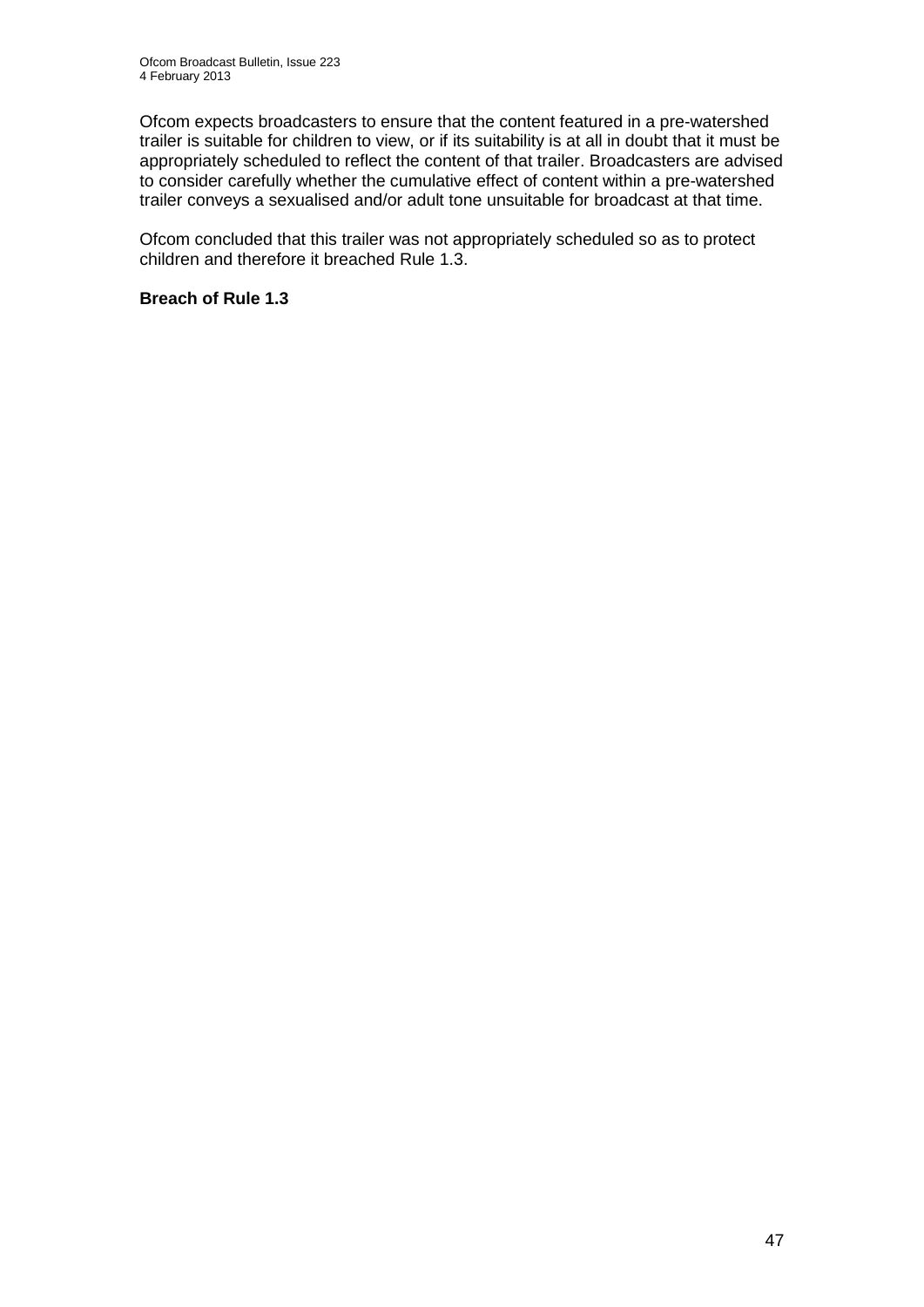# **In Breach**

**Fresh Hits** *Brit Asia TV, 6 October 2012, 18:30*

## **Introduction**

Brit Asia TV is broadcast on the Sky digital satellite platform and describes itself as a channel "aimed at young British Asians". At the time of broadcast the licence for Brit Asia TV was held by Mr D S Bal ("the Licensee").<sup>1</sup>

A complainant alerted Ofcom to a music video broadcast at approximately 18:30 which included an offensive image. On assessing the material Ofcom noted the lyrics of the song were in Punjabi and the music video contained a still image lasting about two seconds of dead foetuses. Ofcom sought an independent translation of the lyrics. The title of the song was "Sharam Karo" which means "shame". The song dealt with various issues related to how Sikhs should conduct themselves and one theme was the practice of aborting female foetuses.

Ofcom considered that the material raised issues warranting investigation under the following rules of the Code:

- Rule 1.3: "Children must...be protected by appropriate scheduling from material that is unsuitable for them."
- Rule 2.3: "In applying generally accepted standards broadcasters must ensure that material which may cause offence is justified by the context."

Ofcom therefore requested comments from the Licensee on how the inclusion of the image of the dead foetuses complied with these rules.

## **Response**

The Licensee explained that it originally rejected the music video and asked the artist to re-submit it without the "foetal scene". The Licensee confirmed that the video was re-submitted but unfortunately the channel played the original, unedited video file in error. In response to this incident the unedited version has now been removed from the Licensee's system and a more robust checking process has been put in place to prevent any recurrence of this type of compliance failure.

The Licensee added that this is the first time it has made such an error in five years of broadcasting, and that it was committed to maintaining professional standards and adhering to the Code at all times.

## **Decision**

1

Under the Communications Act 2003, Ofcom has a duty to set standards for broadcast content as appear to it best calculated to secure the standards objectives, including that children are protected, and that "generally accepted standards" are applied so as to provide adequate protection for members of the public from the

 $1$  On 30 January 2013 the licence for Brit Asia TV transferred from Mr D S Bal to Brit Asia TV Limited.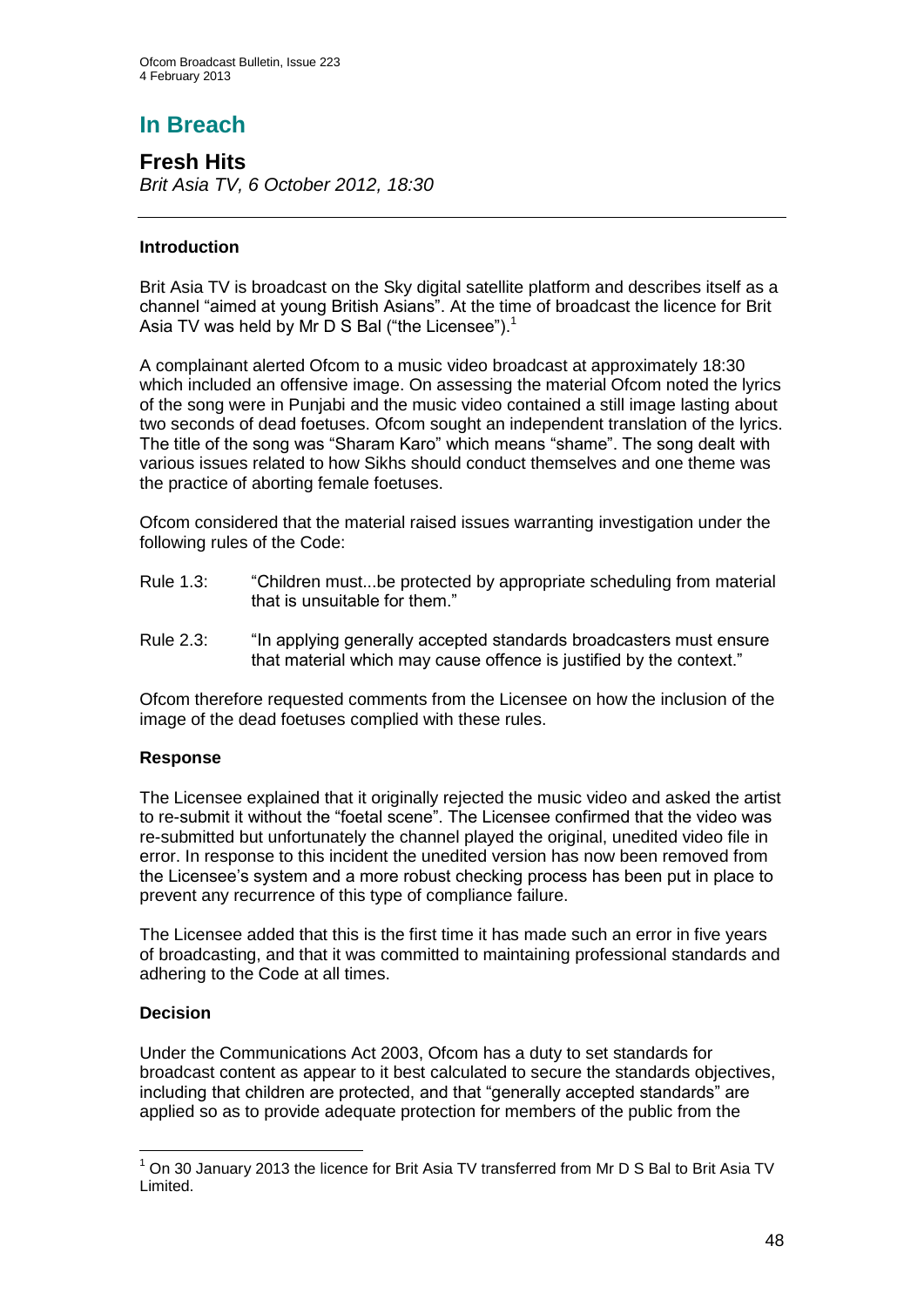inclusion of offensive and harmful material." These objectives are contained in Sections One and Two of the Code.

In performing its duties, Ofcom must have regard to the need for standards to be applied "in the manner that best guarantees an appropriate level of freedom of expression". The Code is drafted in accordance with Article 10 of the European Convention of Human Rights, as incorporated in the Human Rights Act 1998, which provides for the right of a broadcaster to impart information and ideas and the right of the audience to receive them without unnecessary interference by public authority.

Ofcom recognises the right of broadcasters to feature controversial issues (such as abortion) and potentially offensive content in their programming, including music videos. Broadcasters must however ensure that in broadcasting such material they comply with the Code.

#### Rule 1.3

Broadcasters are required under Rule 1.3 to ensure that children are protected by appropriate scheduling from material that is unsuitable for them.

We considered that the graphic nature of the image of aborted foetuses would have clearly had the potential to cause distress and upset to child viewers, and so was unsuitable for children. Ofcom went on to assess whether this content was appropriately scheduled. This music video was broadcast well before the 21:00 watershed, in a music charts programme. Ofcom therefore considered that there was a material chance that children might be in the audience, some unaccompanied. Featuring an image of this distressing nature in a music video shown in the early evening on this channel was clearly not in line with audience expectations, and especially those of parents. This was implicitly admitted by the Licensee, who said he rejected the music video when it was first submitted for broadcast. The material was therefore not appropriately scheduled.

For these reasons, Ofcom concluded that children were not in this case protected from unsuitable material by appropriate scheduling.

## Rule 2.3

Rule 2.3 requires broadcasters, in applying generally accepted standards, to ensure that the broadcast of potentially offensive material is justified by the context.

Including a graphic image of aborted foetuses in a music video shown in the early evening was obviously capable of causing offence. Ofcom therefore considered whether its broadcast was justified by the context. Ofcom noted that the still image of foetuses was linked to the subject matter of the song. This material however appeared abruptly in programming broadcasting a range of music videos and without any specific warning to viewers. In our opinion the majority of viewers of this channel would not have expected such potentially distressing images to be shown in these circumstances. Ofcom therefore considered that the broadcast of this material was not justified by the context.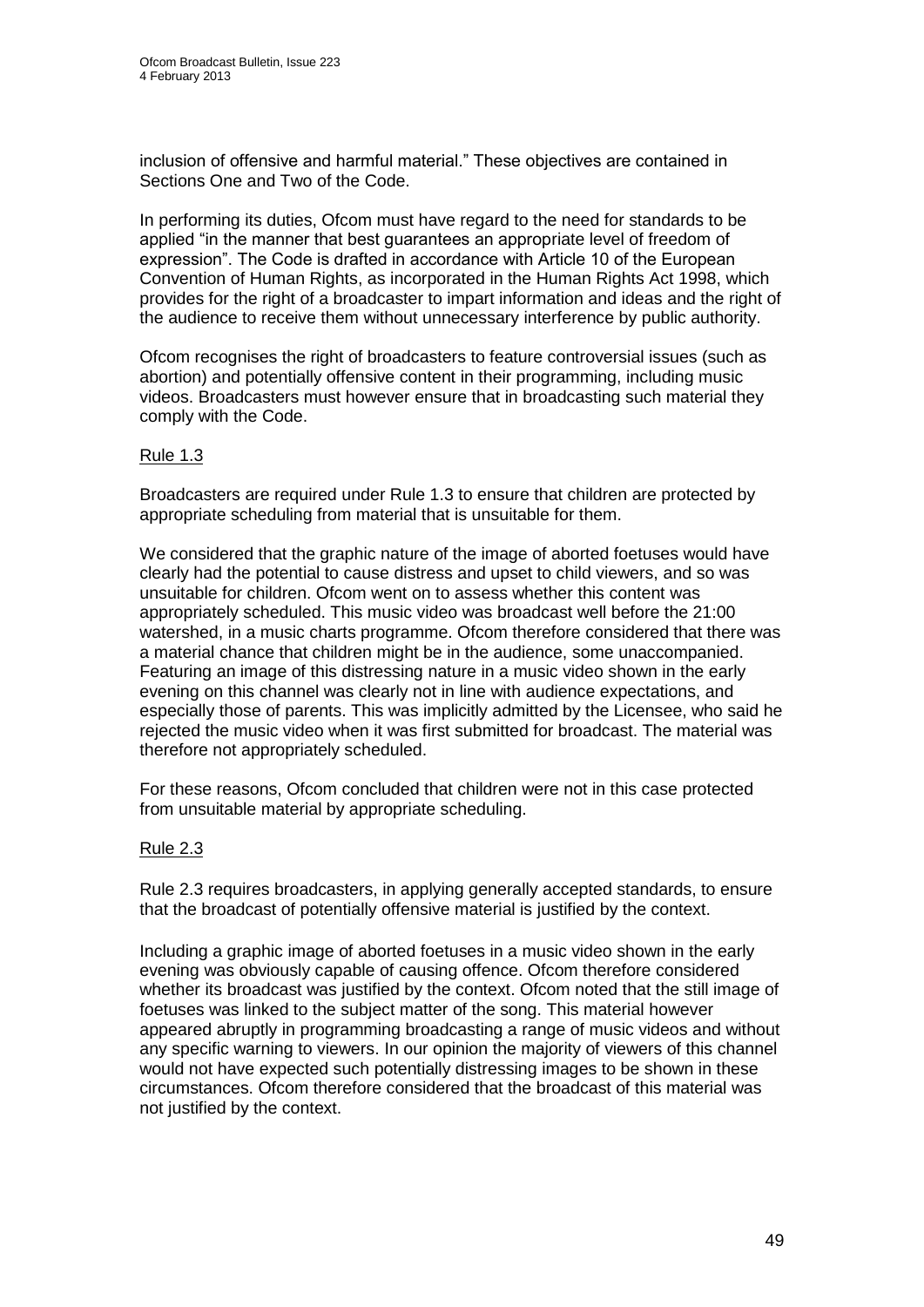Ofcom noted the Licensee's admission that the version of the music video which was shown had originally been rejected and was broadcast in error. Ofcom also noted the measures the Licensee took after the broadcast to improve compliance in future. The error however resulted from a significant compliance failure, and the measures taken by the Licensee are not, in Ofcom's opinion, sufficient for this matter to be resolved.

As a consequence, this content breached Rules 1.3 and 2.3 of the Code.

## **Breaches of Rules 1.3 and 2.3**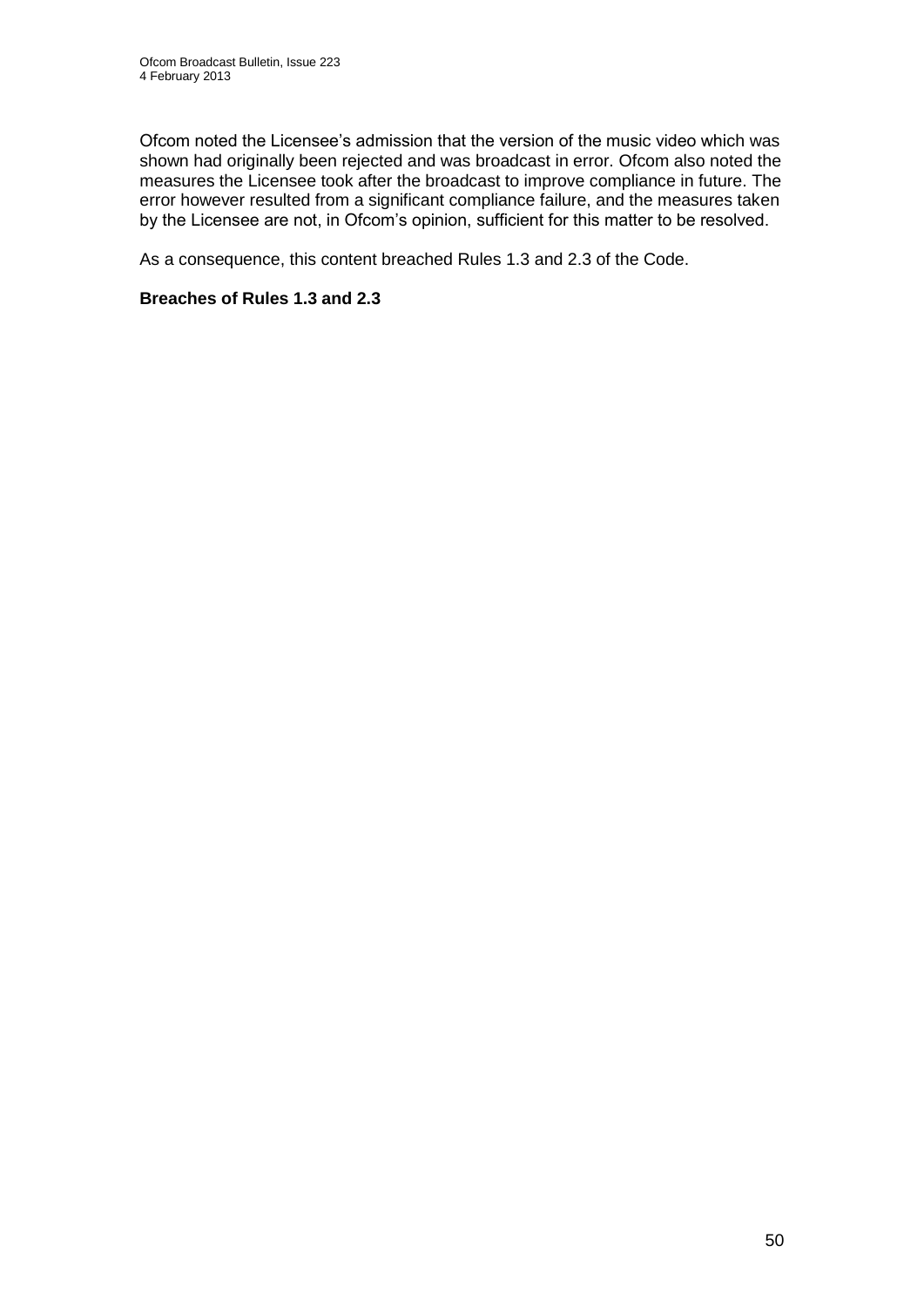# **In Breach**

**Senna** *Sky Sports F1, 25 November 2012, 12:30*

## **Introduction**

Sky Sports F1 is owned and operated by British Sky Broadcasting Limited ("BSkyB" or "the Licensee"). The channel is dedicated to BSkyB's UK coverage of Formula One, broadcast on the Sky digital satellite platform.

*Senna* was a documentary film which followed the career of Brazilian Formula One driver, Ayrton Senna. The film was predominantly in English, but included subtitles for those segments in which participants were speaking another language or with a strong accent, or in which the sound was indistinct.

Two complainants alerted Ofcom to uses of the word "fuck" and other variations of this word in the film as broadcast.

Ofcom viewed a recording and noted examples of offensive language spoken in English and appearing simultaneously in subtitles as follows at the times indicated:

13:06: "*fucking hell"* 13:19: *"there was a big fuck up last year with Ayrton"* 13:22: *"I was fucked many times by the system"* 13:30: *"Fucking hell! I've won!"*

Ofcom considered the material raised issues warranting investigation under Rule 1.14 of the Code, which states:

"The most offensive language must not be broadcast before the watershed[.]"

Ofcom therefore requested comments from the Licensee on how the programme material complied with this rule.

## **Response**

The Licensee apologised for its error in broadcasting this language and said it would never set out to deliberately offend viewers. It said processes had been put in place to ensure a similar mistake does not occur again.

## **Decision**

Under the Communications Act 2003, Ofcom has a statutory duty to set standards for broadcast content as appear to it best calculated to secure the standards objectives, one of which is that "persons under the age of eighteen are protected". This objective is reflected in Section One of the Code.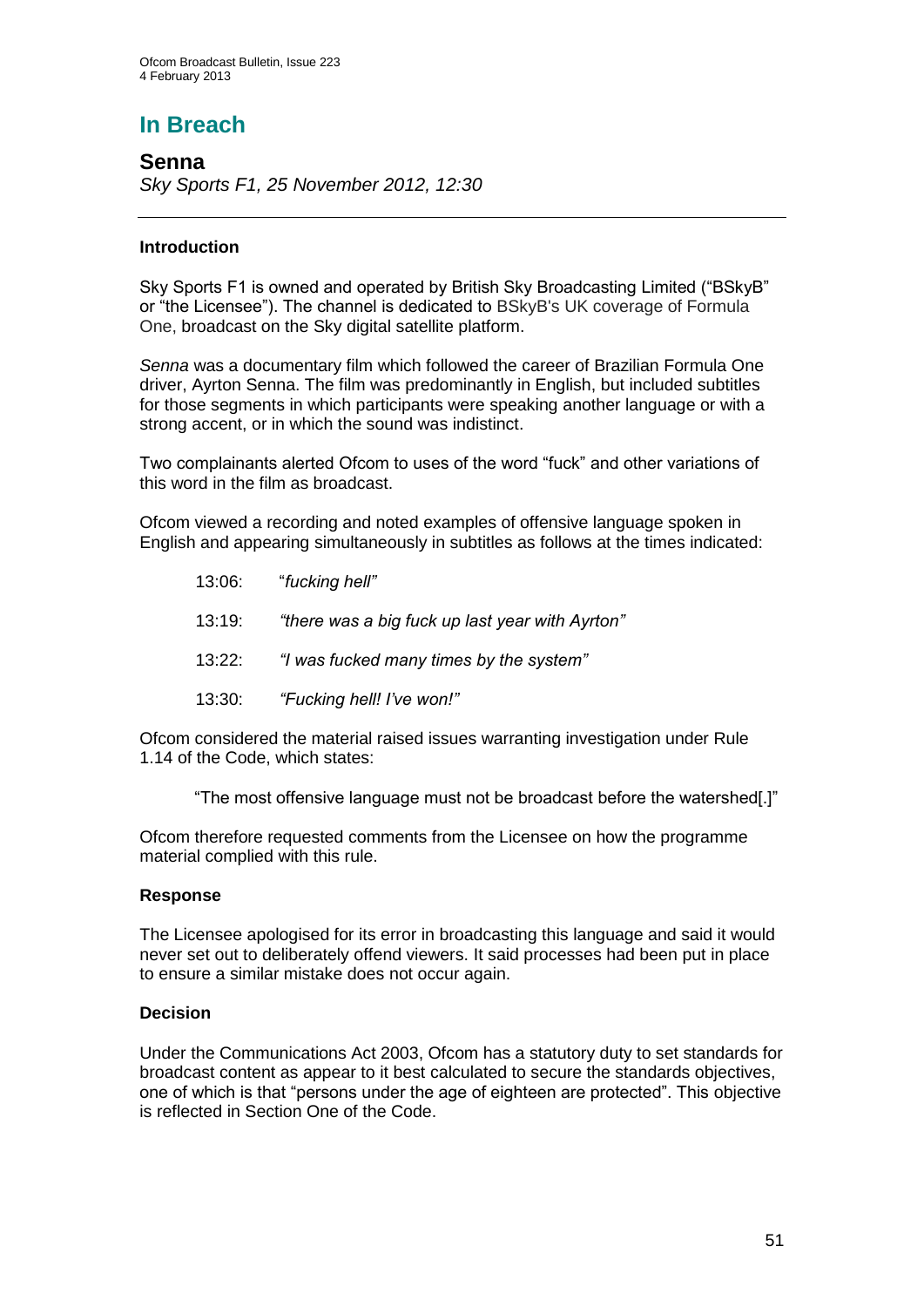Rule 1.14 states that the most offensive language must not be broadcast before the watershed. Ofcom research on offensive language<sup>1</sup> clearly notes that the word "fuck" and other variations of this word are considered by audiences to be among the most offensive language. Such language is unacceptable before the watershed.

The instances of the word "fuck" and other variations of this word were clearly audible and also shown on the screen in the subtitles in this film broadcast at lunchtime. This broadcast therefore breached Rule 1.14.

## **Breach of Rule 1.14**

1

<sup>&</sup>lt;sup>1</sup> Audience attitudes towards offensive language on television and radio, August 2010, [http://stakeholders.ofcom.org.uk/binaries/research/tv-research/offensive-lang.pdf.](http://stakeholders.ofcom.org.uk/binaries/research/tv-research/offensive-lang.pdf)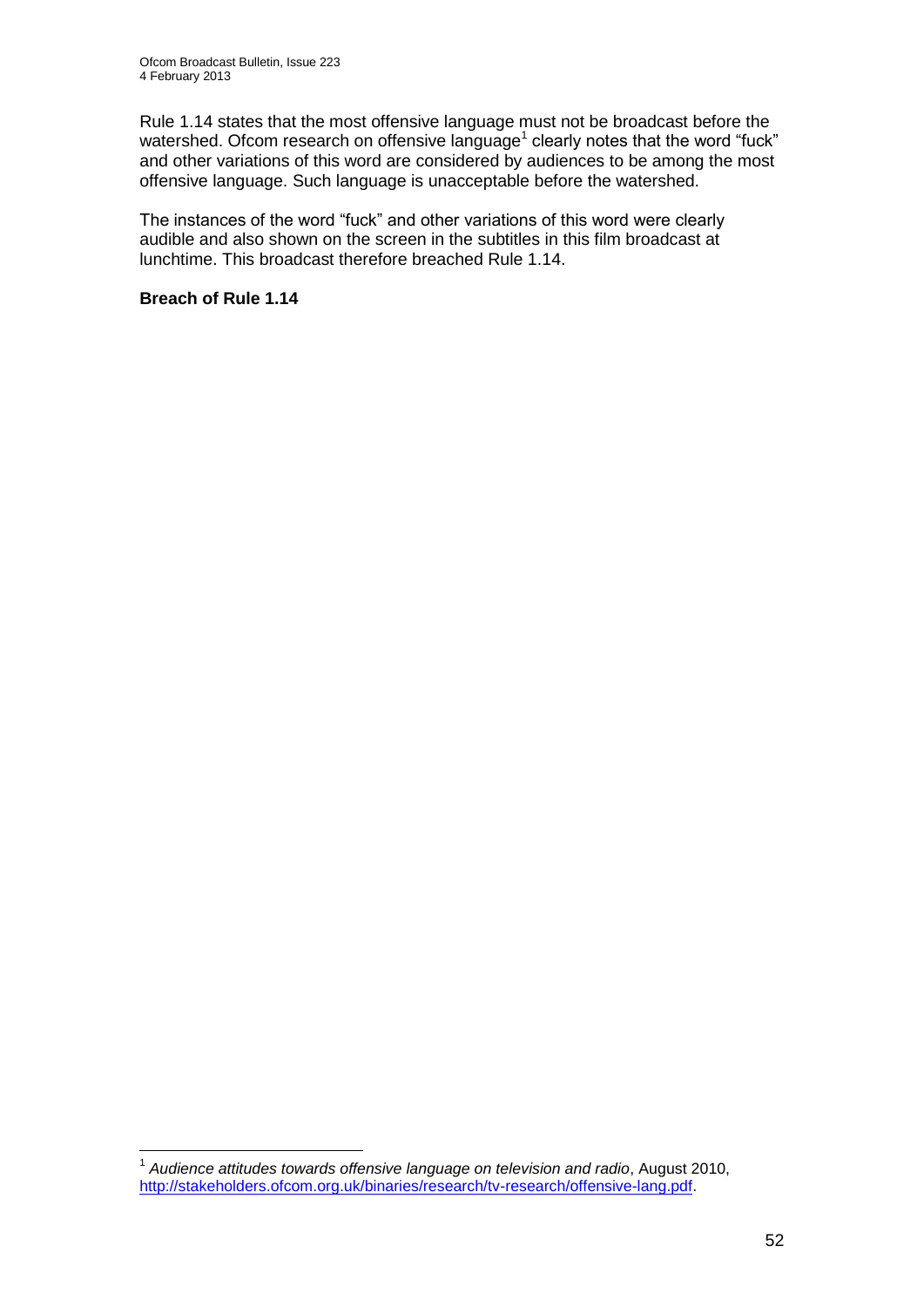# **In Breach**

**Elite Nights** *Studio 66 TV 2 (938), 15 July 2012, 03:00 to 03:55*

## **Introduction**

1

*Elite Nights* is a segment of interactive 'adult chat' advertising content broadcast on the service Studio 66 TV 2 (Sky Channel 938). The service is freely available without mandatory restricted access and is situated in the 'adult' section of the Sky electronic programme guide ("Sky EPG"). Viewers are invited to contact on-screen presenters via premium rate telephony services ("PRS"). The female presenters dress and behave in a sexually provocative way while encouraging viewers to contact the PRS numbers.

The licence for Studio 66 TV 2 is owned and operated by 965 TV Limited ("965 TV" or "the Licensee").

Ofcom received a complaint that content on this service, broadcast from 03:00, contained images that were inappropriate on a free-to-air service.

Ofcom noted there were two female presenters on screen at this time. The first female presenter was wearing black shoes, a pair of yellow knickers with "party all night" printed on the back and a black top pulled down to expose her breasts. The second presenter was wearing a pink thong under a pink one-piece outfit, which was pulled down to reveal her breasts. During the broadcast the presenters stroked each other's thighs, buttocks, stomachs and breasts. They also adopted sexual positions, such as on all fours with their buttocks to camera and also lying side by side with their legs intertwined, and while in these positions mimed sexual intercourse, sometimes for quite prolonged periods.

Ofcom considered the material raised issues warranting investigation under BCAP Code Rule 4.2 which states:

"Advertisements must not cause serious or widespread offence against generally accepted moral, social or cultural standards."

We therefore requested comments from the Licensee as to how this material complied with this rule.

Ofcom also noted that while the female presenters filled most of the screen there were graphics on the right of the screen showing still images of women, all of whom were topless and in some cases naked, although their genitals were obscured. These images were accompanied by short code numbers which viewers could text to receive pictures and video content of the women, for example *"TXT XXX to 899\*\*"*<sup>1</sup> and *"TEXT FERNANDA TO 899\*\*"*. In the bottom left-hand corner of the screen we noted there were graphics that were text only, such as *"FILTHIEST X RATED VID OF THE MONTH! TEXT JULY TO 899\*\*"*, and *"TEXT BABE TO 899\*\*"*.

<sup>&</sup>lt;sup>1</sup> In quoting from these promotions Ofcom has substituted asterisks for some of the promoted numbers.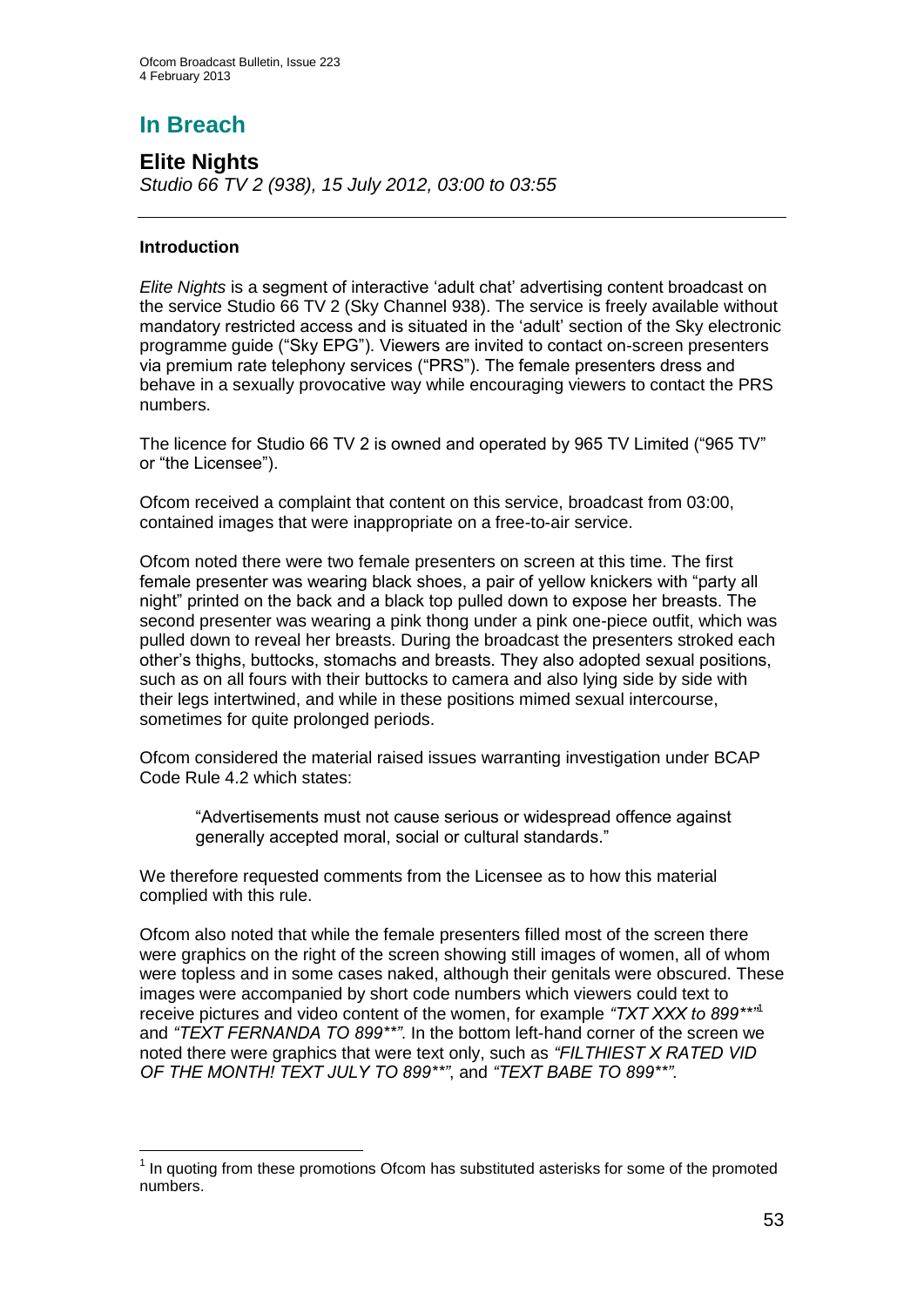Ofcom was concerned that these promotional references raised issues warranting investigation under BCAP Code Rule 30.3, which states:

"Advertisements for products coming within the recognised character of pornography are permitted behind mandatory restricted access on adult entertainment channels only."

We therefore requested comments from the Licensee as to how this material complied with this rule.

#### **Response**

#### Rule 4.2

The Licensee said: "[H]aving reviewed the output...it is our opinion that although the material raises concerns in regards to Ofcom's published guidance and our own internal compliance guidelines, the content does not warrant a breach of Rule 4.2 of the BCAP Code."

965 TV said: "[W]e feel that the material is highly unlikely to "cause serious or widespread offence"...[O]n the contrary, the material is of a type which is widely considered acceptable in today's society, is very widely accessible and would fall well in line with audience expectation for the time it was schedule[d] and its positioning within the adult section of Sky's EPG." It added: "[I]t would be helpful to know how many complaints were received in regards to the broadcast and the nature of the complaints to fully substantiate this argument."

The Licensee said: "We do agree that when broadcasting content of this nature care needs to be taken to ensure that [it] is handled responsibly and delicately to ensure the overall flavour is not overtly sexual, pornographic or could lead to **serious** or **widespread** offen[c]e." [Emphasis added by Licensee.]

965 TV added: "Camera positioning and contact was limited to the touching and kissing of the upper body region – the context of which was mildly erotic and playful as opposed to overtly sexual. The material was transmitted on a channel located within the adult section of the Sky EPG...and was fully in line with viewer expectations. The output was transmitted well after midnight...and we feel that taking all of this into account the risk of serious or widespread offence is extremely low."

The Licensee said: "Although the [content] included fleeting images of suggestive kissing of both lips and upper body parts, as well as movement of a sexy nature, we feel that the overall flavour of the broadcast was flirtatious and sexy as opposed to sexual or in any way pornographic." The Licensee added: "[O]ur understanding, based upon guidance issued by Ofcom, is that there is no issue with two girls onscreen together."

965 TV said: "Over the past four years we have implemented numerous changes to our company's policies (as detailed in previous correspondence) which we feel have helped to ensure that any risk of broadcasting un-compliant material or material that could raise issues under the code is minimised." The Licensee added: "[W]e are all too aware that at times, especially with live television, mistakes are made which can lead to material which could be considered to be on the line or un-

compliant...[H]owever we consistently work hard to try to ensure that mistakes of this nature are kept to an absolute minimum."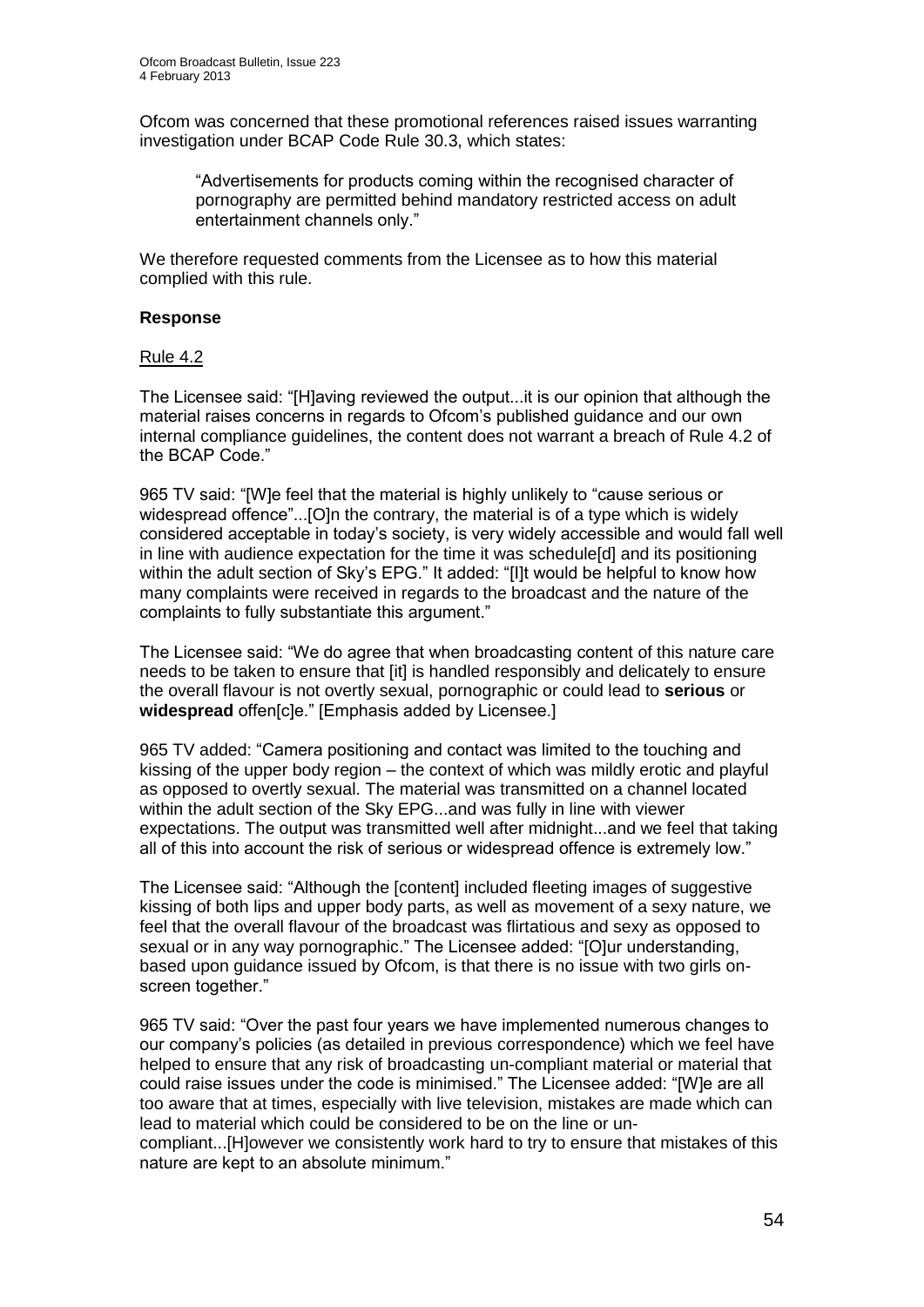## Rule 30.3

The Licensee said: "[W]e would firstly like to assure Ofcom that this was a genuine mistake, as a result of human error. At no time was this content intended for delivery as a TV promotion." 965 TV said: "As soon as Ofcom brought this matter to our attention we suspended the service in question while we conducted a full investigation into what had occurred."

The Licensee said that, as required by PhonepayPlus: "[A]nyone who texted in to any of our Adult services would have only received the content if their hand set was age verified with the network operator. A subsequent message asking for [a date of birth] is an additional layer of age verification which relates to a text chat service promoted off the back of the content sale."

The Licensee explained that more explicit products are available on its website as "part of a range of content available on a subscription basis" and that downloadable content for the website and mobile downloads advertised on the broadcast service are stored on a central server. However, "due to a human error the content intended for download via the broadcast service was inadvertently replaced by the stronger content intended for download via the website".

The Licensee said that it has since implemented further compliance measures to ensure a similar mistake does not occur again. These include: storing the content intended for internet and TV users on separate servers; ensuring two different people are responsible for uploading the content to each server, both of whom have had further training to ensure they are aware of the different compliance regimes applicable to internet and broadcast content; requiring the staff member responsible for the error to attend an investigation meeting as required by the Licensee's formal internal disciplinary procedure; and ensuring all new content uploaded to the servers is "checked and signed off by a manager before the service goes live and any advertisement is made on TV".

965 TV said that it deeply regrets that an error of this nature occurred and offered its sincerest apologies. It added: "[A]lthough we fully accept responsibility for this error and totally share Ofcom's concerns, we would again like to draw attention to the fact that this content could only have been received by a handset which was age verified by the mobile network operator."

#### **Decision**

Under the Communications Act 2003, Ofcom has a duty to set standards for broadcast content as appear to it best calculated to secure the standards objectives, including that "the inclusion of advertising which may be misleading, harmful or offensive in television and radio services is prevented". This objective is reflected in the rules set out in the BCAP Code.

The BCAP Code contains rules which permit 'adult chat' services to be advertised within prescribed times and on free-to-air channels that are specifically licensed by Ofcom for that purpose, but which carefully circumscribe their content to exclude inappropriate material. These rules apply to both daytime and 'adult chat' services.

When setting and applying the standards in the BCAP Code to provide adequate protection to members of the public from serious or widespread offence, Ofcom must have regard to the need for standards to be applied in a manner that best guarantees an appropriate level of freedom of expression in accordance with Article 10 of the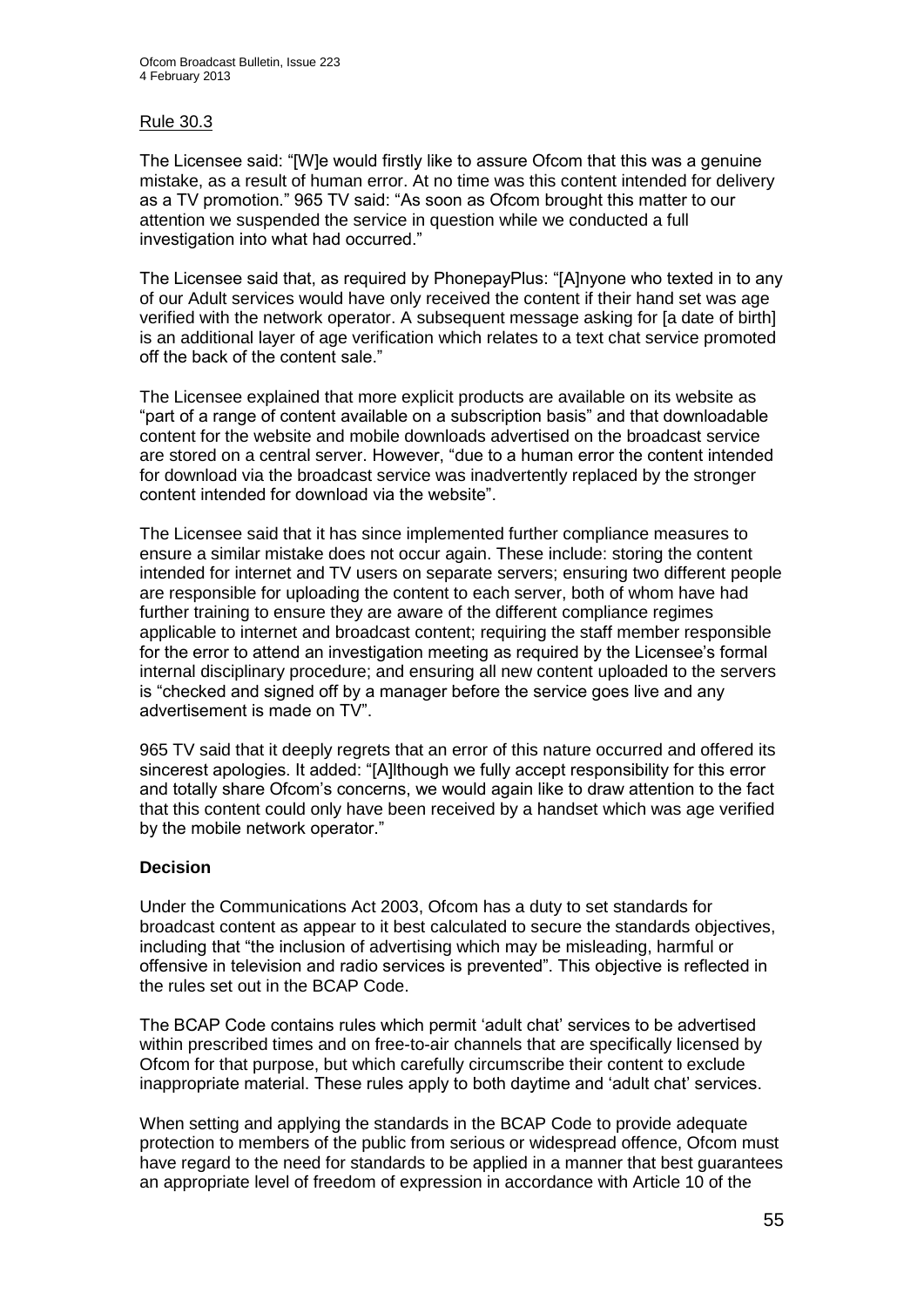European Convention of Human Rights, as incorporated in the Human Rights Act 1998. However, the advertising content of 'adult chat' services has much less latitude than is typically available to editorial material in respect of context and narrative. The primary intent of advertising is to sell products and services, and consideration of acceptable standards will take that context into account.

## Rule 4.2

Rule 4.2 of the BCAP Code states: "Advertisements must not cause serious or widespread offence against generally accepted moral, social or cultural standards."

On 27 July 2011, Ofcom published revised guidance on the advertising of telecommunications-based sexual entertainment services and PRS daytime chat services<sup>2</sup>.

This clearly sets out what Ofcom considers to be acceptable to broadcast on these services post-watershed. For example the guidance explicitly states that 'adult chat' broadcasters should:

"[T]ake particular care if two or more presenters appear together on screen. If there is any contact between the presenters of an erotic or sexual nature (for example kissing, stroking, or contact between thighs, breasts or genital areas) or any miming or simulation of a sexual act performed by one presenter on another, in Ofcom's view there is a high risk of causing serious or widespread offence against generally accepted standards."

Ofcom has also made clear in a number of published decisions the type of material that is unsuitable to be broadcast in 'adult chat' advertising content that is available without mandatory restricted access<sup>3</sup>.

Ofcom noted that in conjunction with the images highlighted above the broadcast included close-up shots of the buttocks of the presenter wearing the pink thong. Further, during the broadcast the presenters on three occasions knelt opposite each other rubbing their bodies, and in particular their bare breasts, against each other. In Ofcom's view these images were clearly capable of causing offence.

Ofcom noted the Licensee's argument that the guidance does not prohibit two presenters appearing on-screen together. However, in Ofcom's view the interaction between the presenters in this broadcast was clearly at odds with Ofcom's guidance. In particular there was "contact between the presenters of an erotic or sexual nature (for example kissing, stroking, or contact between thighs, breasts or genital areas)".

 $3$  For example:

- *Storm Night*, Storm, Broadcast Bulletin 202, 19 March 2012, [http://stakeholders.ofcom.org.uk/binaries/enforcement/broadcast](http://stakeholders.ofcom.org.uk/binaries/enforcement/broadcast-bulletins/obb202/obb202.pdf)[bulletins/obb202/obb202.pdf.](http://stakeholders.ofcom.org.uk/binaries/enforcement/broadcast-bulletins/obb202/obb202.pdf)
- *Bluebird Live*, Bluebird 40+, Broadcast Bulletin 198, 23 January 2012, [http://stakeholders.ofcom.org.uk/binaries/enforcement/broadcast](http://stakeholders.ofcom.org.uk/binaries/enforcement/broadcast-bulletins/obb1971/obb198.pdf)[bulletins/obb1971/obb198.pdf.](http://stakeholders.ofcom.org.uk/binaries/enforcement/broadcast-bulletins/obb1971/obb198.pdf)

 2 The guidance referred to is Ofcom's guidance on the advertising of telecommunicationsbased sexual entertainment services and PRS daytime chat services updated and reissued on 27 July 2011. See: [http://stakeholders.ofcom.org.uk/binaries/broadcasting/guidance/bcap](http://stakeholders.ofcom.org.uk/binaries/broadcasting/guidance/bcap-guidance.pdf)[guidance.pdf.](http://stakeholders.ofcom.org.uk/binaries/broadcasting/guidance/bcap-guidance.pdf)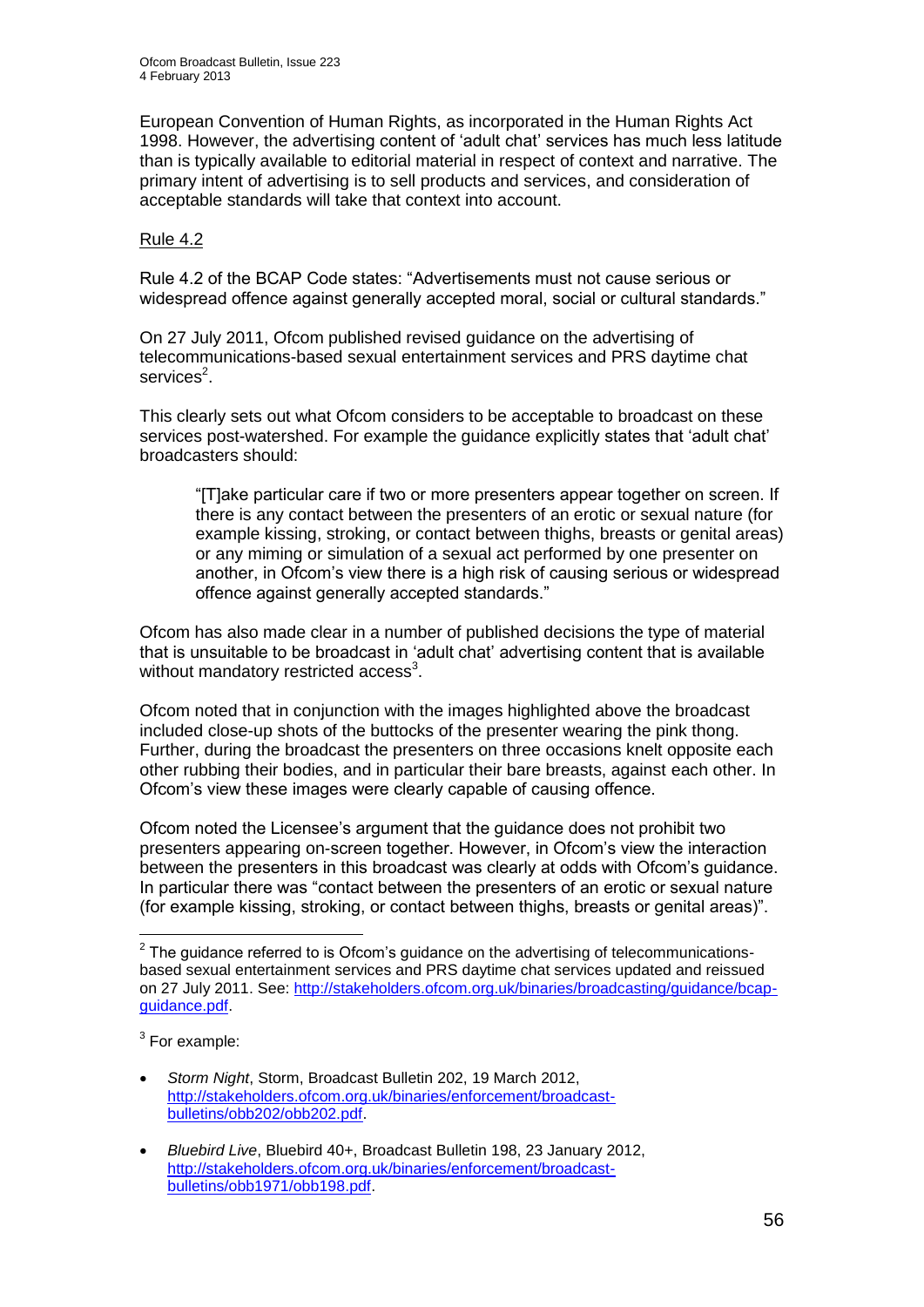Under BCAP Code Rule 4.2, in order to assess whether serious or widespread offence was caused against generally accepted standards, Ofcom took into account whether appropriate scheduling restrictions were applied to this material. Ofcom noted that the content was broadcast well after the 21:00 watershed, and that viewers generally expect on all channels that stronger material will be shown after the 21:00 watershed. Ofcom also had regard to the fact that this channel was positioned in the 'adult' section of the Sky EPG and that viewers tend to expect the broadcast of stronger sexual material on channels in this section of the Sky EPG than on other channels in other sections.

However, in this case, given that the images were clearly at odds with Ofcom's guidance, the location of the channel in the 'adult' section of the Sky EPG and the time of the broadcast at 03:00 were not sufficient to ensure serious or widespread offence against generally accepted standards was not caused. Ofcom was also concerned at the degree of offence likely to be caused to viewers who might come across this material unawares.

Taking into account the above factors, Ofcom concluded that relevant scheduling restrictions were not applied so as to ensure that the material broadcast was not capable of causing serious or widespread offence against generally accepted moral, social or cultural standards. Specifically, this content should not have been broadcast within the context of 'adult chat' advertising content that was freely available without mandatory restricted access.

Ofcom noted the point submitted by the Licensee with regard to the number of complaints received in relation to the material and its view that the material would be unlikely to cause "serious or widespread offence". Although Ofcom may take account of the number of complaints, the focus of Ofcom's attention when investigating a case is on the potential issues raised. In this case Ofcom has reached a view for the reasons stated above that issues were raised which warranted investigation. Concerning the second point, Ofcom set out above the reasons why we considered that this content did cause serious or widespread offence against generally accepted standards. The fact that only one complaint was received in this case did not affect Ofcom's analysis and conclusion.

## Rule 30.3

This rule states that:

"Advertisements for products coming within the recognised character of pornography are permitted behind mandatory restricted access on adult entertainment channels only."

#### Advertisement of a product

In applying BCAP Code Rule 30.3, Ofcom considered first whether these on-screen promotions for downloadable video clips and still images were advertisements for products.

The BCAP Code classifies 'adult chat' advertising content as 'Participation TV', i.e. "long form advertising for direct-response, remote entertainment services that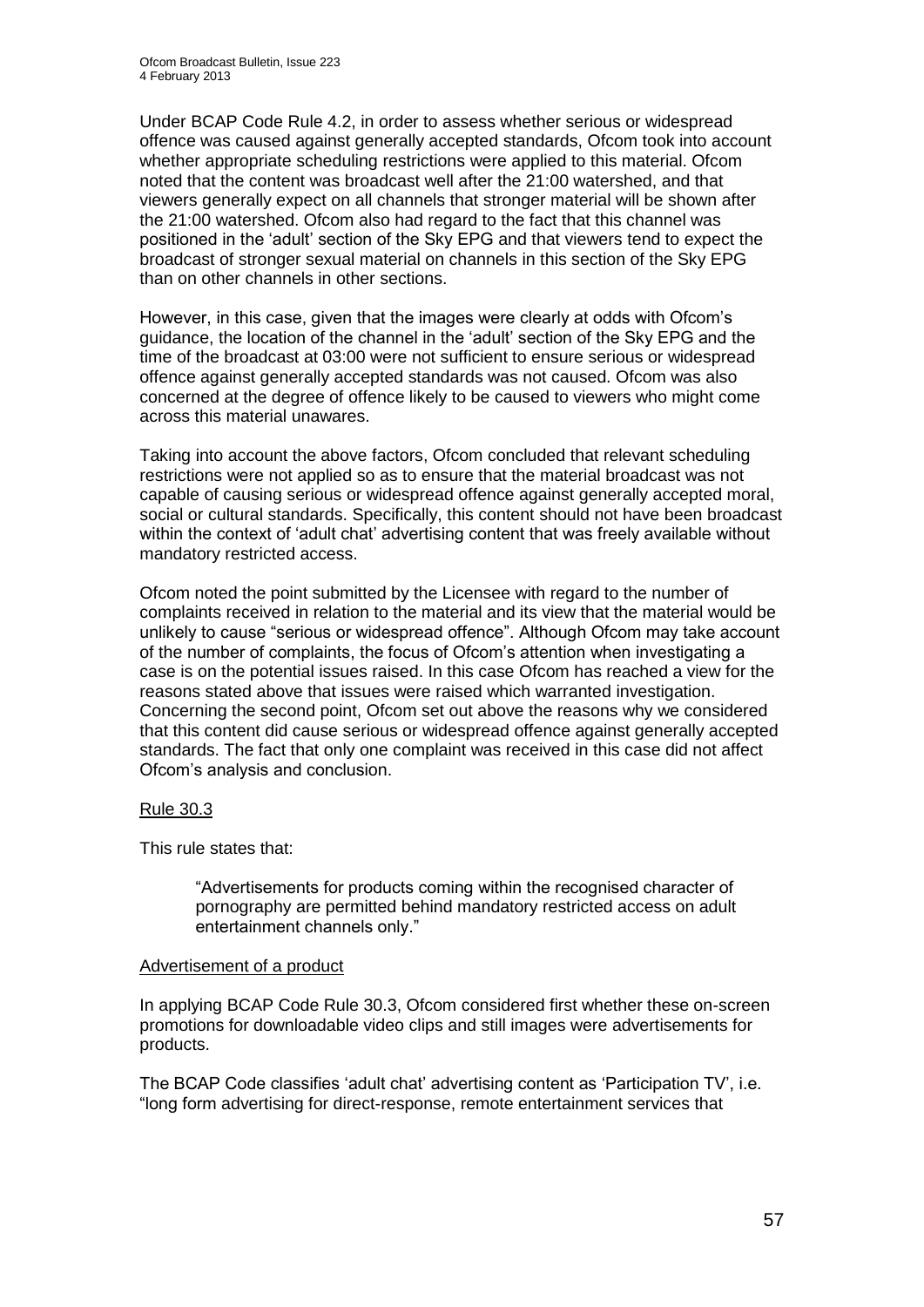typically include the possibility of interacting with broadcast content" (see Introduction to BCAP Code, paragraph  $n^4$ ).

Ofcom's view is that these on screen promotions for downloadable video clips and still images were separate to the 'adult chat' advertising content that filled the rest of the screen. In this case we noted the on-screen graphics consisted of: still images of topless and in some cases naked women (although their genitals were obscured); and short code numbers which viewers could text to receive pictures and video content of the women.

In Ofcom's view these promotions were for standalone products different to the 'adult chat' advertising content: short downloadable clips or photographs which could be bought for £3.00 and then viewed on the buyer's mobile phone or computer. Ofcom considered the on-screen references were clearly advertising these products.

#### Recognised character of pornography

Ofcom then considered if this material was advertising products that came within the "recognised character of pornography".

As set out in the Introduction, the still graphics included in these advertisements comprised still images of women, all of whom were topless and in some cases naked. In addition, the on-screen graphics were accompanied by text which included: *"FILTHIEST X RATED VID OF THE MONTH! TEXT JULY TO 899\*\*"* and *"TXT XXX to 899\*\*"*. This in Ofcom's view clearly indicated to the viewer that if they texted the relevant word or term to the on-screen short code number they would be provided with access to explicit adult material.

To assess the product being advertised, Ofcom sent a text message to a short code shown on-screen. As a result Ofcom was sent details of a URL which gave access to explicit video images of a female masturbating. Some of these images were in closeup. Further, although we received a text message requesting age verification, we were able to access the explicit sexual content without being required to provide any proof of age. We noted the Licensee's argument that viewers would only have been able to obtain the video clips and images if their handset had been age-verified by the relevant mobile network operator. However, we considered this did not remove or weaken the duty on the Licensee to ensure that the products advertised on this channel were acceptable on a free-to-air service. In Ofcom's opinion this explicit sexual material was clearly equivalent to that which would be given a British Board of Film Classification ("BBFC")  $R18<sup>5</sup>$  rating. Both R18 equivalent content and 'adult sex material<sup>'6</sup> are clearly "within the recognised character of pornography".

Therefore any advertisement for this type of content was prohibited on a free-to-air service without mandatory restricted access, regardless of whether the images featured in the on-screen advertisement were edited or masked in an effort to make

<sup>1</sup> <sup>4</sup> The BCAP Code: [http://www.cap.org.uk/Advertising-](http://www.cap.org.uk/Advertising-Codes/~/media/Files/CAP/Codes%20BCAP%20pdf/BCAP%20Code%200712.ashx)[Codes/~/media/Files/CAP/Codes%20BCAP%20pdf/BCAP%20Code%200712.ashx.](http://www.cap.org.uk/Advertising-Codes/~/media/Files/CAP/Codes%20BCAP%20pdf/BCAP%20Code%200712.ashx)

 $5$  The BBFC defines 'R18' material as: a special and legally restricted classification primarily for explicit works of consenting sex or strong fetish material involving adults.

 $6$  Rule 1.18 of the Ofcom Broadcasting Code defines 'adult sex material' as: material that contains images and/or language of a strong sexual nature which is broadcast for the primary purpose of sexual arousal or stimulation.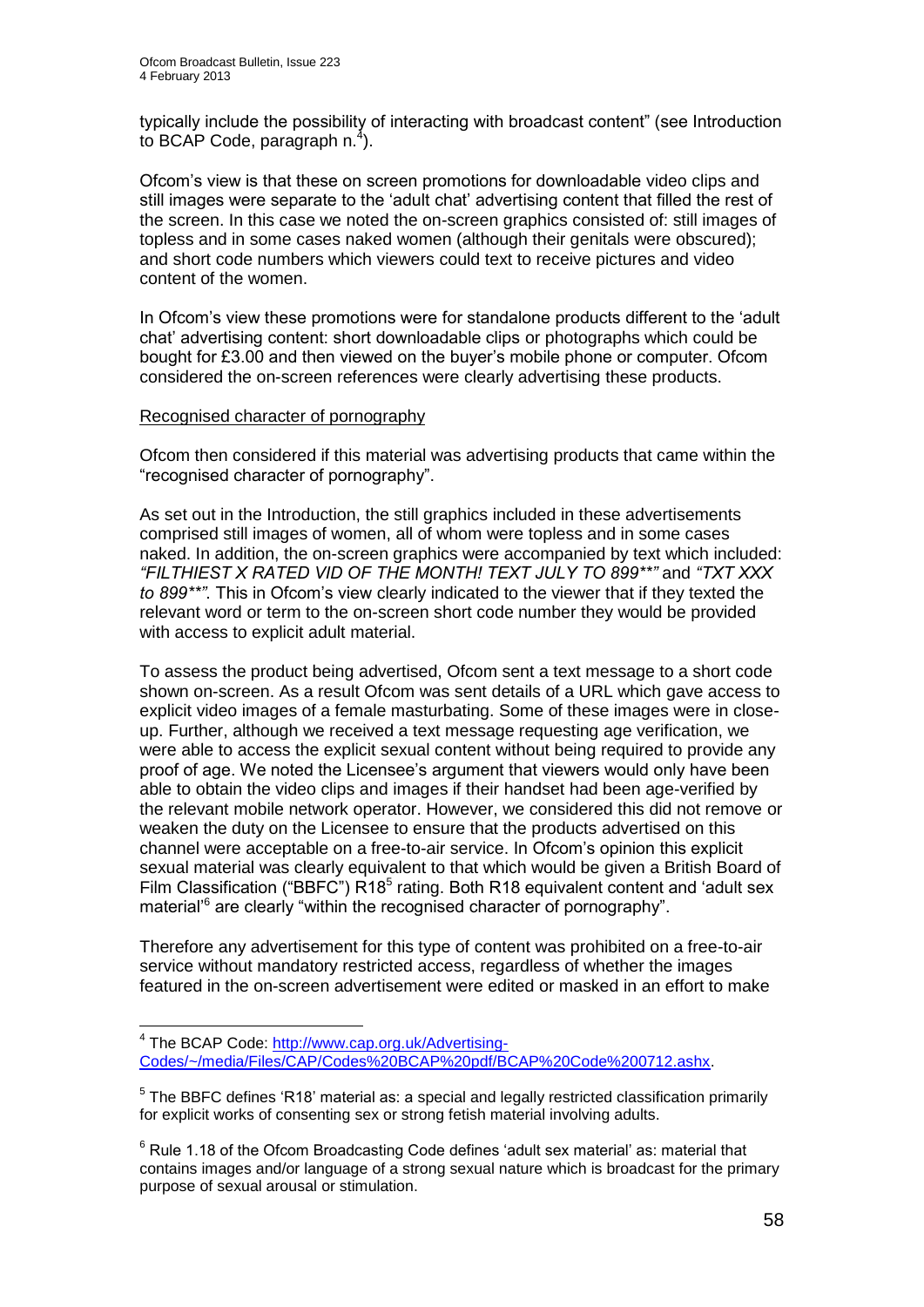them non-explicit and suitable for broadcast on a freely available service – or whether handsets to which the clips were downloadable had been age-verified by the relevant mobile network operator.

#### Mandatory restricted access

Under Rule 30.3 advertisements for products within the recognised character of pornography are permitted behind mandatory restricted access on adult entertainment channels only. Section 30 of the BCAP Code states that:

""Behind mandatory restricted access on adult entertainment channels" is interpreted with reference to rule 1.18 of the Ofcom Broadcasting Code."

Rule 1.18 of the Code carefully restricts the broadcast of 'adult sex material' to channels operating with mandatory restricted access and underlines that for this access to be appropriate "measures must be in place to ensure that the subscriber is an adult".

The service in this case was within the 'adult' section of the Sky EPG (and so was an adult entertainment channel), and broadcast promotional references to products within the recognised character of pornography where there were no appropriate protections to protect children from accessing explicit pornographic material (i.e. mandatory restricted access). Rule 1.18 of the Broadcasting Code makes clear in giving the meaning of "mandatory restricted access" that this must consist of "a PIN protected system (or other equivalent protection) which cannot be removed by the user, that restricts access solely to those authorised to view [i.e. adults]". As Ofcom's assessment of the on-screen promotions demonstrated (see above), we were able to freely access the explicit sexual content which was being advertised without being required to provide any proof of age. These advertisements for products within the recognised character of pornography were therefore shown on these channels without mandatory restricted access as required by Rule 30.3 of the BCAP Code.

## **Conclusion**

Ofcom noted the steps taken by the Licensee to ensure a similar compliance failure does not occur again. However for the reasons set out above, these on-screen promotions of downloadable clips or photographs clearly breached Rule 30.3 of the BCAP Code.

Advertising for pornographic content is not suitable for broadcast at any time on any interactive 'adult chat' service available free-to-air, regardless of the type of images broadcast as part of the advertising content.

## **Breaches of BCAP Code Rules 4.2 and 30.3**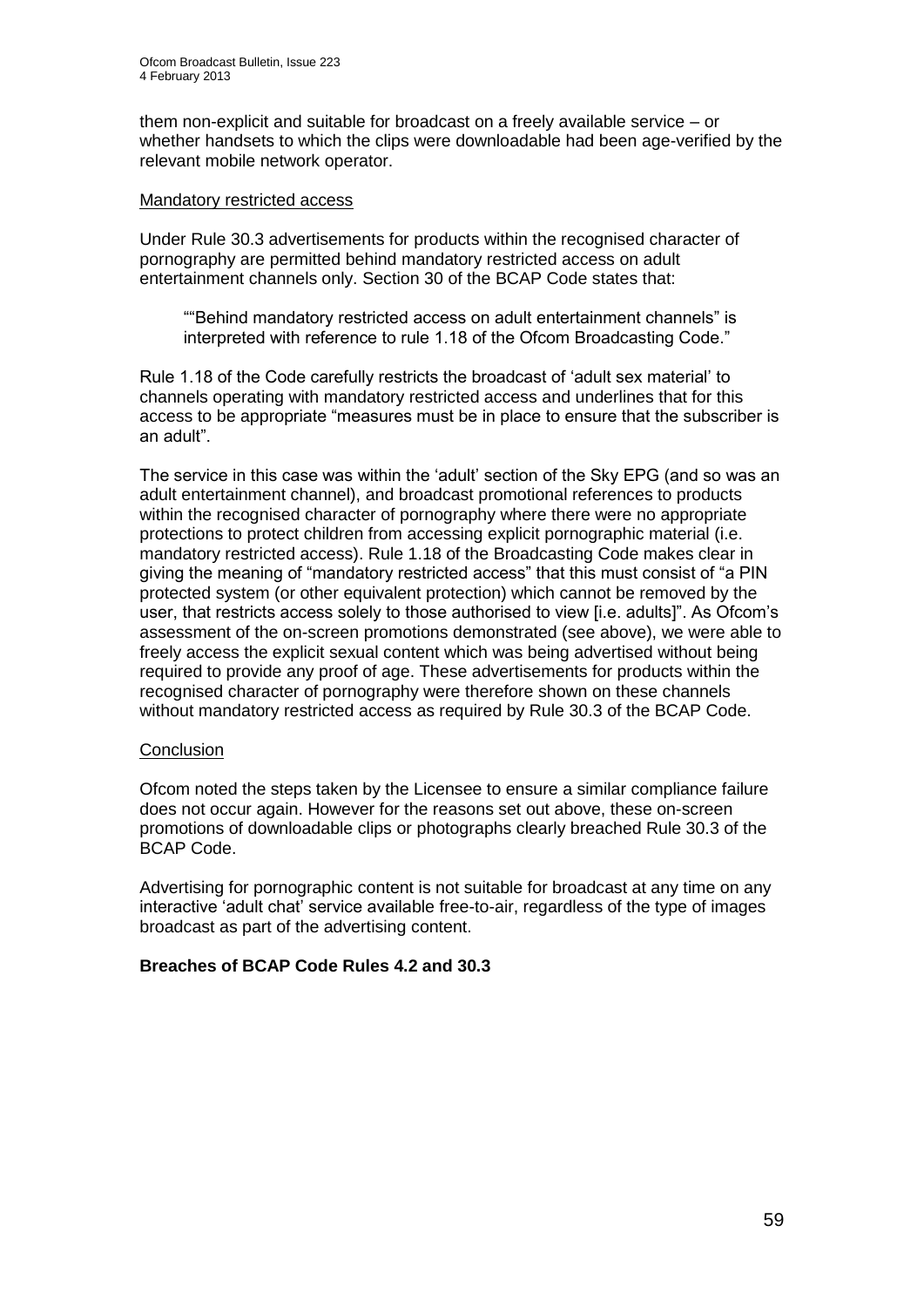## **In Breach**

## **Studio 66 Nights**

*Studio 66 TV 1 (912), 13 September 2012, 21:15 to 21:40*

## **Introduction**

*Studio 66 Nights* is a segment of interactive 'adult chat' advertising content broadcast on the service, Studio 66 TV1 (Sky Channel 912). The service is freely available without mandatory restricted access and is situated in the 'adult' section of the Sky electronic programme guide ("Sky EPG"). Viewers are invited to contact on-screen presenters via premium rate telephony services ("PRS"). The female presenters dress and behave in a sexually provocative way while encouraging viewers to contact the PRS numbers.

The licence for Studio 66 TV1 is owned and operated by 914 TV Limited ("914 TV" or "the Licensee").

Ofcom received a complaint that content on this service, broadcast shortly after the watershed, contained sexual images that were too strong to be shown at this time.

Ofcom noted a female presenter on screen wearing a pink, sleeveless one-piece outfit. In addition, she wore a white bra under the one-piece outfit and white highheeled shoes. From around 21:15, and until at least 21:40, the presenter adopted various sexual positions: she sat with her legs open to camera; knelt facing away from the camera; and at various points during the broadcast moved onto all fours with her legs apart and thrust her bare buttocks to mime sexual intercourse. We also noted that the camera focused on her crotch, at various points throughout the broadcast, for varying lengths of time, while she adopted those positions.

For much of the time and when the presenter was talking to callers, the studio sound was muted and music was played over images of the presenter. However the presenter occasionally talked directly to the audience to attract PRS calls and we noted the following statements were broadcast at 21:18 and 21:27 respectively:

*"Boys, come on you have got to do better than that, I want your filthy phone calls right now. Like I always say boys, I'm here to be used, abused and absolutely annihilated by you. So let's do this, you sexy things."*

*"Phil, where did you go? You sound like you know exactly how to work your way around a woman's body...Come and tell me every dirty thing you want to do with me boys and I will tell you every fantasy that I have, every way that I want you to have me."*

Ofcom considered this material raised issues warranting investigation under BCAP Code Rule 32.3, which states:

"Relevant timing restrictions must be applied to advertisements that, through their content, might harm or distress children of particular ages or that are otherwise unsuitable for them."

We therefore requested comments from the Licensee as to how this material complied with this rule.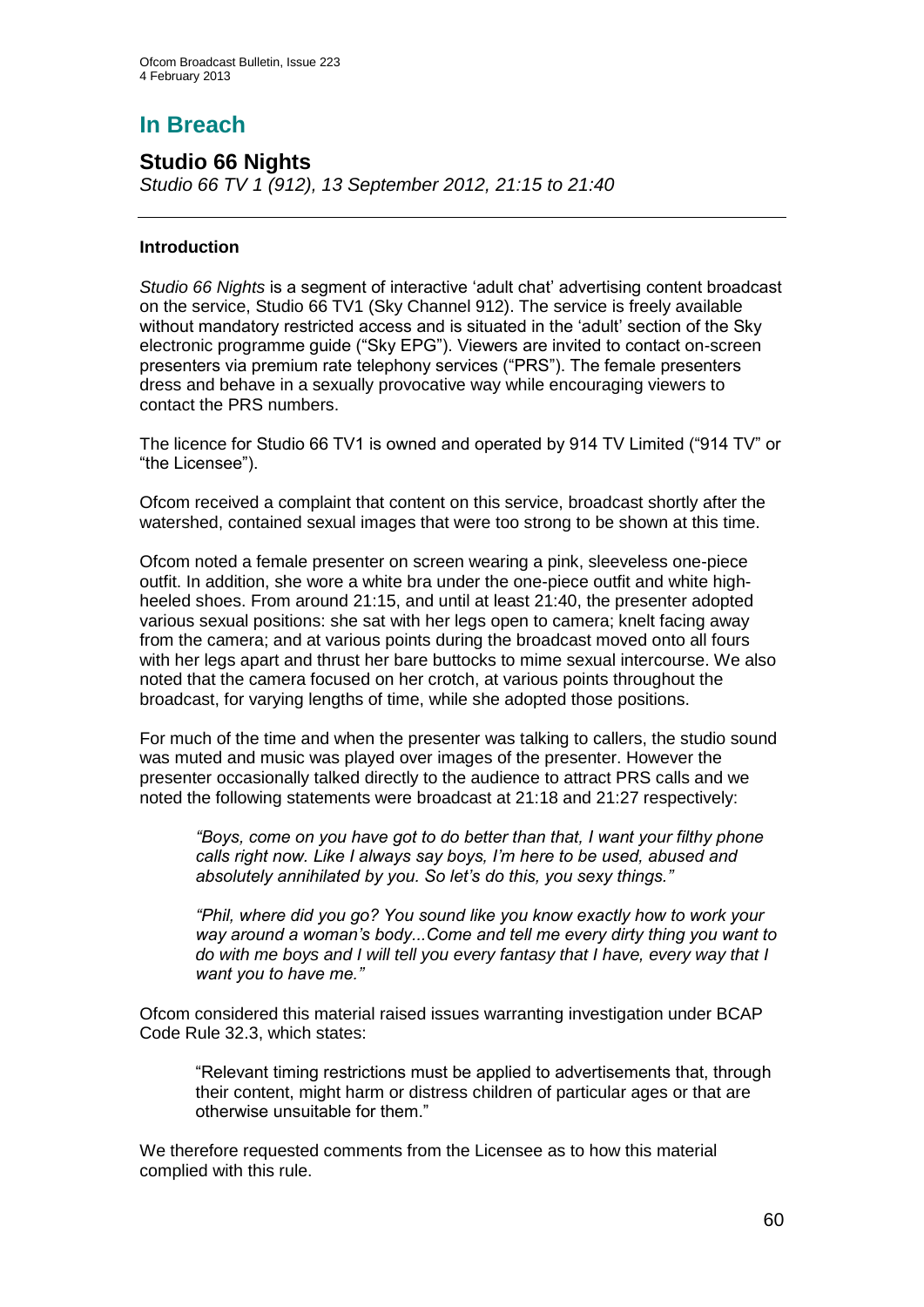Ofcom also noted that while the female presenter filled most of the screen there were also graphics on the right of the screen showing still images of women, all of whom were topless and in some cases naked, although their genitals were obscured. These images were accompanied by short code numbers which viewers could text to receive pictures and video content of the women, for example *"TXT BECKY to 899XX. SEE BECKY AT HER FILTHIEST"*, *"HARD ASHLEY VIDS! TEXT ASHLEY TO 899\*\*"*<sup>1</sup> , and *"LILLY'S HOT VIDS. TXT LILLY to 899\*\*"*. In the bottom left-hand corner of the screen we noted there were graphics that were comprised of text only, such as: *"EXPLICIT XXX PICS! TOO HOT FOR TV TEXT HOT to 899\*\*"* and *"HARDCORE VIDS TXT HARD TO 899\*\*"*.

Ofcom was concerned that these promotional references raised issues warranting investigation under BCAP Code Rule 30.3, which states:

"Advertisements for products coming within the recognised character of pornography are permitted behind mandatory restricted access on adult entertainment channel only."

We therefore requested comments from the Licensee as to how this material complied with this rule.

#### **Response**

#### Rule 32.3

The Licensee said: "[H]aving reviewed the output...we agree that this broadcast could be considered to be in breach of Rule 32.3 of the BCAP Code. Although we felt the presenters' attire did not raise significant concerns we do feel that the language used combined with the camera work and the presenters' actions meant that the overall flavour of the broadcast fell short of both our internal guidelines, Ofcom's published guidance and Rule 32.3 of the BCAP Code."

965 TV added: "[W]e would like Ofcom to consider the level of complaints received along with the likelihood that any children may have been watching considering the time (post-watershed) and the channels labelling and positioning."

#### Rule 30.3

1

The Licensee said: "[W]e would firstly like to assure Ofcom that this was a genuine mistake, as a result of human error. At no time was this content intended for delivery as a TV promotion." 914 TV said: "As soon as Ofcom brought this matter to our attention we suspended the service in question while we conducted a full investigation into what had occurred."

The Licensee said that as required by PhonepayPlus: "[A]nyone who texted in to any of our Adult services would have only received the content if their hand set was age verified with the network operator. A subsequent message asking for [a date of birth] is an additional layer of age verification which relates to a text chat service promoted off the back of the content sale."

The Licensee explained that more explicit products are available on its website as "part of a range of content available on a subscription basis" and that downloadable

 $1$  In quoting from these promotions Ofcom has substituted asterisks for the promoted numbers.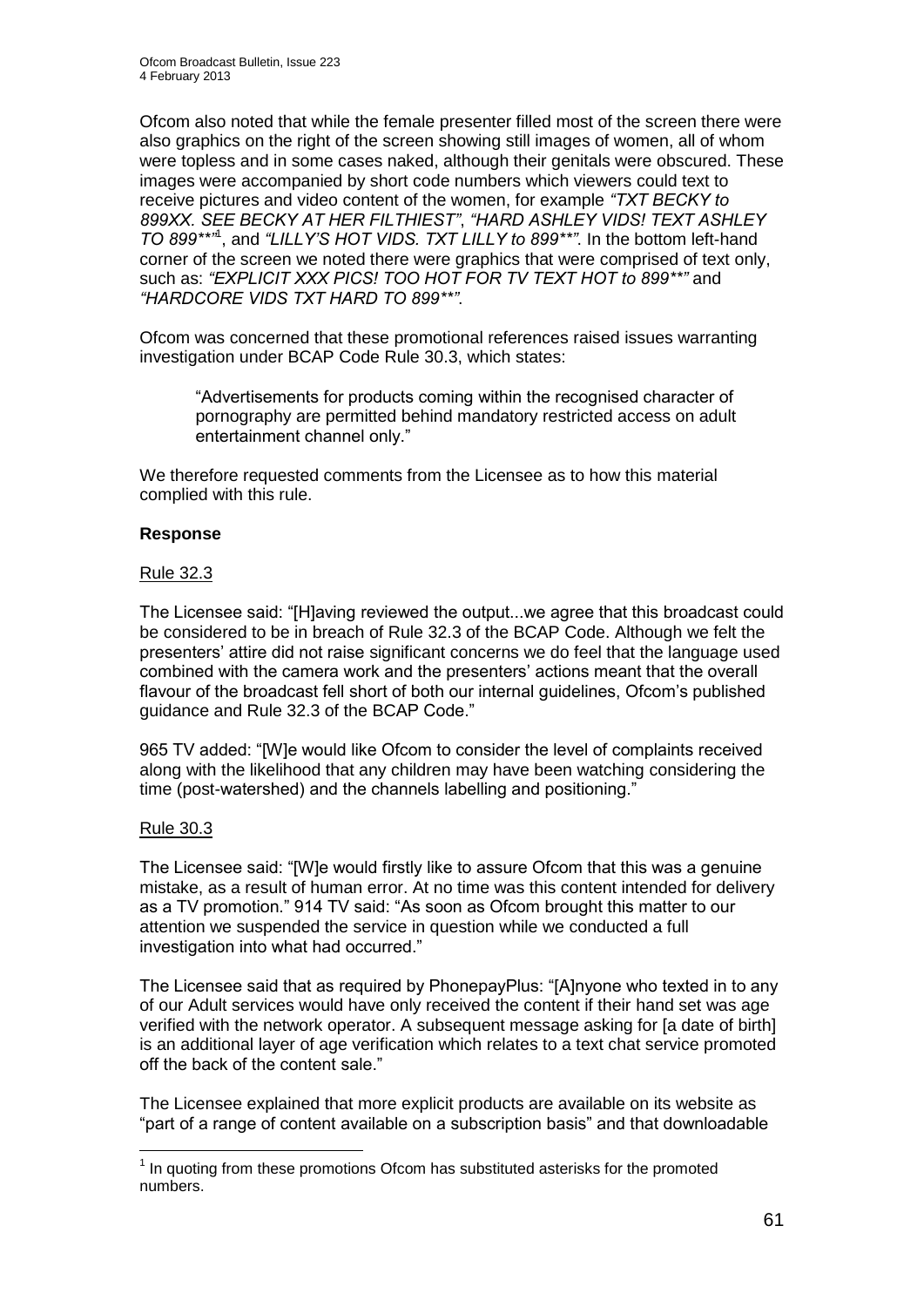content for the website and mobile downloads advertised on the broadcast service are stored on a central server. However, "due to a human error the content intended for download via the broadcast service was inadvertently replaced by the stronger content intended for download via the website".

The Licensee said that it has since implemented further compliance measures to ensure a similar mistake does not occur again. These include: storing the content intended for internet and TV users on separate servers; ensuring two different people are responsible for uploading the content to each server, both of whom have had further training to ensure they are aware of the different compliance regimes applicable to internet and broadcast content; requiring the staff member responsible for the error to attend an investigation meeting as required by the Licensee's formal internal disciplinary procedure; and ensuring all new content uploaded to the servers is "checked and signed off by a manager before the service goes live and any advertisement is made on TV".

914 TV said that it deeply regrets that an error of this nature occurred and offered its sincerest apologies. It added: "[A]lthough we fully accept responsibility for this error and totally share Ofcom's concerns, we would again like to draw attention to the fact that this content could only have been received by a handset which was age verified by the mobile network operator."

## **Decision**

Under the Communications Act 2003, Ofcom has a duty to set standards for broadcast content as appear to it best calculated to secure the standards objectives, including that "the inclusion of advertising which may be misleading, harmful or offensive in television and radio services is prevented". This objective is reflected in the rules set out in the BCAP Code.

The BCAP Code contains rules which permit 'adult chat' services to be advertised within prescribed times and on free-to-air channels that are specifically licensed by Ofcom for that purpose, but which carefully circumscribe their content to exclude inappropriate material. These rules apply to both daytime and 'adult chat' services.

When setting and applying standards in the BCAP Code to ensure that people under eighteen are protected, Ofcom must have regard to the need for standards to be applied in a manner that best guarantees an appropriate level of freedom of expression in accordance with Article 10 of the European Convention of Human Rights, as incorporated in the Human Rights Act 1998. However, the advertising content of 'adult chat' services has much less latitude than is typically available to editorial material in respect of context and narrative. A primary intent of advertising is to sell products and services, and consideration of acceptable standards will take that context into account.

## Rule 32.3

Rule 32.3 of the BCAP Code states: "Relevant timing restrictions must be applied to advertisements that, through their content, might harm or distress children of particular ages or that are otherwise unsuitable for them."

Appropriate timing restrictions are judged according to factors such as: the nature of the content; the likely number of children in the audience; the likely age of those children; the time of the broadcast; the position of the channel in the relevant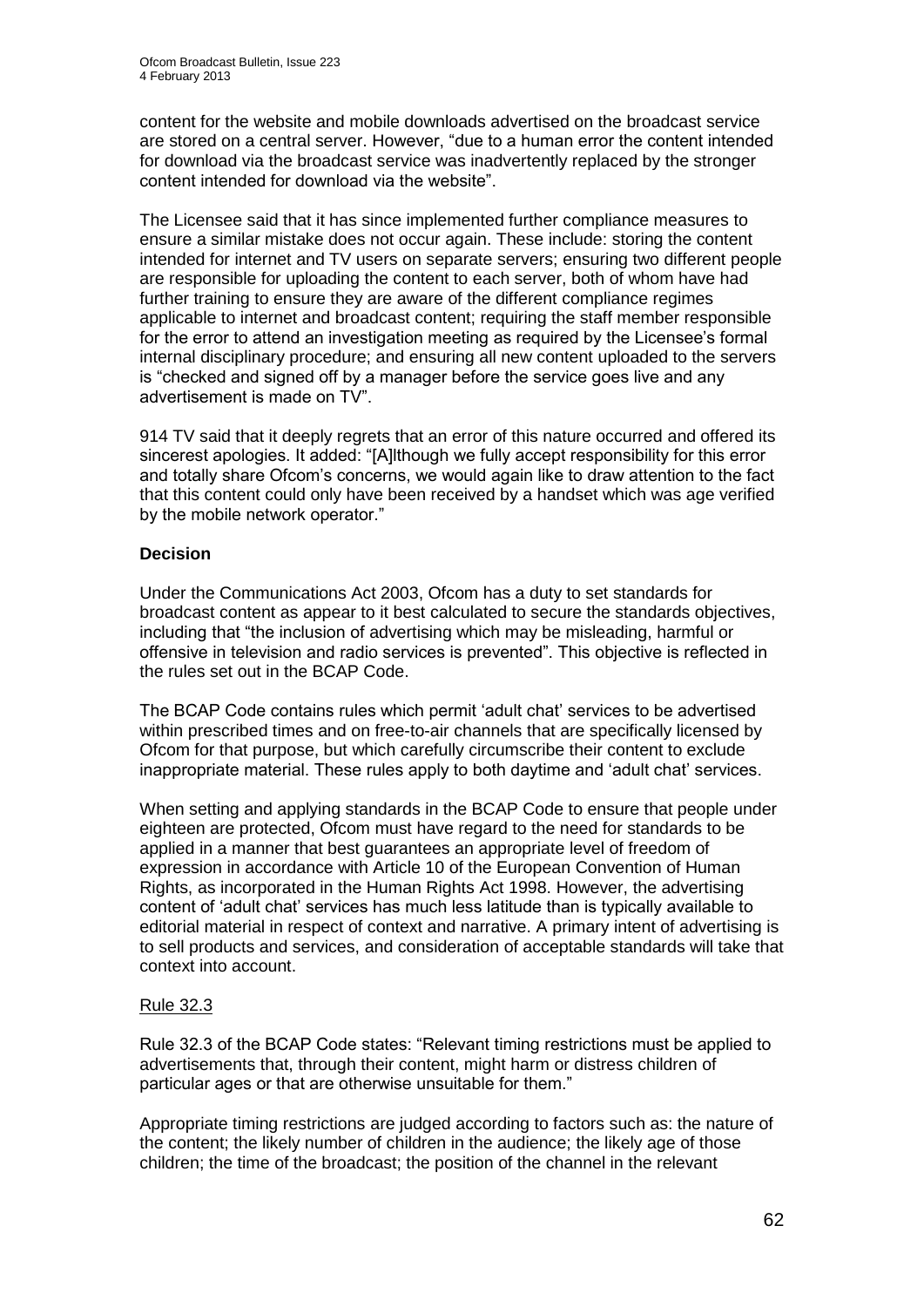electronic programme guide (e.g. the 'adult' section); any warnings; and mandatory restricted access.

On 27 July 2011 Ofcom published revised guidance on the advertising of telecommunications-based sexual entertainment services and PRS daytime chat services (the "Chat Service Guidance")<sup>2</sup>. This clearly sets out what Ofcom considers to be acceptable to broadcast on these services post-watershed. In particular, the Chat Service Guidance states that with regard to material broadcast after 21:00 'adult chat' broadcasters should ensure that: "After 9pm any move towards stronger – but still very restrained – material containing sexual imagery should be gradual and progressive. There should not for example be any miming of sexual acts between 9 and 10pm." The Chat Service Guidance goes on to state:

"Adult broadcasters should:

- not broadcast shots of bare breasts before 22:00;
- at no time broadcast invasive shots of presenters' bodies. Ofcom cautions against physically intrusive, intimate shots of any duration; and against less intrusive shots that may become unacceptable by virtue of their being prolonged; [and]
- ensure any sexual language broadcast is restrained, and avoid its use altogether before midnight."

Ofcom has also made clear in numerous previous published Findings that stronger material should appear later in the schedule and that the transition to more adult material should not be unduly abrupt at the  $21:00$  watershed<sup>3</sup>.

In applying BCAP Code Rule 32.3, Ofcom had first to decide if the broadcast material was unsuitable for children.

Ofcom noted that between 21:15 and 21:40 the camera focussed on the presenter's crotch area when her legs were spread open to camera and when she knelt facing away from the camera. In addition she stroked her breasts and inner thighs, adopted various sexual positions and repeatedly mimed sexual intercourse, such as: kneeling on all fours and thrusting her bare buttocks up and down; and kneeling upright and moving her body up and down. The presenter also sat, sometimes for prolonged periods, with her legs open to camera, although her crotch area was obscured at

 2 See: [http://stakeholders.ofcom.org.uk/binaries/broadcast/guidance/bcap-guidance.pdf.](http://stakeholders.ofcom.org.uk/binaries/broadcast/guidance/bcap-guidance.pdf)

 $3$  For example:

*ChatGirl TV*, Adult Channel, Broadcast Bulletin 201, 5 March 2012, [http://stakeholders.ofcom.org.uk/binaries/enforcement/broadcast](http://stakeholders.ofcom.org.uk/binaries/enforcement/broadcast-bulletins/obb2001/obb201.pdf)[bulletins/obb2001/obb201.pdf.](http://stakeholders.ofcom.org.uk/binaries/enforcement/broadcast-bulletins/obb2001/obb201.pdf)

*Get Lucky*, Get Lucky TV, Broadcast Bulletin 204, 23 April 2012, [http://stakeholders.ofcom.org.uk/binaries/enforcement/broadcast](http://stakeholders.ofcom.org.uk/binaries/enforcement/broadcast-bulletins/obb204/obb204.pdf)[bulletins/obb204/obb204.pdf.](http://stakeholders.ofcom.org.uk/binaries/enforcement/broadcast-bulletins/obb204/obb204.pdf)

*Storm Night*, Storm, Broadcast Bulletin 213, 10 September 2012, [http://stakeholders.ofcom.org.uk/binaries/enforcement/broadcast](http://stakeholders.ofcom.org.uk/binaries/enforcement/broadcast-bulletins/obb213/obb213.pdf)[bulletins/obb213/obb213.pdf.](http://stakeholders.ofcom.org.uk/binaries/enforcement/broadcast-bulletins/obb213/obb213.pdf)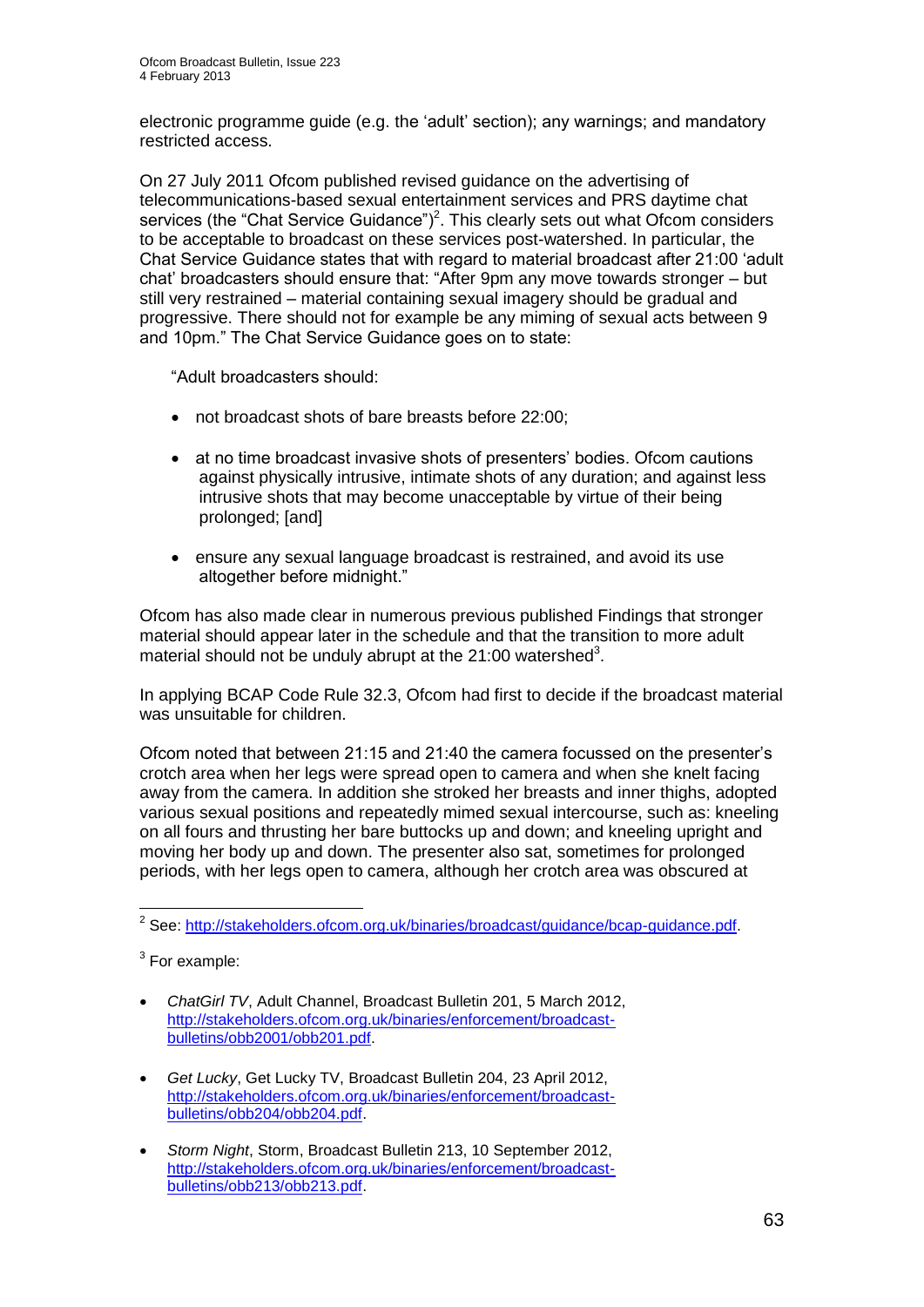times by the on-screen graphic showing the premium rate number. We noted that the presenter made the statements at 21:18 and 21:27 set out above, when she was kneeling on all fours with her buttocks angled to camera and sat with her legs wide open to camera, respectively.

In Ofcom's view, these images, combined with the on-screen graphics of women with bare breasts and the sexual language noted above used on occasions, resulted in the material being sexually provocative in nature. This behaviour and imagery is clearly prohibited by the Chat Service Guidance. Therefore Ofcom concluded that this material was clearly unsuitable for children.

Ofcom then considered whether relevant timing or scheduling restrictions had been applied by the Licensee to this broadcast. Ofcom took account of the fact that the channel is in the 'adult' section of the Sky EPG. However, this material was broadcast on a channel without mandatory restricted access in the period very soon after the 21:00 watershed, when children may have been available to view, some unaccompanied by an adult.

Further, although Ofcom may take account of the number of complaints, the focus of Ofcom's investigations is always the potential issues raised.

Ofcom also had regard to the likely expectations of the audience for programmes broadcast at this time of day on a channel without mandatory restricted access directly after the 21:00 watershed. In Ofcom's opinion, viewers (and in particular parents) would not expect the material described above (in particular the combination of images of topless women, close-up images of the presenter's genital area, her miming of sexual intercourse, and sexual language) to be broadcast and available to view in advertising content so soon after 21:00, particularly given that material broadcast on such services prior to 21:00 should be non-sexual in tone and apparent intent. The broadcast of such sexualised content was inappropriate to advertise 'adult chat' so soon after the 21:00 watershed.

Ofcom noted the points submitted by the Licensee with regard to the number of complaints received in relation to the material and the number of children likely to have been watching. Although Ofcom may take account of the number of complaints, the focus of Ofcom's attention when investigating a case is on the potential issues raised. In this case Ofcom has reached a view for the reasons stated above that issues were raised which warranted investigation. Concerning the second point, Ofcom set out above the reasons why we considered relevant timing restrictions were not applied to this advertising content. The fact that only one complaint was received in this case did not affect Ofcom's analysis and conclusion.

This broadcast was therefore in breach of BCAP Code Rule 32.3.

## Rule 30.3

This rule states that:

"Advertisements for products coming within the recognised character of pornography are permitted behind mandatory restricted access on adult entertainment channels only."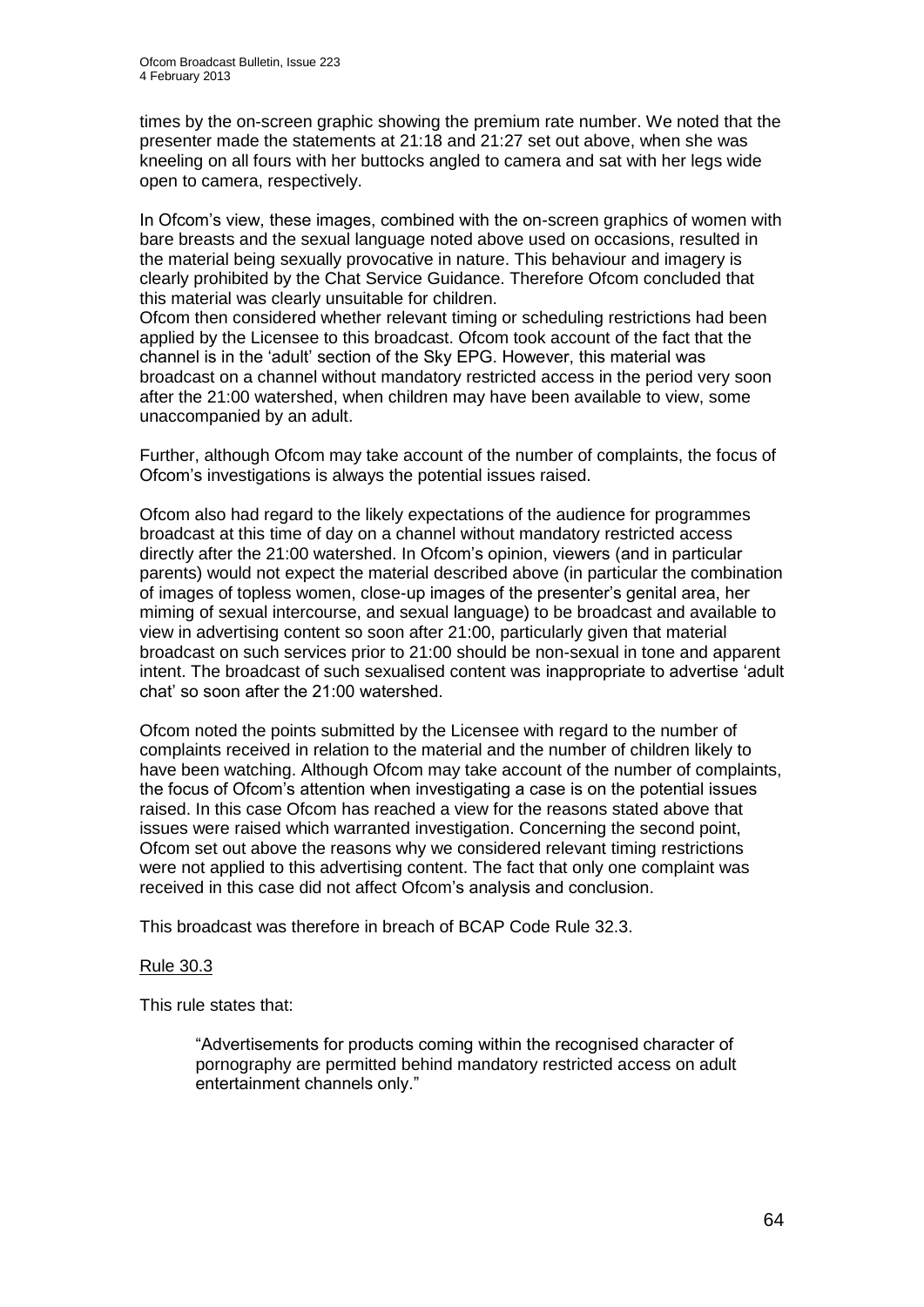#### Advertisement of a product

In applying BCAP Code Rule 30.3, Ofcom considered first whether these on-screen promotions for downloadable video clips and still images were advertisements for products.

The BCAP Code classifies 'adult chat' advertising content as 'Participation TV', i.e. "long form advertising for direct-response, remote entertainment services that typically include the possibility of interacting with broadcast content" (see Introduction to BCAP Code, paragraph  $n^4$ ).

Ofcom's view is that these on-screen promotions were separate to the 'adult chat' advertising content that filled the rest of the screen. In this case we noted the onscreen graphics consisted of still images of women and short code numbers which viewers could text to receive pictures and video content of the women.

In Ofcom's view these promotions for downloadable video clips and still images were for standalone products different to the 'adult chat' advertising content: short downloadable clips or photographs which could be bought for £3.00 and then viewed on the buyer's mobile phone or computer. Ofcom considered the on-screen references were clearly advertising these products.

#### Recognised character of pornography

Ofcom then considered if this material was advertising products that came within the "recognised character of pornography".

As set out in the Introduction, the still graphics included in these advertisements comprised still images of women all of whom were topless and in some cases naked, although their genitals were obscured. In addition, the onscreen graphics were accompanied by text which included: *"SEE BECKY AT HER FILTHIEST"*, *"TOO HOT FOR TV TXT BECKY TO 899\*\*"* and *"HARDCORE VIDS! TXT HARD TO 899*\*\**"*. In Ofcom's view this clearly indicated to the viewer that if they texted the relevant word or term to the on-screen short code number they would be provided with access to explicit adult material.

To assess the product being advertised, Ofcom sent a text message to a short code shown on screen. As a result Ofcom was sent details of a URL which gave access to explicit video images of a female masturbating. Some of these images were shown in close-up. Further, although we received a text message requesting age verification, we were able to access the explicit sexual content without being required to provide any proof of age. We noted the Licensee's argument that viewers would only have been able to obtain the video clips and images if their handset had been age-verified by the relevant mobile network operator. However we considered this did not remove or weaken the duty on the Licensee to ensure that the products advertised on this channel were acceptable on a free-to-air service. In Ofcom's opinion this explicit sexual material was clearly equivalent to that which would be given a British Board of Film Classification ("BBFC")  $R18<sup>5</sup>$  rating. Both R18 content and 'adult sex material'<sup>6</sup> are clearly "within the recognised character of pornography".

<sup>1</sup> <sup>4</sup> The BCAP Code: [http://www.cap.org.uk/Advertising-](http://www.cap.org.uk/Advertising-Codes/~/media/Files/CAP/Codes%20BCAP%20pdf/BCAP%20Code%200712.ashx)[Codes/~/media/Files/CAP/Codes%20BCAP%20pdf/BCAP%20Code%200712.ashx.](http://www.cap.org.uk/Advertising-Codes/~/media/Files/CAP/Codes%20BCAP%20pdf/BCAP%20Code%200712.ashx)

<sup>&</sup>lt;sup>5</sup> The BBFC defines 'R18' material as: a special and legally restricted classification primarily for explicit works of consenting sex or strong fetish material involving adults.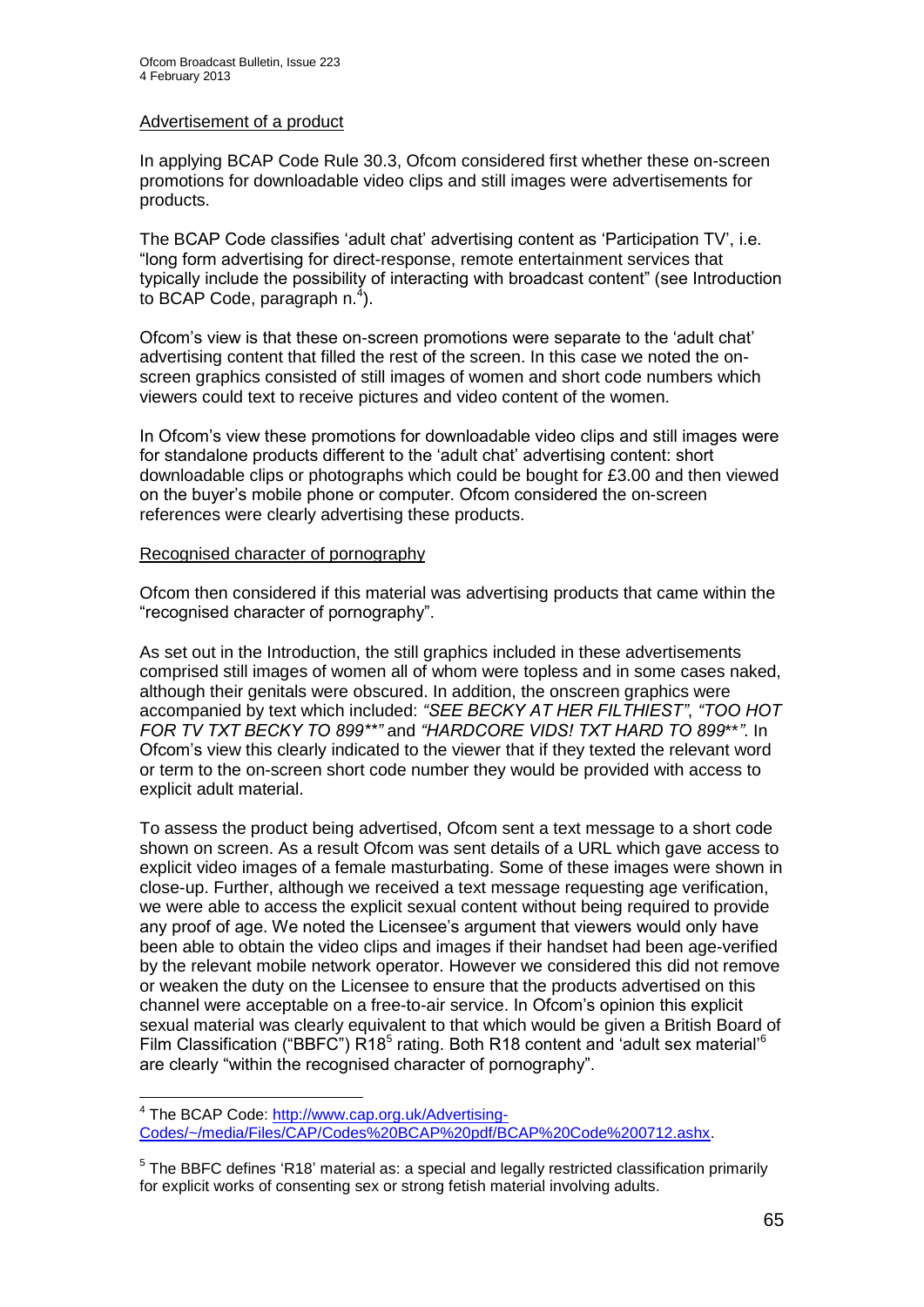Therefore any advertisement for this type of content was prohibited on a free-to-air service without mandatory restricted access, regardless of whether the images featured in the on-screen advertisement were edited or masked in an effort to make them non-explicit and suitable for broadcast on a freely available service – or whether handsets to which the clips were downloadable had been age-verified by the relevant mobile network operator.

#### Mandatory restricted access

Under Rule 30.3 advertisements for products within the recognised character of pornography are permitted behind mandatory restricted access on adult entertainment channels only. Section 30 of the BCAP Code states that:

""Behind mandatory restricted access on adult entertainment channels" is interpreted with reference to rule 1.18 of the Ofcom Broadcasting Code."

Rule 1.18 of the Code carefully restricts the broadcast of 'adult sex material' to channels operating with mandatory restricted access and underlines that for this access to be appropriate "measures must be in place to ensure that the subscriber is an adult".

The service in this case was within the 'adult' section of the Sky EPG (and so was an adult entertainment channel), and broadcast promotional references to products within the recognised character of pornography where there were no appropriate protections to protect children from accessing explicit pornographic material (i.e. mandatory restricted access). Rule 1.18 of the Broadcasting Code makes clear in giving the meaning of "mandatory restricted access" that this must consist of "a PIN protected system (or other equivalent protection) which cannot be removed by the user, that restricts access solely to those authorised to view [i.e. adults]". As Ofcom's assessment of the on-screen promotions demonstrated (see above), we were able to freely access the explicit sexual content which was being advertised without being required to provide any proof of age. These advertisements for products within the recognised character of pornography were therefore shown on these channels without mandatory restricted access as required by Rule 30.3 of the BCAP Code.

## **Conclusion**

1

Ofcom noted the steps taken by the Licensee to ensure a similar compliance failure does not occur again. However for the reasons set out above, these on-screen promotions of downloadable clips or photographs clearly breached Rule 30.3 of the BCAP Code.

Advertising for pornographic content is not suitable for broadcast at any time on any interactive 'adult chat' service available free-to-air, regardless of the type of images broadcast as part of the advertising content.

## **Breaches of BCAP Code Rules 32.3 and 30.3**

 $6$  Ofcom defines 'adult sex material' as: material that contains images and/or language of a strong sexual nature which is broadcast for the primary purpose of sexual arousal or stimulation.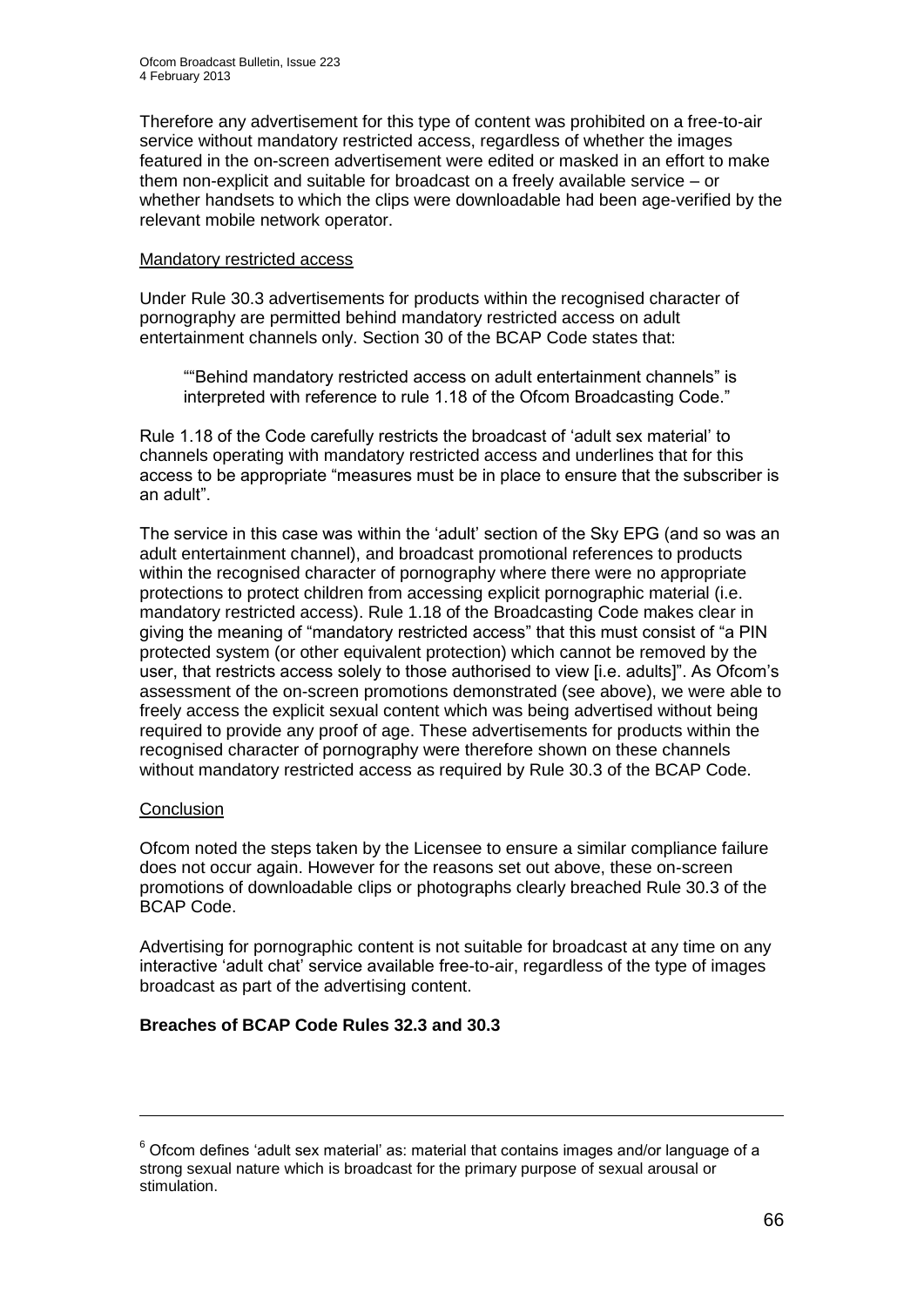# **In Breach**

**Lorraine** *ITV1, 8 November 2012, 08:30*

## **Introduction**

*Lorraine* is a magazine programme broadcast every weekday morning and presented by Lorraine Kelly. The show features interviews with guests and includes other regular segments on news, fashion, dieting, celebrities and cookery.

A2 milk is a type of cow's milk that is naturally high in A2 beta-caseins, and low in A1 proteins. The A2 brand launched this milk in the UK in late October 2012 and ran a promotional campaign for its product in November 2012, targeting women aged 25 to 45.

Ofcom received a complaint about the promotion of A2 milk during *Lorraine* as broadcast by ITV on 8 November 2012. The licence for ITV national breakfast time is held by ITV Breakfast Broadcasting Limited ("ITV" or "the Licensee").

Ofcom noted that, at approximately 45 minutes into the live broadcast, Lorraine Kelly interviewed Dannii Minogue. Ofcom noted that Dannii Minogue has been a guest on the show before, and was involved in an upcoming *Lorraine* feature called "The Little Black Dress Diet".

In the interview which lasted about five and a half minutes in total, Dannii Minogue spent a minute talking about A2 milk in which she referred to:

- $\bullet$  the availability of A2 milk in the UK;
- the difficulties some people have consuming regular milk;
- the difference between regular milk and A2 milk; and,
- where A2 milk can be purchased.

The following is a transcript of that part of the interview:

- LK *"You must look after what you eat though – do you, sort of, watch what you eat?*
- DM *I do, because I don't train or work out, I'm just lifting the baby – that's my weight work out. I do watch what I eat...Discovered this milk in Australia called A2, it's been a huge success there and it's coming over here and anyone who has ever drunk milk and just got that yucky feeling some...It just doesn't agree with your body.*
- LK *Sure.*
- DM *It might upset your tummy or lots of people get eczema or skin things from it.*
- LK *That's true.*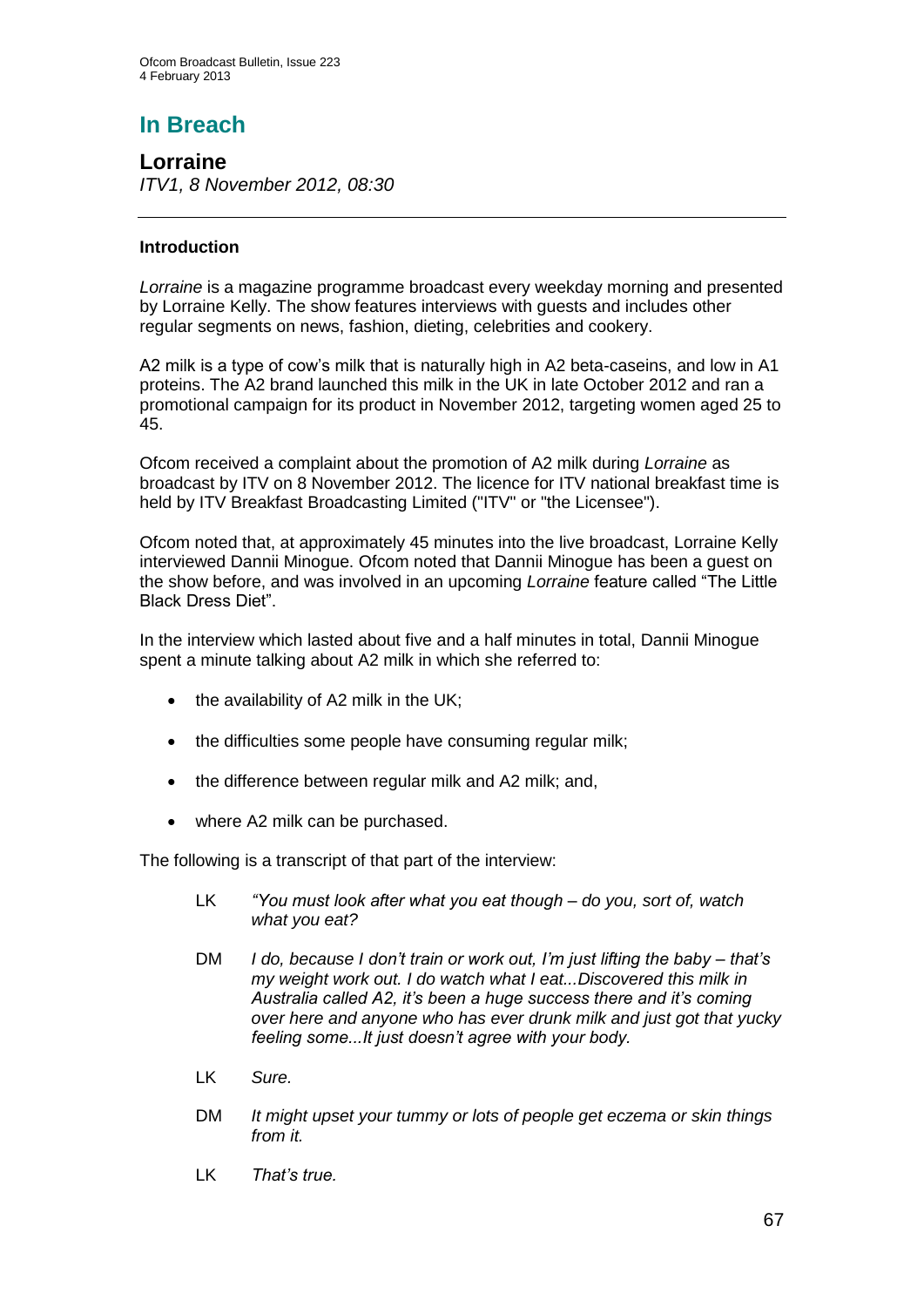- DM *Um...It's amazing and obviously I'm conscious with little Ethan you go for your maternal health check-up and they're like dairy! Dairy! You've got to get it in. As a kid I was never able to drink milk, I didn't even eat ice creams, or do any of that because I just felt...*
- LK *You just didn't like it, a lot of people are like that, just don't like the taste.*
- DM *I know so it's...ah...so it's a new thing that's come here. It only has one protein in it. It's one protein that's not GM-modified or anything. They're just special cows.*
- LK [Laughing] *Special cows. Happy cows.*
- DM *I like to think that they're in a field with a red rope around them, and sunglasses, and possibly are right divas. Divas! It's out in the supermarket now.*
- LK *Well that's great, it obviously works."*

ITV confirmed to Ofcom that neither it, the programme producer, nor any person connected with either<sup>1</sup> received payment or other valuable consideration for the inclusion of references to A2 Milk during the programme, and that the references had not been subject to any product placement arrangement.

Ofcom therefore considered the programme material raised issues warranting investigation under Rules 9.4 and 9.5 of the Code which state:

- 9.4 "Products, services and trade marks must not be promoted in programming."
- 9.5 "No undue prominence may be given in programming to a product, services or trade mark. Undue prominence may result from:
- The presence of, or reference to, a product, service or trade mark in programming where there is no editorial justification; or
- The manner in which a product, service or trade mark appears or is referred to in programming."

We sought formal comments from ITV on how this material complied with these rules.

## **Response**

ITV explained that Dannii Minogue was interviewed by Lorraine Kelly principally to talk about her role in the forthcoming feature "The Little Black Dress Diet" and to discuss various aspects of her personal life and career.

ITV acknowledged that: "Dannii did speak briefly about her recent association with A2 milk, an Australian product containing only A2 protein." ITV said this was discussed in the context of what she ate and her own personal dietary issues and experiences of eating dairy products, although it acknowledged that Dannii Minogue

 1 "Connected person" is defined in Part 1 of Schedule 2 of the Broadcasting Act 1990.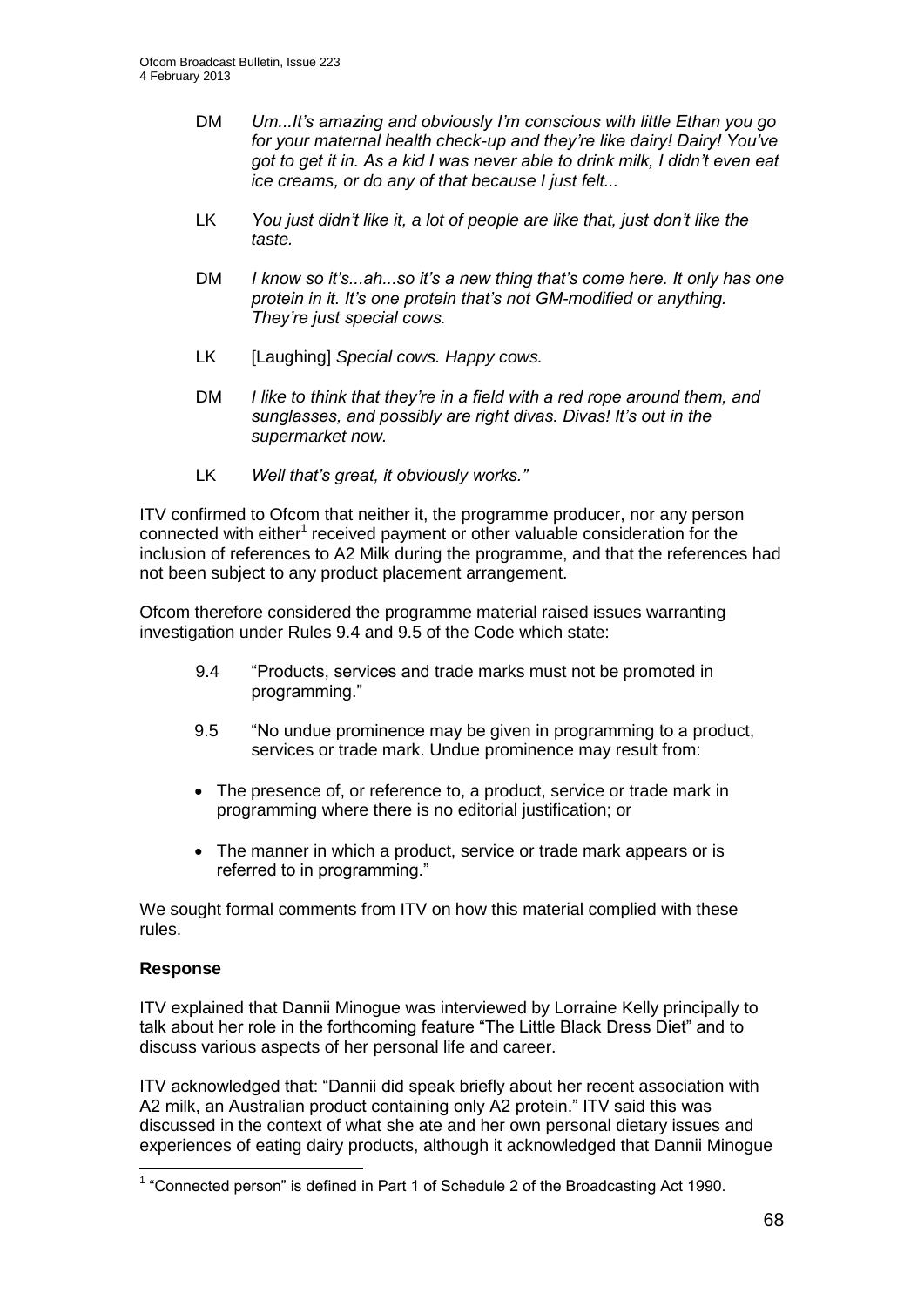"was also motivated to talk about A2 milk in the interview because of her commercial relationship with the product". ITV accepted that the nature of this relationship was not stated explicitly in the interview and explained that when she referred to having "[d]iscovered this milk in Australia", it was simply a reference to the fact that the product was already well known in Australia and she had used it before she entered into a commercial arrangement to promote it.

ITV explained that the producers of *Lorraine* are "very conscious of the need to avoid undue prominence and product promotion in celebrity interviews and that any references to commercial references of this kind...should be brief". The Licensee also submitted that prior to the broadcast the production and compliance teams had considered the topics to be discussed in the interview, and had given clear advice to the guest representative that "only a passing reference to Dannii's commercial relationship with A2 milk could be made" and "therefore it was not anticipated that the guest would seek to discuss particular claimed benefits or properties of the product". ITV acknowledged that the interview "certainly spent more time on Dannii's relationship with A2 milk than had been intended or envisaged prior to broadcast" but submitted that this was not as a result of any "lack of care by the broadcaster or presenter in seeking to limit any references appropriately".

ITV also submitted that Lorraine Kelly's comment *"Well that's great, it obviously works"* was intended as a polite acknowledgement of what the guest was saying about her own health and as a "bridge" to move the conversation on, rather than as an endorsement the product.

## **Decision**

Under the Communications Act 2003, Ofcom has a statutory duty to set standards for broadcast content as appear to it best calculated to secure specific standards objectives, one of which is "that the international obligations of the United Kingdom with respect to advertising included in television and radio services are complied with".

Article 19 of the EU Audiovisual Media Services Directive ("the AVMS Directive") requires, among other things, that television advertising is kept visually and/or audibly distinct from programming.

The purpose of this is to prevent programmes becoming vehicles for advertising and to protect viewers from surreptitious advertising. Further, Article 23 of the AVMS Directive requires that television advertising is limited to a maximum of 12 minutes in any clock hour.

The above requirements are reflected in, among other rules, Rules 9.4 of the Code which states that products, services and trade marks must not be promoted in programming. Rule 9.5 of the code prohibits giving undue prominence to a product, service or trade mark in programming.

It is common during magazine programmes for presenters and guests to discuss aspects of the guest's personal life and career. Often discussion of career developments will involve mentioning book, film or music releases, television programmes, or fashion and beauty lines. However, broadcasters are expected to ensure that any such references are both editorially justified and presented in a way that do not raise concerns under Section Nine of the Code. Any references to commercial products or services should be appropriately limited so as not to become promotional or unduly prominent.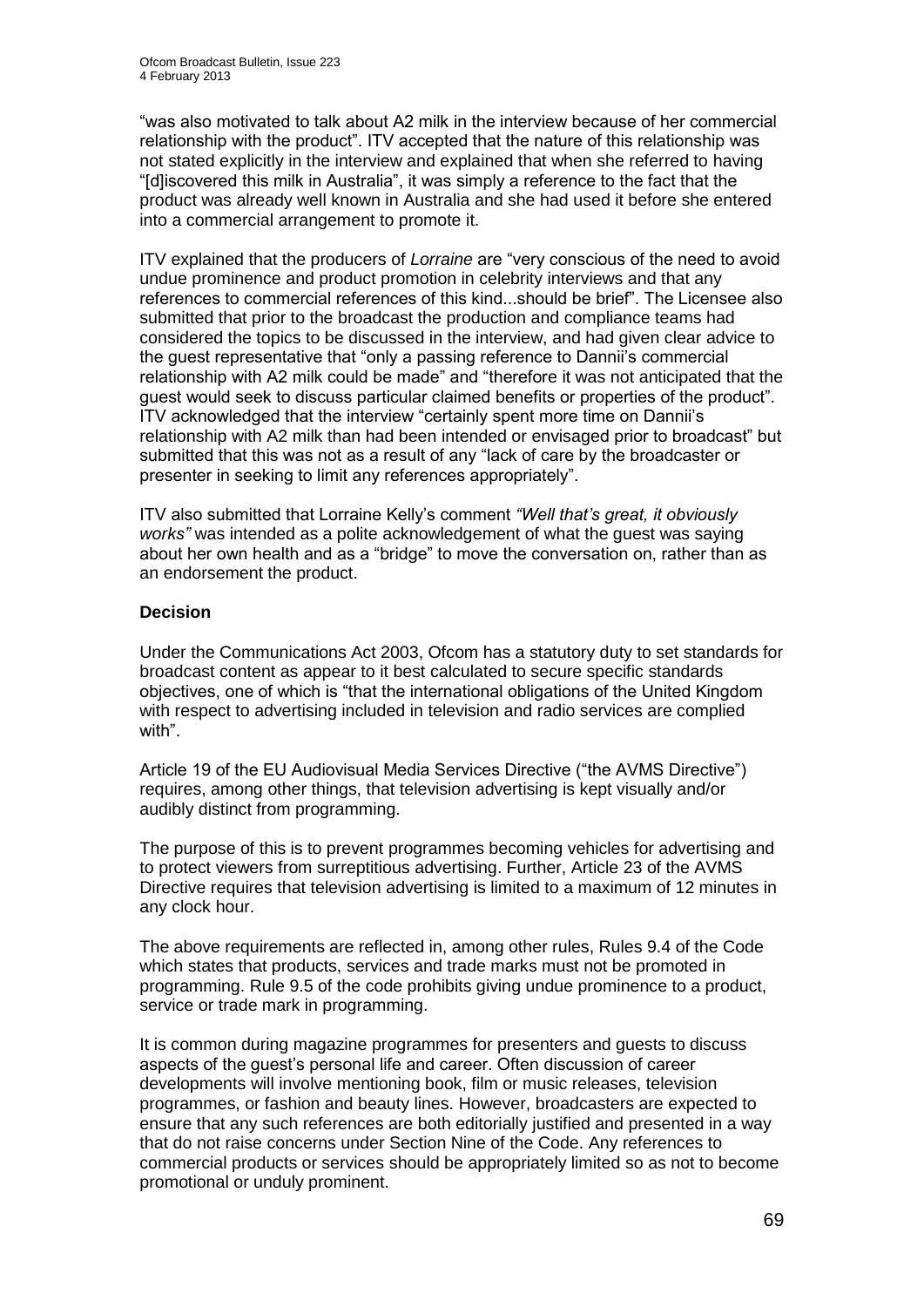1

Ofcom noted that Lorraine Kelly asked Dannii Minogue how she looked after herself. The guest confirmed that she watched what she ate and then talked about A2 milk, saying: *"Discovered this milk in Australia called A2, it's been a huge success there and it's coming over here and anyone who has ever drunk milk and just got that yucky feeling some...It just doesn't agree with your body."* Dannii Minogue then went on to describe various symptoms some people may suffer from if they have an allergy or intolerance to dairy products: *"It might upset your tummy or lots of people get eczema or skin things from it."* She used the phrase *"It's amazing"* to describe the product and went on to discuss its availability in the UK: *"[S]o it's a new thing that's come here."* Further to this Dannii Minogue went on to explain how A2 milk differs from regular milk: *"It only has one protein in it. It's one protein that's not GM-modified or anything. They're just special cows."* In addition the guest said: *"It's out in the supermarket now."*

Ofcom noted that Dannii Minogue has a commercial relationship with A2 milk to raise consumer awareness of the produce and to promote it, as made clear on her blog webpage on the tumblr website and other websites<sup>2</sup>. In its response, ITV stated that the guest spoke briefly about her "recent association with A2 milk". However this association was not made clear in the interview. Indeed, we noted that Dannii Minogue said *"Discovered this milk in Australia called A2"*, which gave the impression that she was making a spontaneous reference to the produce and she did not indicate that she was commercially involved with its promotion. Furthermore, Dannii Minogue said *"It's amazing"*, which Ofcom considered to be promotional language and an endorsement of the product. In addition Dannii Minogue informed viewers that the product was available to buy in the UK and on sale in UK supermarkets, which encouraged the purchase of A2 milk.

The Licensee asserted that Dannii Minogue's endorsement of this product was on the basis of her own specific health issues as well as being motivated by her commercial relationship with A2 Milk, and was therefore editorially justified. Ofcom acknowledges that Dannii Minogue was discussing her personal experiences in relation to the consumption of conventional dairy products. However, Ofcom also took into account that Dannii Minogue is paid to promote A2 milk. The product was launched in the UK in late October 2012 and a promotional campaign was run for it in November 2012, the same month as the broadcast in question. Therefore Ofcom considered that Dannii Minogue's endorsement of A2 milk in this broadcast was, in all likelihood, as a result of her commercial relationship with the A2 brand. Further, Ofcom noted that this commercial relationship was not mentioned throughout the discussion and therefore was not made clear to the viewer.

Ofcom was also concerned that Dannii Minogue's comments included implicit claims that A2 milk would be beneficial for people who experience health issues after consuming regular milk. She described the effect that regular milk can have on some people (*"It might upset your tummy or lots of people get eczema or skin things from it"*) and then described A2 milk as a new alternative (*"It's amazing"* and *"[I]t's a new thing that's come here. It only has one protein in it. It's one protein that's not GMmodified or anything. They're just special cows."*). Ofcom noted that if such claims had been made for A2 milk in television advertising, they would have required substantiation under the BCAP Code.

<sup>&</sup>lt;sup>2</sup> See: [http://danniiminogue.tumblr.com/post/35265719427/lets-all-drink-milk;](http://danniiminogue.tumblr.com/post/35265719427/lets-all-drink-milk) and [http://www.farmersguardian.com/home/business/business-news/dannii-minogue-joins-milk](http://www.farmersguardian.com/home/business/business-news/dannii-minogue-joins-milk-promotion-campaign/51343.article)[promotion-campaign/51343.article.](http://www.farmersguardian.com/home/business/business-news/dannii-minogue-joins-milk-promotion-campaign/51343.article)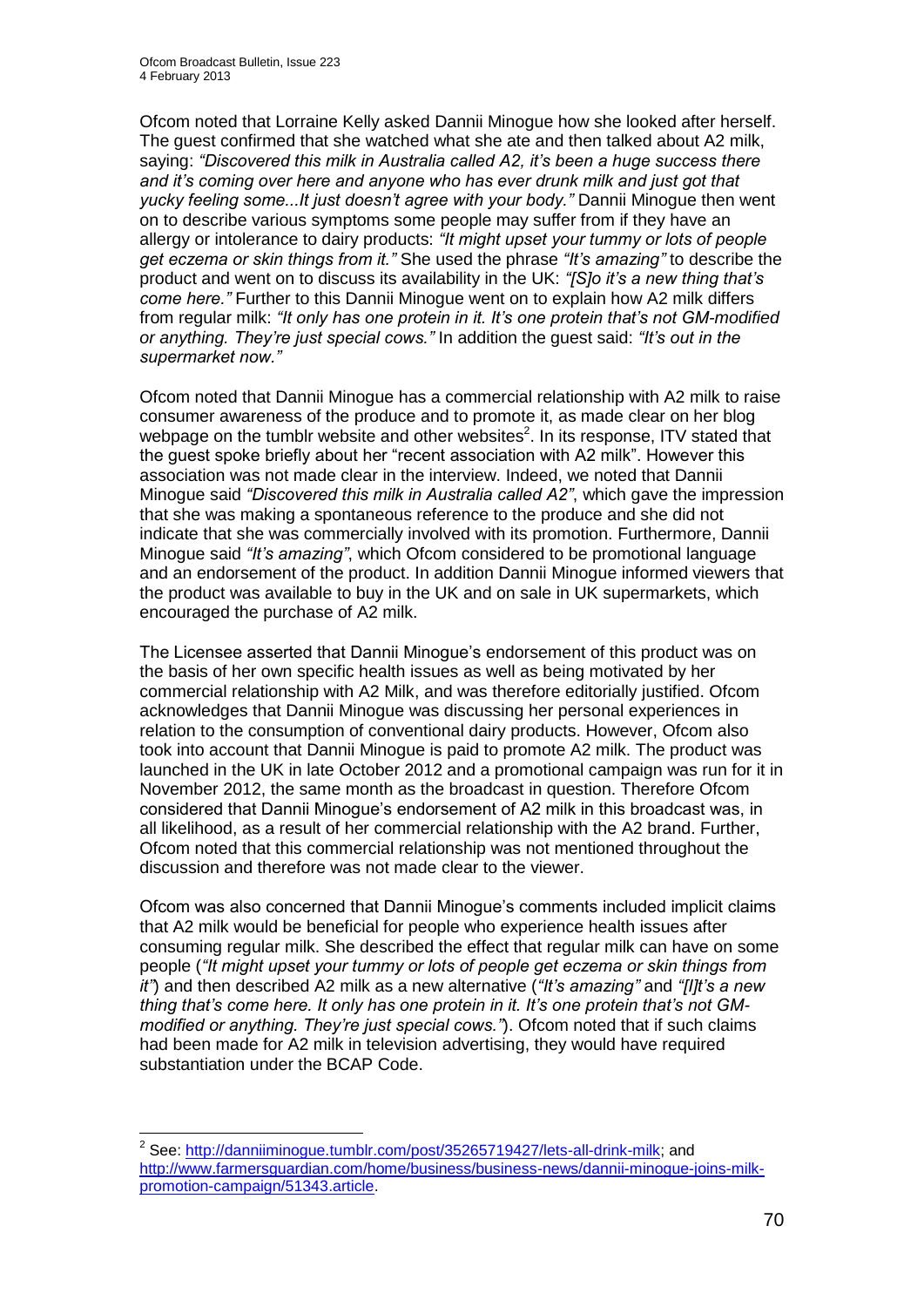We were also concerned that at the end of the discussion, the presenter, Lorraine Kelly, said: *"Well that's great, it obviously works."* We accepted ITV's submission that this had not been intended to endorse the product, but had simply been a means of moving the conversation on. However, we noted that it did nevertheless inadvertently give the impression of supporting the claims Dannii Minogue had made about A2 milk.

Ofcom considered that although the discussion about A2 milk was brief and lasted around a minute, the information conveyed and overall effect was to promote and endorse A2 milk. The manner and language was promotional and Ofcom considered that the information included in the discussion went beyond what would be justified for editorial reasons, even taking into account Dannii Minogue's own health issues with conventional milk. In addition we were concerned that while ITV had submitted that it had been agreed prior to broadcast that "a passing reference to Dannii's commercial relationship with A2 could be made", there was no indication given to viewers that Dannii Minogue was paid to promote A2 Milk. Ofcom therefore concluded that the references to A2 milk were promotional and unduly prominent in breach of Rules 9.4 and 9.5 of the Code.

Ofcom noted that these breaches appeared to be similar in nature to breaches of Rules 9.4 and 9.5 Ofcom recorded<sup>3</sup> in Broadcast Bulletin 192 in respect of promotional and unduly prominent references made by a guest, Amanda Holden, to a group of law firms, on ITV1's *This Morning*.

Ofcom therefore expects ITV to take further steps to ensure compliance in this area.

## **Breaches of Rules 9.4 and 9.5 of the Code**

1

<sup>&</sup>lt;sup>3</sup> Broadcast Bulletin 192, 24 October 2011, [http://stakeholders.ofcom.org.uk/binaries/enforcement/broadcast](http://stakeholders.ofcom.org.uk/binaries/enforcement/broadcast-bulletins/obb192/obb192.pdf)[bulletins/obb192/obb192.pdf.](http://stakeholders.ofcom.org.uk/binaries/enforcement/broadcast-bulletins/obb192/obb192.pdf)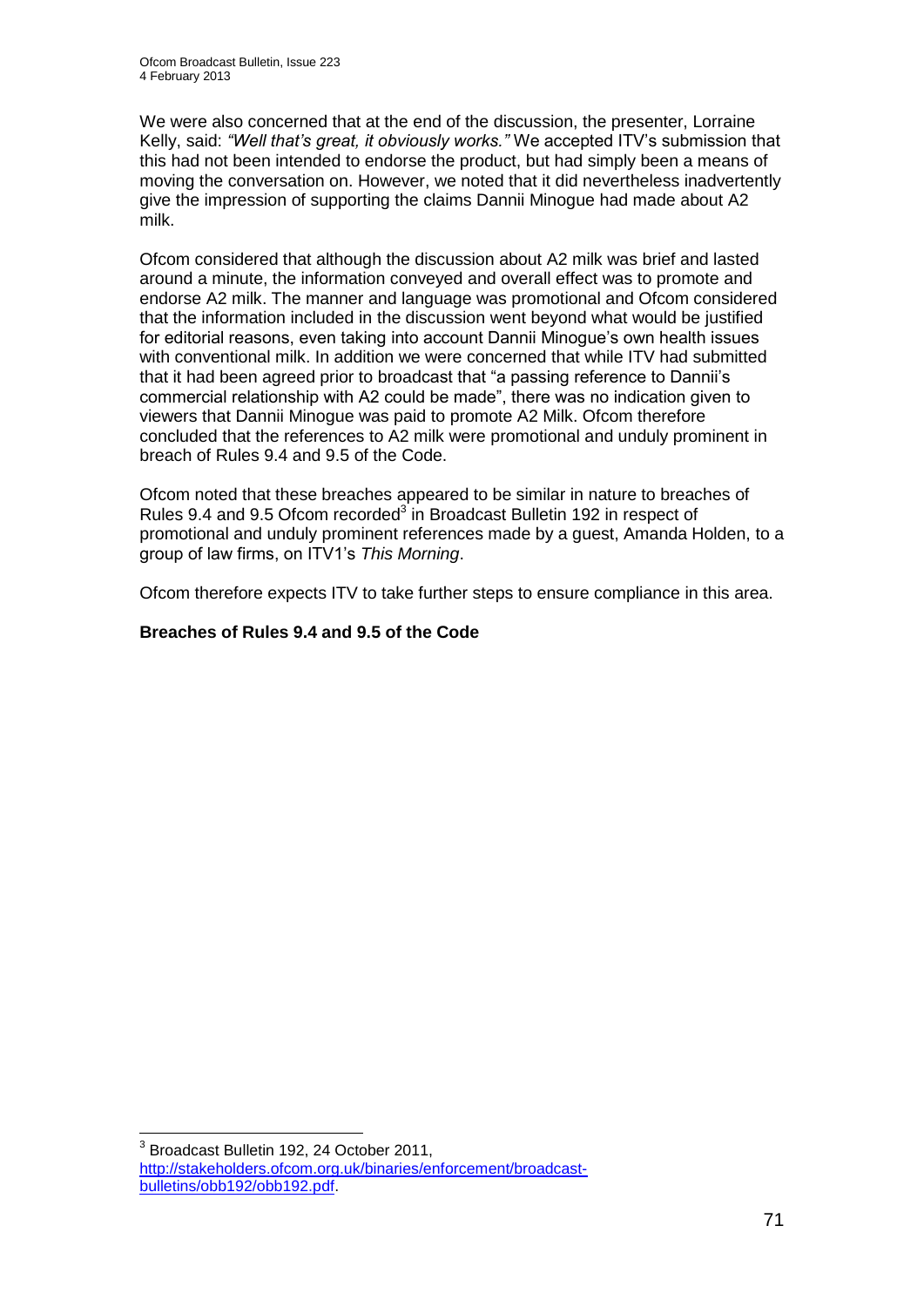# **Advertising Scheduling Findings**

## **In Breach**

## **Breach findings table**

*Code on the Scheduling of Television Advertising compliance reports*

Rule 4 of the Code on the Scheduling of Television Advertising ("COSTA") states:

"... time devoted to television advertising and teleshopping spots on any channel must not exceed 12 minutes."

| <b>Channel</b>   | <b>Transmission date</b><br>and time | Code and<br>rule /<br>licence<br>condition | <b>Summary finding</b>                                                                                                             |
|------------------|--------------------------------------|--------------------------------------------|------------------------------------------------------------------------------------------------------------------------------------|
| S <sub>4</sub> C | 10 November 2012,<br>16:00           | <b>COSTA</b><br>Rule 4                     | S4C notified Ofcom that it exceeded<br>the permitted advertising allowance<br>on this date by 90 seconds<br><b>Finding: Breach</b> |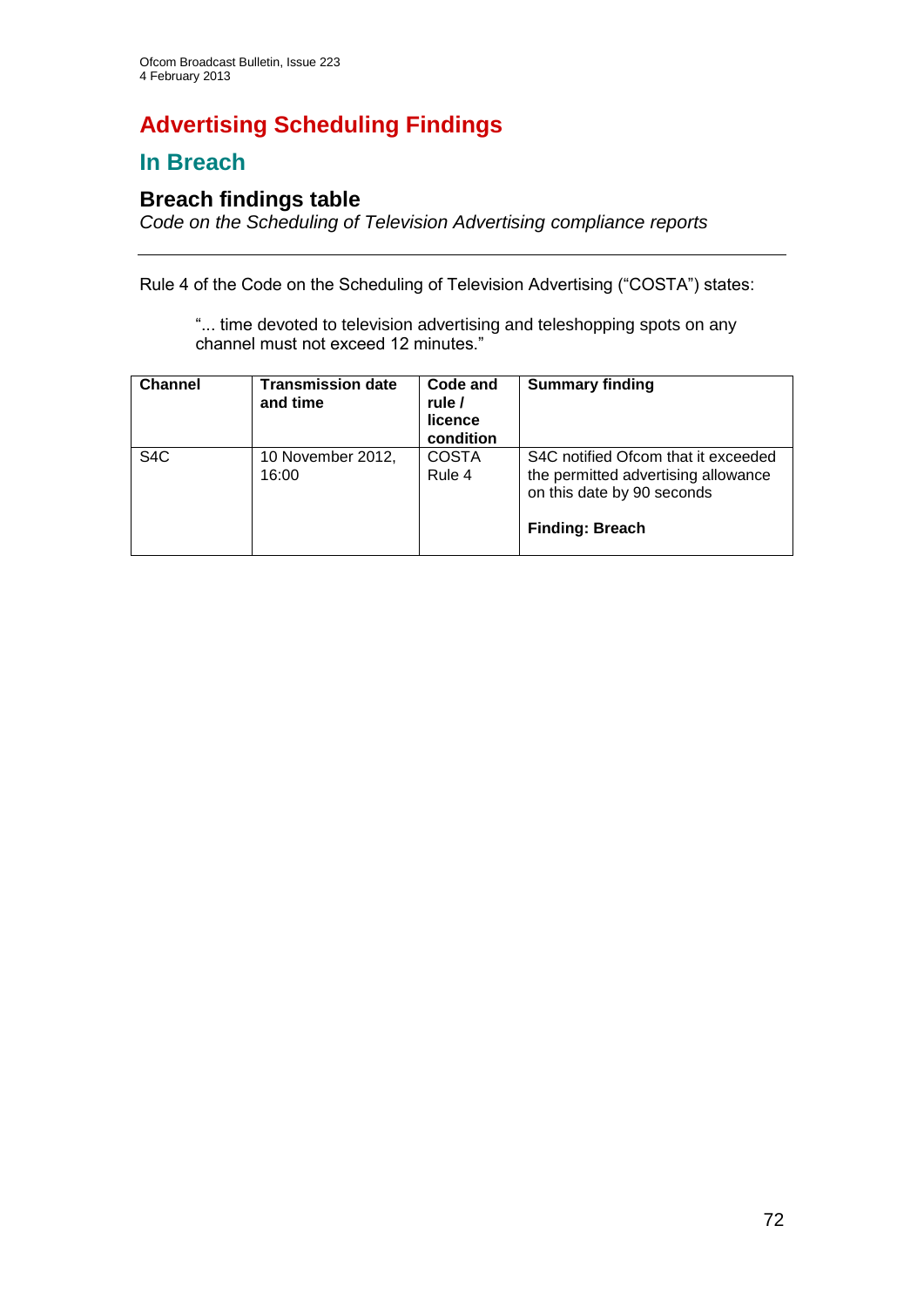# **Canfyddiadau Amserlennu Hysbysebion**

## **Torri Rheol**

### **Tabl canfyddiadau torri rheol**

*Adroddiadau cydymffurfio'r Cod ar Amserlennu Hysbysebion Teledu*

Mae Rheol 4 y Cod ar Amserlennu Hysbysebion Teledu ("COSTA") yn datgan:

"... rhaid i'r amser sy'n cael ei neilltuo ar gyfer hysbysebion teledu a chyfnodau telesiopa ar unrhyw sianel beidio â bod yn fwy na 12 munud."

| <b>Sianel</b>    | <b>Dyddiad ac amser</b><br>darlledu | Cod a<br>rheol /<br>amod<br>trwydded | Crynodeb o'r canfyddiad                                                                                                                                |
|------------------|-------------------------------------|--------------------------------------|--------------------------------------------------------------------------------------------------------------------------------------------------------|
| S <sub>4</sub> C | 10 Tachwedd 2012,<br>16:00          | <b>COSTA</b><br>Rheol 4              | Rhoddodd S4C wybod i Ofcom ei fod<br>wedi mynd 90 eiliad dros y lwfans<br>hysbysebu a ganiateir ar y dyddiad<br>hwn.<br>Canfyddiad: Wedi torri'r rheol |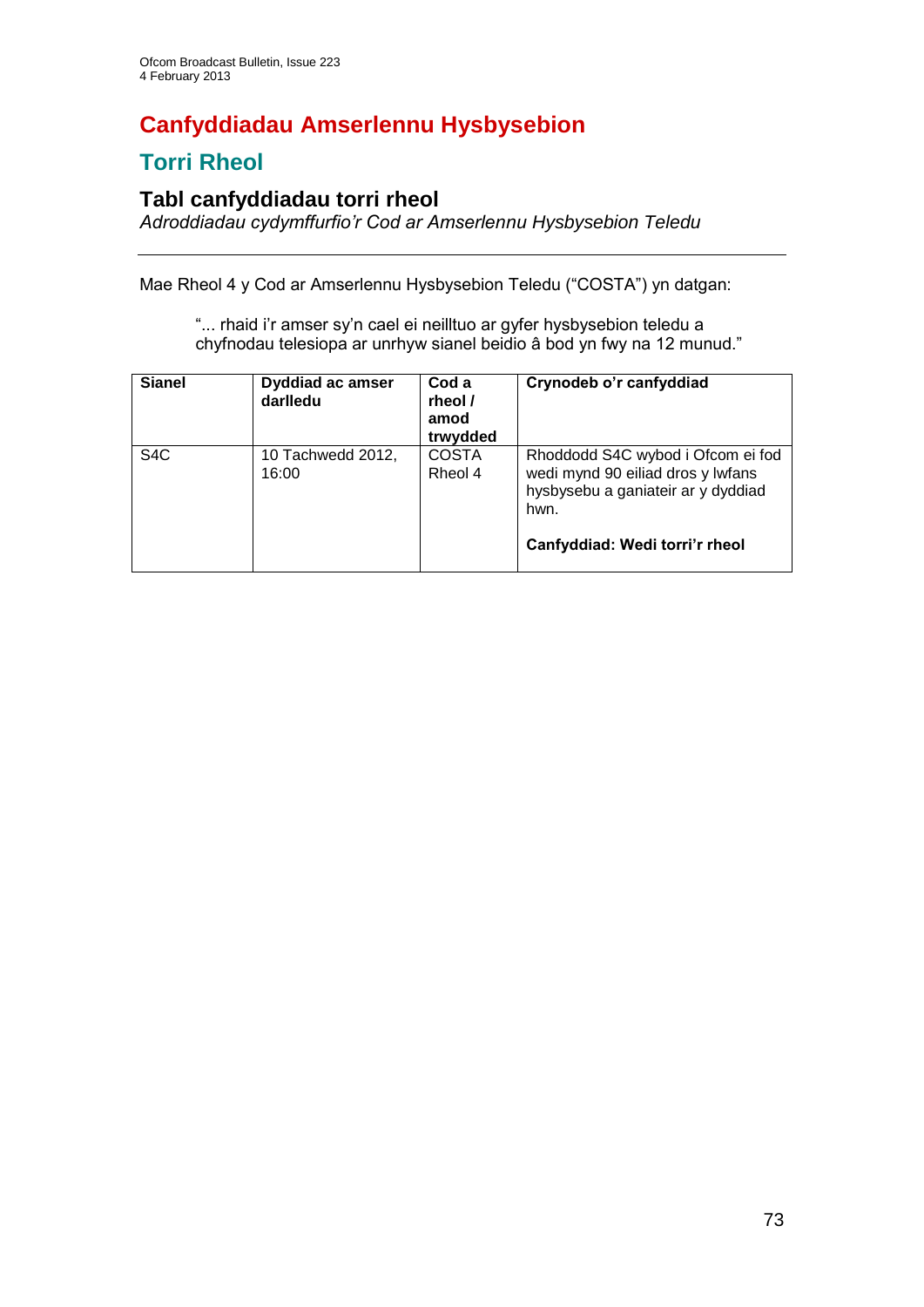## **Other Programmes Not in Breach**

#### **Up to 14 January 2013**

| Programme                           | <b>Broadcaster</b> | <b>Transmission</b> | <b>Categories</b>      |
|-------------------------------------|--------------------|---------------------|------------------------|
|                                     |                    | Date                |                        |
| <b>Discussion Show</b>              | Sikh Channel       | 04/11/2012          | Religious/Beliefs      |
|                                     |                    |                     | discrimination/offence |
| Dispatches: Murdoch, Cameron and    | Channel 4          | 11/06/2012          | Due impartiality/bias  |
| the £8 Billion Deal                 |                    |                     |                        |
| Emmerdale                           | ITV <sub>1</sub>   | 16/11/2012          | Violence and dangerous |
|                                     |                    |                     | behaviour              |
| NAF's sponsorship of Greenwich: The | Horse &            |                     | Sponsorship credits    |
| <b>Interviews</b>                   | Country TV         |                     |                        |
| Raj Karega Khalsa                   | Sangat TV          | 18/10/2012          | Crime                  |
| Sikh Channel Report                 | Sikh Channel       | 18/10/2012          | Crime                  |
|                                     |                    |                     |                        |
| <b>Youth Show</b>                   | Sangat TV          | 07/10/2012          | Religious/Beliefs      |
|                                     |                    |                     | discrimination/offence |
| Zugos Microwave Panini's            | Comedy             | 29/10/2012          | Violence and dangerous |
| sponsorship of Friends              | Central            |                     | behaviour              |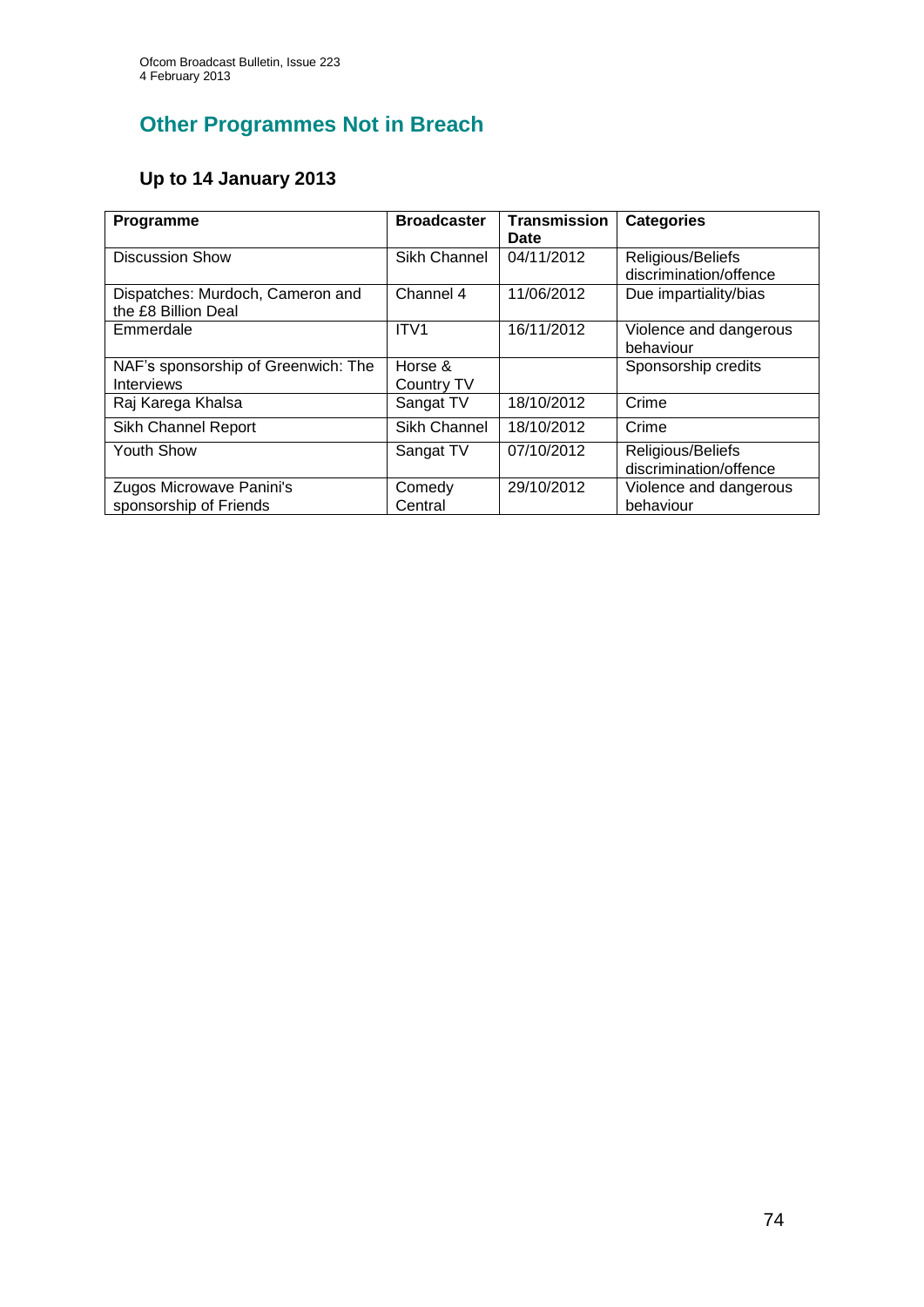## **Complaints Assessed, not Investigated**

#### **Between 1 and 14 January 2013**

This is a list of complaints that, after careful assessment, Ofcom has decided not to pursue because they did not raise issues warranting investigation.

| Programme                                       | <b>Broadcaster</b>         | <b>Transmission</b><br><b>Date</b> | <b>Categories</b>                      | Number of<br>complaints |
|-------------------------------------------------|----------------------------|------------------------------------|----------------------------------------|-------------------------|
| 118 118's sponsorship<br>of ITV Movies          | ITV1                       | n/a                                | Generally accepted<br>standards        | 1                       |
| 2012: A Funny Old<br>Year                       | ITV1                       | 31/12/2012                         | Generally accepted<br>standards        | 1                       |
| 50 Shocking Facts<br>About Diet and<br>Exercise | Channel 5                  | 01/01/2013                         | Materially misleading                  | 12                      |
| 50 Shocking Facts<br>About Diet and<br>Exercise | Channel 5                  | 01/01/2013                         | Violence and<br>dangerous behaviour    | $\mathbf{1}$            |
| 8 Out of 10 Cats                                | Channel 4                  | 31/12/2012                         | Generally accepted<br>standards        | $\overline{2}$          |
| A League of Their Own                           | Sky1                       | 02/01/2013                         | Drugs, smoking,<br>solvents or alcohol | $\overline{1}$          |
| A Touch of Frost                                | ITV3                       | 02/01/2013                         | Charity appeals                        | $\overline{1}$          |
| <b>Adventure Time</b>                           | Cartoon<br>Network         | 05/12/2012                         | Violence and<br>dangerous behaviour    | 1                       |
| Advertisements                                  | <b>Sky News</b>            | 01/01/2013                         | Advertising minutage                   | $\mathbf{1}$            |
| Advertisements                                  | ITV1                       | 06/01/2013                         | Advertising<br>scheduling              | 1                       |
| Africa                                          | BBC <sub>1</sub>           | 09/01/2013                         | Animal welfare                         | 1                       |
| Alan Carr: Chatty Man                           | Channel 4                  | 25/12/2012                         | Offensive language                     | $\mathbf{1}$            |
| Alan Carr's New Year<br>Specstacular            | Channel 4                  | 31/12/2012                         | Drugs, smoking,<br>solvents or alcohol | $\mathbf{1}$            |
| Alan Carr's New Year<br>Specstacular            | Channel 4                  | 31/12/2012                         | Due impartiality/bias                  | $\overline{1}$          |
| Alan Carr's New Year<br>Specstacular            | Channel 4                  | 31/12/2012                         | Generally accepted<br>standards        | 12                      |
| Alan Carr's New Year<br>Specstacular            | Channel 4                  | 31/12/2012                         | Offensive language                     | 19                      |
| Alan Carr's New Year<br>Specstacular            | Channel 4                  | 31/12/2012                         | Violence and<br>dangerous behaviour    | $\mathbf{1}$            |
| All You Can Eat                                 | ITV1                       | 08/01/2013                         | Generally accepted<br>standards        | $\overline{2}$          |
| <b>Animal Antics</b>                            | BBC 1                      | 12/01/2013                         | Offensive language                     | 1                       |
| Attenborough: 60<br>Years in the Wild           | BBC <sub>2</sub>           | 28/12/2012                         | Outside of remit /<br>other            | 1                       |
| <b>Battlecam</b>                                | Showcase 2                 | 14/01/2013                         | Outside of remit /<br>other            | $\mathbf{1}$            |
| <b>BBC Breakfast</b>                            | BBC <sub>1</sub>           | 24/12/2012                         | Outside of remit /<br>other            | 1                       |
| <b>BBC iPlayer promotion</b>                    | <b>BBC News</b><br>Channel | 22/12/2012                         | Materially misleading                  | $\mathbf{1}$            |
| <b>BBC News at Ten</b>                          | BBC <sub>1</sub>           | 03/01/2013                         | Generally accepted<br>standards        | 1                       |
| <b>BBC News at Ten</b>                          | BBC <sub>1</sub>           | 09/01/2013                         | Generally accepted<br>standards        | 1                       |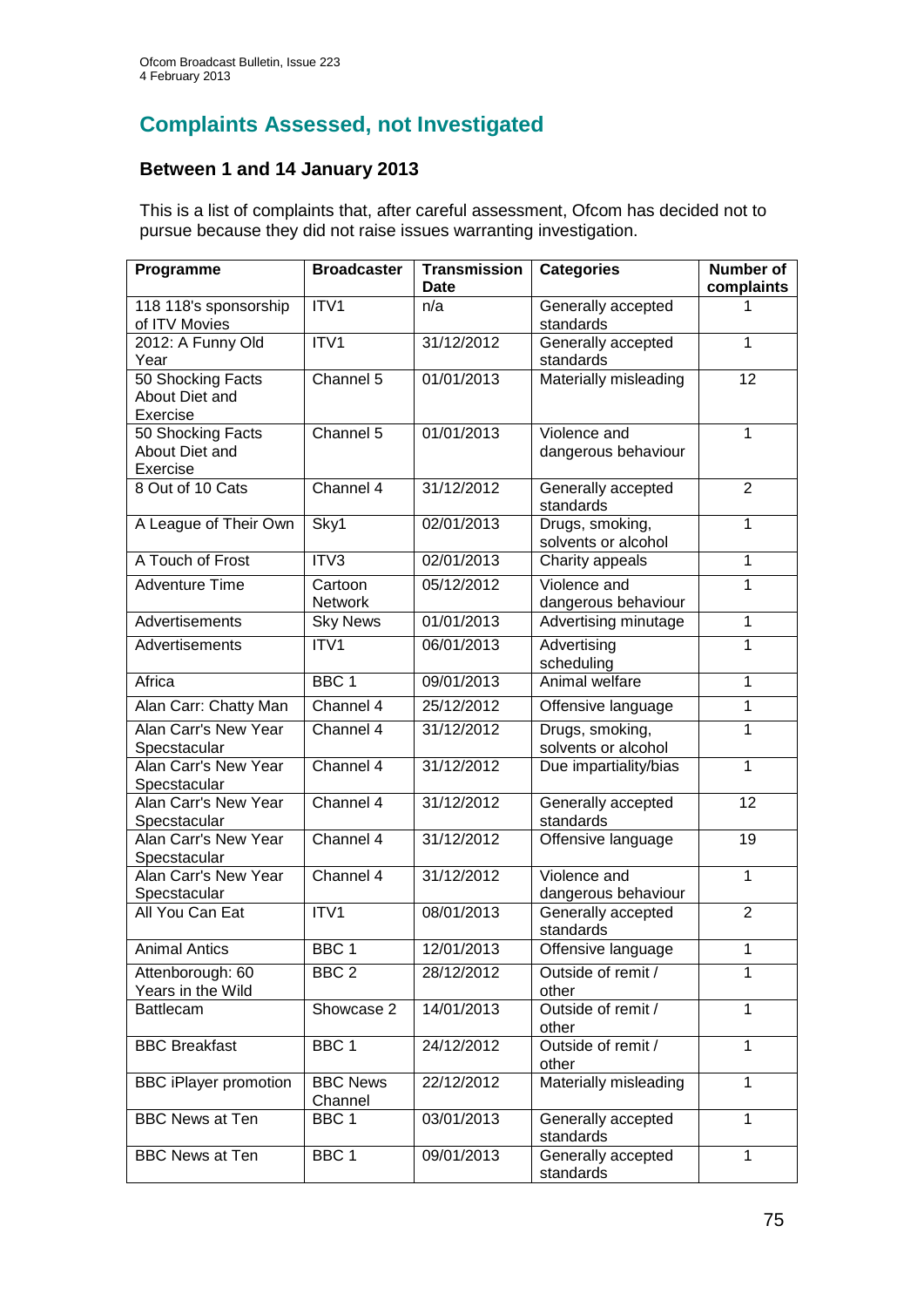| <b>BBC News at Ten</b>                                    | BBC <sub>1</sub>  | 11/01/2013 | Outside of remit /<br>other                               | $\overline{2}$ |
|-----------------------------------------------------------|-------------------|------------|-----------------------------------------------------------|----------------|
| <b>BBC Sports</b><br>Personality of The<br>Year (trailer) | BBC <sub>1</sub>  | n/a        | Flashing images/risk<br>to viewers who have<br><b>PSE</b> | 1              |
| Benidorm ER (trailer)                                     | Channel 5         | 06/01/2013 | Scheduling                                                | $\mathbf{1}$   |
| Benidorm ER (trailer)                                     | Channel 5         | 07/01/2013 | Scheduling                                                | $\mathbf{1}$   |
| Big Fat Quiz of the<br><b>Year 2012</b>                   | Channel 4         | 30/12/2012 | Advertising/editorial<br>distinction                      | 1              |
| Big Fat Quiz of the<br><b>Year 2012</b>                   | Channel 4         | 30/12/2012 | Race<br>discrimination/offence                            | 1              |
| Big Fat Quiz of the<br>Year 2012                          | Channel 4         | 30/12/2012 | Generally accepted<br>standards                           | 180            |
| <b>Blue Valentine</b>                                     | Film4             | 10/01/2013 | Offensive language                                        | $\mathbf{1}$   |
| Bombardier's<br>sponsorship of Dave                       | Dave              | n/a        | Generally accepted<br>standards                           | $\mathbf{1}$   |
| <b>Breakfast</b>                                          | BBC <sub>1</sub>  | 21/12/2012 | Disability<br>discrimination/offence                      | 1              |
| <b>Breakfast</b>                                          | BBC <sub>1</sub>  | 06/01/2013 | Generally accepted<br>standards                           | 1              |
| <b>Breakfast</b>                                          | BBC <sub>1</sub>  | 10/01/2013 | Generally accepted<br>standards                           | $\mathbf{1}$   |
| C2 Radio Cymru                                            | Radio Cymru       | 09/11/2012 | Drugs, smoking,<br>solvents or alcohol                    | $\mathbf{1}$   |
| <b>Capital Breakfast</b>                                  | <b>Capital FM</b> | 19/12/2012 | Offensive language                                        | $\mathbf{1}$   |
| <b>Capital Breakfast</b>                                  | Capital FM        | n/a        | Offensive language                                        | $\mathbf{1}$   |
| Capital Drivetime with<br>Twiggy and Emma                 | Capital FM        | 08/01/2013 | Offensive language                                        | $\mathbf{1}$   |
| Catch Me If You Can                                       | BBC <sub>2</sub>  | 31/12/2012 | Offensive language                                        | 1              |
| Celebrity Big Brother                                     | Channel 5         | 03/01/2013 | Generally accepted<br>standards                           | $\overline{2}$ |
| Celebrity Big Brother                                     | Channel 5         | 03/01/2013 | Offensive language                                        | $\mathbf{1}$   |
| Celebrity Big Brother                                     | Channel 5         | 03/01/2013 | Outside of remit /<br>other                               | $\mathbf{1}$   |
| Celebrity Big Brother                                     | Channel 5         | 05/01/2013 | Race<br>discrimination/offence                            | 1              |
| Celebrity Big Brother                                     | Channel 5         | 07/01/2013 | Generally accepted<br>standards                           | 3              |
| Celebrity Big Brother                                     | Channel 5         | 07/01/2013 | Outside of remit /<br>other                               | 1              |
| Celebrity Big Brother                                     | Channel 5         | 08/01/2013 | Generally accepted<br>standards                           | 3              |
| Celebrity Big Brother                                     | Channel 5         | 08/01/2013 | Outside of remit /<br>other                               | $\overline{2}$ |
| Celebrity Big Brother                                     | Channel 5         | 09/01/2013 | Disability<br>discrimination/offence                      | $\mathbf{1}$   |
| Celebrity Big Brother                                     | Channel 5         | 09/01/2013 | Generally accepted<br>standards                           | $\overline{2}$ |
| Celebrity Big Brother                                     | Channel 5         | 09/01/2013 | Voting                                                    | $\overline{2}$ |
| Celebrity Big Brother                                     | Channel 5         | 10/01/2013 | Generally accepted<br>standards                           | 4              |
| Celebrity Big Brother                                     | Channel 5         | 11/01/2013 | Generally accepted<br>standards                           | 1              |
| Celebrity Big Brother                                     | Channel 5         | 13/01/2013 | Outside of remit /<br>other                               | 1              |
| Celebrity Big Brother's                                   | Channel 5         | 07/01/2013 | Generally accepted                                        | 1              |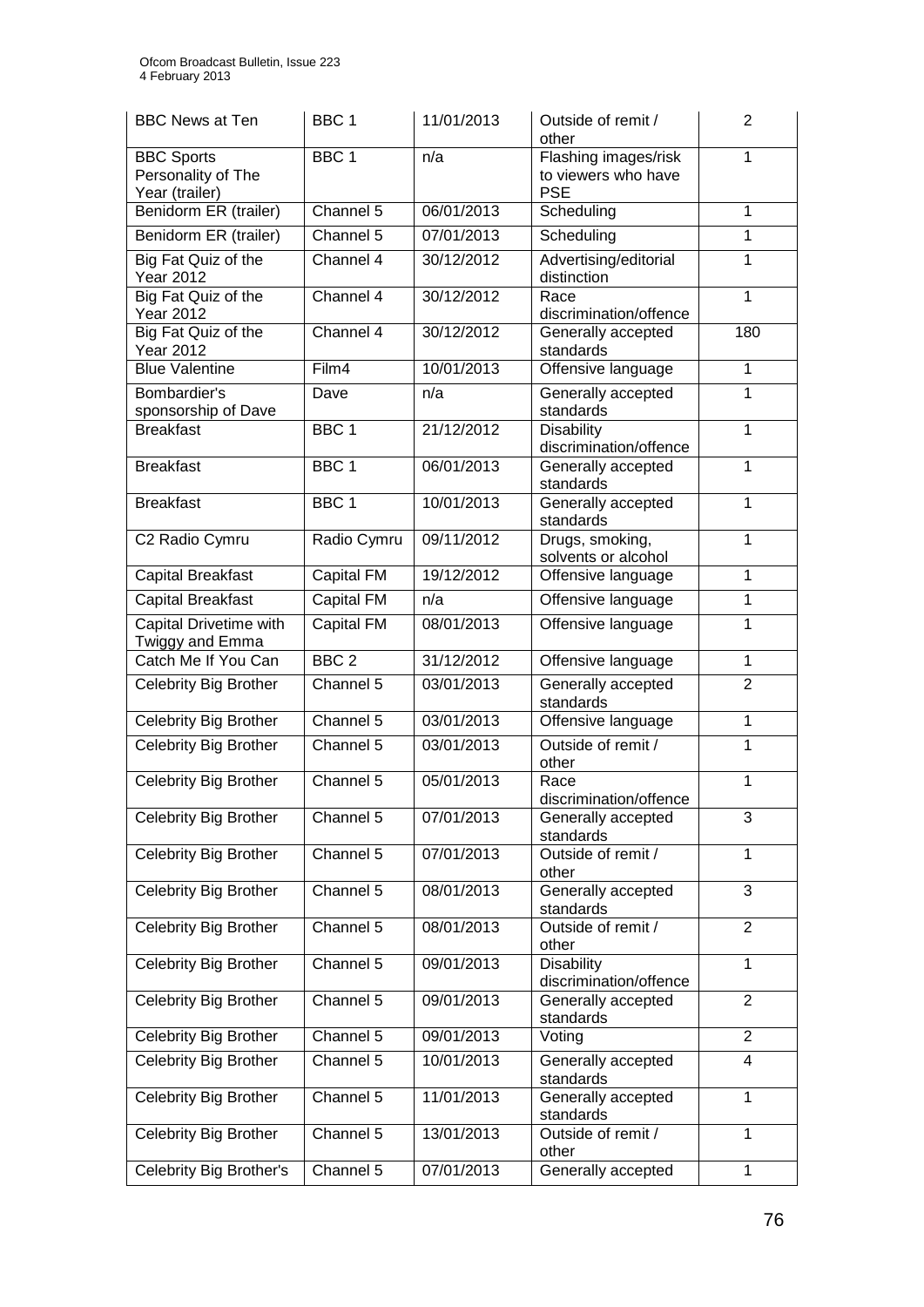| Bit on the Side                                        |                               |            | standards                                    |                |
|--------------------------------------------------------|-------------------------------|------------|----------------------------------------------|----------------|
| Celebrity Big Brother's<br>Bit on the Side             | Channel 5                     | 09/01/2013 | Voting                                       | 1              |
| Celebrity Big Brother's<br>Bit on the Side             | Channel 5                     | 11/01/2013 | Generally accepted<br>standards              | 1              |
| Channel 4 News                                         | Channel 4                     | 20/12/2012 | Due impartiality/bias                        | 1              |
| <b>Channel 4 News</b>                                  | Channel 4                     | 21/12/2012 | Due impartiality/bias                        | $\mathbf{1}$   |
| Channel promotion                                      | Viva                          | 21/12/2012 | Violence and<br>dangerous behaviour          | 1              |
| Come Dine With Me                                      | 4Seven                        | 04/01/2013 | Generally accepted<br>standards              | 1              |
| <b>Coronation Street</b>                               | ITV1                          | 19/12/2012 | Scheduling                                   | 5              |
| <b>Coronation Street</b>                               | ITV <sub>1</sub>              | 24/12/2012 | Generally accepted<br>standards              | 1              |
| <b>Coronation Street</b>                               | ITV1                          | 31/12/2012 | Materially misleading                        | 1              |
| <b>Coronation Street</b>                               | ITV1                          | 02/01/2013 | Generally accepted<br>standards              | 1              |
| <b>Coronation Street</b>                               | ITV1                          | 04/01/2013 | Materially misleading                        | $\mathbf{1}$   |
| <b>Coronation Street</b>                               | ITV1                          | 07/01/2013 | Generally accepted<br>standards              | 4              |
| <b>Coronation Street</b><br>Omnibus                    | ITV2                          | 06/01/2013 | Race<br>discrimination/offence               | 1              |
| CSI: Crime Scene<br>Investigation                      | <b>Sky Living</b>             | 20/12/2012 | Generally accepted<br>standards              | 1              |
| Dallas                                                 | Channel 5                     | 01/01/2013 | Violence and<br>dangerous behaviour          | 1              |
| Dancing on Ice                                         | ITV1                          | 06/01/2013 | Generally accepted<br>standards              | 1              |
| Dancing on Ice                                         | ITV1                          | 06/01/2013 | Voting                                       | $\mathbf{1}$   |
| Dancing on Ice                                         | $ITV1/ITV1+1$                 | 06/01/2013 | Voting                                       | 1              |
| <b>Dinner Date</b>                                     | ITV1                          | 04/01/2013 | Generally accepted<br>standards              | 1              |
| <b>Dinner Date</b>                                     | ITV <sub>1</sub>              | 04/01/2013 | Sexual orientation<br>discrimination/offence | 1              |
| <b>Dinner Date</b>                                     | ITV1                          | 06/01/2013 | Offensive language                           | 1              |
| Dispatches                                             | Channel 4                     | 07/01/2013 | Crime                                        | 1              |
| Don't Blame Facebook                                   | Channel 4                     | 08/01/2013 | Generally accepted<br>standards              |                |
| Dreams' sponsorship<br>of Winter programming<br>on Sky | <b>Sky Living</b>             | 05/01/2013 | Generally accepted<br>standards              | 1              |
| <b>Drivetime</b>                                       | Talksport                     | 04/01/2013 | Generally accepted<br>standards              | 1              |
| East Midlands Today                                    | <b>BBC 1 East</b><br>Midlands | 30/11/2012 | Generally accepted<br>standards              | 1              |
| EastEnders                                             | BBC <sub>1</sub>              | 20/12/2012 | Offensive language                           | 3              |
| EastEnders                                             | BBC <sub>1</sub>              | 25/12/2012 | Outside of remit /<br>other                  | 1              |
| EastEnders                                             | BBC <sub>1</sub>              | 03/01/2013 | Crime                                        | 1              |
| EastEnders                                             | BBC <sub>1</sub>              | n/a        | Product placement                            | $\mathbf{1}$   |
| <b>Eclectic Circus</b>                                 | Salford City<br>Radio         | 29/11/2012 | Drugs, smoking,<br>solvents or alcohol       | 1              |
| <b>Eclectic Circus</b>                                 | Salford City<br>Radio         | 14/12/2012 | Sexual material                              | $\overline{2}$ |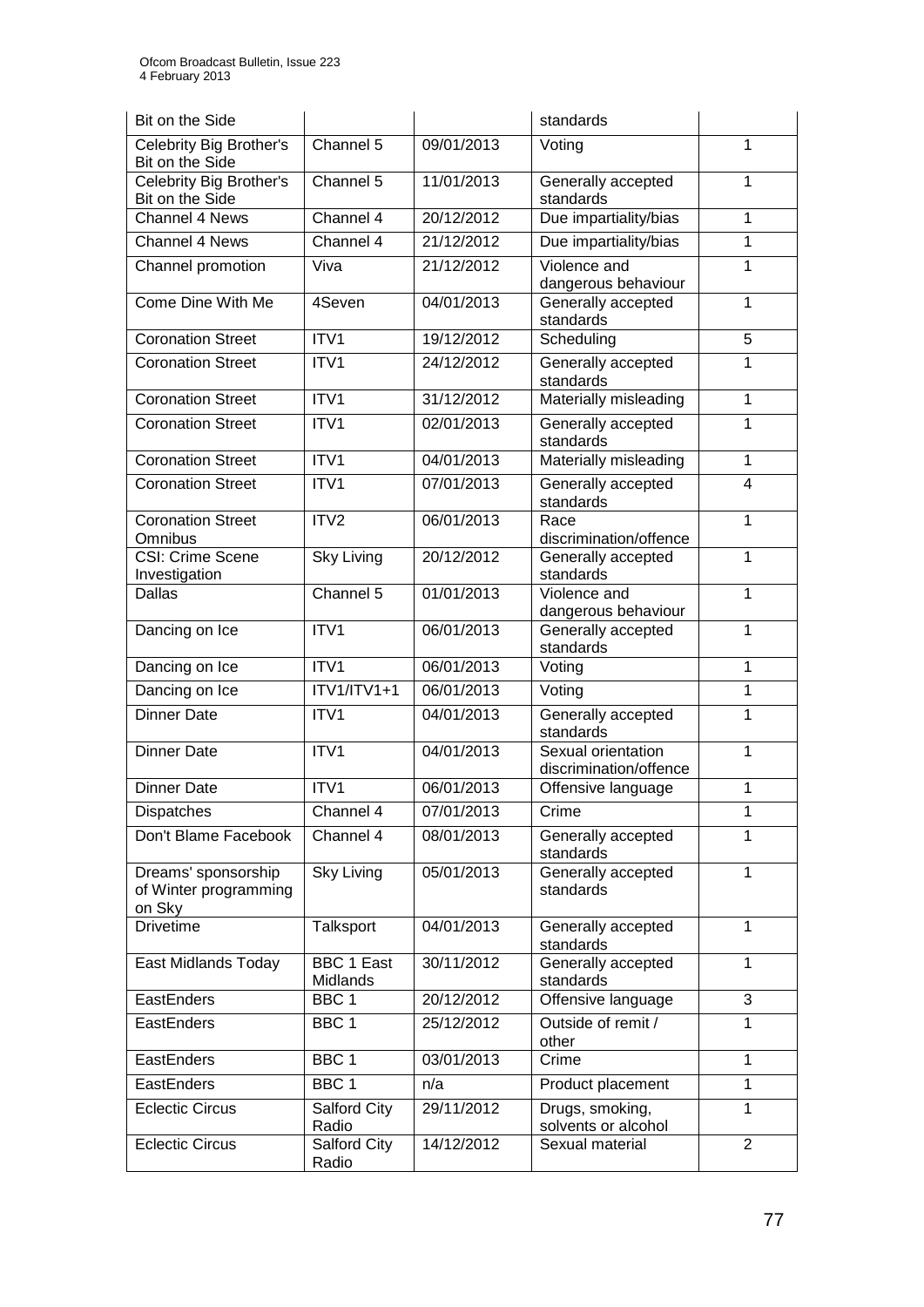| Emmerdale                                               | ITV <sub>1</sub>         | 02/01/2013 | <b>Disability</b><br>discrimination/offence | 1              |
|---------------------------------------------------------|--------------------------|------------|---------------------------------------------|----------------|
| Emmerdale                                               | ITV1                     | 07/01/2013 | Offensive language                          | $\mathbf{1}$   |
| Emmerdale /<br>Coronation Street /<br>Hollyoaks         | ITV1/<br>Channel 4       | 31/12/2012 | Offensive language                          | 1              |
| Fa Cup 3rd round                                        | ITV1                     | 05/01/2013 | Generally accepted<br>standards             | 1              |
| FA Cup Football:<br>Mansfield v Liverpool               | <b>ESPN</b>              | 06/01/2013 | Generally accepted<br>standards             | 8              |
| FA Cup Highlights                                       | ITV1                     | 06/01/2013 | Generally accepted<br>standards             | $\overline{2}$ |
| Family Guy (trailer)                                    | <b>FX</b>                | n/a        | Generally accepted<br>standards             | 1              |
| Fanny Hill                                              | Yesterday                | 01/01/2013 | Generally accepted<br>standards             | 1              |
| <b>Fashion Police</b>                                   | E!                       | 25/11/2012 | Race<br>discrimination/offence              | $\mathbf{1}$   |
| <b>Football Focus</b>                                   | BBC <sub>1</sub>         | 22/12/2012 | Generally accepted<br>standards             | 1              |
| Foxy Bingo's<br>sponsorship of<br>Dickinson's Real Deal | ITV1                     | 11/01/2013 | Generally accepted<br>standards             | 1              |
| Foxy Bingo's<br>sponsorship of<br>Dickinson's Real Deal | ITV2                     | 04/01/2013 | Scheduling                                  | 1              |
| Foxy Bingo's<br>sponsorship of<br>Dickinson's Real Deal | ITV1                     | 14/01/2013 | Sexual material                             | $\mathbf{1}$   |
| Fracture                                                | Film4                    | 10/01/2013 | Offensive language                          | $\mathbf 1$    |
| Programming                                             | <b>BBC Radio 2</b>       | n/a        | Outside of remit /<br>other                 | $\mathbf{1}$   |
| Gordon's Christmas<br>Cookalong Live (trailer)          | Channel 4                | 25/12/2012 | Generally accepted<br>standards             | $\mathbf{1}$   |
| Got to Dance                                            | Sky1                     | 07/01/2013 | Under 18s in<br>programmes                  | $\mathbf{1}$   |
| <b>Great Night Out</b><br>(trailer)                     | ITV1                     | 22/12/2012 | Scheduling                                  | 1              |
| <b>Great Night Out</b><br>(trailer)                     | ITV1                     | 05/01/2013 | Scheduling                                  | 1              |
| <b>Greatest Christmas TV</b><br>Moments                 | Channel 5                | 25/12/2012 | Drugs, smoking,<br>solvents or alcohol      | 1              |
| Greg James                                              | <b>BBC Radio 1</b>       | 22/11/2012 | Sexual material                             | $\mathbf{1}$   |
| Halfords's sponsorship<br>Credit                        | Dave                     | n/a        | Age<br>discrimination/offence               | 1              |
| Have I Got News for<br>You                              | BBC <sub>1</sub>         | 27/12/2012 | Gender<br>discrimination/offence            | 1              |
| Hollyoaks                                               | Channel 4                | 07/01/2013 | Scheduling                                  | $\mathbf{1}$   |
| Hollyoaks                                               | Channel 4                | 11/01/2013 | Generally accepted<br>standards             | 3              |
| Home and Away                                           | Channel 5                | 07/01/2013 | Outside of remit /<br>other                 | $\mathbf{1}$   |
| Hot Radio Public File                                   | Hot Radio<br>Bournemouth | n/a        | Outside of remit /<br>other                 | $\mathbf{1}$   |
| <b>House Party</b>                                      | Channel 4                | 31/12/2012 | Religious/Beliefs<br>discrimination/offence | $\mathbf{1}$   |
| Ice Pilots (trailer)                                    | Discovery<br>Channel     | 17/12/2012 | Generally accepted<br>standards             | $\mathbf{1}$   |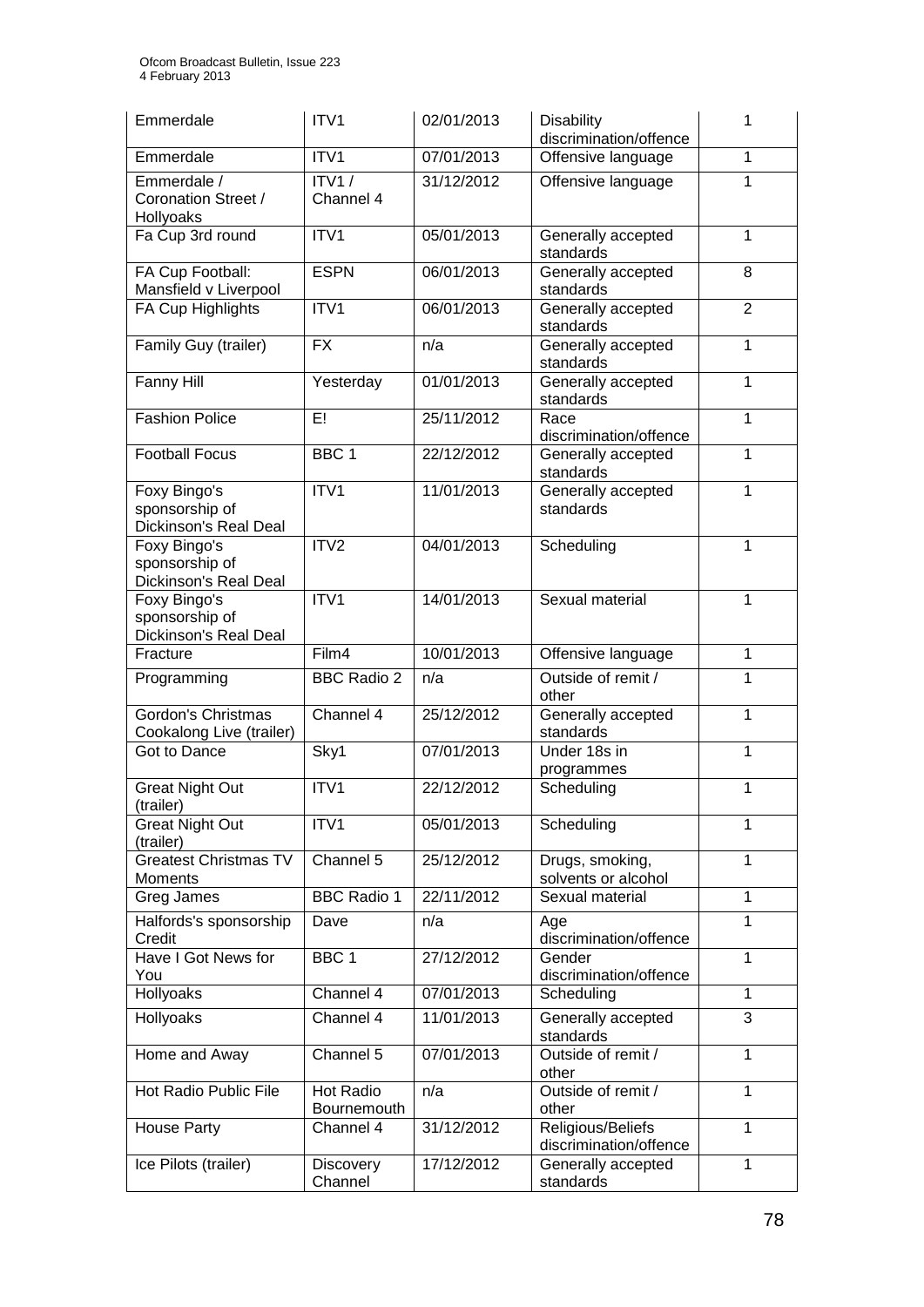| <b>Inglourious Basterds</b>                       | Channel 4                               | 05/01/2013 | Race<br>discrimination/offence              | 1              |
|---------------------------------------------------|-----------------------------------------|------------|---------------------------------------------|----------------|
| Inside Spearmint<br>Rhino                         | Pick TV                                 | 09/12/2012 | Sexual material                             | 1              |
| <b>ITV News and Weather</b>                       | ITV1                                    | 02/01/2013 | Violence and<br>dangerous behaviour         | 1              |
| <b>ITV News and Weather</b>                       | ITV1                                    | 10/01/2013 | Generally accepted<br>standards             | 1              |
| <b>ITV News at Ten and</b><br>Weather             | ITV1                                    | 11/01/2013 | Outside of remit /<br>other                 | 1              |
| <b>ITV Nightscreen</b>                            | ITV1                                    | 06/01/2013 | Advertising<br>scheduling                   | 1              |
| <b>James Churchfield</b><br><b>Breakfast Show</b> | <b>BBC Radio</b><br>Cornwall<br>95.2 FM | 11/01/2013 | Outside of remit /<br>other                 | 1              |
| John Bishop: The<br>Sunshine Tour                 | BBC <sub>1</sub>                        | 01/01/2013 | Offensive language                          | $\mathbf{1}$   |
| Joop sponsorship                                  | <b>FX</b>                               | 31/12/2012 | Sexual material                             | $\mathbf{1}$   |
| Ken Livingstone and<br>David Mellor               | LBC 97.3 FM                             | 22/12/2012 | Offensive language                          | 6              |
| Kundli Aur<br>Kismat/Future &<br>Fortune          | Sunrise TV                              | 07/01/2013 | Teleshopping                                | 1              |
| Kung Fu Panda Trailer                             | <b>Nick Toons</b>                       | 02/01/2013 | Offensive language                          | 1              |
| Lab Assistant                                     | Salford City<br>Radio                   | 15/12/2012 | Offensive language                          | 1              |
| <b>Loch Ness</b>                                  | Channel 5                               | 13/01/2013 | Offensive language                          | 1              |
| Look Who's Talking                                | Gold                                    | 28/12/2012 | Offensive language                          | 1              |
| Look Who's Talking                                | Gold                                    | 29/12/2012 | Offensive language                          | $\overline{1}$ |
| Made in Chelsea                                   | E <sub>4</sub>                          | 24/12/2012 | Violence and<br>dangerous behaviour         | $\mathbf{1}$   |
| Man v Food                                        | Dave                                    | n/a        | Generally accepted<br>standards             | 1              |
| Meet the Hutterites<br>(trailer)                  | National<br>Geographic                  | 18/12/2012 | Animal welfare                              | 1              |
| Meet the Hutterites<br>(trailer)                  | National<br>Geographic                  | 20/12/2012 | Generally accepted<br>standards             | 1              |
| <b>Meet the Hutterites</b><br>(trailer)           | National<br>Geographic                  | 20/12/2012 | Generally accepted<br>standards             | 1              |
| Meet the Hutterites<br>(trailer)                  | National<br>Geographic                  | n/a        | Animal welfare                              | 1              |
| Mermaids: The Body<br>Found                       | Animal<br>Planet                        | 06/01/2013 | Materially misleading                       | 1              |
| Midnight In Paris                                 | <b>Sky Movies</b><br>Indie              | 03/01/2013 | Outside of remit /<br>other                 | 1              |
| Midsomer Murders                                  | ITV1                                    | 06/01/2013 | Scheduling                                  | $\mathbf{1}$   |
| Millionaire Boy Racers                            | Channel 4                               | 03/01/2013 | Race<br>discrimination/offence              | 1              |
| Mr Selfridge                                      | ITV1                                    | 06/01/2013 | Advertising<br>scheduling                   | 1              |
| Mrs. Brown's Boys                                 | BBC1                                    | 26/12/2012 | Religious/Beliefs<br>discrimination/offence | 1              |
| Mrs. Brown's Boys                                 | BBC 1                                   | 29/12/2012 | Religious/Beliefs<br>discrimination/offence | 1              |
| New Year Live                                     | BBC 1                                   | 31/12/2012 | Outside of remit /<br>other                 | 1              |
| News, Sport, Weather                              | <b>Sky News</b>                         | 11/01/2013 | Generally accepted                          | $\mathbf{1}$   |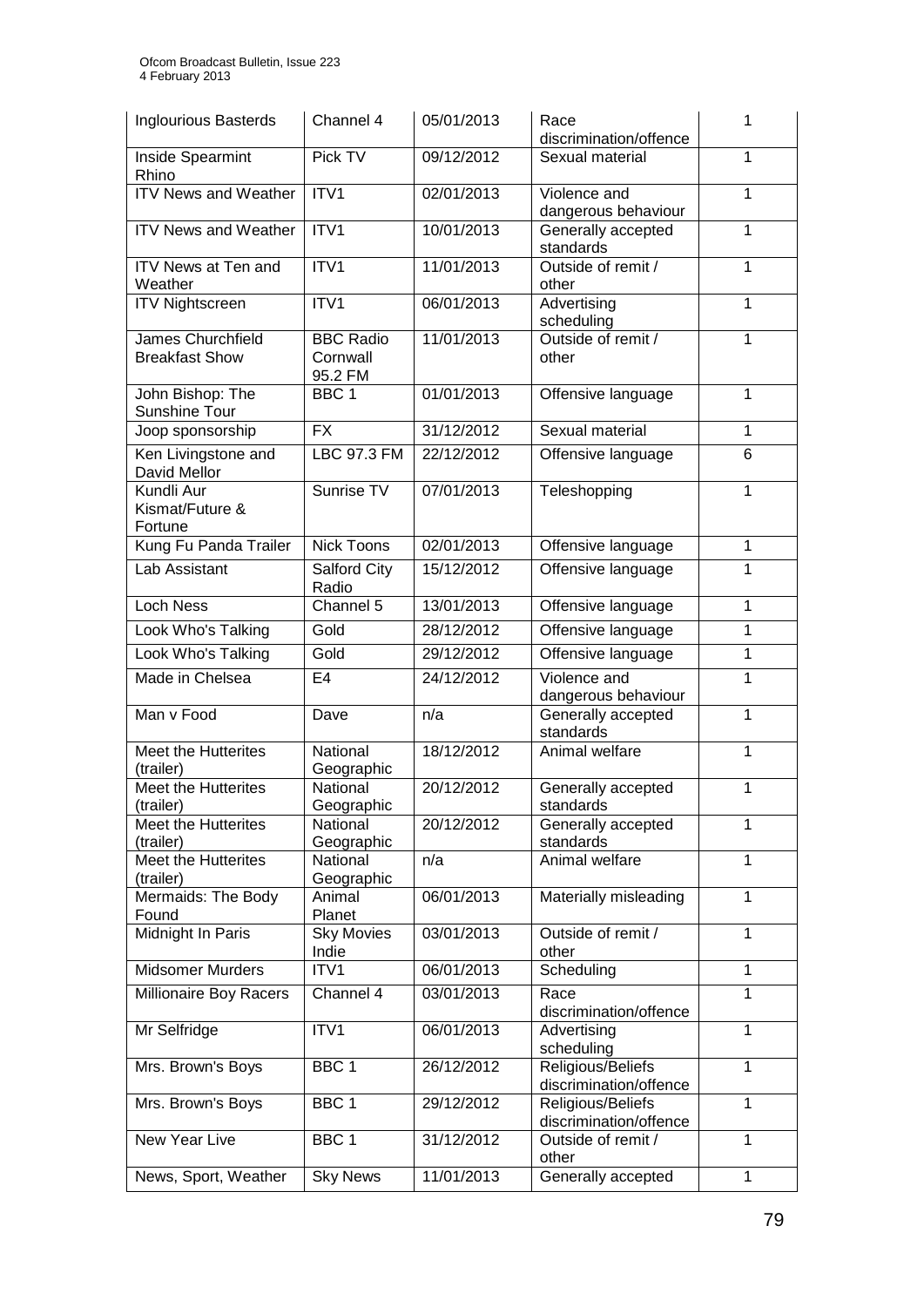|                                               |                            |            | standards                                    |                |
|-----------------------------------------------|----------------------------|------------|----------------------------------------------|----------------|
| Newsnight                                     | $BBC$ <sub>2</sub>         | 08/01/2013 | Generally accepted<br>standards              | $\overline{5}$ |
| NHL Ice Hockey                                | Premiere TV                | 25/12/2012 | Outside of remit /<br>1<br>other             |                |
| Nick Ferrari                                  | LBC 97.3 FM                | 10/01/2013 | Due impartiality/bias                        | 1              |
| OJ Borg                                       | <b>Key 103</b>             | 09/01/2013 | Sexual material                              | $\mathbf{1}$   |
| Old Jews Telling Jokes                        | BBC <sub>4</sub>           | 31/12/2012 | Race<br>discrimination/offence               | $\mathbf{1}$   |
| <b>Oxfam Advert</b>                           | <b>FX</b>                  | 03/01/2013 | Advertising content                          | $\mathbf{1}$   |
| Parking Mad                                   | BBC <sub>1</sub>           | 08/01/2013 | Outside of remit /<br>other                  | 1              |
| Phones 4U's<br>sponsorship of Films<br>on $4$ | Channel 4                  | 23/12/2012 | Generally accepted<br>standards              | 1              |
| Phones 4U's<br>sponsorship of Films<br>on $4$ | Channel 4                  | 24/12/2012 | Scheduling                                   | 1              |
| Phones 4U's<br>sponsorship of Films<br>on $4$ | Channel 4                  | 25/12/2012 | Generally accepted<br>standards              | $\mathbf{1}$   |
| Phones 4U's<br>sponsorship of Films<br>on $4$ | Channel 4                  | n/a        | Generally accepted<br>standards              | $\mathbf{1}$   |
| Playboy TV Chat                               | Playboy TV<br>Chat         | 04/01/2013 | Sexual orientation<br>discrimination/offence | $\mathbf{1}$   |
| Pocoyo                                        | Nick Jr                    | 03/12/2012 | Harm                                         | $\mathbf{1}$   |
| Premier League<br>Football                    | Sky Sports 1               | 13/01/2013 | Outside of remit /<br>other                  | 1              |
| <b>Press Preview</b>                          | <b>Sky News</b>            | 08/01/2013 | Due impartiality/bias                        | $\mathbf{1}$   |
| <b>Press Preview</b>                          | <b>Sky News</b>            | 09/01/2013 | <b>Disability</b><br>discrimination/offence  | 1              |
| Programming                                   | <b>BBC</b><br>channels     | n/a        | Drugs, smoking,<br>solvents or alcohol       | $\mathbf{1}$   |
| Programming                                   | Freeview<br>channels       | n/a        | Outside of remit /<br>other                  | $\mathbf{1}$   |
| Programming                                   | unknown                    | 06/01/2013 | Generally accepted<br>standards              | 1              |
| Programming                                   | Various                    | n/a        | Gender<br>discrimination/offence             | 1              |
| Programming                                   | Various                    | n/a        | Generally accepted<br>standards              | $\mathbf{1}$   |
| Programming                                   | Various                    | n/a        | Outside of remit /<br>other                  | $\overline{2}$ |
| QI XL                                         | BBC <sub>2</sub>           | 12/01/2013 | Generally accepted<br>standards              | $\overline{4}$ |
| <b>Restless</b>                               | BBC 1                      | 27/12/2012 | Drugs, smoking,<br>solvents or alcohol       | $\mathbf{1}$   |
| <b>Reversible Errors</b>                      | Channel 5                  | 02/01/2013 | Offensive language                           | $\mathbf{1}$   |
| Reza, Spice Prince of<br>India                | Channel 5                  | 07/01/2013 | Animal welfare                               | $\mathbf{1}$   |
| <b>Richard Bacon</b>                          | <b>BBC Radio 5</b><br>Live | 10/01/2013 | Outside of remit /<br>other                  | $\mathbf{1}$   |
| <b>Ricky Gervais: Science</b>                 | E4                         | 04/01/2013 | Generally accepted<br>standards              | 1              |
| <b>Ricky Hatton Fight</b>                     | Prime Time                 | 24/11/2012 | Outside of remit /<br>other                  | $\mathbf{1}$   |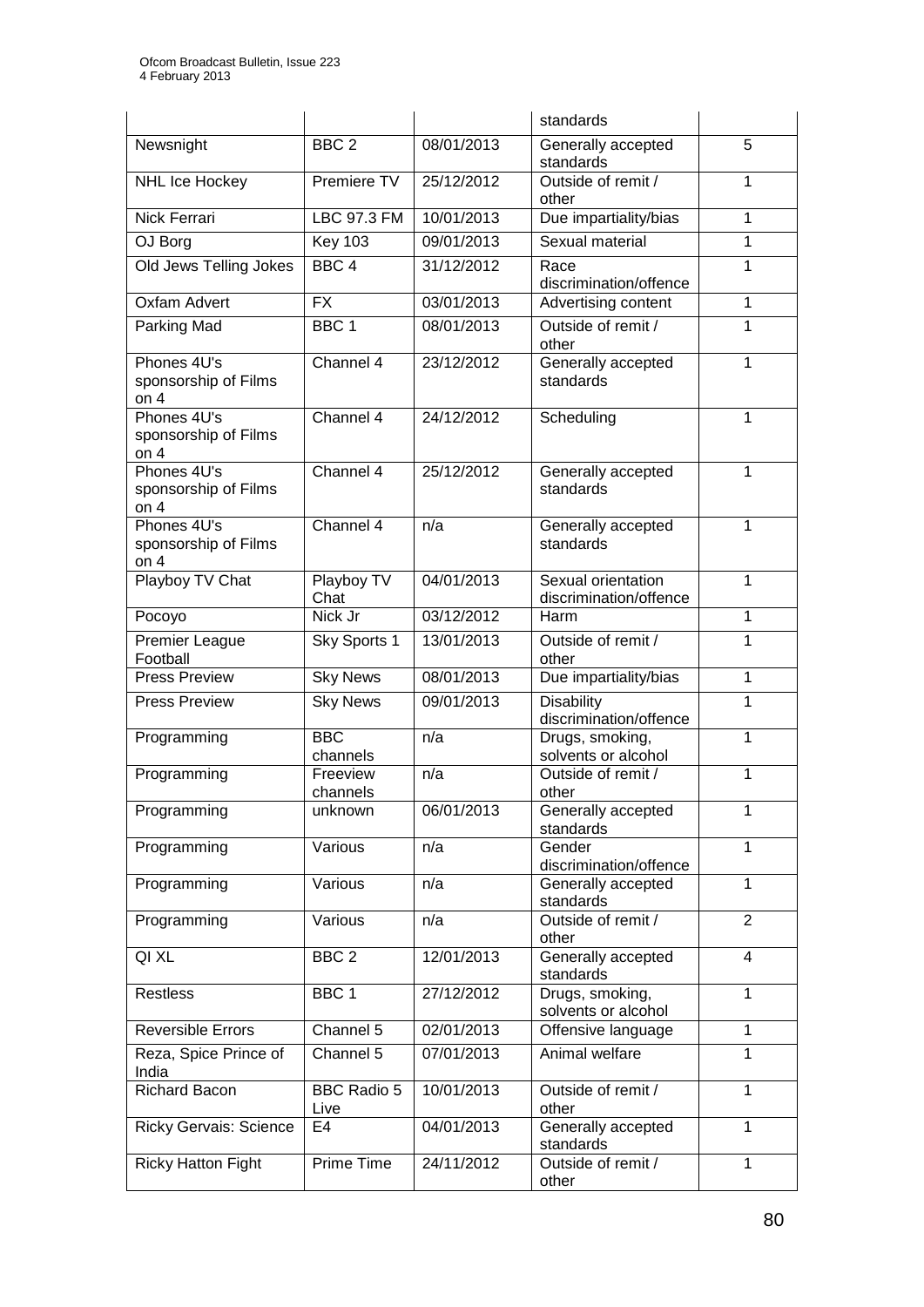| <b>Ripper Street</b>                                     | BBC <sub>1</sub>             | 30/12/2012 | Violence and<br>dangerous behaviour         | 12             |
|----------------------------------------------------------|------------------------------|------------|---------------------------------------------|----------------|
| <b>River City</b>                                        | BBC <sub>1</sub><br>Scotland | 28/12/2012 | Religious/Beliefs<br>discrimination/offence | $\mathbf{1}$   |
| Rude Tube                                                | E <sub>4</sub>               | 01/01/2013 | Violence and<br>dangerous behaviour         | 1              |
| Russell Howard's<br><b>Good News</b>                     | Dave                         | 06/01/2012 | Religious/Beliefs<br>discrimination/offence | 1              |
| Saints and Scroungers                                    | BBC <sub>1</sub>             | 02/01/2013 | Due impartiality/bias                       | 1              |
| Saints and Scroungers                                    | BBC <sub>1</sub>             | 04/01/2013 | Outside of remit /<br>other                 | $\mathbf{1}$   |
| Sangat TV                                                | Sangat TV                    | 29/11/2012 | Religious/Beliefs<br>discrimination/offence | $\mathbf{1}$   |
| Savdhaan India                                           | Star Life OK                 | n/a        | Violence and<br>dangerous behaviour         | 1              |
| Shelagh Fogarty                                          | <b>BBC Radio 5</b><br>Live   | 10/01/2013 | Outside of remit /<br>other                 | $\mathbf{1}$   |
| <b>Sidewalks of New York</b>                             | <b>Sky Movies</b><br>Indie   | 02/01/2013 | Outside of remit /<br>other                 | $\mathbf{1}$   |
| Sky Broadband's<br>sponsorship of ITV1<br>Showcase Drama | ITV1                         | 07/01/2013 | Generally accepted<br>standards             | 1              |
| <b>Sky News</b>                                          | <b>Sky News</b>              | 22/12/2012 | Due impartiality/bias                       | $\mathbf{1}$   |
| <b>Sky News</b>                                          | <b>Sky News</b>              | 23/12/2012 | Scheduling                                  | 1              |
| <b>Sky Sports</b>                                        | <b>Sky Sports</b>            | n/a        | Competitions                                | $\mathbf{1}$   |
| Some Girls                                               | BBC <sub>3</sub>             | 24/11/2012 | Outside of remit /<br>other                 | $\mathbf{1}$   |
| Splash!                                                  | ITV1                         | 05/01/2013 | Violence and<br>dangerous behaviour         | $\overline{2}$ |
| Splash!                                                  | ITV1                         | 05/01/2013 | Voting                                      | $\overline{1}$ |
| <b>Stacey Dooley</b><br>Investigates                     | BBC <sub>3</sub>             | 07/01/2013 | Generally accepted<br>standards             | 1              |
| Stand by Me                                              | Channel 5                    | 06/01/2013 | Scheduling                                  | 3              |
| <b>Stargazing Live</b>                                   | BBC <sub>2</sub>             | 10/01/2013 | Outside of remit /<br>other                 | 1              |
| Stephen King's Bag of<br>Bones (trailer)                 | Channel 5                    | 26/12/2012 | Scheduling                                  | $\mathbf{1}$   |
| Steptoe and Son                                          | Gold                         | n/a        | Outside of remit /<br>other                 | $\mathbf{1}$   |
| Steptoe and Son                                          | Gold                         | n/a        | Outside of remit /<br>other                 | $\mathbf{1}$   |
| Steve Doyle Punk<br>Show                                 | Salford City<br>Radio        | 18/12/2012 | Offensive language                          | $\mathbf{1}$   |
| Studio 66 Mornings                                       | Studio 66 TV<br>1            | 28/12/2012 | Sexual material                             | $\mathbf{1}$   |
| Subscription issue                                       | Premier<br>Sports            | n/a        | Outside of remit /<br>other                 | $\mathbf{1}$   |
| Sun, Sex and<br><b>Suspicious Parents</b>                | BBC <sub>3</sub>             | 08/01/2013 | Generally accepted<br>standards             | 1              |
| Sunday Hour                                              | <b>BBC Radio 2</b>           | 13/01/2013 | Scheduling                                  | $\mathbf{1}$   |
| Sunrise                                                  | <b>Sky News</b>              | 22/12/2012 | Due accuracy                                | $\mathbf{1}$   |
| Sunrise                                                  | <b>Sky News</b>              | 10/01/2013 | Disability<br>discrimination/offence        | $\mathbf{1}$   |
| Sunrise                                                  | <b>Sky News</b>              | 12/01/2013 | Outside of remit /<br>other                 | 1              |
| Take Me Out                                              | ITV1                         | 05/01/2013 | Race                                        | $\overline{7}$ |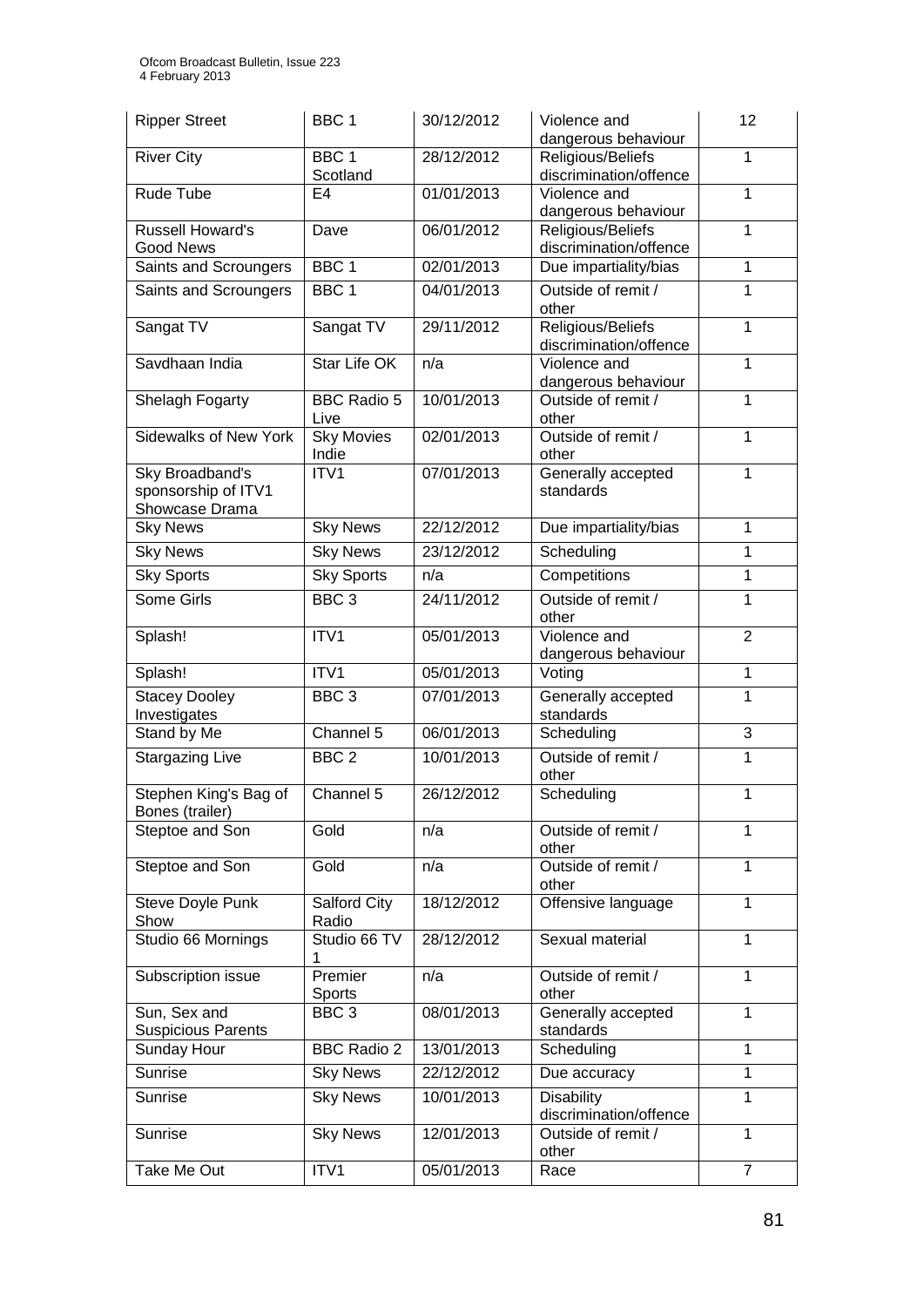|                                       |                    |            | discrimination/offence                       |                |
|---------------------------------------|--------------------|------------|----------------------------------------------|----------------|
| <b>Teletext</b>                       | Channel 4          | n/a        | Outside of remit /<br>other                  | $\mathbf{1}$   |
| <b>Text Santa</b>                     | ITV <sub>1</sub>   | 21/12/2012 | Drugs, smoking,<br>solvents or alcohol       | 1              |
| <b>Text Santa</b>                     | ITV1               | 21/12/2012 | Generally accepted<br>standards              | 1              |
| The 50 Funniest<br>Moments of 2012    | 4Seven             | 05/01/2013 | Offensive language                           | $\mathbf{1}$   |
| The 50 Funniest<br>Moments of 2012    | Channel 4          | 28/12/2012 | Offensive language                           | $\overline{2}$ |
| The 50 Funniest<br>Moments of 2012    | Channel 4          | 28/12/2012 | Violence and<br>dangerous behaviour          | 35             |
| The Big Bang Theory                   | E <sub>4</sub>     | 01/01/2013 | Outside of remit /<br>other                  | 1              |
| The Chase                             | ITV <sub>1</sub>   | n/a        | Gender<br>discrimination/offence             | 1              |
| The Cube                              | ITV1               | 23/12/2012 | Competitions                                 | $\overline{2}$ |
| The Dam Busters                       | Channel 5          | 01/01/2013 | Outside of remit /<br>other                  | $\mathbf{1}$   |
| The Dam Busters                       | Channel 5          | 05/01/2013 | Generally accepted<br>standards              | 1              |
| The Dam Busters                       | Channel 5          | 05/01/2013 | Race<br>discrimination/offence               | $\mathbf{1}$   |
| The Graham Norton<br>Show             | BBC <sub>1</sub>   | 31/12/2012 | Undue prominence                             | 1              |
| The Graham Norton<br>Show             | BBC <sub>1</sub>   | 11/01/2013 | Generally accepted<br>standards              | $\overline{2}$ |
| The Jeremy Kyle Show                  | ITV1               | 10/01/2013 | Outside of remit /<br>other                  | 1              |
| The Jeremy Kyle Show                  | ITV1               | n/a        | Outside of remit /<br>other                  | 1              |
| The Jonathan Ross<br>Show             | ITV1               | 22/12/2012 | Violence and<br>dangerous behaviour          | $\overline{2}$ |
| The Last Leg of The<br>Year (trailer) | Channel 4          | 30/12/2012 | <b>Disability</b><br>discrimination/offence  | $\mathbf{1}$   |
| The Love Machine                      | <b>Sky Living</b>  | 05/01/2013 | Generally accepted<br>standards              | 1              |
| The New Normal<br>(Trailer)           | E <sub>4</sub>     | 28/12/2012 | Sexual orientation<br>discrimination/offence | 1              |
| The New Normal<br>(Trailer)           | E <sub>4</sub>     | 03/01/2013 | Sexual orientation<br>discrimination/offence | 1              |
| The New Normal<br>(trailer)           | E4                 | n/a        | Generally accepted<br>standards              | 1              |
| The New Normal<br>(trailer)           | E <sub>4</sub>     | n/a        | Sexual orientation<br>discrimination/offence | 1              |
| The One Show                          | BBC $\overline{1}$ | 21/12/2012 | Religious/Beliefs<br>discrimination/offence  | 1              |
| The One Show                          | BBC <sub>1</sub>   | 07/01/2013 | Outside of remit /<br>other                  | 1              |
| The Perfect Teacher                   | Channel 5          | 07/01/2013 | Offensive language                           | 1              |
| The Polar Bear Family<br>and Me       | BBC <sub>2</sub>   | 07/01/2013 | Animal welfare                               | $\overline{2}$ |
| The Polar Bear Family<br>and Me       | BBC <sub>2</sub>   | 08/01/2013 | Animal welfare                               | $\mathbf{1}$   |
| The Review Show                       | BBC <sub>2</sub>   | 04/01/2013 | Generally accepted<br>standards              | 1              |
| The Royle Family                      | BBC 1              | 25/12/2012 | Scheduling                                   | $\mathbf{1}$   |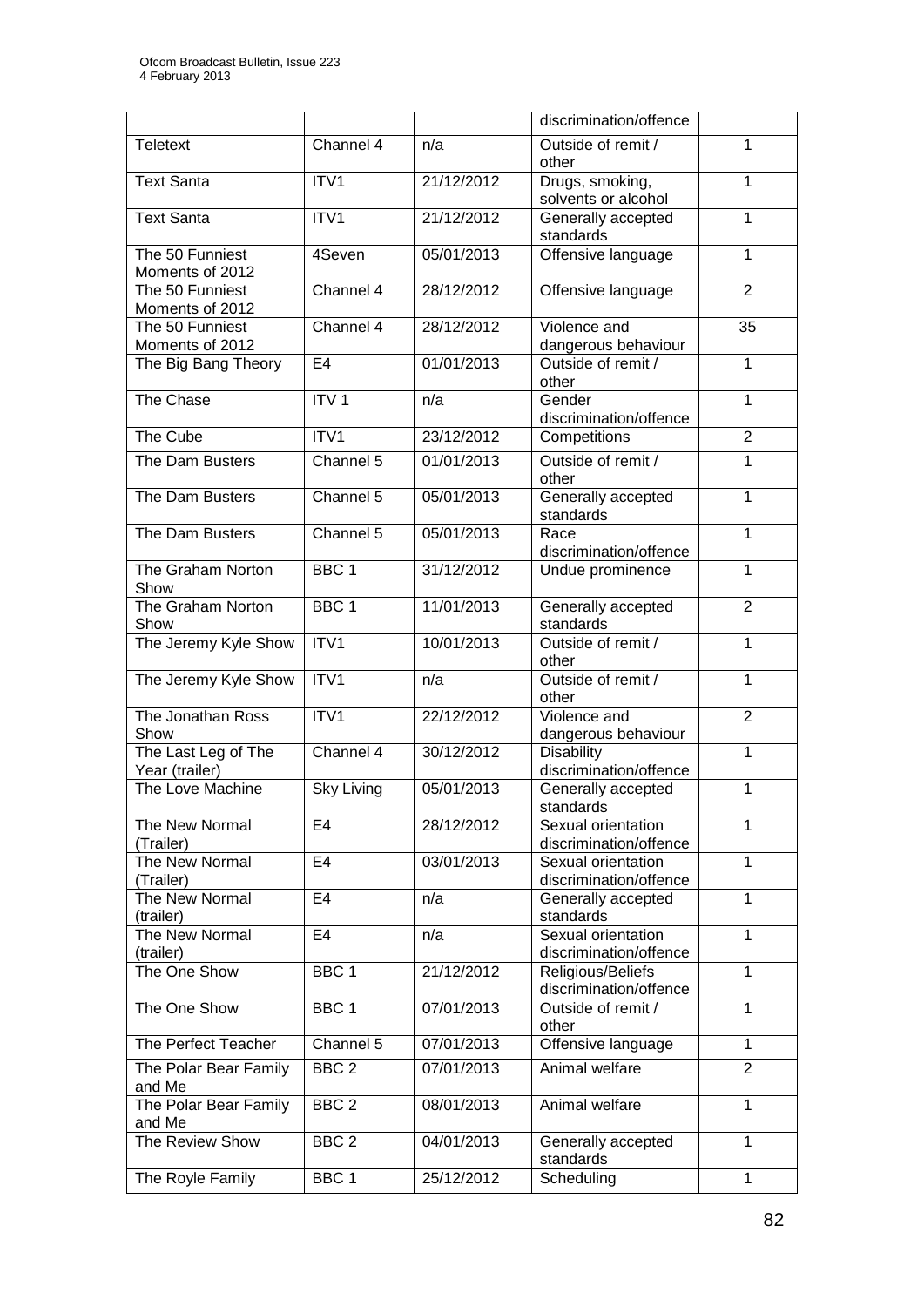| The Sound of Music                                           | BBC 1                    | 31/12/2012 | Outside of remit /<br>other                 | 1              |
|--------------------------------------------------------------|--------------------------|------------|---------------------------------------------|----------------|
| The Wrong Show                                               | <b>Key 103</b>           | 16/12/2012 | Generally accepted<br>standards             | 1              |
| This Morning                                                 | ITV1                     | 02/01/2013 | Generally accepted<br>standards             | $\overline{2}$ |
| This Morning                                                 | ITV1                     | 03/01/2013 | Sexual material                             | $\mathbf{1}$   |
| This Morning                                                 | ITV1                     | 03/01/2013 | Violence and<br>dangerous behaviour         | 1              |
| This Morning                                                 | ITV1                     | 04/01/2013 | Transgender<br>discrimination/offence       | 1              |
| This Morning                                                 | ITV1                     | 09/01/2013 | <b>Nudity</b>                               | 1              |
| This Week                                                    | BBC <sub>1</sub>         | 10/01/2013 | Generally accepted<br>standards             | $\mathbf{1}$   |
| <b>Tim Cocker Breakfast</b><br>Show                          | <b>XFM</b><br>Manchester | 18/01/2013 | Generally accepted<br>standards             | $\mathbf{1}$   |
| <b>Top Gear</b>                                              | BBC <sub>3</sub>         | 24/12/2012 | Race<br>discrimination/offence              | 1              |
| <b>Top Gear Middle East</b><br>Special                       | Dave                     | 26/12/2012 | Religious/Beliefs<br>discrimination/offence | 1              |
| True Stories: Gypsy<br><b>Blood</b>                          | Channel 4                | 10/01/2013 | Generally accepted<br>standards             | 34             |
| True Stories: Gypsy<br><b>Blood</b>                          | Channel 4                | 10/01/2013 | Outside of remit /<br>other                 | 1              |
| <b>Ugly Betty</b>                                            | E <sub>4</sub>           | 05/01/2013 | Scheduling                                  | $\mathbf{1}$   |
| Up All Night (trailer)                                       | ITV1                     | 06/01/2013 | Under 18s in<br>programmes                  | 1              |
| Various programs                                             | Sunrise TV (<br>Sky 830) | 07/01/2013 | Teleshopping                                | $\mathbf{1}$   |
| Virgin Holidays'<br>sponsorship of London<br>Weekday Weather | ITV1                     | 28/12/2012 | Scheduling                                  | $\mathbf{1}$   |
| Virgin Holidays'<br>sponsorship of London<br>Weekday Weather | ITV1                     | 03/01/2013 | Race<br>discrimination/offence              | 1              |
| <b>Water Aid Advert</b>                                      | Channel 4                | 03/01/2013 | Advertising content                         | 1              |
| Way To Go                                                    | BBC <sub>3</sub>         | n/a        | Outside of remit /<br>other                 | 1              |
| Will Best's Outrageous<br>Vegas! Top 20                      | 4Music                   | 07/01/2013 | Scheduling                                  | 1              |
| World Without End                                            | Channel 4                | 12/01/2013 | Violence and<br>dangerous behaviour         | 1              |
| <b>World's Craziest Fools</b>                                | BBC <sub>3</sub>         | 10/01/2013 | Generally accepted<br>standards             | 1              |
| World's Strongest Man<br>2012                                | Channel 5                | 19/12/2012 | <b>Nudity</b>                               | 1              |